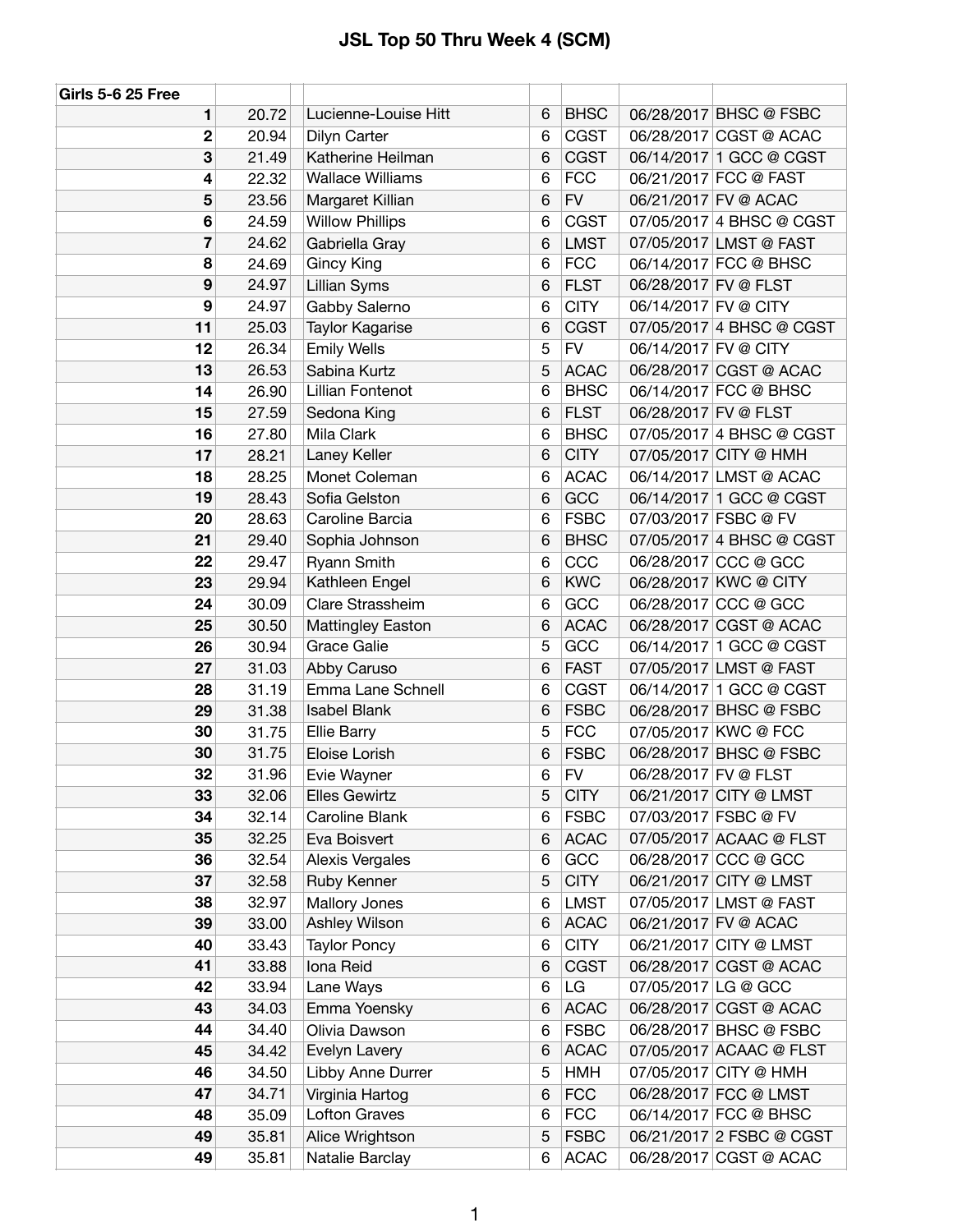| <b>Girls 5-6 25 Back</b> |       |                          |   |             |                      |                          |
|--------------------------|-------|--------------------------|---|-------------|----------------------|--------------------------|
| 1                        | 25.84 | Lucienne-Louise Hitt     | 6 | <b>BHSC</b> |                      | 07/05/2017 4 BHSC @ CGST |
| $\mathbf 2$              | 26.41 | Katherine Heilman        | 6 | <b>CGST</b> |                      | 06/28/2017 CGST @ ACAC   |
| 3                        | 26.72 | Margaret Killian         | 6 | <b>FV</b>   | 06/28/2017 FV @ FLST |                          |
| 4                        | 26.75 | Dilyn Carter             | 6 | <b>CGST</b> |                      | 07/05/2017 4 BHSC @ CGST |
| 5                        | 27.09 | <b>Willow Phillips</b>   | 6 | <b>CGST</b> |                      | 06/21/2017 2 FSBC @ CGST |
| 6                        | 27.68 | <b>Wallace Williams</b>  | 6 | <b>FCC</b>  |                      | 06/21/2017 FCC @ FAST    |
| 7                        | 28.69 | Gincy King               | 6 | <b>FCC</b>  |                      | 06/14/2017 FCC @ BHSC    |
| 8                        | 29.57 | Taylor Kagarise          | 6 | <b>CGST</b> |                      | 07/05/2017 4 BHSC @ CGST |
| 9                        | 29.72 | Lillian Syms             | 6 | <b>FLST</b> | 06/28/2017 FV @ FLST |                          |
| 10                       | 29.90 | Gabby Salerno            | 6 | <b>CITY</b> |                      | 06/28/2017 KWC @ CITY    |
| 11                       | 29.91 | Gabriella Gray           | 6 | <b>LMST</b> |                      | 06/28/2017 FCC @ LMST    |
| 12                       | 30.03 | Sedona King              | 6 | <b>FLST</b> |                      | 06/21/2017 FLST @ BHSC   |
| 13                       | 30.34 | Sofia Gelston            | 6 | GCC         |                      | 06/28/2017 CCC @ GCC     |
| 14                       | 30.38 | <b>Emily Wells</b>       | 5 | <b>FV</b>   |                      | 06/28/2017 FV @ FLST     |
| 15                       | 31.00 | <b>Mattingley Easton</b> | 6 | <b>ACAC</b> |                      | 06/14/2017 LMST @ ACAC   |
| 16                       | 31.69 | Laney Keller             | 6 | <b>CITY</b> |                      | 07/05/2017 CITY @ HMH    |
| 17                       | 32.16 | Caroline Barcia          | 6 | <b>FSBC</b> |                      | 07/03/2017 FSBC @ FV     |
| 18                       | 32.25 | Abby Caruso              | 6 | <b>FAST</b> |                      | 06/21/2017 FCC @ FAST    |
| 19                       | 32.40 | Ashley Wilson            | 6 | <b>ACAC</b> |                      | 06/28/2017 CGST @ ACAC   |
| 20                       | 32.92 | Lillian Fontenot         | 6 | <b>BHSC</b> |                      | 06/28/2017 BHSC @ FSBC   |
| 21                       | 33.00 | Clare Strassheim         | 6 | GCC         |                      | 06/21/2017 ELKS @ GCC    |
| 22                       | 33.12 | <b>Alexis Vergales</b>   | 6 | GCC         |                      | 06/14/2017 1 GCC @ CGST  |
| 23                       | 33.25 | Monet Coleman            | 6 | <b>ACAC</b> |                      | 06/21/2017 FV @ ACAC     |
| 24                       | 33.47 | Iona Reid                | 6 | <b>CGST</b> |                      | 06/14/2017 1 GCC @ CGST  |
| 25                       | 33.88 | Caroline Blank           | 6 | <b>FSBC</b> |                      | 06/28/2017 BHSC @ FSBC   |
| 26                       | 34.31 | Sabina Kurtz             | 5 | <b>ACAC</b> |                      | 07/05/2017 ACAAC @ FLST  |
| 27                       | 34.38 | <b>Grace Galie</b>       | 5 | GCC         |                      | 06/28/2017 CCC @ GCC     |
| 28                       | 34.40 | Gianna Hines             | 6 | <b>ACAC</b> |                      | 06/28/2017 CGST @ ACAC   |
| 29                       | 34.66 | Ryann Smith              | 6 | CCC         |                      | 06/28/2017 CCC @ GCC     |
| 30                       | 35.35 | Sophia Johnson           | 6 | <b>BHSC</b> |                      | 06/21/2017 FLST @ BHSC   |
| 31                       | 35.90 | Emma Lane Schnell        | 6 | <b>CGST</b> |                      | 07/05/2017 4 BHSC @ CGST |
| 32                       | 35.98 | <b>Ellie Barry</b>       | 5 | <b>FCC</b>  |                      | 07/05/2017 KWC @ FCC     |
| 33                       | 36.06 | Mila Clark               | 6 | <b>BHSC</b> |                      | 06/28/2017 BHSC @ FSBC   |
| 34                       | 36.25 | Eva Boisvert             | 6 | <b>ACAC</b> |                      | 06/28/2017 CGST @ ACAC   |
| 35                       | 36.46 | Anna Gelston             | 5 | GCC         |                      | 06/28/2017 CCC @ GCC     |
| 36                       | 36.47 | Ruby Kenner              | 5 | <b>CITY</b> |                      | 06/28/2017 KWC @ CITY    |
| 37                       | 36.78 | Emma Yoensky             | 6 | <b>ACAC</b> |                      | 06/28/2017 CGST @ ACAC   |
| 38                       | 36.94 | <b>Taylor Poncy</b>      | 6 | <b>CITY</b> |                      | 06/21/2017 CITY @ LMST   |
| 39                       | 37.09 | Evie Wayner              | 6 | <b>FV</b>   |                      | 06/21/2017 FV @ ACAC     |
| 40                       | 38.32 | Savannah Hankins         | 6 | <b>CGST</b> |                      | 07/05/2017 4 BHSC @ CGST |
| 41                       | 38.40 | <b>Isabel Blank</b>      | 6 | <b>FSBC</b> |                      | 06/28/2017 BHSC @ FSBC   |
| 42                       | 38.66 | <b>Lofton Graves</b>     | 6 | <b>FCC</b>  |                      | 06/14/2017 FCC @ BHSC    |
| 42                       | 38.66 | <b>Adelyn Dowling</b>    | 6 | <b>FLST</b> |                      | 06/21/2017 FLST @ BHSC   |
| 44                       | 39.21 | Eloise Lorish            | 6 | <b>FSBC</b> |                      | 07/03/2017 FSBC @ FV     |
| 45                       | 39.78 | <b>Sydney Meadows</b>    | 6 | LG          |                      | 06/27/2017 LG @ ELKS     |
| 46                       | 40.18 | Mallory Jones            | 6 | <b>LMST</b> |                      | 06/28/2017 FCC @ LMST    |
| 47                       | 40.25 | Nuala O'Loughlin         | 6 | <b>ACAC</b> |                      | 06/14/2017 LMST @ ACAC   |
| 48                       | 40.28 | Cora Powers              | 6 | <b>CITY</b> |                      | 06/28/2017 KWC @ CITY    |
| 49                       | 40.41 | Sydney Goldstein         | 6 | <b>CITY</b> |                      | 06/28/2017 KWC @ CITY    |
| 50                       | 40.63 | Lane Ways                | 6 | LG          |                      | 07/05/2017 LG @ GCC      |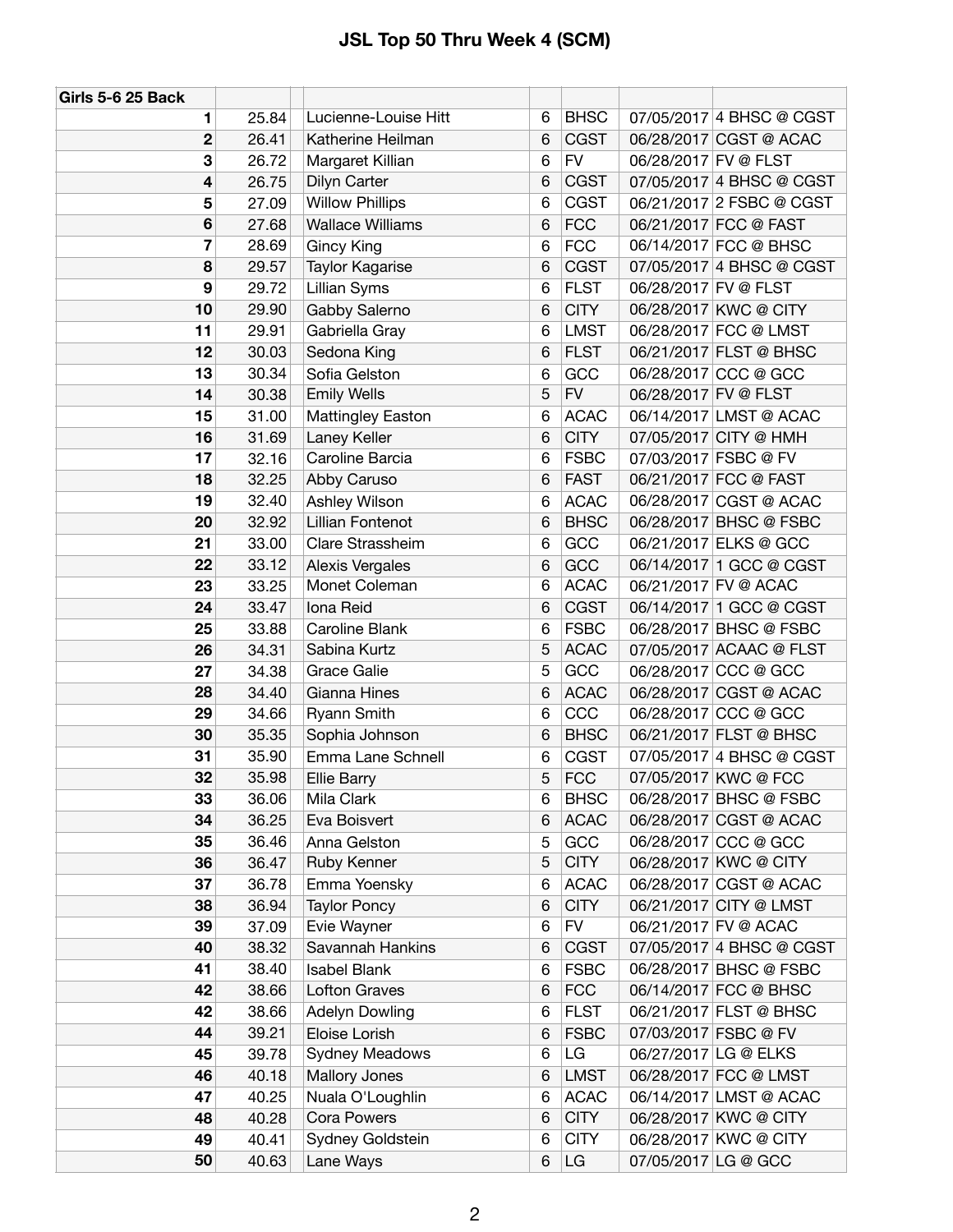| <b>Girls 7-8 25 Free</b> |                |                                     |                |                            |                      |                                                    |
|--------------------------|----------------|-------------------------------------|----------------|----------------------------|----------------------|----------------------------------------------------|
| 1                        | 16.12          | Sofie Vanyo                         | 8              | <b>ACAC</b>                | 06/21/2017 FV @ ACAC |                                                    |
| $\mathbf{2}$             | 16.34          | <b>Miller Grimes</b>                | 8              | <b>CGST</b>                |                      | 06/28/2017 CGST @ ACAC                             |
| 3                        | 17.34          | Nadia Mithgal                       | 8              | <b>ACAC</b>                | 06/21/2017 FV @ ACAC |                                                    |
| 4                        | 17.72          | Ashton Kilfoil                      | 8              | <b>FCC</b>                 |                      | 06/14/2017 FCC @ BHSC                              |
| 5                        | 17.81          | Lysia Williams                      | 8              | <b>FLST</b>                | 06/28/2017 FV @ FLST |                                                    |
| 6                        | 17.84          | Katie Steeper                       | 8              | <b>ACAC</b>                |                      | 06/28/2017 CGST @ ACAC                             |
| $\overline{\mathbf{r}}$  | 17.97          | Ashlyn Zarzyski                     | 8              | <b>ACAC</b>                | 06/21/2017 FV @ ACAC |                                                    |
| 8                        | 18.03          | Lily Dofflemyer                     | 8              | <b>FV</b>                  | 06/28/2017 FV @ FLST |                                                    |
| 9                        | 18.16          | Sarina He                           | 8              | <b>CGST</b>                |                      | 06/28/2017 CGST @ ACAC                             |
| 10                       | 18.63          | Zaharra Colla                       | 8              | <b>FSBC</b>                |                      | 06/28/2017 BHSC @ FSBC                             |
| 11                       | 18.75          | Amelie Meyer                        | 7              | <b>ACAC</b>                |                      | 06/28/2017 CGST @ ACAC                             |
| 12                       | 18.84          | Rowyn Wood                          | 8              | <b>FV</b>                  | 06/21/2017 FV @ ACAC |                                                    |
| 13                       | 18.91          | <b>Rylee Shumate</b>                | 7              | <b>FLST</b>                |                      | 07/05/2017 ACAAC @ FLST                            |
| 14                       | 19.10          | <b>Blythe Sturman</b>               | 8              | <b>FCC</b>                 |                      | 06/28/2017 FCC @ LMST                              |
| 15                       | 19.39          | Mikela Pilkey                       | 7              | <b>KWC</b>                 |                      | 07/05/2017 KWC @ FCC                               |
| 16                       | 19.69          | Samantha Nicholson                  | 8              | <b>ACAC</b>                |                      | 06/28/2017 CGST @ ACAC                             |
| 17                       | 19.84          | Ellie Kupcis                        | 8              | <b>BHSC</b>                |                      | 06/14/2017 FCC @ BHSC                              |
| 18                       | 19.91          | Erin Wood                           | 7              | <b>ACAC</b>                | 06/21/2017 FV @ ACAC |                                                    |
| 19                       | 19.93          | Angelina Gao                        | 8              | <b>CGST</b>                |                      | 06/28/2017 CGST @ ACAC                             |
| 20                       | 20.06          | <b>Emily Williams</b>               | 8              | <b>BHSC</b>                |                      | 06/21/2017 FLST @ BHSC                             |
| 21                       | 20.13          | Carter Kelsey                       | 8              | <b>BHSC</b>                |                      | 06/21/2017 FLST @ BHSC                             |
| 22                       | 20.22          | Ashley Cheng                        | 7              | <b>FV</b>                  | 07/03/2017 FSBC @ FV |                                                    |
| 23                       | 20.29          | Elizabeth Jamison                   | 8              | <b>BHSC</b>                |                      | 06/21/2017 FLST @ BHSC                             |
| 24                       | 20.41          | Elizabeth Harrop-Williams           | 7              | <b>FLST</b>                |                      | 07/05/2017 ACAAC @ FLST                            |
| 24                       | 20.41          | Fiona Henry                         | 8              | <b>FV</b>                  | 06/14/2017 FV @ CITY |                                                    |
| 26                       | 20.46          | <b>Esther Keppel</b>                | 8              | <b>FLST</b>                |                      | 06/21/2017 FLST @ BHSC                             |
| 27                       | 20.47          | Meghan Ayres                        | 7              | <b>CGST</b>                |                      | 06/28/2017 CGST @ ACAC                             |
| 28                       | 20.56          | Tilda Rajagopalan                   | 8              | <b>BHSC</b>                |                      | 07/05/2017 4 BHSC @ CGST                           |
| 28                       | 20.56          | Sophie Hicks                        | 8              | GCC                        |                      | 06/14/2017 1 GCC @ CGST                            |
| 30                       | 20.78          | Penelope Stacy                      | 8              | <b>ACAC</b>                |                      | 06/28/2017 CGST @ ACAC                             |
| 31                       | 20.84          | Abigail Rowe                        | 8              | <b>BHSC</b>                |                      | 06/14/2017 FCC @ BHSC                              |
| 32                       | 21.10          | <b>Berkeley Chambers</b>            | 8              | <b>CGST</b>                |                      | 07/05/2017 4 BHSC @ CGST                           |
| 33                       | 21.12          | <b>Emory Shallenberger</b>          | 7              | <b>FV</b>                  | 06/28/2017 FV @ FLST |                                                    |
| 34                       | 21.14          | Maya Hernandez                      | 8              | <b>FAST</b>                |                      | 07/05/2017 LMST @ FAST                             |
| 35                       | 21.22          | Lila Kate Robinson                  | 7              | <b>LMST</b>                |                      | 07/05/2017 LMST @ FAST                             |
| 36<br>37                 | 21.34          | <b>Brooke Arlen</b><br>Sarah Ni     | 7<br>8         | <b>ACAC</b><br><b>ACAC</b> |                      | 06/28/2017 CGST @ ACAC<br>06/28/2017 CGST @ ACAC   |
| 38                       | 21.35<br>21.41 | Nakiyah Sorensen                    | 8              | <b>CGST</b>                |                      | 06/14/2017 1 GCC @ CGST                            |
| 39                       | 21.43          | Emma Slaughter                      | 8              | <b>GOST</b>                |                      | 06/14/2017 GOST @ KWC                              |
| 40                       | 21.44          | Sisi Pohl                           | $\overline{7}$ | <b>CITY</b>                |                      | 07/05/2017 CITY @ HMH                              |
| 40                       | 21.44          | Katie Lyons                         | $\overline{7}$ | <b>ACAC</b>                |                      | 06/14/2017 LMST @ ACAC                             |
| 42                       | 21.46          | Caroline Curtis                     | 8              | <b>FLST</b>                |                      | 07/05/2017 ACAAC @ FLST                            |
| 43                       | 21.50          | Mia Craytor                         | 8              | <b>ACAC</b>                |                      | 06/28/2017 CGST @ ACAC                             |
| 43                       | 21.50          | Carrington Kincel                   | 8              | <b>FCC</b>                 |                      | 07/05/2017 KWC @ FCC                               |
| 45                       | 21.59          | Jane Friesen                        | 8              | <b>FCC</b>                 |                      | 06/21/2017 FCC @ FAST                              |
| 46                       | x21.65         | <b>Whitney Spanos</b>               | 8              | <b>BHSC</b>                |                      | 06/14/2017 FCC @ BHSC                              |
| 47                       | 21.81          | Maya Schlesinger                    | 8              | <b>ACAC</b>                |                      | 06/14/2017 LMST @ ACAC                             |
| 48                       | 21.82          | Elizabeth Wirasaputra               | 8              | <b>HMH</b>                 |                      | 06/14/2017 FLST @ HMH                              |
| 49                       | 22.03          | <b>Grace Browne</b>                 | 7              | <b>FCC</b>                 |                      | 07/05/2017 KWC @ FCC                               |
| 50<br>50                 | 22.10<br>22.10 | Peyton Anderson<br>Catherine Chavez | 8<br>8         | <b>CGST</b><br><b>BHSC</b> |                      | 07/05/2017 4 BHSC @ CGST<br>06/21/2017 FLST @ BHSC |
|                          |                |                                     |                |                            |                      |                                                    |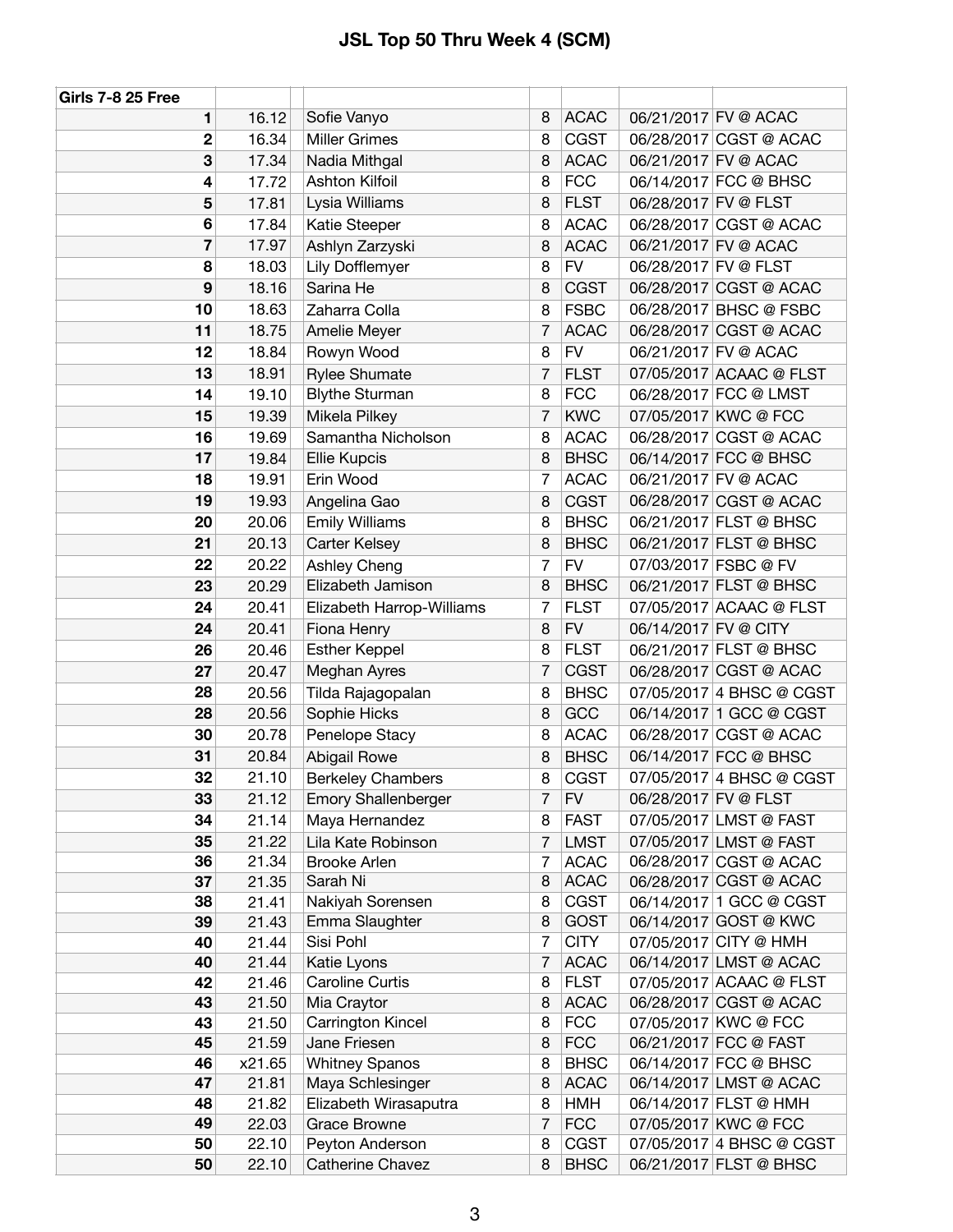| <b>Girls 7-8 50 Free</b> |        |                          |                |             |                      |                         |
|--------------------------|--------|--------------------------|----------------|-------------|----------------------|-------------------------|
| 1                        | 36.39  | Sofie Vanyo              | 8              | <b>ACAC</b> |                      | 06/28/2017 CGST @ ACAC  |
| 2                        | 38.92  | Nadia Mithgal            | 8              | <b>ACAC</b> |                      | 06/14/2017 LMST @ ACAC  |
| 3                        | 38.98  | <b>Miller Grimes</b>     | 8              | <b>CGST</b> |                      | 06/28/2017 CGST @ ACAC  |
| 4                        | 39.51  | Sarina He                | 8              | <b>CGST</b> |                      | 06/28/2017 CGST @ ACAC  |
| 5                        | 39.95  | Katie Steeper            | 8              | <b>ACAC</b> |                      | 06/21/2017 FV @ ACAC    |
| 6                        | x39.97 | Ashton Kilfoil           | 8              | <b>FCC</b>  |                      | 06/14/2017 FCC @ BHSC   |
| 7                        | 42.06  | Amelie Meyer             | $\overline{7}$ | <b>ACAC</b> |                      | 06/28/2017 CGST @ ACAC  |
| 8                        | 42.29  | Mikela Pilkey            | $\overline{7}$ | <b>KWC</b>  |                      | 06/28/2017 KWC @ CITY   |
| 9                        | x42.56 | Rowyn Wood               | 8              | <b>FV</b>   | 06/14/2017 FV @ CITY |                         |
| 10                       | 42.58  | <b>Blythe Sturman</b>    | 8              | <b>FCC</b>  |                      | 06/28/2017 FCC @ LMST   |
| 11                       | 42.80  | Samantha Nicholson       | 8              | <b>ACAC</b> |                      | 06/21/2017 FV @ ACAC    |
| 12                       | 43.70  | Lily Dofflemyer          | 8              | <b>FV</b>   |                      | 06/21/2017 FV @ ACAC    |
| 13                       | 43.88  | Erin Wood                | $\overline{7}$ | <b>ACAC</b> |                      | 06/21/2017 FV @ ACAC    |
| 14                       | 43.94  | Lysia Williams           | 8              | <b>FLST</b> |                      | 06/14/2017 FLST @ HMH   |
| 15                       | 44.39  | Angelina Gao             | 8              | <b>CGST</b> |                      | 06/28/2017 CGST @ ACAC  |
| 16                       | 44.76  | Ashley Cheng             | $\overline{7}$ | <b>FV</b>   |                      | 06/21/2017 FV @ ACAC    |
| 17                       | 45.63  | Elizabeth Jamison        | 8              | <b>BHSC</b> |                      | 06/28/2017 BHSC @ FSBC  |
| 18                       | 46.44  | Ellie Kupcis             | 8              | <b>BHSC</b> |                      | 06/14/2017 FCC @ BHSC   |
| 19                       | 46.73  | Penelope Stacy           | 8              | <b>ACAC</b> |                      | 06/21/2017 FV @ ACAC    |
| 20                       | x47.84 | Tilda Rajagopalan        | 8              | <b>BHSC</b> |                      | 06/14/2017 FCC @ BHSC   |
| 21                       | 48.00  | Sophie Hicks             | 8              | GCC         |                      | 06/28/2017 CCC @ GCC    |
| 22                       | 48.51  | Nakiyah Sorensen         | 8              | <b>CGST</b> |                      | 06/28/2017 CGST @ ACAC  |
| 23                       | x48.90 | Fiona Henry              | 8              | <b>FV</b>   | 06/14/2017 FV @ CITY |                         |
| 24                       | 49.04  | Jorja Carpenter          | 8              | <b>ACAC</b> |                      | 06/21/2017 FV @ ACAC    |
| 25                       | 49.20  | <b>Emily Williams</b>    | 8              | <b>BHSC</b> |                      | 06/28/2017 BHSC @ FSBC  |
| 26                       | 49.39  | <b>Berkeley Chambers</b> | 8              | <b>CGST</b> |                      | 06/28/2017 CGST @ ACAC  |
| 27                       | x49.66 | Carter Kelsey            | 8              | <b>BHSC</b> |                      | 06/14/2017 FCC @ BHSC   |
| 28                       | x49.81 | Meghan Ayres             | $\overline{7}$ | <b>CGST</b> |                      | 06/14/2017 1 GCC @ CGST |
| 29                       | 49.84  | <b>Esther Keppel</b>     | 8              | <b>FLST</b> | 06/28/2017 FV @ FLST |                         |
| 30                       | 49.86  | Katie Lyons              | 7              | <b>ACAC</b> |                      | 06/21/2017 FV @ ACAC    |
| 31                       | 50.11  | <b>Brooke Arlen</b>      | $\overline{7}$ | <b>ACAC</b> |                      | 06/28/2017 CGST @ ACAC  |
| 32                       | 50.61  | <b>Crystal Feng</b>      | 8              | <b>CGST</b> |                      | 06/28/2017 CGST @ ACAC  |
| 33                       | 50.94  | Maya Hernandez           | 8              | <b>FAST</b> |                      | 06/14/2017 FAST @ GHG   |
| 34                       | x50.97 | <b>Sydney Davis</b>      | $\overline{7}$ | GCC         |                      | 06/28/2017 CCC @ GCC    |
| 35                       | 51.07  | <b>Susannah Morales</b>  | 7              | <b>FSBC</b> |                      | 06/28/2017 BHSC @ FSBC  |
| 36                       | 51.28  | Sarah McLaughlin         | 8              | <b>FLST</b> | 06/28/2017 FV @ FLST |                         |
| 37                       | 51.72  | Emma Slaughter           | 8              | <b>GOST</b> |                      | 06/28/2017 GOST @ GHG   |
| 38                       | x52.03 | Elizabeth Wirasaputra    | 8              | <b>HMH</b>  |                      | 06/14/2017 FLST @ HMH   |
| 39                       | 52.48  | Peyton Anderson          | 8              | <b>CGST</b> |                      | 06/28/2017 CGST @ ACAC  |
| 40                       | 52.64  | Zaharra Colla            | 8              | <b>FSBC</b> |                      | 06/28/2017 BHSC @ FSBC  |
| 41                       | 52.72  | Mia Craytor              | 8              | <b>ACAC</b> |                      | 06/28/2017 CGST @ ACAC  |
| 42                       | 52.79  | Sarah Ni                 | 8              | <b>ACAC</b> |                      | 06/21/2017 FV @ ACAC    |
| 43                       | 52.89  | Maizey McCarthy          | 8              | <b>BHSC</b> |                      | 06/28/2017 BHSC @ FSBC  |
| 44                       | 53.78  | Nora Rosensweig          | 7              | <b>CITY</b> |                      | 06/28/2017 KWC @ CITY   |
| 45                       | 54.11  | Maya Schlesinger         | 8              | <b>ACAC</b> |                      | 06/21/2017 FV @ ACAC    |
| 46                       | x54.25 | Reese Hull               | 8              | <b>HMH</b>  |                      | 06/14/2017 FLST @ HMH   |
| 47                       | 54.75  | Caroline Curtis          | 8              | <b>FLST</b> | 06/28/2017 FV @ FLST |                         |
| 48                       | 55.22  | <b>Tenley English</b>    | 7              | <b>FCC</b>  |                      | 06/28/2017 FCC @ LMST   |
| 49                       | 55.40  | <b>Blair Freid</b>       | 8              | <b>GHG</b>  |                      | 06/28/2017 GOST @ GHG   |
| 50                       | 55.80  | <b>Whitney Spanos</b>    | 8              | <b>BHSC</b> |                      | 06/28/2017 BHSC @ FSBC  |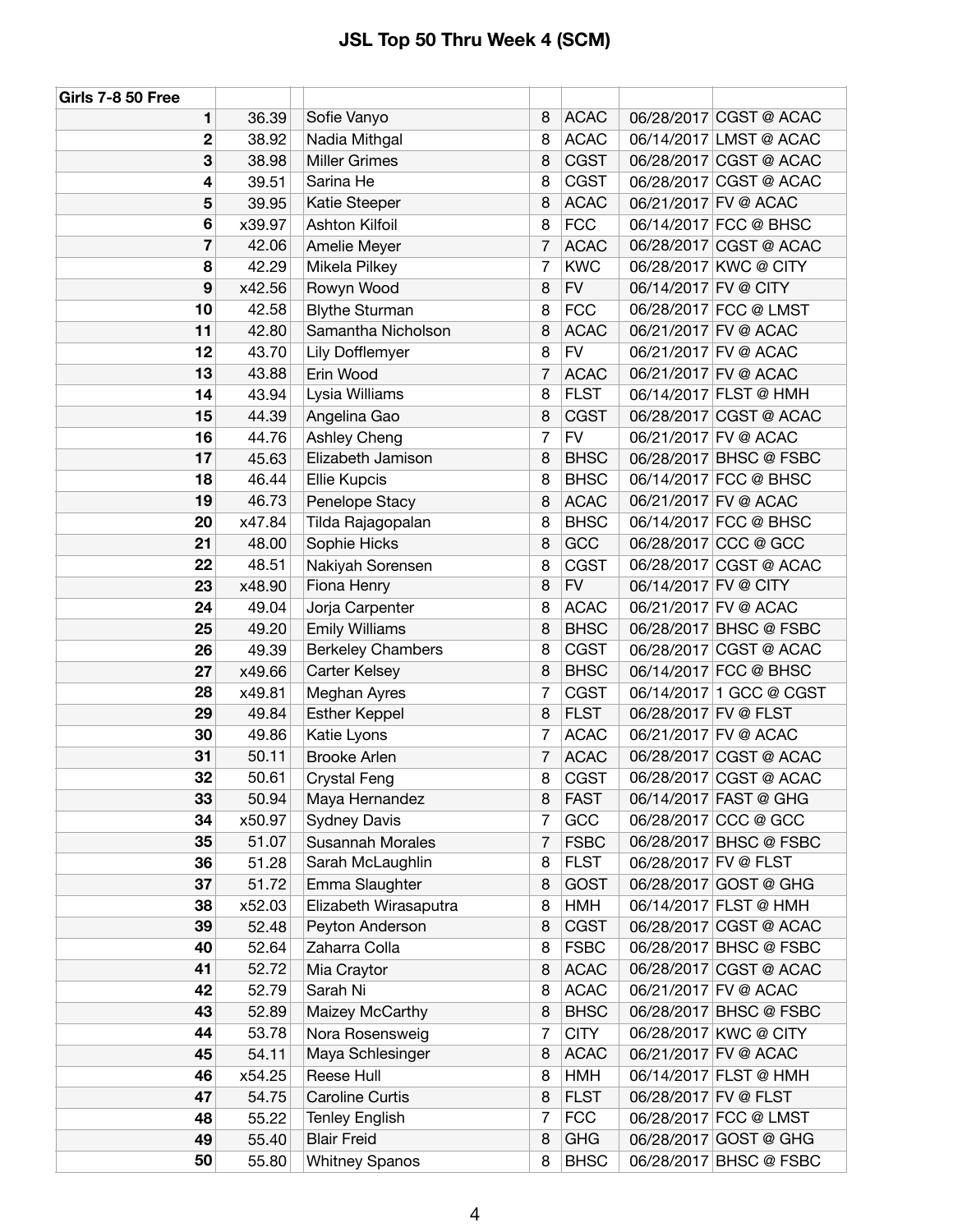| Girls 7-8 25 Back |        |                              |   |             |                      |                            |
|-------------------|--------|------------------------------|---|-------------|----------------------|----------------------------|
| 1                 | 19.58  | Katie Steeper                | 8 | <b>ACAC</b> |                      | 06/21/2017 FV @ ACAC       |
| $\overline{2}$    | 20.10  | <b>Ashton Kilfoil</b>        | 8 | <b>FCC</b>  |                      | 06/14/2017 FCC @ BHSC      |
| 3                 | 21.00  | Sofie Vanyo                  | 8 | <b>ACAC</b> |                      | 06/28/2017 CGST @ ACAC     |
| 4                 | 21.50  | Rowyn Wood                   | 8 | <b>FV</b>   | 06/14/2017 FV @ CITY |                            |
| 5                 | 22.02  | <b>Ellie Kupcis</b>          | 8 | <b>BHSC</b> |                      | 06/28/2017 BHSC @ FSBC     |
| 6                 | 22.15  | Sarina He                    | 8 | <b>CGST</b> |                      | 06/28/2017 CGST @ ACAC     |
| 7                 | 22.22  | Nadia Mithgal                | 8 | <b>ACAC</b> |                      | 06/21/2017 FV @ ACAC       |
| 8                 | 22.31  | <b>Rylee Shumate</b>         | 7 | <b>FLST</b> |                      | 07/05/2017 ACAAC @ FLST    |
| 9                 | x22.90 | <b>Miller Grimes</b>         | 8 | <b>CGST</b> |                      | 07/05/2017 4 BHSC @ CGST   |
| 10                | 22.94  | Tilda Rajagopalan            | 8 | <b>BHSC</b> |                      | 06/14/2017 FCC @ BHSC      |
| 11                | 23.14  | Mikela Pilkey                | 7 | <b>KWC</b>  |                      | 06/21/2017 HM @ KWC        |
| 12                | 23.18  | Amelie Meyer                 | 7 | <b>ACAC</b> |                      | 06/14/2017 LMST @ ACAC     |
| 13                | 23.57  | Erin Wood                    | 7 | <b>ACAC</b> |                      | 06/14/2017 LMST @ ACAC     |
| 14                | 23.63  | Samantha Nicholson           | 8 | <b>ACAC</b> |                      | 06/21/2017 FV @ ACAC       |
| 15                | 23.66  | Lysia Williams               | 8 | <b>FLST</b> |                      | 07/05/2017 ACAAC @ FLST    |
| 16                | 23.81  | Elizabeth Jamison            | 8 | <b>BHSC</b> |                      | 07/05/2017 4 BHSC @ CGST   |
| 17                | 23.94  | Ashley Cheng                 | 7 | <b>FV</b>   | 06/28/2017 FV @ FLST |                            |
| 18                | 24.16  | Zaharra Colla                | 8 | <b>FSBC</b> |                      | 06/21/2017 2 FSBC @ CGST   |
| 19                | 24.17  | <b>Emily Williams</b>        | 8 | <b>BHSC</b> |                      | 06/21/2017 FLST @ BHSC     |
| 20                | 24.28  | Ashlyn Zarzyski              | 8 | <b>ACAC</b> |                      | 06/28/2017 CGST @ ACAC     |
| 21                | x24.47 | Lily Dofflemyer              | 8 | <b>FV</b>   | 06/28/2017 FV @ FLST |                            |
| 22                | 24.56  | Elizabeth Wirasaputra        | 8 | <b>HMH</b>  |                      | 06/21/2017 HM @ KWC        |
| 23                | 24.93  | Fiona Henry                  | 8 | <b>FV</b>   | 06/28/2017 FV @ FLST |                            |
| 24                | 25.12  | <b>Carter Kelsey</b>         | 8 | <b>BHSC</b> |                      | 06/21/2017 FLST @ BHSC     |
| 25                | 25.19  | <b>Esther Keppel</b>         | 8 | <b>FLST</b> |                      | 06/21/2017 FLST @ BHSC     |
| 26                | 25.22  | Kennedy Yowell               | 8 | <b>LMST</b> |                      | 06/28/2017 FCC @ LMST      |
| 27                | 25.31  | Molly Gilday                 | 7 | <b>FV</b>   |                      | 07/03/2017 FSBC @ FV       |
| 28                | 25.38  | Nakiyah Sorensen             | 8 | <b>CGST</b> |                      | 06/28/2017 CGST @ ACAC     |
| 29                | 25.41  | Sarah Ni                     | 8 | <b>ACAC</b> |                      | 07/05/2017 ACAAC @ FLST    |
| 30                | 25.78  | Penelope Stacy               | 8 | <b>ACAC</b> |                      | 06/28/2017 CGST @ ACAC     |
| 31                | 25.87  | Jorja Carpenter              | 8 | <b>ACAC</b> |                      | 07/05/2017 ACAAC @ FLST    |
| 32                | 26.03  | Elizabeth Harrop-Williams    | 7 | <b>FLST</b> |                      | 07/05/2017 ACAAC @ FLST    |
| 33                | 26.15  | Grace Browne                 | 7 | <b>FCC</b>  |                      | 06/21/2017 FCC @ FAST      |
| 34                | 26.18  | Meghan Ayres                 | 7 | <b>CGST</b> |                      | 06/21/2017 2 FSBC @ CGST   |
| 35                | 26.25  | Abigail Rowe                 | 8 | <b>BHSC</b> |                      | 07/05/2017 4 BHSC @ CGST   |
| 36                | x26.44 | Catherine Chavez             | 8 | <b>BHSC</b> |                      | 06/14/2017 FCC @ BHSC      |
| 37                | 26.47  | Stella O'Connor              | 8 | <b>FCC</b>  |                      | 06/14/2017 FCC @ BHSC      |
| 38                | x26.78 | Angelina Gao                 | 8 | <b>CGST</b> |                      | 06/14/2017 1 GCC @ CGST    |
| 39                | 26.79  | Sophie Hicks                 | 8 | GCC         |                      | 06/21/2017 ELKS @ GCC      |
| 40                | 26.81  | Leanna Collier               | 8 | <b>FAST</b> |                      | 06/28/2017 HM @ FAST       |
| 41                | 26.84  | Sarah McLaughlin             | 8 | <b>FLST</b> |                      | 06/21/2017 FLST @ BHSC     |
| 42                | 27.09  | <b>Blythe Sturman</b>        | 8 | <b>FCC</b>  |                      | 06/21/2017 FCC @ FAST      |
| 43                | 27.19  | Maya Hernandez               | 8 | <b>FAST</b> |                      | 06/14/2017 FAST @ GHG      |
| 43                | 27.19  | Peyton Anderson              | 8 | <b>CGST</b> |                      | 06/28/2017 CGST @ ACAC     |
| 45                | 27.31  | Dylan Duke                   | 8 | <b>ELKS</b> |                      | 06/13/2017 CCC @ ELKS      |
| 46                | 27.37  | Marchelle Van der Westhuizen | 8 | <b>BHSC</b> |                      | 06/14/2017 FCC @ BHSC      |
| 47                | 27.39  | Kayleigh Herring             | 8 | <b>LMST</b> |                      | 07/05/2017 LMST @ FAST     |
| 48                | 27.41  | <b>Berkeley Chambers</b>     | 8 | <b>CGST</b> |                      | 06/21/2017 2 FSBC @ CGST   |
| 49                | 27.50  | <b>Crystal Feng</b>          | 8 | <b>CGST</b> |                      | 06/21/2017 2 FSBC @ CGST   |
| 50                | 27.53  | Olli Lam-Peraza              | 8 | CCC         |                      | 07/05/2017 GOST @ CCC 07.0 |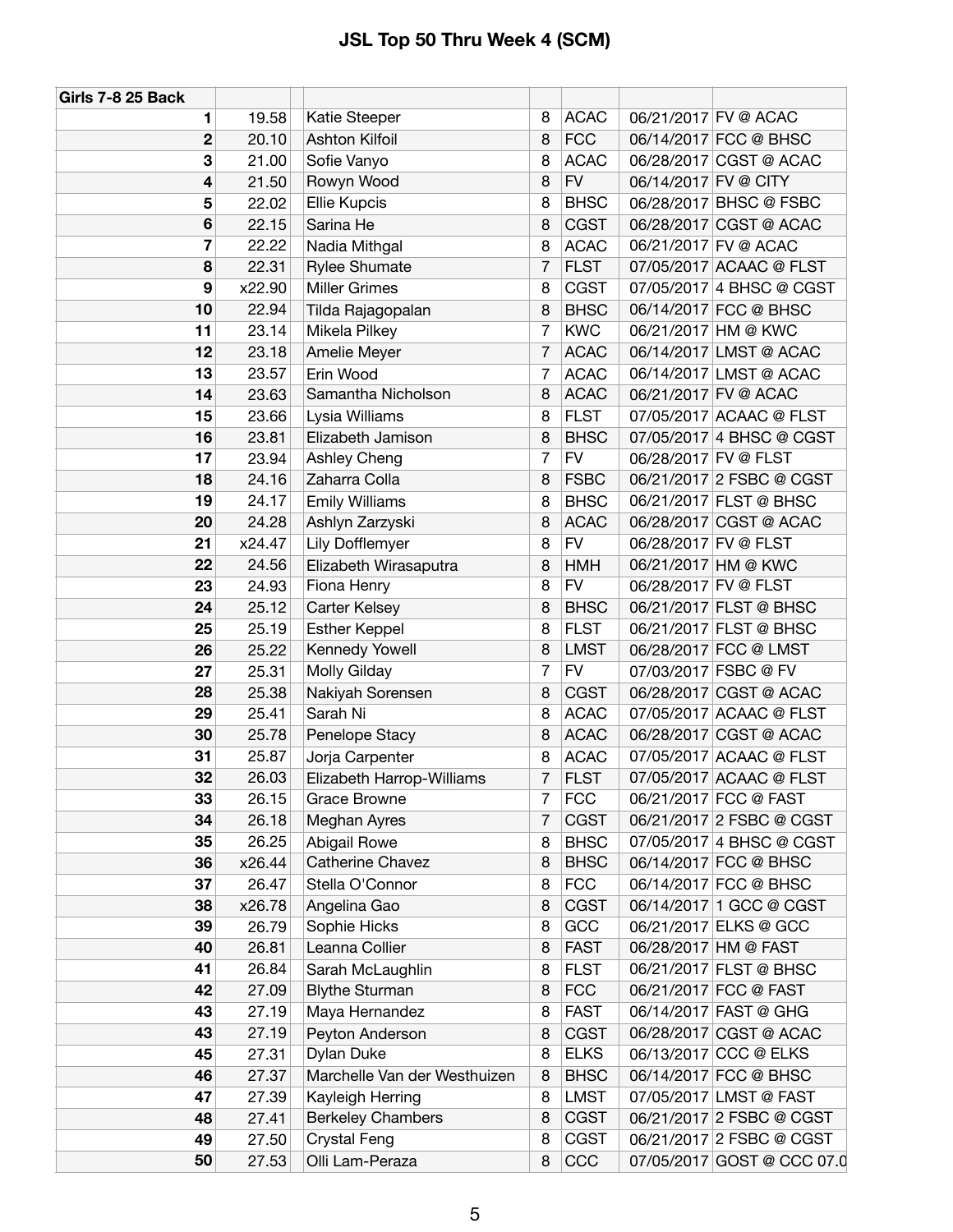| Girls 7-8 25 Breast |                |                                           |                |                            |                      |                                                      |
|---------------------|----------------|-------------------------------------------|----------------|----------------------------|----------------------|------------------------------------------------------|
| 1                   | 20.34          | Sofie Vanyo                               | 8              | <b>ACAC</b>                |                      | 06/28/2017 CGST @ ACAC                               |
| 2                   | 22.72          | <b>Miller Grimes</b>                      | 8              | <b>CGST</b>                |                      | 06/21/2017 2 FSBC @ CGST                             |
| 3                   | 24.27          | Samantha Nicholson                        | 8              | <b>ACAC</b>                |                      | 06/28/2017 CGST @ ACAC                               |
| 4                   | 24.38          | Katie Steeper                             | 8              | <b>ACAC</b>                |                      | 07/05/2017 ACAAC @ FLST                              |
| 5                   | 24.46          | Rowyn Wood                                | 8              | <b>FV</b>                  | 06/14/2017 FV @ CITY |                                                      |
| 6                   | 24.96          | Lily Dofflemyer                           | 8              | <b>FV</b>                  |                      | 06/21/2017 FV @ ACAC                                 |
| 7                   | 25.30          | Amelie Meyer                              | 7              | <b>ACAC</b>                |                      | 07/05/2017 ACAAC @ FLST                              |
| 8                   | 25.72          | Nadia Mithgal                             | 8              | <b>ACAC</b>                |                      | 06/28/2017 CGST @ ACAC                               |
| 9                   | 26.05          | Fiona Henry                               | 8              | <b>FV</b>                  |                      | 06/21/2017 FV @ ACAC                                 |
| 10                  | 26.06          | Sophie Hicks                              | 8              | GCC                        |                      | 06/14/2017 1 GCC @ CGST                              |
| 11                  | 26.23          | Ashley Cheng                              | 7              | <b>FV</b>                  |                      | 06/21/2017 FV @ ACAC                                 |
| 12                  | 26.44          | Meghan Ayres                              | 7              | <b>CGST</b>                |                      | 07/05/2017 4 BHSC @ CGST                             |
| 13                  | 26.63          | Lila Kate Robinson                        | $\overline{7}$ | <b>LMST</b>                |                      | 06/14/2017 LMST @ ACAC                               |
| 14                  | 26.75          | Abigail Rowe                              | 8              | <b>BHSC</b>                |                      | 07/05/2017 4 BHSC @ CGST                             |
| 15                  | x26.84         | Sarina He                                 | 8              | <b>CGST</b>                |                      | 06/14/2017 1 GCC @ CGST                              |
| 16                  | 26.87          | Ashlyn Zarzyski                           | 8              | <b>ACAC</b>                |                      | 06/21/2017 FV @ ACAC                                 |
| 17                  | 27.02          | Claire Corridon                           | 7              | <b>ACAC</b>                |                      | 06/21/2017 FV @ ACAC                                 |
| 18                  | 27.09          | <b>Whitney Spanos</b>                     | 8              | <b>BHSC</b>                |                      | 06/28/2017 BHSC @ FSBC                               |
| 19                  | 27.25          | Tilda Rajagopalan                         | 8              | <b>BHSC</b>                |                      | 06/21/2017 FLST @ BHSC                               |
| 20                  | 27.38          | Angelina Gao                              | 8              | <b>CGST</b>                |                      | 06/28/2017 CGST @ ACAC                               |
| 21                  | 27.53          | <b>Sydney Davis</b>                       | 7              | GCC                        |                      | 06/28/2017 CCC @ GCC                                 |
| 22                  | 27.54          | Mikela Pilkey                             | 7              | <b>KWC</b>                 |                      | 06/21/2017 HM @ KWC                                  |
| 23                  | 27.66          | <b>Emily Williams</b>                     | 8              | <b>BHSC</b>                |                      | 06/21/2017 FLST @ BHSC                               |
| 24                  | 27.84          | Mira Amato                                | 8              | GCC                        |                      | 06/21/2017 ELKS @ GCC                                |
| 25                  | 28.06          | Reese Hull                                | 8              | <b>HMH</b>                 |                      | 06/14/2017 FLST @ HMH                                |
| 26                  | 28.07          | Carrington Kincel                         | 8              | <b>FCC</b>                 |                      | 07/05/2017 KWC @ FCC                                 |
| 27                  | 28.66          | Lysia Williams                            | 8              | <b>FLST</b>                |                      | 06/14/2017 FLST @ HMH                                |
| 28                  | 28.80          | <b>Blythe Sturman</b>                     | 8              | <b>FCC</b>                 |                      | 06/21/2017 FCC @ FAST                                |
| 29                  | x29.09         | Elizabeth Jamison                         | 8              | <b>BHSC</b>                |                      | 06/14/2017 FCC @ BHSC                                |
| 30                  | 29.22          | <b>Crystal Feng</b>                       | 8              | <b>CGST</b>                |                      | 06/28/2017 CGST @ ACAC                               |
| 31                  | 29.41          | Maizey McCarthy                           | 8              | <b>BHSC</b>                |                      | 07/05/2017 4 BHSC @ CGST                             |
| 32                  | 29.57          | <b>Rylee Shumate</b>                      | 7              | <b>FLST</b>                | 06/28/2017 FV @ FLST |                                                      |
| 33                  | 29.87          | Anne Marshall Rome                        | 8              | <b>BHSC</b>                |                      | 07/05/2017 4 BHSC @ CGST                             |
| 34                  | 29.97          | Jane Friesen                              | 8              | <b>FCC</b>                 |                      | 06/28/2017 FCC @ LMST                                |
| 35                  | 30.40          | Erin Wood                                 | 7              | <b>ACAC</b>                |                      | 06/28/2017 CGST @ ACAC                               |
| 36                  | 30.50          | <b>Blair Freid</b>                        | 8              | <b>GHG</b>                 |                      | 07/06/2017 GHG @ ELKS                                |
| 37                  | 30.56          | <b>Esther Keppel</b>                      | 8              | <b>FLST</b>                |                      | 07/05/2017 ACAAC @ FLST                              |
| 37                  | 30.56          | <b>Berkeley Chambers</b>                  | 8              | <b>CGST</b>                |                      | 07/05/2017 4 BHSC @ CGST                             |
| 37                  | 30.56          | Valerie Swanson                           | 7              | GCC                        |                      | 06/28/2017 CCC @ GCC                                 |
| 40                  | 30.65          | Zaharra Colla                             | 8              | <b>FSBC</b>                |                      | 06/21/2017 2 FSBC @ CGST                             |
| 41                  | 30.94          | Elizabeth Wirasaputra                     | 8              | HMH                        |                      | 07/05/2017 CITY @ HMH                                |
| 42                  | 30.97          | Eva Mosiashvili                           | 8              | <b>FSBC</b>                |                      | 06/28/2017 BHSC @ FSBC                               |
| 43                  | 31.34          | Caris Garcia                              | 8              | <b>FSBC</b>                |                      | 06/28/2017 BHSC @ FSBC                               |
| 44                  | 32.07          | Hazel Alexander                           | 7              | <b>CGST</b>                |                      | 07/05/2017 4 BHSC @ CGST                             |
| 45                  | 32.15          | Ashton Kilfoil                            | 8              | <b>FCC</b>                 |                      | 06/28/2017 FCC @ LMST                                |
| 46<br>47            | 32.19          | Elisabeth Scott                           | 8              | <b>FSBC</b>                |                      | 06/21/2017 2 FSBC @ CGST<br>06/21/2017 2 FSBC @ CGST |
| 48                  | 32.34<br>32.37 | Peyton Anderson<br><b>Tessa Showalter</b> | 8<br>7         | <b>CGST</b><br><b>BHSC</b> |                      | 06/28/2017 BHSC @ FSBC                               |
| 49                  | 32.50          | Parker Borches                            | 8              | <b>FCC</b>                 |                      | 06/14/2017 FCC @ BHSC                                |
| 50                  | 32.53          | Annie James Spanos                        | 7              | <b>BHSC</b>                |                      | 06/28/2017 BHSC @ FSBC                               |
| 50                  | 32.53          | Lilian Hui                                | $\overline{7}$ | <b>BHSC</b>                |                      | 06/21/2017 FLST @ BHSC                               |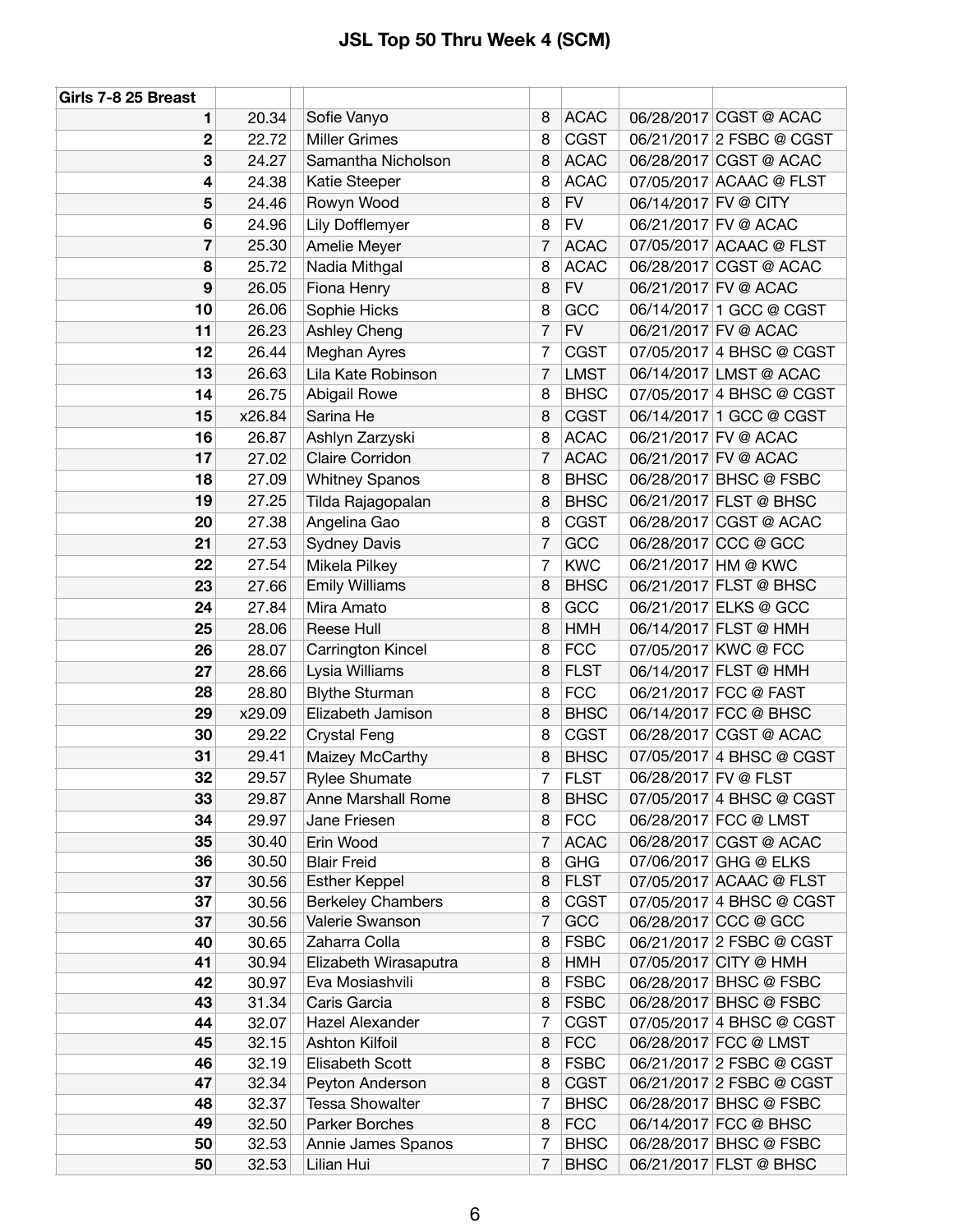| <b>Girls 7-8 25 Fly</b> |        |                         |                |             |                      |                          |
|-------------------------|--------|-------------------------|----------------|-------------|----------------------|--------------------------|
| 1                       | 17.47  | Sofie Vanyo             | 8              | <b>ACAC</b> |                      | 06/28/2017 CGST @ ACAC   |
| 2                       | 19.31  | <b>Miller Grimes</b>    | 8              | <b>CGST</b> |                      | 06/28/2017 CGST @ ACAC   |
| 3                       | 19.71  | Katie Steeper           | 8              | <b>ACAC</b> |                      | 06/28/2017 CGST @ ACAC   |
| 4                       | 19.97  | Rowyn Wood              | 8              | <b>FV</b>   |                      | 06/21/2017 FV @ ACAC     |
| 5                       | 20.03  | <b>Rylee Shumate</b>    | 7              | <b>FLST</b> |                      | 07/05/2017 ACAAC @ FLST  |
| 6                       | 20.47  | Ashton Kilfoil          | 8              | <b>FCC</b>  |                      | 07/05/2017 KWC @ FCC     |
| $\overline{\mathbf{z}}$ | 21.47  | Amelie Meyer            | $\overline{7}$ | <b>ACAC</b> |                      | 06/14/2017 LMST @ ACAC   |
| 8                       | 21.54  | Nadia Mithgal           | 8              | <b>ACAC</b> |                      | 06/21/2017 FV @ ACAC     |
| 9                       | 21.65  | Tilda Rajagopalan       | 8              | <b>BHSC</b> |                      | 06/21/2017 FLST @ BHSC   |
| 10                      | 22.40  | Samantha Nicholson      | 8              | <b>ACAC</b> |                      | 06/14/2017 LMST @ ACAC   |
| 11                      | 22.47  | <b>Blythe Sturman</b>   | 8              | <b>FCC</b>  |                      | 06/14/2017 FCC @ BHSC    |
| 12                      | 22.62  | Fiona Henry             | 8              | <b>FV</b>   | 06/14/2017 FV @ CITY |                          |
| 13                      | 22.75  | Lily Dofflemyer         | 8              | <b>FV</b>   |                      | 06/21/2017 FV @ ACAC     |
| 14                      | 23.22  | Sarina He               | 8              | <b>CGST</b> |                      | 06/21/2017 2 FSBC @ CGST |
| 15                      | 23.39  | Erin Wood               | 7              | <b>ACAC</b> |                      | 06/14/2017 LMST @ ACAC   |
| 16                      | 23.50  | Sophie Hicks            | 8              | GCC         |                      | 06/21/2017 ELKS @ GCC    |
| 17                      | 23.59  | Ashley Cheng            | 7              | <b>FV</b>   |                      | 06/21/2017 FV @ ACAC     |
| 18                      | 23.68  | Mia Craytor             | 8              | <b>ACAC</b> |                      | 06/21/2017 FV @ ACAC     |
| 19                      | 24.04  | Grace Browne            | 7              | <b>FCC</b>  |                      | 06/21/2017 FCC @ FAST    |
| 20                      | 24.31  | Nora Rosensweig         | 7              | <b>CITY</b> |                      | 06/28/2017 KWC @ CITY    |
| 21                      | 24.57  | <b>Ellie Kupcis</b>     | 8              | <b>BHSC</b> |                      | 06/21/2017 FLST @ BHSC   |
| 22                      | 24.66  | Mikela Pilkey           | 7              | <b>KWC</b>  |                      | 06/28/2017 KWC @ CITY    |
| 22                      | 24.66  | Ashlyn Zarzyski         | 8              | <b>ACAC</b> |                      | 06/21/2017 FV @ ACAC     |
| 24                      | 24.81  | Angelina Gao            | 8              | <b>CGST</b> |                      | 07/05/2017 4 BHSC @ CGST |
| 25                      | 25.15  | Penelope Stacy          | 8              | <b>ACAC</b> |                      | 06/21/2017 FV @ ACAC     |
| 26                      | 25.58  | Elizabeth Jamison       | 8              | <b>BHSC</b> |                      | 06/28/2017 BHSC @ FSBC   |
| 27                      | 25.75  | Carter Kelsey           | 8              | <b>BHSC</b> |                      | 06/14/2017 FCC @ BHSC    |
| 28                      | 26.07  | Lysia Williams          | 8              | <b>FLST</b> |                      | 06/21/2017 FLST @ BHSC   |
| 29                      | 26.13  | Lila Kate Robinson      | $\overline{7}$ | <b>LMST</b> |                      | 06/28/2017 FCC @ LMST    |
| 30                      | 26.22  | <b>Catherine Chavez</b> | 8              | <b>BHSC</b> |                      | 06/21/2017 FLST @ BHSC   |
| 31                      | 26.28  | <b>Susannah Morales</b> | 7              | <b>FSBC</b> |                      | 06/28/2017 BHSC @ FSBC   |
| 32                      | 26.88  | Elizabeth Wirasaputra   | 8              | <b>HMH</b>  |                      | 06/21/2017 HM @ KWC      |
| 33                      | 26.93  | Katie Lyons             | 7              | <b>ACAC</b> |                      | 06/14/2017 LMST @ ACAC   |
| 34                      | 27.43  | Ava Gray                | 8              | <b>LMST</b> |                      | 06/21/2017 CITY @ LMST   |
| 35                      | 27.54  | Peyton Anderson         | 8              | <b>CGST</b> |                      | 07/05/2017 4 BHSC @ CGST |
| 35                      | 27.54  | <b>Emily Williams</b>   | 8              | <b>BHSC</b> |                      | 07/05/2017 4 BHSC @ CGST |
| 37                      | 27.60  | <b>Whitney Spanos</b>   | 8              | <b>BHSC</b> |                      | 06/21/2017 FLST @ BHSC   |
| 38                      | 27.63  | Maya Hernandez          | 8              | <b>FAST</b> |                      | 07/05/2017 LMST @ FAST   |
| 39                      | 28.12  | <b>Crystal Feng</b>     | 8              | <b>CGST</b> |                      | 06/14/2017 1 GCC @ CGST  |
| 40                      | 28.77  | Sarah McLaughlin        | 8              | <b>FLST</b> |                      | 07/05/2017 ACAAC @ FLST  |
| 41                      | 28.88  | Sisi Pohl               | $\overline{7}$ | <b>CITY</b> |                      | 07/05/2017 CITY @ HMH    |
| 42                      | 28.91  | Caroline Curtis         | 8              | <b>FLST</b> | 06/28/2017 FV @ FLST |                          |
| 43                      | 29.16  | Jorja Carpenter         | 8              | <b>ACAC</b> |                      | 06/14/2017 LMST @ ACAC   |
| 44                      | 29.28  | Jane Friesen            | 8              | <b>FCC</b>  |                      | 07/05/2017 KWC @ FCC     |
| 45                      | x29.47 | Nakiyah Sorensen        | 8              | <b>CGST</b> |                      | 06/14/2017 1 GCC @ CGST  |
| 46                      | 29.68  | Delaney Wagner          | 8              | <b>CGST</b> |                      | 07/05/2017 4 BHSC @ CGST |
| 47                      | 29.84  | Meghan Ayres            | 7              | <b>CGST</b> |                      | 07/05/2017 4 BHSC @ CGST |
| 48                      | 30.11  | Reese Hull              | 8              | <b>HMH</b>  |                      | 06/28/2017 HM @ FAST     |
| 49                      | 30.63  | Mary Beth Garber        | 8              | <b>HMH</b>  |                      | 07/05/2017 CITY @ HMH    |
| 50                      | 30.91  | Lily Bunyea             | 8              | <b>GHG</b>  |                      | 06/28/2017 GOST @ GHG    |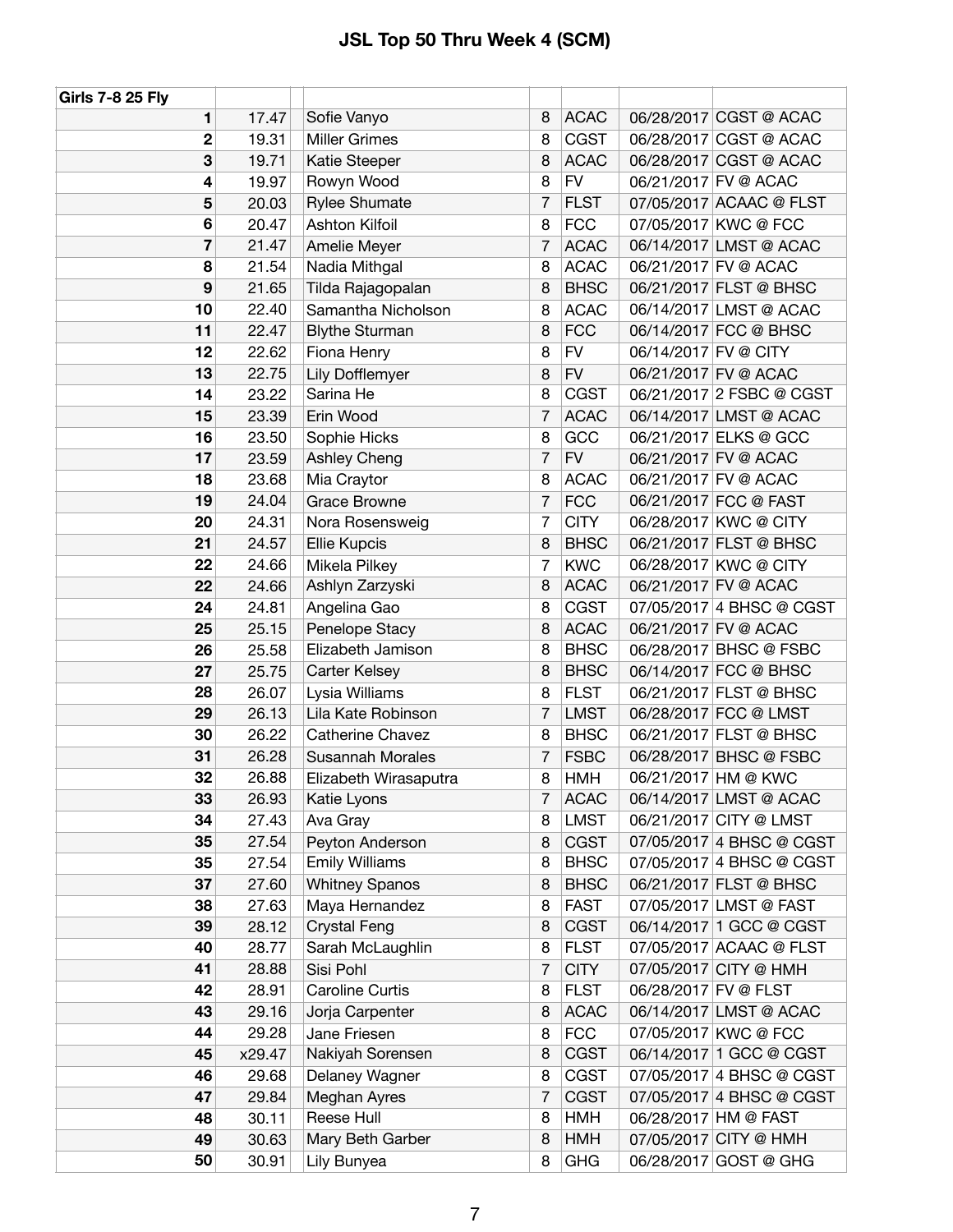| <b>Girls 9-10 50 Free</b> |        |                              |                 |             |                      |                            |
|---------------------------|--------|------------------------------|-----------------|-------------|----------------------|----------------------------|
| 1                         | 33.79  | Lucille Nicholson            |                 | 10 ACAC     |                      | 06/21/2017 FV @ ACAC       |
| $\mathbf 2$               | 33.85  | Diana Ismailova              | 9               | ${\sf FV}$  | 06/14/2017 FV @ CITY |                            |
| 3                         | 33.90  | Reese Mattern                | 10              | <b>FCC</b>  |                      | 06/21/2017 FCC @ FAST      |
| 4                         | 34.11  | Mariam Mithgal               | 10              | <b>ACAC</b> |                      | 06/28/2017 CGST @ ACAC     |
| 5                         | 34.19  | Ava Furr                     | 9               | <b>GOST</b> |                      | 06/28/2017 GOST @ GHG      |
| 5                         | 34.19  | Layla Welsch                 | 10              | <b>FCC</b>  |                      | 06/28/2017 FCC @ LMST      |
| 7                         | 34.54  | Bryanna Palmer               | 10              | <b>CGST</b> |                      | 06/21/2017 2 FSBC @ CGST   |
| 8                         | 35.66  | Kiara Bullard                | 10              | <b>FSBC</b> |                      | 06/21/2017 2 FSBC @ CGST   |
| 9                         | 36.19  | Bella Salerno                | 10              | <b>CITY</b> | 06/14/2017 FV @ CITY |                            |
| 10                        | x36.60 | Lee Kestner                  | 10              | <b>FSBC</b> |                      | 06/21/2017 2 FSBC @ CGST   |
| 11                        | 36.83  | Anne Scherer                 | 9               | <b>BHSC</b> |                      | 06/28/2017 BHSC @ FSBC     |
| 12                        | 36.87  | Olivia Provencio             | 10              | <b>FSBC</b> |                      | 06/14/2017 FSBC @ LG       |
| 13                        | x36.87 | Suah Kwon                    | 10 <sup>1</sup> | <b>FV</b>   | 06/14/2017 FV @ CITY |                            |
| 14                        | 37.28  | Carter Hathaway              | 10              | <b>FCC</b>  |                      | 06/28/2017 FCC @ LMST      |
| 15                        | 37.58  | Sara Wells                   | 9               | <b>FV</b>   |                      | 06/21/2017 FV @ ACAC       |
| 16                        | 37.59  | Sara Czirjak                 | 9               | <b>FLST</b> |                      | 06/21/2017 FLST @ BHSC     |
| 17                        | 37.72  | Alex Fuller                  | 10              | <b>ELKS</b> |                      | 06/21/2017 ELKS @ GCC      |
| 18                        | 37.75  | Willa Simmons                | 10              | <b>CGST</b> |                      | 06/21/2017 2 FSBC @ CGST   |
| 19                        | 37.80  | Georgia Dugas                | 10              | <b>ACAC</b> |                      | 06/28/2017 CGST @ ACAC     |
| 20                        | 37.92  | Maddie Blank                 | 10              | <b>FSBC</b> |                      | 06/28/2017 BHSC @ FSBC     |
| 21                        | 38.02  | Sophia Garono                | 10              | <b>CGST</b> |                      | 06/28/2017 CGST @ ACAC     |
| 22                        | 38.19  | <b>McLean Stokes</b>         | 10              | <b>FCC</b>  |                      | 06/14/2017 FCC @ BHSC      |
| 22                        | 38.19  | Genevieve Hathaway           | 10 <sub>1</sub> | <b>BHSC</b> |                      | 06/21/2017 FLST @ BHSC     |
| 24                        | 38.26  | Katherine Shaps              | 9               | <b>BHSC</b> |                      | 06/28/2017 BHSC @ FSBC     |
| 25                        | 38.33  | Ella Wagner                  | 10              | <b>CGST</b> |                      | 06/28/2017 CGST @ ACAC     |
| 26                        | 38.78  | Amanda Dale                  | 10              | CCC         |                      | 07/05/2017 GOST @ CCC 07.0 |
| 27                        | 38.93  | Elizabeth Osada              | 9               | <b>BHSC</b> |                      | 06/21/2017 FLST @ BHSC     |
| 28                        | 39.16  | <b>Skyler Powell</b>         | 10              | <b>BHSC</b> |                      | 06/14/2017 FCC @ BHSC      |
| 29                        | 39.21  | Sarah Jordan                 | 10              | <b>CGST</b> |                      | 06/21/2017 2 FSBC @ CGST   |
| 30                        | 39.37  | Macy Moody                   | 10              | <b>FV</b>   |                      | 07/03/2017 FSBC @ FV       |
| 31                        | 39.50  | Sophie Brissett              | 10              | <b>FSBC</b> |                      | 07/03/2017 FSBC @ FV       |
| 32                        | 39.59  | <b>Lily Phillips</b>         | 9               | <b>CGST</b> |                      | 06/21/2017 2 FSBC @ CGST   |
| 33                        | x39.66 | Amelia Lynch                 |                 | $10$ FV     |                      | 07/03/2017 FSBC @ FV       |
| 34                        | 39.72  | Ryan Davidson                | 9               | GCC         |                      | 06/21/2017 ELKS @ GCC      |
| 35                        | 39.76  | Lauren Britt                 | 10              | <b>FV</b>   |                      | 06/21/2017 FV @ ACAC       |
| 36                        | x39.88 | Hunter Scherer               | 9               | <b>BHSC</b> |                      | 06/14/2017 FCC @ BHSC      |
| 37                        | 40.11  | Cara Hamil                   | 10 <sup>1</sup> | <b>FSBC</b> |                      | 06/28/2017 BHSC @ FSBC     |
| 38                        | 40.54  | <b>Bria Rose</b>             |                 | 10 ACAC     |                      | 06/14/2017 LMST @ ACAC     |
| 39                        | 40.56  | Ivy Lyman                    | 10 <sup>1</sup> | <b>FSBC</b> |                      | 07/03/2017 FSBC @ FV       |
| 40                        | 40.66  | Avery Ibbeken                | 10              | <b>BHSC</b> |                      | 06/28/2017 BHSC @ FSBC     |
| 41                        | 40.68  | Saige Smith                  | 10              | CCC         |                      | 07/05/2017 GOST @ CCC 07.0 |
| 42                        | 40.80  | Emily Zhu                    | 9               | <b>ACAC</b> |                      | 06/21/2017 FV @ ACAC       |
| 43                        | 40.83  | Delaney Via                  | 10              | <b>ELKS</b> |                      | 06/21/2017 ELKS @ GCC      |
| 44                        | 40.97  | Kylie Haskins                | 10 <sub>1</sub> | LG          |                      | 06/27/2017 LG @ ELKS       |
| 45                        | 41.11  | <b>Audrey Miracle</b>        | 10 <sup>1</sup> | <b>CGST</b> |                      | 06/28/2017 CGST @ ACAC     |
| 45                        | 41.11  | Mia Bowen                    | 10              | <b>CGST</b> |                      | 06/28/2017 CGST @ ACAC     |
| 47                        | 41.32  | <b>Avery Powell</b>          | 10 <sup>1</sup> | <b>BHSC</b> |                      | 06/28/2017 BHSC @ FSBC     |
| 48                        | 41.53  | Reese Dalton                 |                 | $10$ FLST   |                      | 07/05/2017 ACAAC @ FLST    |
| 49                        | 41.60  | Jean-Niko Van der Westhuizen | 10              | <b>BHSC</b> |                      | 06/14/2017 FCC @ BHSC      |
| 50                        | 41.66  | Anya Hudock                  | 9               | <b>CITY</b> |                      | 06/28/2017 KWC @ CITY      |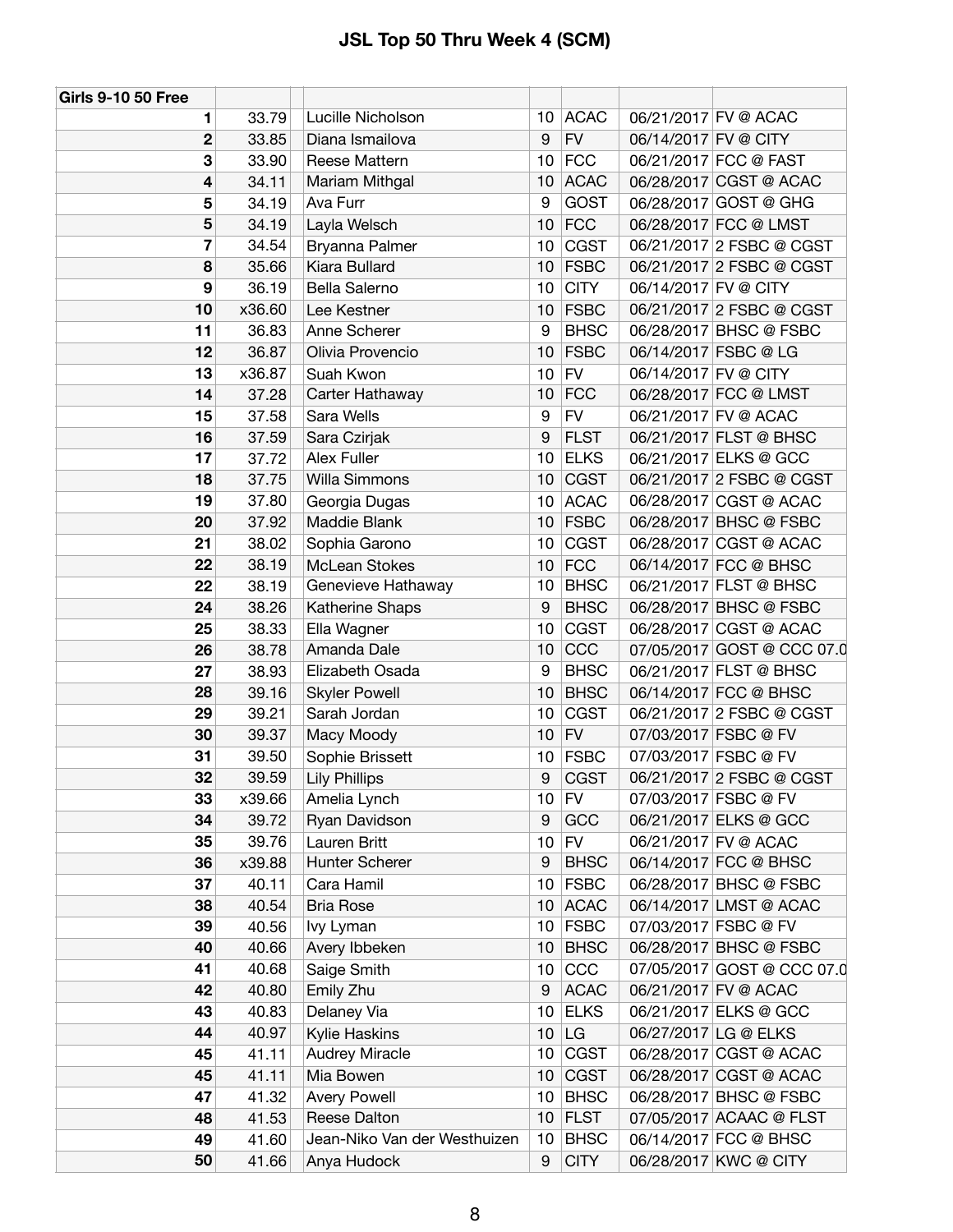| <b>Girls 9-10 100 Free</b> |          |                              |                 |             |                      |                         |
|----------------------------|----------|------------------------------|-----------------|-------------|----------------------|-------------------------|
| 1                          | 1:13.21  | Mariam Mithgal               | 10              | <b>ACAC</b> |                      | 06/21/2017 FV @ ACAC    |
| 2                          | x1:18.72 | Layla Welsch                 | 10              | <b>FCC</b>  |                      | 06/28/2017 FCC @ LMST   |
| 3                          | 1:19.12  | Diana Ismailova              | 9               | ${\sf FV}$  |                      | 06/21/2017 FV @ ACAC    |
| 4                          | 1:19.65  | Reese Mattern                | 10              | <b>FCC</b>  |                      | 06/28/2017 FCC @ LMST   |
| 5                          | 1:20.31  | Lucille Nicholson            | 10              | <b>ACAC</b> |                      | 06/28/2017 CGST @ ACAC  |
| 6                          | 1:22.65  | Maddie Blank                 | 10              | <b>FSBC</b> |                      | 06/28/2017 BHSC @ FSBC  |
| 7                          | 1:22.71  | Bryanna Palmer               | 10              | <b>CGST</b> |                      | 06/14/2017 1 GCC @ CGST |
| 8                          | 1:22.77  | Anne Scherer                 | 9               | <b>BHSC</b> |                      | 06/28/2017 BHSC @ FSBC  |
| 9                          | 1:23.93  | Sara Czirjak                 | 9               | <b>FLST</b> | 06/28/2017 FV @ FLST |                         |
| 10                         | 1:25.21  | Sara Wells                   | 9               | <b>FV</b>   |                      | 06/21/2017 FV @ ACAC    |
| 11                         | 1:25.93  | Lee Kestner                  | 10              | <b>FSBC</b> |                      | 06/28/2017 BHSC @ FSBC  |
| 12                         | 1:27.99  | <b>Lily Phillips</b>         | 9               | <b>CGST</b> |                      | 06/28/2017 CGST @ ACAC  |
| 13                         | 1:28.24  | Sophia Garono                | 10              | CGST        |                      | 06/14/2017 1 GCC @ CGST |
| 14                         | 1:28.38  | Saige Smith                  | 10              | CCC         |                      | 06/13/2017 CCC @ ELKS   |
| 15                         | 1:29.03  | Macy Moody                   | 10              | <b>FV</b>   | 06/28/2017 FV @ FLST |                         |
| 16                         | 1:29.63  | Alex Fuller                  | 10              | <b>ELKS</b> |                      | 06/13/2017 CCC @ ELKS   |
| 17                         | 1:30.22  | Willa Simmons                | 10              | <b>CGST</b> |                      | 06/14/2017 1 GCC @ CGST |
| 18                         | 1:32.68  | Ryan Davidson                | 9               | GCC         |                      | 06/28/2017 CCC @ GCC    |
| 19                         | 1:33.06  | Amelia Lynch                 | 10              | <b>FV</b>   | 06/28/2017 FV @ FLST |                         |
| 20                         | 1:33.15  | Emily Zhu                    | 9               | <b>ACAC</b> |                      | 06/14/2017 LMST @ ACAC  |
| 21                         | x1:33.25 | Genevieve Hathaway           | 10              | <b>BHSC</b> |                      | 06/14/2017 FCC @ BHSC   |
| 22                         | 1:33.96  | Sarah Jordan                 | 10              | <b>CGST</b> |                      | 06/28/2017 CGST @ ACAC  |
| 23                         | 1:34.90  | Lauren Britt                 | 10              | <b>FV</b>   |                      | 06/21/2017 FV @ ACAC    |
| 24                         | 1:35.03  | Delaney Via                  | 10              | <b>ELKS</b> |                      | 06/27/2017 LG @ ELKS    |
| 25                         | 1:35.62  | Ruby Kulak                   | 9               | <b>ACAC</b> |                      | 06/14/2017 LMST @ ACAC  |
| 26                         | 1:36.37  | Georgia Dugas                | 10              | <b>ACAC</b> |                      | 06/28/2017 CGST @ ACAC  |
| 27                         | x1:36.90 | Elizabeth Haslam             | 9               | <b>CGST</b> |                      | 06/14/2017 1 GCC @ CGST |
| 28                         | 1:36.96  | Avery Ibbeken                | 10              | <b>BHSC</b> |                      | 06/28/2017 BHSC @ FSBC  |
| 29                         | 1:37.28  | Anna Amato                   | 10              | <b>LMST</b> |                      | 06/14/2017 LMST @ ACAC  |
| 30                         | 1:37.35  | Kylie Haskins                | 10              | LG          |                      | 06/27/2017 LG @ ELKS    |
| 31                         | 1:38.35  | Amanda Dale                  | 10              | CCC         |                      | 06/13/2017 CCC @ ELKS   |
| 32                         | 1:38.37  | Cara Hamil                   | 10 <sup>1</sup> | <b>FSBC</b> |                      | 06/28/2017 BHSC @ FSBC  |
| 33                         | 1:38.56  | <b>Aidan Elise Forrest</b>   |                 | $10$ FV     |                      | 06/21/2017 FV @ ACAC    |
| 34                         | 1:38.66  | Mia Bowen                    | 10              | <b>CGST</b> |                      | 06/14/2017 1 GCC @ CGST |
| 35                         | 1:38.75  | Astrid Cordano               | 9               | <b>KWC</b>  |                      | 06/14/2017 GOST @ KWC   |
| 36                         | x1:38.78 | Jean-Niko Van der Westhuizen | 10              | <b>BHSC</b> |                      | 06/14/2017 FCC @ BHSC   |
| 37                         | 1:38.86  | Anna Wilkins                 | 9               | <b>ACAC</b> |                      | 06/14/2017 LMST @ ACAC  |
| 38                         | x1:38.94 | <b>Avery Powell</b>          | 10              | <b>BHSC</b> |                      | 06/14/2017 FCC @ BHSC   |
| 39                         | x1:39.22 | Katherine Shaps              | 9               | <b>BHSC</b> |                      | 06/14/2017 FCC @ BHSC   |
| 40                         | 1:39.55  | Elizabeth Osada              | 9               | <b>BHSC</b> |                      | 06/28/2017 BHSC @ FSBC  |
| 41                         | 1:39.66  | Anna Messinger               | 10              | <b>KWC</b>  |                      | 06/14/2017 GOST @ KWC   |
| 42                         | 1:39.71  | Adonyah Sorensen             | 10              | <b>CGST</b> |                      | 06/14/2017 1 GCC @ CGST |
| 43                         | 1:39.78  | Ella Kunze                   | 10              | <b>FLST</b> | 06/28/2017 FV @ FLST |                         |
| 44                         | 1:40.33  | <b>Skyler Powell</b>         | 10              | <b>BHSC</b> |                      | 06/28/2017 BHSC @ FSBC  |
| 45                         | 1:40.43  | Amy Wang                     | 9               | <b>FLST</b> |                      | 06/28/2017 FV @ FLST    |
| 46                         | 1:41.44  | <b>Ryleigh Fix</b>           | 9               | <b>HMH</b>  |                      | 06/28/2017 HM @ FAST    |
| 47                         | 1:41.72  | Kylin Gahlmann               | 9               | <b>FLST</b> |                      | 06/14/2017 FLST @ HMH   |
| 48                         | 1:41.78  | Anna Kelly                   | 10              | <b>FCC</b>  |                      | 06/28/2017 FCC @ LMST   |
| 49                         | 1:41.87  | Skylar Brown                 | 10              | <b>CITY</b> |                      | 06/28/2017 KWC @ CITY   |
| 50                         | 1:41.98  | Maya Ratliff                 | 9               | <b>KWC</b>  |                      | 06/14/2017 GOST @ KWC   |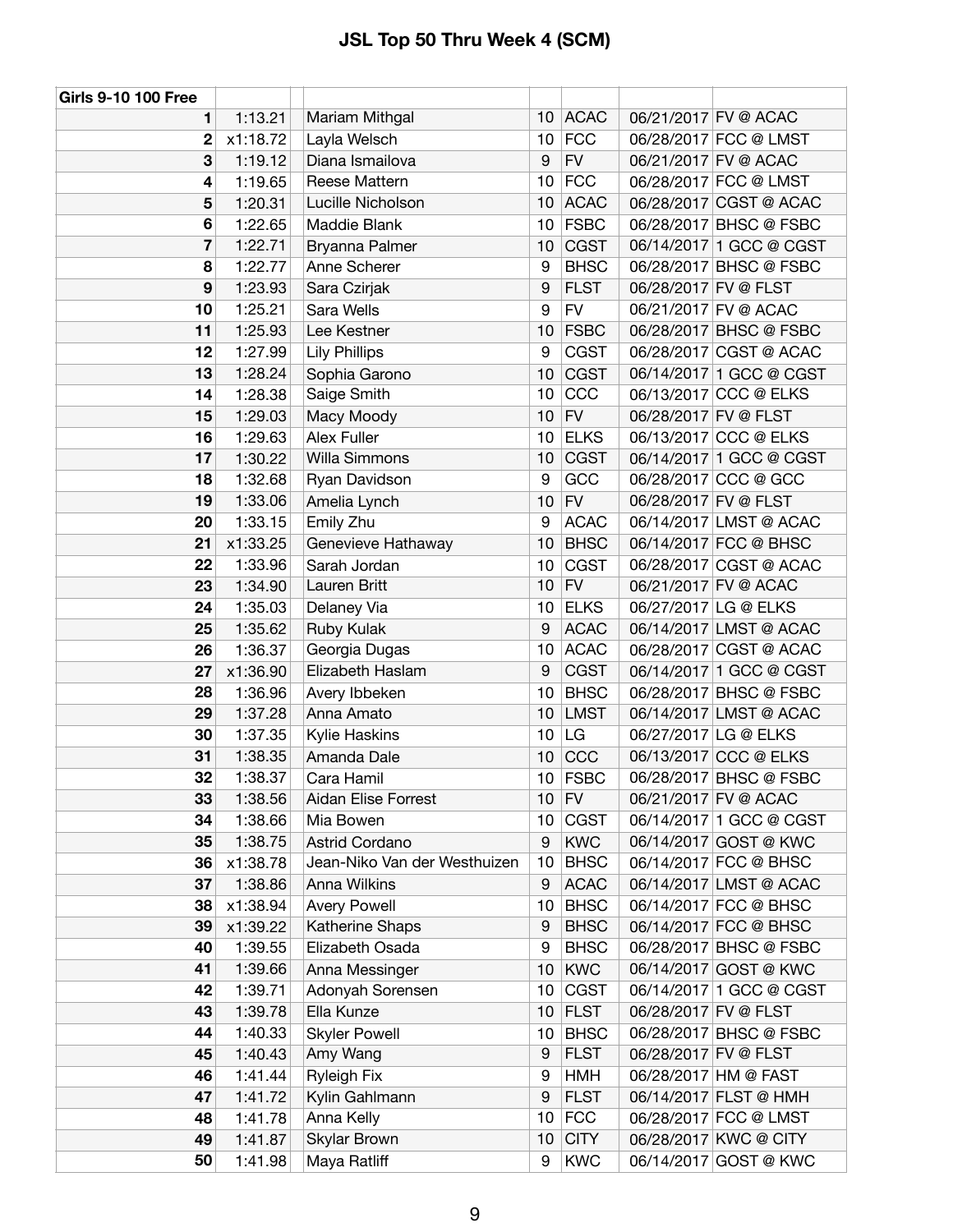| <b>Girls 9-10 50 Back</b> |        |                              |                 |             |                      |                            |
|---------------------------|--------|------------------------------|-----------------|-------------|----------------------|----------------------------|
| 1                         | 38.87  | Lucille Nicholson            |                 | 10 ACAC     |                      | 06/28/2017 CGST @ ACAC     |
| $\mathbf 2$               | x40.72 | Sara Czirjak                 | 9               | <b>FLST</b> |                      | 06/14/2017 FLST @ HMH      |
| 3                         | 41.06  | Bryanna Palmer               | 10              | <b>CGST</b> |                      | 06/28/2017 CGST @ ACAC     |
| 4                         | 41.25  | Lee Kestner                  | 10              | <b>FSBC</b> |                      | 06/21/2017 2 FSBC @ CGST   |
| 5                         | 41.71  | Diana Ismailova              | 9               | <b>FV</b>   | 06/28/2017 FV @ FLST |                            |
| 6                         | 42.53  | Macy Moody                   | 10              | <b>FV</b>   |                      | 06/28/2017 FV @ FLST       |
| $\overline{7}$            | 42.75  | Maddie Blank                 | 10 <sub>1</sub> | <b>FSBC</b> |                      | 06/28/2017 BHSC @ FSBC     |
| 8                         | 43.02  | Mariam Mithgal               | 10              | <b>ACAC</b> |                      | 06/14/2017 LMST @ ACAC     |
| 9                         | 43.18  | Reese Mattern                | 10              | <b>FCC</b>  |                      | 06/28/2017 FCC @ LMST      |
| 10                        | 43.31  | <b>Lily Phillips</b>         | 9               | <b>CGST</b> |                      | 06/28/2017 CGST @ ACAC     |
| 11                        | 43.87  | Anne Scherer                 | 9               | <b>BHSC</b> |                      | 06/21/2017 FLST @ BHSC     |
| 12                        | 44.02  | Sara Wells                   | 9               | <b>FV</b>   |                      | 06/21/2017 FV @ ACAC       |
| 13                        | 45.06  | Saige Smith                  | 10              | CCC         |                      | 07/05/2017 GOST @ CCC 07.0 |
| 14                        | 45.46  | Bella Salerno                | 10              | <b>CITY</b> |                      | 06/21/2017 CITY @ LMST     |
| 15                        | 45.50  | Ella Wagner                  | 10              | <b>CGST</b> |                      | 07/05/2017 4 BHSC @ CGST   |
| 16                        | 46.13  | Olivia Provencio             | 10              | <b>FSBC</b> |                      | 06/21/2017 2 FSBC @ CGST   |
| 17                        | 46.36  | Kiara Bullard                | 10              | <b>FSBC</b> |                      | 06/28/2017 BHSC @ FSBC     |
| 18                        | 46.44  | Amanda Dale                  | 10              | CCC         |                      | 07/05/2017 GOST @ CCC 07.0 |
| 19                        | 46.94  | Hunter Scherer               | 9               | <b>BHSC</b> |                      | 06/14/2017 FCC @ BHSC      |
| 20                        | 47.25  | Katherine Shaps              | 9               | <b>BHSC</b> |                      | 06/21/2017 FLST @ BHSC     |
| 21                        | 47.31  | Jean-Niko Van der Westhuizen | 10              | <b>BHSC</b> |                      | 06/21/2017 FLST @ BHSC     |
| 22                        | 47.68  | Ryan Davidson                | 9               | <b>GCC</b>  |                      | 06/21/2017 ELKS @ GCC      |
| 23                        | 47.94  | Elizabeth Osada              | 9               | <b>BHSC</b> |                      | 07/05/2017 4 BHSC @ CGST   |
| 24                        | 48.00  | Emily Zhu                    | 9               | <b>ACAC</b> |                      | 07/05/2017 ACAAC @ FLST    |
| 25                        | 48.02  | <b>Bria Rose</b>             | 10              | <b>ACAC</b> |                      | 06/14/2017 LMST @ ACAC     |
| 26                        | 48.03  | Sophia Garono                | 10              | <b>CGST</b> |                      | 06/21/2017 2 FSBC @ CGST   |
| 27                        | 48.07  | Avery Ibbeken                | 10              | <b>BHSC</b> |                      | 07/05/2017 4 BHSC @ CGST   |
| 28                        | x48.15 | Layla Welsch                 | 10              | <b>FCC</b>  |                      | 06/21/2017 FCC @ FAST      |
| 29                        | 48.19  | Ivy Lyman                    | 10              | <b>FSBC</b> |                      | 07/03/2017 FSBC @ FV       |
| 30                        | 48.50  | Ella Kunze                   | 10              | <b>FLST</b> |                      | 06/21/2017 FLST @ BHSC     |
| 31                        | 48.90  | Kylin Gahlmann               | 9               | <b>FLST</b> |                      | 06/21/2017 FLST @ BHSC     |
| 32                        | 49.18  | <b>Aidan Elise Forrest</b>   | 10 <sup>°</sup> | <b>FV</b>   | 06/28/2017 FV @ FLST |                            |
| 33                        | 49.30  | Kay-Crisanta Pornillos       |                 | 10 ACAC     |                      | 06/21/2017 FV @ ACAC       |
| 34                        | 49.46  | Lauren Britt                 | 10 <sup>1</sup> | <b>FV</b>   |                      | 06/21/2017 FV @ ACAC       |
| 35                        | 49.47  | Ellena Amato                 | 10              | GCC         |                      | 06/14/2017 1 GCC @ CGST    |
| 36                        | 49.57  | Suah Kwon                    | 10              | <b>FV</b>   |                      | 06/21/2017 FV @ ACAC       |
| 37                        | 49.63  | Delaney Via                  | 10 <sub>1</sub> | <b>ELKS</b> |                      | 06/13/2017 CCC @ ELKS      |
| 38                        | 50.12  | Georgia Dugas                | 10              | <b>ACAC</b> |                      | 07/05/2017 ACAAC @ FLST    |
| 39                        | 50.23  | Meredith Bouch               | 9               | <b>KWC</b>  |                      | 06/21/2017 HM @ KWC        |
| 40                        | 50.37  | Amelia Lynch                 | 10              | <b>FV</b>   |                      | 06/21/2017 FV @ ACAC       |
| 41                        | 50.40  | Ann Thompson                 | 10 <sub>1</sub> | <b>FSBC</b> |                      | 06/28/2017 BHSC @ FSBC     |
| 42                        | 50.69  | Amy Wang                     | 9               | <b>FLST</b> |                      | 06/21/2017 FLST @ BHSC     |
| 43                        | 50.93  | Ruby Kulak                   | 9               | <b>ACAC</b> |                      | 06/28/2017 CGST @ ACAC     |
| 44                        | 50.94  | <b>Skyler Powell</b>         | 10              | <b>BHSC</b> |                      | 06/21/2017 FLST @ BHSC     |
| 45                        | 51.22  | McLean Stokes                | 10              | <b>FCC</b>  |                      | 06/21/2017 FCC @ FAST      |
| 46                        | 51.28  | <b>Audrey Miracle</b>        | 10              | <b>CGST</b> |                      | 07/05/2017 4 BHSC @ CGST   |
| 47                        | x51.28 | <b>Ryleigh Fix</b>           | 9               | <b>HMH</b>  |                      | 06/14/2017 FLST @ HMH      |
| 48                        | 51.44  | Delfin Baker                 | 9               | <b>CGST</b> |                      | 07/05/2017 4 BHSC @ CGST   |
| 49                        | 51.96  | Evy Pham                     | 9               | <b>ACAC</b> |                      | 06/28/2017 CGST @ ACAC     |
| 50                        | 52.59  | <b>Brynne Pemberton</b>      | 9               | <b>HMH</b>  |                      | 07/05/2017 CITY @ HMH      |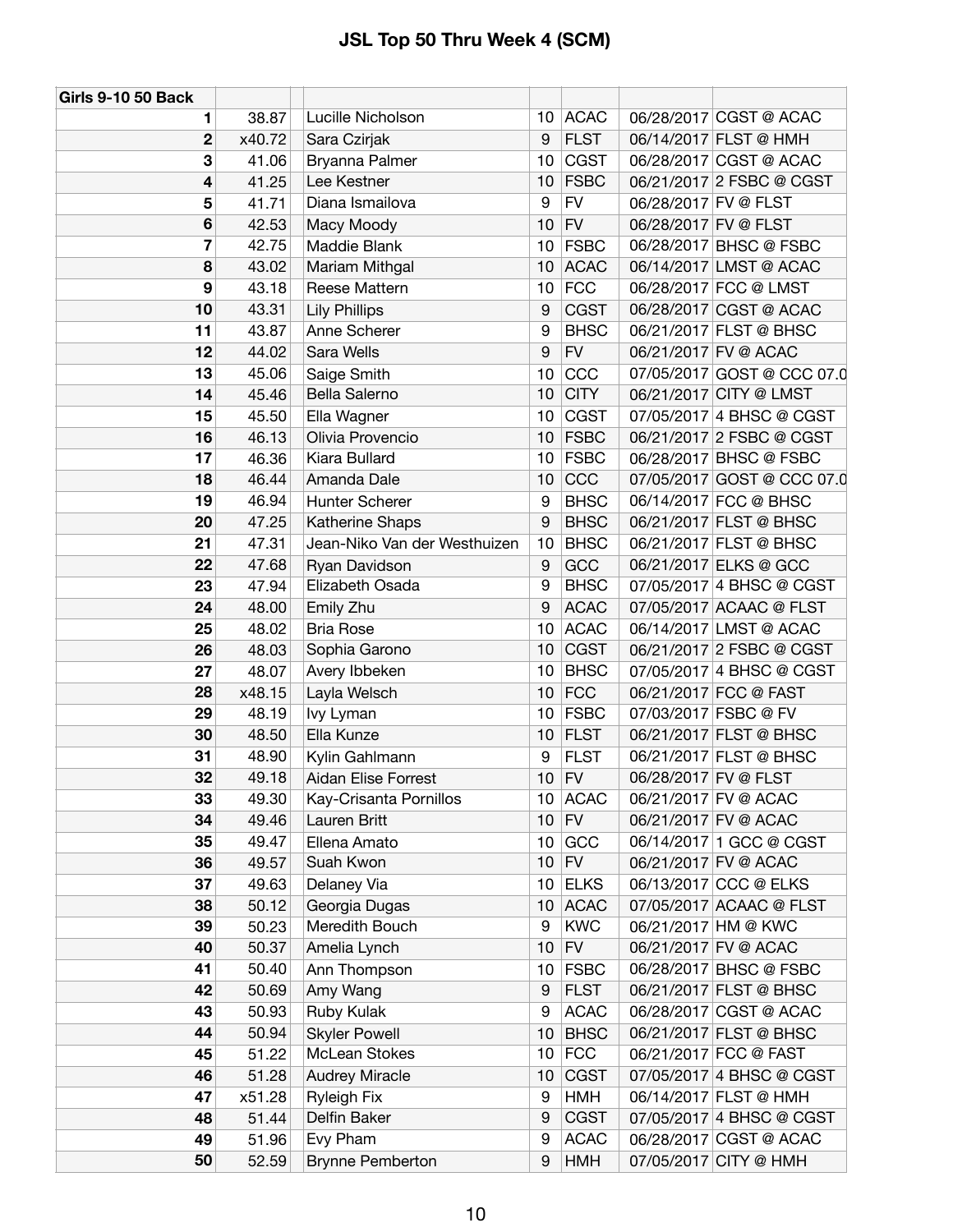| Girls 9-10 50 Breast    |        |                              |    |             |                      |                          |
|-------------------------|--------|------------------------------|----|-------------|----------------------|--------------------------|
| 1                       | 41.50  | Sara Czirjak                 | 9  | <b>FLST</b> |                      | 06/14/2017 FLST @ HMH    |
| $\mathbf 2$             | 42.25  | Layla Welsch                 | 10 | <b>FCC</b>  |                      | 06/14/2017 FCC @ BHSC    |
| 3                       | 43.31  | Mariam Mithgal               | 10 | <b>ACAC</b> |                      | 06/21/2017 FV @ ACAC     |
| 4                       | 43.94  | Bella Salerno                | 10 | <b>CITY</b> | 06/14/2017 FV @ CITY |                          |
| 5                       | 44.97  | Diana Ismailova              | 9  | <b>FV</b>   | 06/28/2017 FV @ FLST |                          |
| 6                       | 45.35  | Lucille Nicholson            | 10 | <b>ACAC</b> |                      | 06/28/2017 CGST @ ACAC   |
| $\overline{\mathbf{r}}$ | 45.72  | Sara Wells                   | 9  | ${\sf FV}$  | 06/14/2017 FV @ CITY |                          |
| 8                       | 46.44  | Lee Kestner                  | 10 | <b>FSBC</b> |                      | 06/28/2017 BHSC @ FSBC   |
| 9                       | 46.69  | Genevieve Hathaway           | 10 | <b>BHSC</b> |                      | 06/14/2017 FCC @ BHSC    |
| 10                      | 46.72  | McLean Stokes                | 10 | <b>FCC</b>  |                      | 06/14/2017 FCC @ BHSC    |
| 11                      | 47.19  | Suah Kwon                    | 10 | <b>FV</b>   | 06/28/2017 FV @ FLST |                          |
| 12                      | 49.97  | Ryan Davidson                | 9  | GCC         |                      | 06/28/2017 CCC @ GCC     |
| 13                      | 50.00  | Anne Scherer                 | 9  | <b>BHSC</b> |                      | 06/21/2017 FLST @ BHSC   |
| 14                      | 50.75  | Kiara Bullard                | 10 | <b>FSBC</b> |                      | 06/21/2017 2 FSBC @ CGST |
| 15                      | 50.87  | Anna Amato                   | 10 | <b>LMST</b> |                      | 06/28/2017 FCC @ LMST    |
| 16                      | 50.91  | <b>Skyler Powell</b>         | 10 | <b>BHSC</b> |                      | 06/14/2017 FCC @ BHSC    |
| 17                      | 51.16  | Sophia Garono                | 10 | <b>CGST</b> |                      | 06/14/2017 1 GCC @ CGST  |
| 18                      | 51.78  | Cara Hamil                   | 10 | <b>FSBC</b> |                      | 07/03/2017 FSBC @ FV     |
| 19                      | 52.25  | Ava Peters                   | 10 | <b>ACAC</b> |                      | 06/21/2017 FV @ ACAC     |
| 20                      | 52.47  | Evy Pham                     | 9  | <b>ACAC</b> |                      | 06/14/2017 LMST @ ACAC   |
| 21                      | 53.00  | <b>Elinor Smith</b>          | 9  | <b>ACAC</b> |                      | 06/14/2017 LMST @ ACAC   |
| 22                      | 53.53  | Reese Dalton                 | 10 | <b>FLST</b> |                      | 07/05/2017 ACAAC @ FLST  |
| 23                      | 53.62  | Anna Messinger               | 10 | <b>KWC</b>  |                      | 06/21/2017 HM @ KWC      |
| 24                      | 53.69  | Amy Wang                     | 9  | <b>FLST</b> | 06/28/2017 FV @ FLST |                          |
| 25                      | 54.06  | Meghan Hyer                  | 10 | LG          | 07/05/2017 LG @ GCC  |                          |
| 26                      | 54.08  | Kylie Haskins                | 10 | LG          |                      | 06/27/2017 LG @ ELKS     |
| 27                      | 54.34  | Anna Wilkins                 | 9  | <b>ACAC</b> |                      | 06/28/2017 CGST @ ACAC   |
| 28                      | 54.57  | Nora Little                  | 9  | <b>BHSC</b> |                      | 06/14/2017 FCC @ BHSC    |
| 29                      | 54.71  | Katherine Shaps              | 9  | <b>BHSC</b> |                      | 07/05/2017 4 BHSC @ CGST |
| 30                      | 54.87  | Skylar Brown                 | 10 | <b>CITY</b> |                      | 06/28/2017 KWC @ CITY    |
| 31                      | 54.97  | Ellena Amato                 | 10 | GCC         |                      | 06/21/2017 ELKS @ GCC    |
| 32                      | 55.10  | Amelia Lynch                 | 10 | <b>FV</b>   |                      | 06/21/2017 FV @ ACAC     |
| 33                      | 55.44  | Durland Hathaway             | 9  | <b>FCC</b>  |                      | 06/28/2017 FCC @ LMST    |
| 34                      | 55.53  | Adonyah Sorensen             | 10 | <b>CGST</b> |                      | 06/14/2017 1 GCC @ CGST  |
| 35                      | 55.81  | Astrid Cordano               | 9  | <b>KWC</b>  |                      | 06/28/2017 KWC @ CITY    |
| 36                      | 55.85  | Mia Bowen                    | 10 | <b>CGST</b> |                      | 06/28/2017 CGST @ ACAC   |
| 37                      | 56.03  | Sophia Daniero               | 10 | <b>BHSC</b> |                      | 06/28/2017 BHSC @ FSBC   |
| 38                      | 56.12  | Saige Smith                  | 10 | CCC         |                      | 06/13/2017 CCC @ ELKS    |
| 38                      | 56.12  | Jean-Niko Van der Westhuizen | 10 | <b>BHSC</b> |                      | 07/05/2017 4 BHSC @ CGST |
| 40                      | x56.18 | Willa Simmons                | 10 | <b>CGST</b> |                      | 06/14/2017 1 GCC @ CGST  |
| 41                      | 56.19  | Alex Fuller                  | 10 | <b>ELKS</b> |                      | 06/21/2017 ELKS @ GCC    |
| 42                      | 56.29  | Macy Moody                   | 10 | <b>FV</b>   |                      | 06/21/2017 FV @ ACAC     |
| 43                      | 56.50  | Emma Genson                  | 10 | <b>FV</b>   |                      | 06/21/2017 FV @ ACAC     |
| 44                      | 56.51  | <b>Audrey Miracle</b>        | 10 | <b>CGST</b> |                      | 06/14/2017 1 GCC @ CGST  |
| 45                      | 56.53  | Amanda Dale                  | 10 | CCC         |                      | 06/13/2017 CCC @ ELKS    |
| 46                      | 56.54  | Sally Kashatus               | 10 | <b>FV</b>   |                      | 06/21/2017 FV @ ACAC     |
| 46                      | 56.54  | Madeleine Kelly              | 10 | <b>FV</b>   | 06/14/2017 FV @ CITY |                          |
| 48                      | 56.60  | Ella Kunze                   | 10 | <b>FLST</b> |                      | 06/14/2017 FLST @ HMH    |
| 49                      | 56.75  | Kylin Gahlmann               | 9  | <b>FLST</b> | 06/28/2017 FV @ FLST |                          |
| 50                      | 56.87  | Emily Zhu                    | 9  | <b>ACAC</b> |                      | 06/28/2017 CGST @ ACAC   |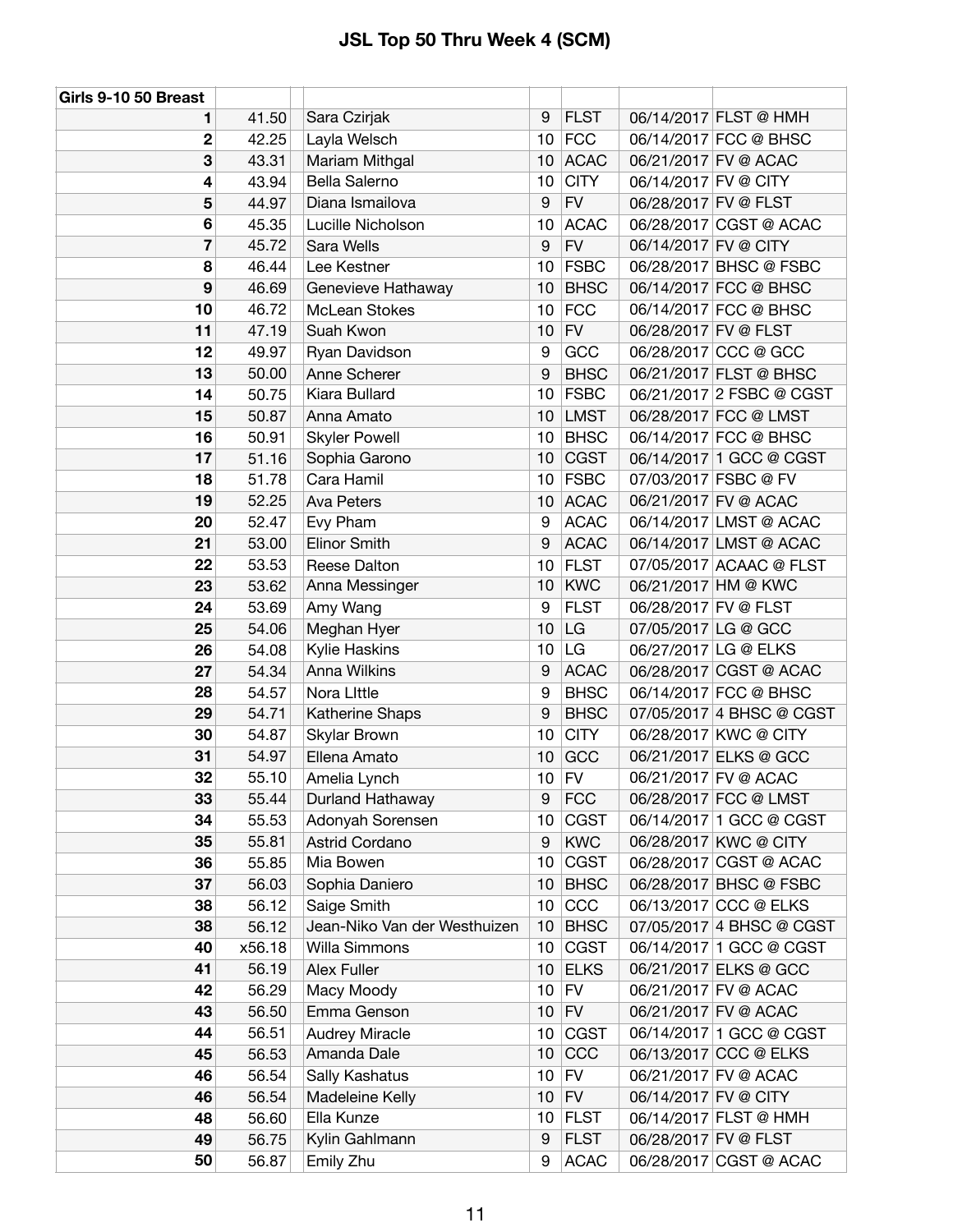| <b>Girls 9-10 50 Fly</b> |        |                            |                 |             |                      |                          |
|--------------------------|--------|----------------------------|-----------------|-------------|----------------------|--------------------------|
| 1                        | 36.28  | Diana Ismailova            | 9               | <b>FV</b>   |                      | 06/21/2017 FV @ ACAC     |
| 2                        | 36.90  | Mariam Mithgal             | 10              | <b>ACAC</b> |                      | 06/21/2017 FV @ ACAC     |
| 3                        | 37.65  | Sara Wells                 | 9               | <b>FV</b>   |                      | 06/21/2017 FV @ ACAC     |
| 4                        | 38.02  | Lucille Nicholson          | 10              | <b>ACAC</b> |                      | 06/14/2017 LMST @ ACAC   |
| 5                        | 39.63  | Suah Kwon                  | 10              | <b>FV</b>   | 06/14/2017 FV @ CITY |                          |
| 6                        | 39.73  | Lee Kestner                | 10              | <b>FSBC</b> |                      | 06/28/2017 BHSC @ FSBC   |
| 7                        | 40.21  | Willa Simmons              | 10              | <b>CGST</b> |                      | 06/28/2017 CGST @ ACAC   |
| 8                        | x41.37 | Sara Czirjak               | 9               | <b>FLST</b> |                      | 06/21/2017 FLST @ BHSC   |
| 9                        | 42.25  | Maddie Blank               | 10              | <b>FSBC</b> |                      | 07/03/2017 FSBC @ FV     |
| 10                       | 43.44  | Olivia Provencio           | 10              | <b>FSBC</b> |                      | 06/21/2017 2 FSBC @ CGST |
| 11                       | 44.09  | Macy Moody                 | 10              | <b>FV</b>   |                      | 06/21/2017 FV @ ACAC     |
| 12                       | 44.40  | Carter Hathaway            | 10              | <b>FCC</b>  |                      | 07/05/2017 KWC @ FCC     |
| 13                       | x44.41 | <b>Bella Salerno</b>       | 10              | <b>CITY</b> |                      | 07/05/2017 CITY @ HMH    |
| 14                       | 44.62  | Bryanna Palmer             | 10              | <b>CGST</b> |                      | 06/21/2017 2 FSBC @ CGST |
| 15                       | 44.68  | Hunter Scherer             | 9               | <b>BHSC</b> |                      | 07/05/2017 4 BHSC @ CGST |
| 16                       | 44.94  | Elizabeth Osada            | 9               | <b>BHSC</b> |                      | 06/21/2017 FLST @ BHSC   |
| 17                       | 45.33  | Emily Zhu                  | 9               | <b>ACAC</b> |                      | 06/14/2017 LMST @ ACAC   |
| 18                       | x45.41 | Sophia Garono              | 10              | <b>CGST</b> |                      | 06/14/2017 1 GCC @ CGST  |
| 19                       | 45.53  | Sophie Brissett            | 10              | <b>FSBC</b> |                      | 07/03/2017 FSBC @ FV     |
| 20                       | x45.59 | Amelia Lynch               | 10              | <b>FV</b>   |                      | 06/28/2017 FV @ FLST     |
| 21                       | 45.84  | Katherine Shaps            | 9               | <b>BHSC</b> |                      | 07/05/2017 4 BHSC @ CGST |
| 22                       | 46.31  | Ella Wagner                | 10              | <b>CGST</b> |                      | 07/05/2017 4 BHSC @ CGST |
| 22                       | 46.31  | Layla Welsch               | 10              | <b>FCC</b>  |                      | 06/28/2017 FCC @ LMST    |
| 24                       | 46.41  | Saige Smith                | 10              | CCC         |                      | 06/28/2017 CCC @ GCC     |
| 25                       | 46.79  | Alex Fuller                | 10              | <b>ELKS</b> |                      | 06/13/2017 CCC @ ELKS    |
| 26                       | x46.90 | Kiara Bullard              | 10              | <b>FSBC</b> |                      | 06/21/2017 2 FSBC @ CGST |
| 27                       | 47.46  | <b>Lily Phillips</b>       | 9               | <b>CGST</b> |                      | 06/28/2017 CGST @ ACAC   |
| 28                       | 47.77  | Kay-Crisanta Pornillos     | 10              | <b>ACAC</b> |                      | 06/21/2017 FV @ ACAC     |
| 29                       | 47.86  | Ruby Kulak                 | 9               | <b>ACAC</b> |                      | 06/14/2017 LMST @ ACAC   |
| 30                       | 48.34  | Kylin Gahlmann             | 9               | <b>FLST</b> |                      | 07/05/2017 ACAAC @ FLST  |
| 31                       | 48.85  | Amy Wang                   | 9               | <b>FLST</b> |                      | 06/14/2017 FLST @ HMH    |
| 32                       | 48.86  | Georgia Dugas              | 10              | <b>ACAC</b> |                      | 06/28/2017 CGST @ ACAC   |
| 33                       | 48.91  | Ryan Davidson              | 9               | GCC         |                      | 06/28/2017 CCC @ GCC     |
| 34                       | 49.46  | Evy Pham                   | 9               | <b>ACAC</b> |                      | 06/21/2017 FV @ ACAC     |
| 35                       | x50.32 | Anne Scherer               | 9               | <b>BHSC</b> |                      | 07/05/2017 4 BHSC @ CGST |
| 36                       | 50.50  | Meredith Bouch             | 9               | <b>KWC</b>  |                      | 07/05/2017 KWC @ FCC     |
| 36                       | 50.50  | Ella Kunze                 | 10              | <b>FLST</b> |                      | 07/05/2017 ACAAC @ FLST  |
| 38                       | 50.57  | Avery Ibbeken              | 10              | <b>BHSC</b> |                      | 06/21/2017 FLST @ BHSC   |
| 39                       | 50.78  | Olivia Wenert              | 9               | <b>FLST</b> |                      | 06/28/2017 FV @ FLST     |
| 40                       | 50.93  | <b>Aidan Elise Forrest</b> | 10              | FV          |                      | 07/03/2017 FSBC @ FV     |
| 41                       | 51.87  | Madeleine Kelly            | 10              | FV          | 06/14/2017 FV @ CITY |                          |
| 42                       | 52.07  | Astrid Cordano             | 9               | <b>KWC</b>  |                      | 06/14/2017 GOST @ KWC    |
| 43                       | 52.25  | Anna Amato                 | 10              | <b>LMST</b> |                      | 06/21/2017 CITY @ LMST   |
| 44                       | 52.34  | Sarah Jordan               | 10              | <b>CGST</b> |                      | 06/21/2017 2 FSBC @ CGST |
| 45                       | 53.59  | Elizabeth Haslam           | 9               | <b>CGST</b> |                      | 06/14/2017 1 GCC @ CGST  |
| 46                       | 54.17  | Lauren Britt               | 10              | FV          |                      | 06/21/2017 FV @ ACAC     |
| 47                       | 54.19  | Kylie Haskins              | 10              | LG          |                      | 06/27/2017 LG @ ELKS     |
| 48                       | 54.41  | <b>Emily Uthlaut</b>       | 9               | <b>FV</b>   |                      | 07/03/2017 FSBC @ FV     |
| 49                       | 55.12  | <b>Taylor Florin</b>       | 9               | <b>FCC</b>  |                      | 07/05/2017 KWC @ FCC     |
| 50                       | 55.27  | Carolina Chao              | 10 <sup>1</sup> | <b>FSBC</b> |                      | 06/28/2017 BHSC @ FSBC   |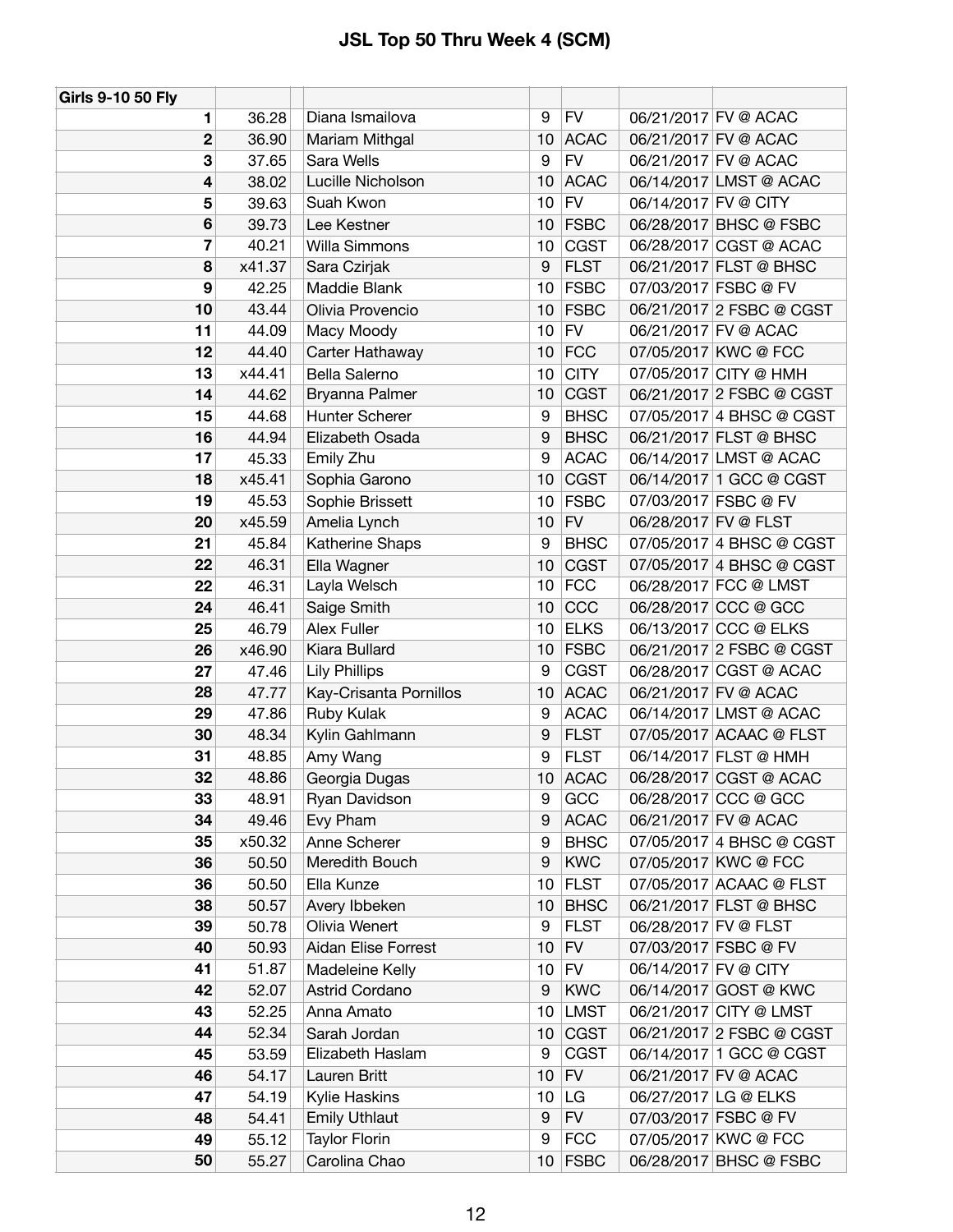| Girls 9-10 100 IM |          |                       |                  |             |                     |                            |
|-------------------|----------|-----------------------|------------------|-------------|---------------------|----------------------------|
| 1                 | 1:25.09  | Mariam Mithgal        |                  | 10 ACAC     |                     | 07/05/2017 ACAAC @ FLST    |
| $\mathbf 2$       | 1:26.37  | Diana Ismailova       | 9                | <b>FV</b>   |                     | 07/03/2017 FSBC @ FV       |
| 3                 | 1:27.53  | Sara Czirjak          | 9                | <b>FLST</b> |                     | 06/21/2017 FLST @ BHSC     |
| 4                 | 1:30.97  | Lee Kestner           | 10 <sup>°</sup>  | <b>FSBC</b> |                     | 06/21/2017 2 FSBC @ CGST   |
| 5                 | 1:31.69  | Layla Welsch          | 10               | <b>FCC</b>  |                     | 07/05/2017 KWC @ FCC       |
| 6                 | 1:31.84  | Bella Salerno         | 10               | <b>CITY</b> |                     | 07/05/2017 CITY @ HMH      |
| 7                 | 1:32.22  | Reese Mattern         | 10               | <b>FCC</b>  |                     | 06/21/2017 FCC @ FAST      |
| 8                 | 1:32.57  | Sara Wells            | 9                | <b>FV</b>   |                     | 07/03/2017 FSBC @ FV       |
| 9                 | 1:34.78  | Anne Scherer          | $\boldsymbol{9}$ | <b>BHSC</b> |                     | 06/21/2017 FLST @ BHSC     |
| 10                | 1:34.97  | Suah Kwon             | 10               | <b>FV</b>   |                     | 07/03/2017 FSBC @ FV       |
| 11                | 1:35.53  | Macy Moody            | 10               | FV          |                     | 07/03/2017 FSBC @ FV       |
| 12                | 1:36.88  | Ryan Davidson         | 9                | GCC         |                     | 06/21/2017 ELKS @ GCC      |
| 13                | 1:37.06  | Carter Hathaway       | 10               | <b>FCC</b>  |                     | 07/05/2017 KWC @ FCC       |
| 14                | 1:37.46  | Maddie Blank          |                  | 10 FSBC     |                     | 07/03/2017 FSBC @ FV       |
| 15                | 1:37.49  | Olivia Provencio      |                  | $10$ FSBC   |                     | 06/21/2017 2 FSBC @ CGST   |
| 16                | 1:38.00  | Sophia Garono         |                  | $10$ CGST   |                     | 06/21/2017 2 FSBC @ CGST   |
| 17                | 1:38.28  | Kiara Bullard         |                  | 10 FSBC     |                     | 06/21/2017 2 FSBC @ CGST   |
| 18                | 1:39.63  | lvy Lyman             |                  | 10 FSBC     |                     | 07/03/2017 FSBC @ FV       |
| 19                | 1:39.90  | Emily Zhu             | $\boldsymbol{9}$ | <b>ACAC</b> |                     | 07/05/2017 ACAAC @ FLST    |
| 20                | 1:40.09  | Katherine Shaps       | 9                | <b>BHSC</b> |                     | 07/05/2017 4 BHSC @ CGST   |
| 21                | 1:40.31  | Willa Simmons         | 10               | <b>CGST</b> |                     | 07/05/2017 4 BHSC @ CGST   |
| 22                | 1:40.85  | Elizabeth Osada       | 9                | <b>BHSC</b> |                     | 07/05/2017 4 BHSC @ CGST   |
| 23                | 1:42.78  | Alex Fuller           | 10               | <b>ELKS</b> |                     | 06/21/2017 ELKS @ GCC      |
| 24                | 1:42.85  | Genevieve Hathaway    | 10               | <b>BHSC</b> |                     | 06/21/2017 FLST @ BHSC     |
| 25                | 1:42.94  | Amelia Lynch          | 10 <sup>1</sup>  | FV          |                     | 07/03/2017 FSBC @ FV       |
| 26                | 1:43.19  | <b>Lily Phillips</b>  | 9                | <b>CGST</b> |                     | 06/21/2017 2 FSBC @ CGST   |
| 27                | 1:43.41  | Kylie Haskins         | 10               | LG          | 07/05/2017 LG @ GCC |                            |
| 28                | 1:44.44  | McLean Stokes         |                  | $10$ FCC    |                     | 06/21/2017 FCC @ FAST      |
| 29                | 1:44.53  | Hunter Scherer        | 9                | <b>BHSC</b> |                     | 07/05/2017 4 BHSC @ CGST   |
| 30                | 1:44.94  | <b>Audrey Miracle</b> | 10               | <b>CGST</b> |                     | 07/05/2017 4 BHSC @ CGST   |
| 31                | 1:45.12  | <b>Taylor Florin</b>  | 9                | <b>FCC</b>  |                     | 07/05/2017 KWC @ FCC       |
| 32                | 1:45.20  | Saige Smith           | 10 <sup>1</sup>  | CCC         |                     | 06/21/2017 GHG @ CCC 06.21 |
| 33                | 1:45.89  | Anna Amato            | 10               | LMST        |                     | 06/21/2017 CITY @ LMST     |
| 34                | 1:46.52  | Amy Wang              | 9                | <b>FLST</b> |                     | 07/05/2017 ACAAC @ FLST    |
| 35                | 1:47.47  | Latane Wise           | 9                | <b>FCC</b>  |                     | 07/05/2017 KWC @ FCC       |
| 36                | 1:47.75  | Astrid Cordano        | 9                | <b>KWC</b>  |                     | 07/05/2017 KWC @ FCC       |
| 37                | 1:47.85  | Avery Ibbeken         | 10               | <b>BHSC</b> |                     | 07/05/2017 4 BHSC @ CGST   |
| 38                | 1:48.03  | <b>Elinor Smith</b>   | 9                | <b>ACAC</b> |                     | 07/05/2017 ACAAC @ FLST    |
| 39                | 1:48.16  | Aidan Elise Forrest   | 10               | <b>FV</b>   |                     | 07/03/2017 FSBC @ FV       |
| 40                | 1:48.31  | Meredith Bouch        | 9                | <b>KWC</b>  |                     | 07/05/2017 KWC @ FCC       |
| 41                | 1:48.53  | Ella Kunze            | 10               | <b>FLST</b> |                     | 06/21/2017 FLST @ BHSC     |
| 42                | 1:49.00  | Sarah Jordan          | 10               | <b>CGST</b> |                     | 06/21/2017 2 FSBC @ CGST   |
| 43                | 1:49.28  | Elizabeth Haslam      | 9                | <b>CGST</b> |                     | 07/05/2017 4 BHSC @ CGST   |
| 44                | 1:49.50  | <b>Ryleigh Fix</b>    | 9                | HMH         |                     | 07/05/2017 CITY @ HMH      |
| 45                | 1:50.97  | Anna Messinger        | 10               | <b>KWC</b>  |                     | 06/21/2017 HM @ KWC        |
| 46                | x1:51.66 | Skylar Brown          | 10 <sub>1</sub>  | <b>CITY</b> |                     | 06/21/2017 CITY @ LMST     |
| 47                | 1:51.81  | Amanda Dale           | 10 <sup>°</sup>  | CCC         |                     | 06/21/2017 GHG @ CCC 06.21 |
| 48                | 1:52.04  | Margaret Hathaway     | 10 <sub>1</sub>  | GCC         |                     | 06/21/2017 ELKS @ GCC      |
| 49                | 1:52.59  | Adonyah Sorensen      | 10 <sup>°</sup>  | <b>CGST</b> |                     | 07/05/2017 4 BHSC @ CGST   |
| 50                | 1:52.81  | Hadley Booth          | 9                | <b>KWC</b>  |                     | 06/21/2017 HM @ KWC        |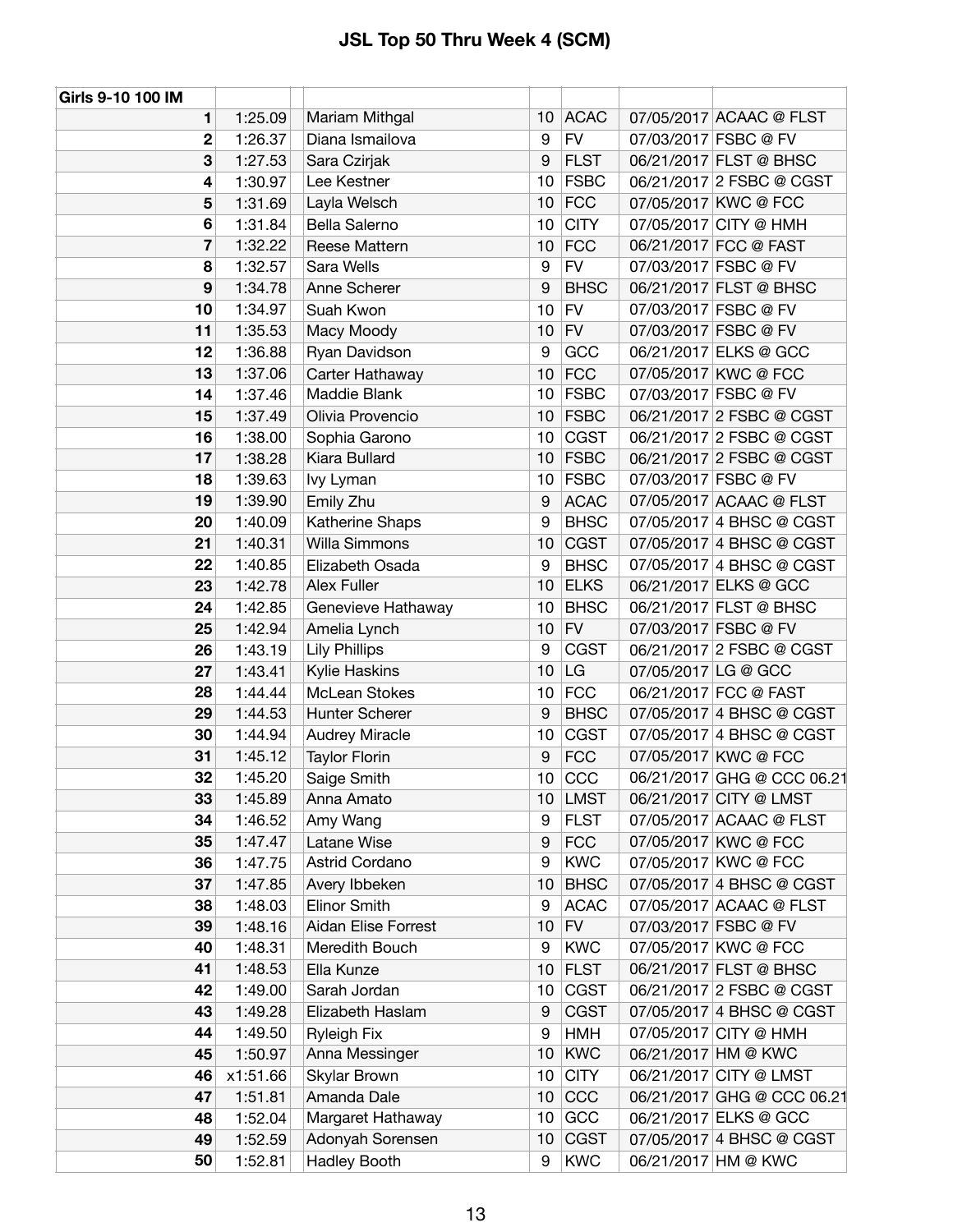| <b>Girls 11-12 50 Free</b> |        |                           |                 |             |                      |                          |
|----------------------------|--------|---------------------------|-----------------|-------------|----------------------|--------------------------|
| 1                          | 29.35  | Madelyn Wells             |                 | $12$ FV     |                      | 06/21/2017 FV @ ACAC     |
| $\mathbf 2$                | x29.46 | Avery Huang               | 12              | <b>CITY</b> |                      | 06/21/2017 CITY @ LMST   |
| 3                          | 29.70  | <b>Haley Sheffield</b>    | 11              | <b>CGST</b> |                      | 06/28/2017 CGST @ ACAC   |
| 4                          | 29.73  | Julie Addison             | 12              | <b>CGST</b> |                      | 06/28/2017 CGST @ ACAC   |
| 5                          | 29.76  | Lara Sikman               | 12 <sup>2</sup> | <b>FV</b>   |                      | 06/21/2017 FV @ ACAC     |
| $6\phantom{1}6$            | 30.65  | <b>Grey Davis</b>         | 11              | <b>FCC</b>  |                      | 06/14/2017 FCC @ BHSC    |
| 7                          | 31.40  | Marissa Trader            | 11              | <b>FLST</b> | 06/28/2017 FV @ FLST |                          |
| 8                          | 31.46  | <b>Weining Ding</b>       | 12              | <b>FLST</b> |                      | 06/21/2017 FLST @ BHSC   |
| 9                          | 31.59  | <b>Courtney Elhart</b>    | 12 <sup>7</sup> | <b>FV</b>   | 06/14/2017 FV @ CITY |                          |
| 10                         | 31.88  | Lillian Peskova           | 12 <sup>°</sup> | <b>ACAC</b> |                      | 06/28/2017 CGST @ ACAC   |
| 11                         | 31.94  | Jo Jo Lucas               | 12              | <b>CITY</b> |                      | 06/21/2017 CITY @ LMST   |
| 12                         | 31.97  | Melissa Alms              | 11              | <b>FV</b>   | 06/14/2017 FV @ CITY |                          |
| 13                         | x32.28 | Cameron Smith             | 11              | <b>FV</b>   | 06/28/2017 FV @ FLST |                          |
| 14                         | x32.57 | Amy Wang                  | 12              | <b>FV</b>   |                      | 07/03/2017 FSBC @ FV     |
| 15                         | 32.58  | <b>Grace Farist</b>       | 12              | <b>LMST</b> |                      | 06/14/2017 LMST @ ACAC   |
| 16                         | 32.66  | Ava Amato                 | 12              | <b>LMST</b> |                      | 06/14/2017 LMST @ ACAC   |
| 17                         | 32.80  | Eloise Weary              | 11              | <b>FSBC</b> |                      | 06/28/2017 BHSC @ FSBC   |
| 18                         | 32.84  | Cayden Fix                | 12              | <b>HMH</b>  |                      | 06/14/2017 FLST @ HMH    |
| 19                         | 32.92  | Luciana Kerner-Matos      | 11              | <b>ACAC</b> |                      | 06/28/2017 CGST @ ACAC   |
| 20                         | 32.95  | Jaelyn Lynch              | 12              | <b>ACAC</b> |                      | 06/28/2017 CGST @ ACAC   |
| 21                         | 33.11  | Mary Cramer               | 12              | <b>FSBC</b> |                      | 06/28/2017 BHSC @ FSBC   |
| 22                         | 33.30  | Madeline Malone           | 12 <sup>2</sup> | <b>FV</b>   |                      | 06/21/2017 FV @ ACAC     |
| 23                         | 33.34  | Josefine VanBeek          | 12 <sup>7</sup> | <b>ELKS</b> |                      | 07/06/2017 GHG @ ELKS    |
| 24                         | x33.42 | Yena Barna                | 11              | <b>FLST</b> |                      | 06/14/2017 FLST @ HMH    |
| 25                         | 33.56  | Evelyn Czirjak            | 12              | <b>FLST</b> | 06/28/2017 FV @ FLST |                          |
| 26                         | 33.57  | Julia Tomaras             | 11              | <b>LMST</b> |                      | 06/14/2017 LMST @ ACAC   |
| 27                         | 33.72  | <b>Tori Garber</b>        | 12              | <b>HMH</b>  |                      | 06/28/2017 HM @ FAST     |
| 27                         | 33.72  | Noa Steven                | 11              | <b>CGST</b> |                      | 06/21/2017 2 FSBC @ CGST |
| 29                         | 33.78  | Caroline Ding             | 12              | <b>CITY</b> |                      | 06/28/2017 KWC @ CITY    |
| 29                         | 33.78  | Lucy Baumann              | 12              | <b>KWC</b>  |                      | 06/28/2017 KWC @ CITY    |
| 31                         | x33.79 | Annabeth Stancil          | 12              | <b>BHSC</b> |                      | 06/14/2017 FCC @ BHSC    |
| 32                         | 33.81  | Elizabeth Jackson         |                 | 12 ACAC     |                      | 07/05/2017 ACAAC @ FLST  |
| 33                         | 33.95  | Megan Farist              | 12              | <b>LMST</b> |                      | 06/28/2017 FCC @ LMST    |
| 34                         | 33.97  | Reagan McAdams            | 12              | <b>LMST</b> |                      | 06/28/2017 FCC @ LMST    |
| 35                         | x34.00 | Eliah Dojack              | 11              | <b>GHG</b>  |                      | 06/28/2017 GOST @ GHG    |
| 36                         | x34.12 | Grace McCardle            | 11              | <b>BHSC</b> |                      | 06/14/2017 FCC @ BHSC    |
| 37                         | x34.25 | Alison Soriano            | 12              | LG          |                      | 06/27/2017 LG @ ELKS     |
| 38                         | 34.32  | Rachael Elhart            | 11              | <b>FV</b>   |                      | 06/21/2017 FV @ ACAC     |
| 39                         | 34.50  | Megan Life                | 12              | <b>CGST</b> |                      | 07/05/2017 4 BHSC @ CGST |
| 40                         | 34.60  | Georgia Wyatt             | 12              | <b>FSBC</b> |                      | 06/28/2017 BHSC @ FSBC   |
| 41                         | 34.66  | <b>Emilly Farist</b>      | 11              | <b>LMST</b> |                      | 07/05/2017 LMST @ FAST   |
| 42                         | 34.97  | Devon Higginbottom        | 11              | <b>FV</b>   | 06/28/2017 FV @ FLST |                          |
| 43                         | 35.04  | Mirah Rose                | 11              | <b>ACAC</b> |                      | 06/14/2017 LMST @ ACAC   |
| 44                         | 35.26  | Jaya Vaidhyanathan        | 11              | <b>FSBC</b> |                      | 06/28/2017 BHSC @ FSBC   |
| 44                         | 35.26  | <b>Eleanor Shaps</b>      | 12              | <b>BHSC</b> |                      | 06/28/2017 BHSC @ FSBC   |
| 46                         | 35.37  | Gabrielle Harrop-Williams | 11              | <b>FLST</b> |                      | 07/05/2017 ACAAC @ FLST  |
| 47                         | 35.38  | Stella Steigler           | 12              | <b>GOST</b> |                      | 06/21/2017 GOST @ LG     |
| 48                         | 35.48  | Meghan Murray             | 11              | <b>HMH</b>  |                      | 06/21/2017 HM @ KWC      |
| 49                         | 35.53  | Isabella Sonen            | 12              | CGST        |                      | 06/21/2017 2 FSBC @ CGST |
| 50                         | 35.54  | Caroline Simeone          | 12 <sup>2</sup> | <b>KWC</b>  |                      | 06/28/2017 KWC @ CITY    |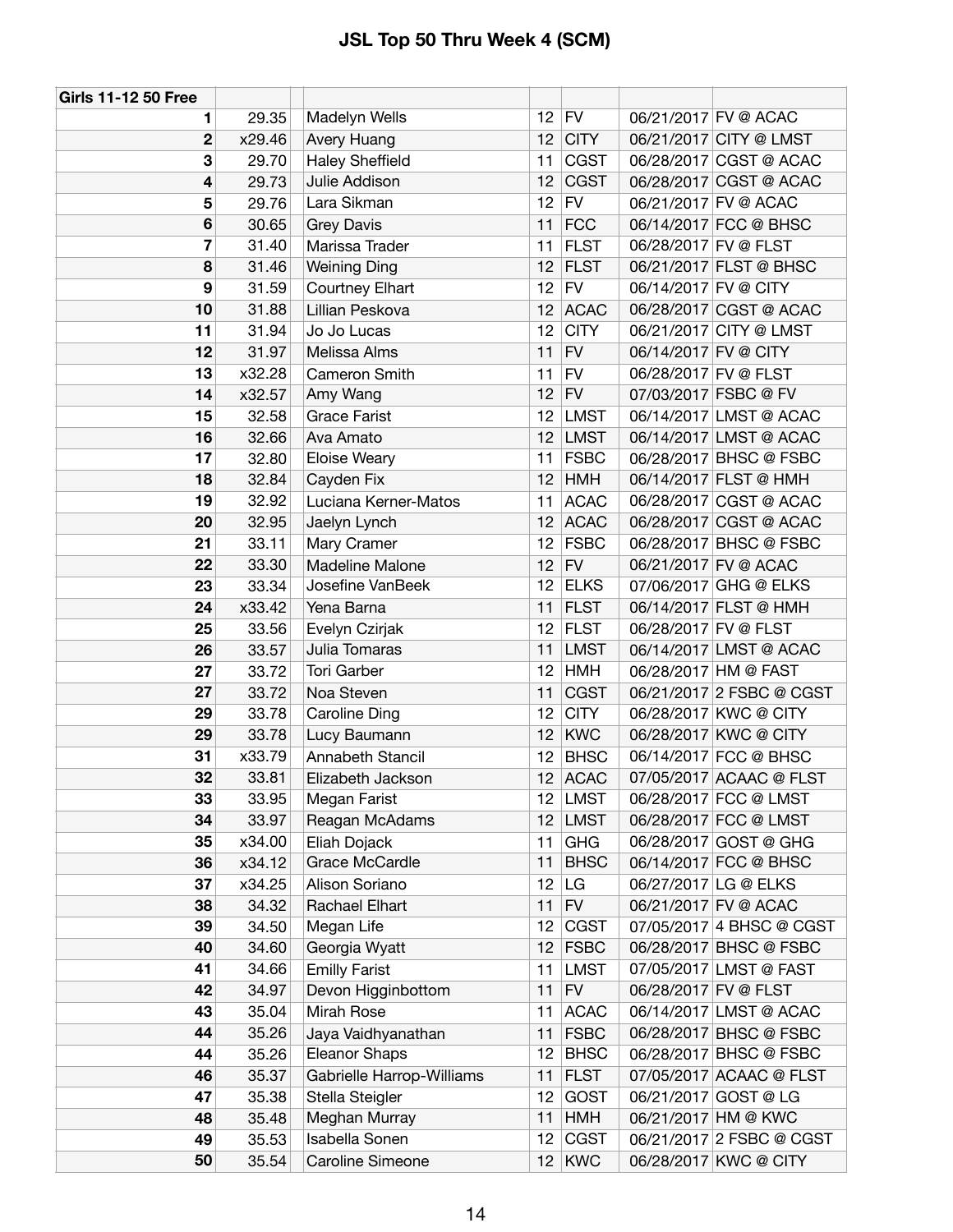| 1:03.65<br>1<br>1:04.80<br>2       | Avery Huang<br>Madelyn Wells     | 12              | <b>CITY</b>               |                      | 06/28/2017 KWC @ CITY                           |
|------------------------------------|----------------------------------|-----------------|---------------------------|----------------------|-------------------------------------------------|
|                                    |                                  |                 |                           |                      |                                                 |
|                                    |                                  | 12 <sub>2</sub> | <b>FV</b>                 |                      | 06/21/2017 FV @ ACAC                            |
| 3<br>1:05.83                       | Lara Sikman                      | 12              | <b>FV</b>                 |                      | 06/21/2017 FV @ ACAC                            |
| $\overline{\mathbf{4}}$<br>1:07.53 | Julie Addison                    | 12              | <b>CGST</b>               |                      | 06/14/2017 1 GCC @ CGST                         |
| 5<br>1:08.09                       | <b>Haley Sheffield</b>           | 11              | <b>CGST</b>               |                      | 06/28/2017 CGST @ ACAC                          |
| x1:08.13<br>6                      | <b>Grey Davis</b>                | 11              | <b>FCC</b>                |                      | 06/14/2017 FCC @ BHSC                           |
| 7<br>1:10.57                       | <b>Weining Ding</b>              | 12              | <b>FLST</b>               | 06/28/2017 FV @ FLST |                                                 |
| 8<br>1:10.81                       | Lillian Peskova                  | 12              | <b>ACAC</b>               |                      | 06/14/2017 LMST @ ACAC                          |
| 9<br>1:10.90                       | Cameron Smith                    | 11              | <b>FV</b>                 |                      | 06/21/2017 FV @ ACAC                            |
| 10<br>1:12.25                      | Cayden Fix                       | 12              | <b>HMH</b>                |                      | 06/28/2017 HM @ FAST                            |
| 11<br>x1:12.44                     | Eliah Dojack                     | 11              | <b>GHG</b>                |                      | 06/28/2017 GOST @ GHG                           |
| 12<br>1:12.50                      | Amy Wang                         | 12              | <b>FV</b>                 | 06/28/2017 FV @ FLST |                                                 |
| 13<br>1:12.74                      | Melissa Alms                     | 11              | <b>FV</b>                 |                      | 06/21/2017 FV @ ACAC                            |
| 14<br>1:14.19                      | Madisyn Carter                   | 11              | CCC                       |                      | 06/28/2017 CCC @ GCC                            |
| 15<br>1:14.25                      | <b>Grace Farist</b>              | 12              | <b>LMST</b>               |                      | 06/28/2017 FCC @ LMST                           |
| 16<br>1:14.43                      | Luciana Kerner-Matos             | 11              | <b>ACAC</b>               |                      | 06/28/2017 CGST @ ACAC                          |
| 17<br>1:15.13                      | Megan Farist                     | 12              | <b>LMST</b>               |                      | 06/28/2017 FCC @ LMST                           |
| 1:15.15<br>18                      | Mary Cramer                      | 12              | <b>FSBC</b>               |                      | 06/28/2017 BHSC @ FSBC                          |
| 19<br>1:15.84                      | Eloise Weary                     | 11              | <b>FSBC</b>               |                      | 06/28/2017 BHSC @ FSBC                          |
| 1:16.28<br>20                      | Madeline Malone                  | 12              | <b>FV</b>                 | 06/28/2017 FV @ FLST |                                                 |
| 1:16.28<br>20                      | Evelyn Czirjak                   | 12              | <b>FLST</b>               |                      | 06/14/2017 FLST @ HMH                           |
| x1:16.28<br>22                     | <b>Tori Garber</b>               | 12              | <b>HMH</b>                |                      | 06/28/2017 HM @ FAST                            |
| 23<br>1:17.05                      | Elizabeth Jackson                | 12              | <b>ACAC</b>               |                      | 06/28/2017 CGST @ ACAC                          |
| 24<br>1:17.28                      | Jaya Vaidhyanathan               | 11              | <b>FSBC</b>               |                      | 06/28/2017 BHSC @ FSBC                          |
| 25<br>1:17.34                      | Noa Steven                       | 11              | <b>CGST</b>               |                      | 06/28/2017 CGST @ ACAC                          |
| 26<br>1:17.37                      | Josefine VanBeek                 | 12              | <b>ELKS</b>               |                      | 06/13/2017 CCC @ ELKS                           |
| 27<br>1:17.55                      | Grace McCardle                   | 11              | <b>BHSC</b>               |                      | 06/14/2017 FCC @ BHSC                           |
| 28<br>1:17.72                      | Yena Barna                       | 11              | <b>FLST</b>               | 06/28/2017 FV @ FLST |                                                 |
| 29<br>1:18.00                      | <b>Emilly Farist</b>             | 11              | <b>LMST</b>               |                      | 06/14/2017 LMST @ ACAC                          |
| 30<br>1:18.71                      | Megan Life                       | 12              | <b>CGST</b>               |                      | 06/28/2017 CGST @ ACAC                          |
| 31<br>1:18.75                      | Isabella Sonen                   | 12              | <b>CGST</b>               |                      | 06/14/2017 1 GCC @ CGST                         |
| 32<br>1:19.52                      | Alison Soriano                   | 12 <sup>7</sup> | LG                        |                      | 06/27/2017 LG @ ELKS                            |
| 1:19.56<br>33                      | Elizabeth Schundler              | 11              | <b>BHSC</b>               |                      | 06/28/2017 BHSC @ FSBC                          |
| 1:20.37<br>34                      | Jaelyn Lynch                     | 12 <sub>2</sub> | <b>ACAC</b>               |                      | 06/21/2017 FV @ ACAC                            |
| 35<br>1:21.37                      | Reagan McAdams                   | 12 <sub>2</sub> | <b>LMST</b>               |                      | 06/14/2017 LMST @ ACAC                          |
| 36<br>1:21.47                      | Rachael Elhart                   | 11              | FV                        |                      | 06/21/2017 FV @ ACAC                            |
| 37<br>1:21.69                      | Caroline Simeone                 | 12              | <b>KWC</b>                |                      | 06/28/2017 KWC @ CITY                           |
| 38<br>1:21.90                      | Maggie Teweles<br>Hannah Shannon | 11<br>11        | <b>FV</b>                 |                      | 06/21/2017 FV @ ACAC<br>06/14/2017 1 GCC @ CGST |
| 39<br>1:22.00<br>40                |                                  |                 | <b>CGST</b><br>KWC        |                      | 06/14/2017 GOST @ KWC                           |
| 1:22.14<br>41                      | Lucy Baumann                     | 12              |                           |                      | 06/28/2017 FCC @ LMST                           |
| 1:22.25<br>42                      | Ava Amato                        | 12<br>11        | <b>LMST</b><br><b>HMH</b> |                      | 06/14/2017 FLST @ HMH                           |
| x1:22.63<br>43                     | Emily Zhu                        |                 | <b>FLST</b>               |                      |                                                 |
| 1:22.91<br>44<br>x1:22.94          | Emma Niehaus<br>Stella Steigler  | 11<br>12        | GOST                      |                      | 06/14/2017 FLST @ HMH<br>06/28/2017 GOST @ GHG  |
| 45                                 | Ava Ward                         | 11              | <b>CITY</b>               |                      | 06/28/2017 KWC @ CITY                           |
| 1:23.06<br>46<br>1:23.37           | Eleanor Shaps                    | 12              | <b>BHSC</b>               |                      | 06/14/2017 FCC @ BHSC                           |
| 47<br>1:23.84                      | Annabeth Stancil                 | 12              | <b>BHSC</b>               |                      | 06/28/2017 BHSC @ FSBC                          |
| 48<br>1:24.06                      | Devon Higginbottom               | 11              | <b>FV</b>                 | 06/28/2017 FV @ FLST |                                                 |
| 49<br>1:24.58                      | Lorelei Henry                    | 11              | <b>FV</b>                 |                      | 06/21/2017 FV @ ACAC                            |
| 50<br>1:25.13                      | Allison Dugger                   | 11              | <b>CITY</b>               |                      | 06/28/2017 KWC @ CITY                           |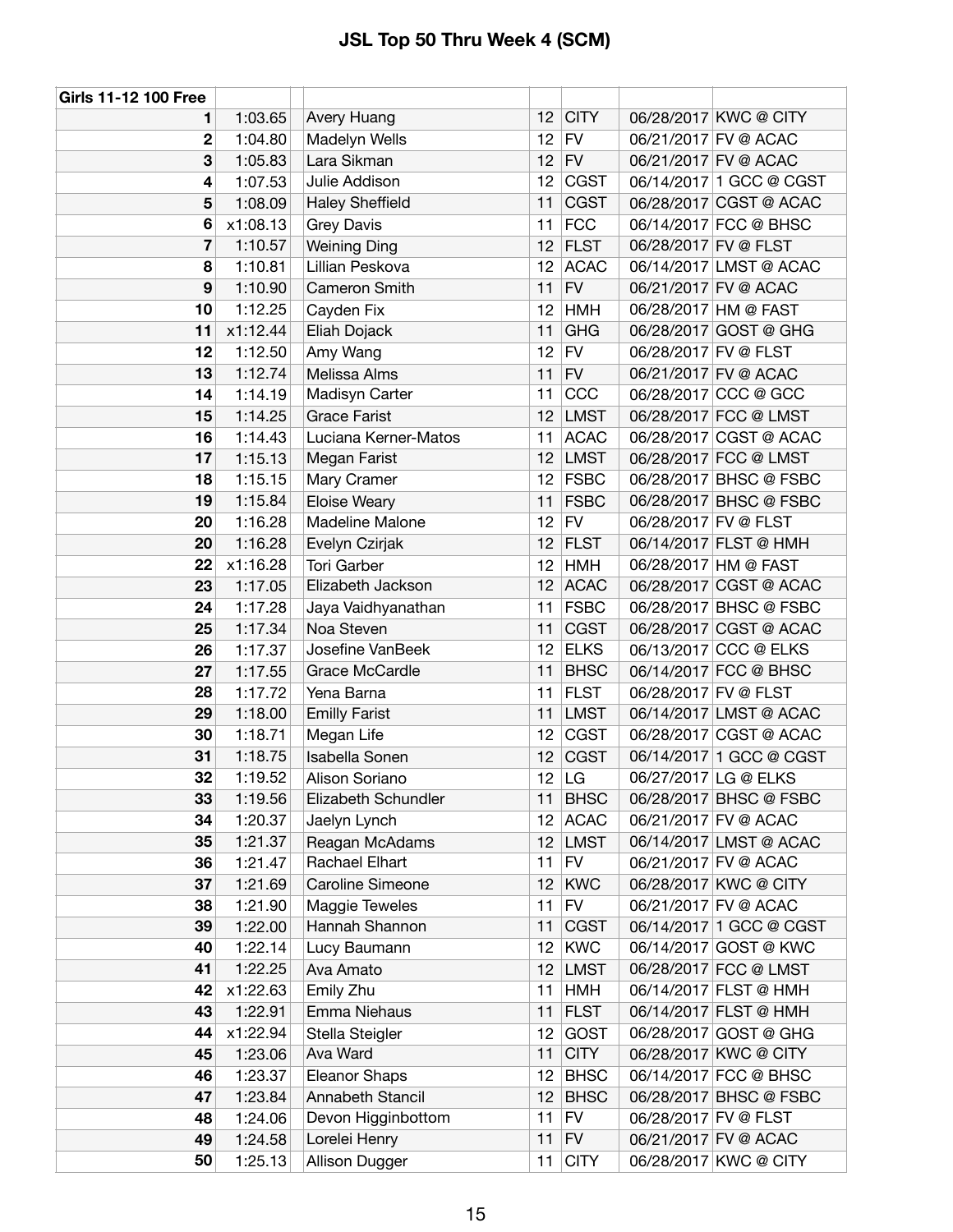| <b>Girls 11-12 50 Back</b> |                |                                |                 |                          |                      |                                                |
|----------------------------|----------------|--------------------------------|-----------------|--------------------------|----------------------|------------------------------------------------|
| 1                          | 34.19          | Avery Huang                    | 12 <sup>°</sup> | <b>CITY</b>              |                      | 06/28/2017 KWC @ CITY                          |
| $\mathbf 2$                | 34.22          | <b>Haley Sheffield</b>         | 11              | <b>CGST</b>              |                      | 06/21/2017 2 FSBC @ CGST                       |
| 3                          | 34.25          | Julie Addison                  | 12              | <b>CGST</b>              |                      | 06/21/2017 2 FSBC @ CGST                       |
| 4                          | 34.90          | Lara Sikman                    | 12 <sup>2</sup> | FV                       |                      | 06/21/2017 FV @ ACAC                           |
| 5                          | 35.47          | <b>Grey Davis</b>              | 11              | <b>FCC</b>               |                      | 06/21/2017 FCC @ FAST                          |
| 6                          | x36.41         | Madelyn Wells                  | 12              | <b>FV</b>                |                      | 06/28/2017 FV @ FLST                           |
| 7                          | 37.33          | Cayden Fix                     | 12              | <b>HMH</b>               |                      | 06/21/2017 HM @ KWC                            |
| 8                          | 37.66          | Madisyn Carter                 | 11              | CCC                      |                      | 06/13/2017 CCC @ ELKS                          |
| 9                          | 37.88          | Jo Jo Lucas                    | 12              | <b>CITY</b>              |                      | 06/21/2017 CITY @ LMST                         |
| 10                         | 37.90          | Noa Steven                     | 11              | <b>CGST</b>              |                      | 06/21/2017 2 FSBC @ CGST                       |
| 11                         | 38.09          | Amy Wang                       | 12              | FV                       | 06/28/2017 FV @ FLST |                                                |
| 12                         | 38.91          | Jaya Vaidhyanathan             | 11              | <b>FSBC</b>              |                      | 06/21/2017 2 FSBC @ CGST                       |
| 13                         | 39.25          | <b>Grace Farist</b>            | 12              | <b>LMST</b>              |                      | 07/05/2017 LMST @ FAST                         |
| 14                         | 39.40          | <b>Courtney Elhart</b>         | 12              | FV                       |                      | 06/21/2017 FV @ ACAC                           |
| 14                         | 39.40          | Lillian Peskova                | 12              | <b>ACAC</b>              |                      | 07/05/2017 ACAAC @ FLST                        |
| 16                         | 39.68          | Yena Barna                     | 11              | <b>FLST</b>              | 06/28/2017 FV @ FLST |                                                |
| 17                         | 39.69          | Luciana Kerner-Matos           | 11              | <b>ACAC</b>              |                      | 07/05/2017 ACAAC @ FLST                        |
| 18                         | x39.81         | <b>Weining Ding</b>            | 12              | <b>FLST</b>              |                      | 06/21/2017 FLST @ BHSC                         |
| 19                         | 40.00          | Marissa Trader                 | 11              | <b>FLST</b>              |                      | 07/05/2017 ACAAC @ FLST                        |
| 20                         | 40.13          | Elizabeth Schundler            | 11              | <b>BHSC</b>              |                      | 06/21/2017 FLST @ BHSC                         |
| 21                         | 40.25          | Cameron Smith                  | 11              | <b>FV</b>                |                      | 07/03/2017 FSBC @ FV                           |
| 22                         | 40.41          | Reagan McAdams                 | 12              | <b>LMST</b>              |                      | 06/28/2017 FCC @ LMST                          |
| 23                         | 40.47          | <b>Tori Garber</b>             | 12              | <b>HMH</b>               |                      | 06/14/2017 FLST @ HMH                          |
| 24                         | 40.59          | Alison Soriano                 | 12              | LG                       |                      | 06/21/2017 GOST @ LG                           |
| 25                         | 40.69          | Rachael Elhart                 | 11              | FV                       | 06/14/2017 FV @ CITY |                                                |
| 26                         | 40.72          | Evelyn Czirjak                 | 12              | <b>FLST</b>              |                      | 06/14/2017 FLST @ HMH                          |
| 27                         | 40.87          | Emma Niehaus                   | 11              | <b>FLST</b>              | 06/28/2017 FV @ FLST |                                                |
| 28                         | 41.10          | Melissa Alms                   | 11              | <b>FV</b>                |                      | 07/03/2017 FSBC @ FV                           |
| 28                         | 41.10          | Madeline Malone                | 12              | FV                       | 06/28/2017 FV @ FLST |                                                |
| 30                         | 41.38          | Stella Steigler                | 12              | <b>GOST</b>              |                      | 06/14/2017 GOST @ KWC                          |
| 31                         | 41.40          | Megan Life                     | 12              | <b>CGST</b>              |                      | 06/28/2017 CGST @ ACAC                         |
| 32                         | 41.41          | Caroline Simeone               | 12              | <b>KWC</b>               |                      | 06/21/2017 HM @ KWC                            |
| 33                         | 41.49          | <b>Emilly Farist</b>           | 11              | <b>LMST</b>              |                      | 06/14/2017 LMST @ ACAC                         |
| 34                         | 41.50          | Megan Farist                   | 12              | <b>LMST</b>              |                      | 06/28/2017 FCC @ LMST                          |
| 35                         | 41.69          | Gabrielle Harrop-Williams      | 11              | <b>FLST</b>              | 06/28/2017 FV @ FLST |                                                |
| 36                         | 41.74          | Mary Cramer                    | 12              | <b>FSBC</b>              |                      | 06/21/2017 2 FSBC @ CGST                       |
| 37                         | 41.83          | Meghan Murray                  | 11              | <b>HMH</b>               |                      | 06/14/2017 FLST @ HMH                          |
| 38                         | 42.04          | Maggie Teweles                 | 11              | ${\sf FV}$               | 06/14/2017 FV @ CITY |                                                |
| 39                         | 42.12          | Elizabeth Jackson              | 12              | <b>ACAC</b>              |                      | 06/21/2017 FV @ ACAC                           |
| 40                         | 42.22          | Julia Tomaras                  | 11              | <b>LMST</b>              |                      | 07/05/2017 LMST @ FAST                         |
| 41                         | 42.53          | Lellie King                    | 11              | <b>FCC</b>               |                      | 07/05/2017 KWC @ FCC                           |
| 42                         | x42.60         | Grace McCardle                 | 11              | <b>BHSC</b>              |                      | 07/05/2017 4 BHSC @ CGST                       |
| 43                         | x42.72         | Ava Amato                      | 12              | <b>LMST</b>              |                      | 06/28/2017 FCC @ LMST                          |
| 44                         | 42.81          | Jenna Stutzman                 | 12              | <b>CGST</b>              |                      | 06/14/2017 1 GCC @ CGST                        |
| 45                         | 43.03          | Caroline Culbreath             | 12              | <b>FSBC</b>              |                      | 06/21/2017 2 FSBC @ CGST                       |
| 45                         | 43.03          | Abbie Ford                     | 11              | <b>LMST</b>              |                      | 07/05/2017 LMST @ FAST                         |
| 47<br>48                   | 43.50<br>43.71 | Eliah Dojack<br>Josie D'Errico | 11<br>12        | <b>GHG</b><br><b>KWC</b> |                      | 06/28/2017 GOST @ GHG<br>06/14/2017 GOST @ KWC |
| 48                         | 43.71          | Jaelyn Lynch                   | 12 <sup>°</sup> | <b>ACAC</b>              |                      | 06/14/2017 LMST @ ACAC                         |
| 50                         | 43.72          |                                |                 |                          |                      | 06/21/2017 2 FSBC @ CGST                       |
|                            |                | Kayleigh Long                  | 12 <sub>2</sub> | <b>CGST</b>              |                      |                                                |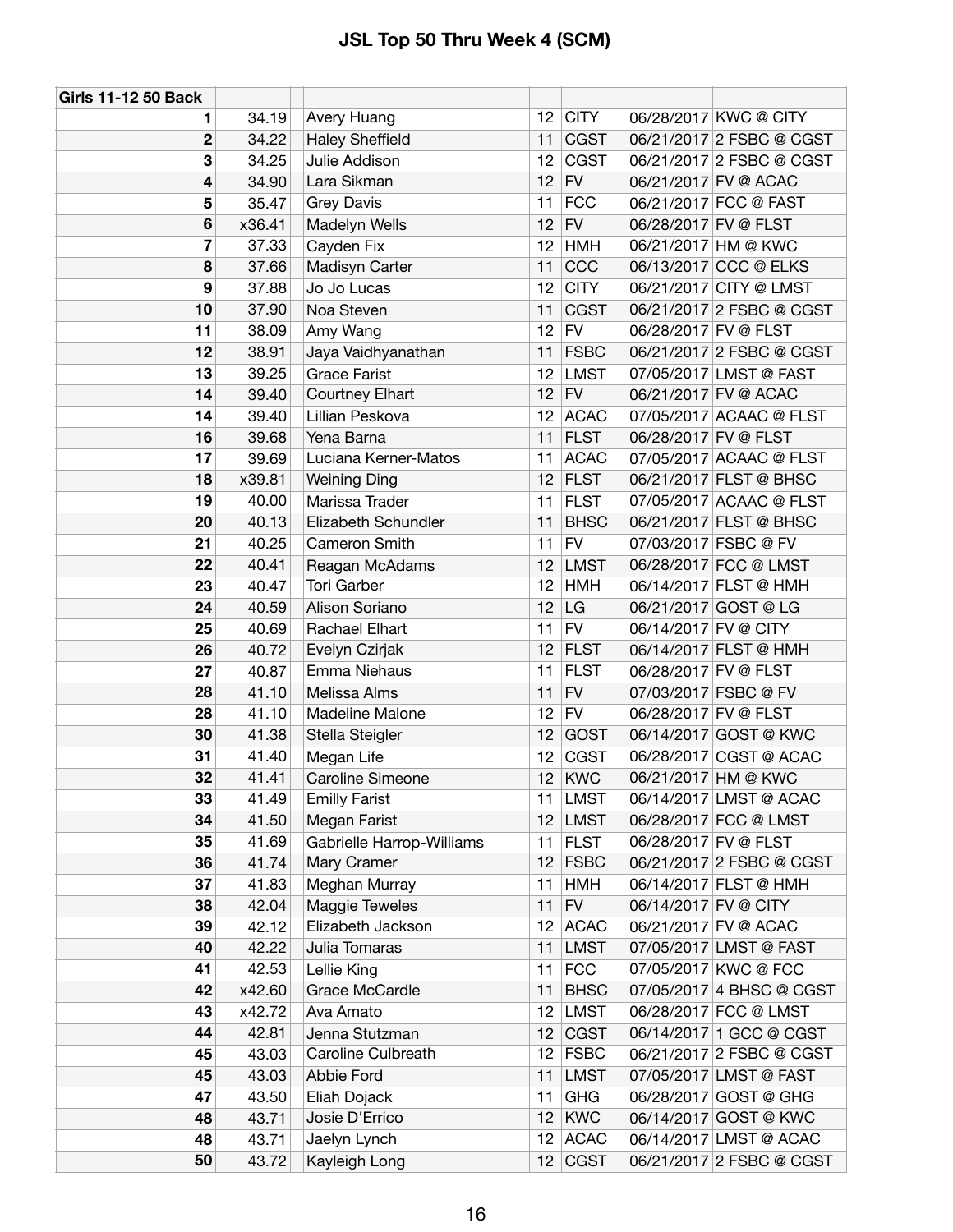| Girls 11-12 50 Breast |        |                        |                 |              |                      |                          |
|-----------------------|--------|------------------------|-----------------|--------------|----------------------|--------------------------|
| 1                     | 36.06  | <b>Avery Huang</b>     | 12              | <b>CITY</b>  | 06/14/2017 FV @ CITY |                          |
| 2                     | 38.13  | Madelyn Wells          | 12              | <b>FV</b>    |                      | 07/03/2017 FSBC @ FV     |
| 3                     | 39.72  | Cameron Smith          | 11              | <b>FV</b>    |                      | 06/21/2017 FV @ ACAC     |
| 4                     | 40.09  | <b>Weining Ding</b>    | 12              | <b>FLST</b>  |                      | 06/28/2017 FV @ FLST     |
| 5                     | 40.63  | <b>Courtney Elhart</b> | 12              | <b>FV</b>    |                      | 06/28/2017 FV @ FLST     |
| 6                     | 41.09  | Julie Addison          | 12              | <b>CGST</b>  |                      | 06/21/2017 2 FSBC @ CGST |
| 7                     | 41.22  | Julia Tomaras          | 11              | <b>LMST</b>  |                      | 07/05/2017 LMST @ FAST   |
| 8                     | x41.90 | <b>Grey Davis</b>      | 11              | <b>FCC</b>   |                      | 06/21/2017 FCC @ FAST    |
| $\boldsymbol{9}$      | 42.31  | Evelyn Czirjak         | 12              | <b>FLST</b>  |                      | 06/28/2017 FV @ FLST     |
| 10                    | 42.41  | Amy Wang               | 12              | <b>FV</b>    |                      | 06/21/2017 FV @ ACAC     |
| 11                    | 42.69  | Madeline Malone        | 12              | <b>FV</b>    |                      | 06/21/2017 FV @ ACAC     |
| 12                    | x43.03 | Lara Sikman            | 12              | <b>FV</b>    |                      | 07/03/2017 FSBC @ FV     |
| 13                    | 43.16  | Lucy Baumann           | 12              | <b>KWC</b>   |                      | 06/28/2017 KWC @ CITY    |
| 14                    | 43.32  | Georgia Wyatt          | 12              | <b>FSBC</b>  |                      | 06/21/2017 2 FSBC @ CGST |
| 15                    | 44.03  | Jaelyn Lynch           | 12              | <b>ACAC</b>  |                      | 06/28/2017 CGST @ ACAC   |
| 16                    | 44.06  | Emily Zhu              | 11              | <b>HMH</b>   |                      | 06/21/2017 HM @ KWC      |
| 17                    | 44.28  | Melissa Alms           | 11              | <b>FV</b>    |                      | 06/28/2017 FV @ FLST     |
| 18                    | 44.37  | Megan Life             | 12              | <b>CGST</b>  |                      | 06/28/2017 CGST @ ACAC   |
| 19                    | 44.56  | Eleanor Shaps          | 12              | <b>BHSC</b>  |                      | 06/14/2017 FCC @ BHSC    |
| 20                    | 44.69  | Juliette Gunter        | 11              | <b>CITY</b>  |                      | 07/05/2017 CITY @ HMH    |
| 21                    | 45.28  | Madisyn Carter         | 11              | CCC          |                      | 06/28/2017 CCC @ GCC     |
| 22                    | 45.41  | Susanna Williams       | 12              | <b>FV</b>    |                      | 06/28/2017 FV @ FLST     |
| 23                    | 45.56  | Devon Higginbottom     | 11              | <b>FV</b>    |                      | 06/28/2017 FV @ FLST     |
| 24                    | x45.75 | Mary Cramer            | 12              | <b>FSBC</b>  |                      | 07/03/2017 FSBC @ FV     |
| 25                    | 45.84  | Isabella Sonen         | 12              | <b>CGST</b>  |                      | 06/14/2017 1 GCC @ CGST  |
| 26                    | 45.87  | Martha Oakey           | 11              | <b>FCC</b>   |                      | 06/14/2017 FCC @ BHSC    |
| 27                    | 45.91  | Lellie King            | 11              | <b>FCC</b>   |                      | 07/05/2017 KWC @ FCC     |
| 28                    | 46.00  | <b>Emilly Farist</b>   | 11              | <b>LMST</b>  |                      | 06/28/2017 FCC @ LMST    |
| 29                    | 46.03  | Claire DeGuzman        | 12              | <b>ACAC</b>  |                      | 06/21/2017 FV @ ACAC     |
| 30                    | 46.37  | Marissa Trader         | 11              | <b>FLST</b>  |                      | 07/05/2017 ACAAC @ FLST  |
| 31                    | 46.43  | Isabella Popovsky      | 12              | <b>FLST</b>  |                      | 06/21/2017 FLST @ BHSC   |
| 32                    | x46.81 | Izzy Reed              |                 | $11$ CITY    |                      | 06/28/2017 KWC @ CITY    |
| 33                    | 47.31  | Alison Soriano         |                 | $12 \mid LG$ |                      | 06/21/2017 GOST @ LG     |
| 34                    | 47.75  | Calla Dagner           |                 | $12$ CGST    |                      | 06/28/2017 CGST @ ACAC   |
| 35                    | x47.78 | Elizabeth Schundler    | 11              | <b>BHSC</b>  |                      | 07/05/2017 4 BHSC @ CGST |
| 36                    | 47.80  | Caroline Simeone       | 12              | KWC          |                      | 06/14/2017 GOST @ KWC    |
| 37                    | 48.00  | Reeve Goldstein        | 11              | <b>BHSC</b>  |                      | 06/14/2017 FCC @ BHSC    |
| 38                    | 48.10  | Susannah Thorndike     | 11              | <b>FV</b>    |                      | 06/21/2017 FV @ ACAC     |
| 39                    | 48.15  | <b>Tori Garber</b>     | 12              | <b>HMH</b>   |                      | 06/28/2017 HM @ FAST     |
| 40                    | 48.72  | Rachael Elhart         | 11              | <b>FV</b>    | 06/14/2017 FV @ CITY |                          |
| 41                    | 48.77  | Reagan McAdams         | 12 <sup>2</sup> | LMST         |                      | 06/14/2017 LMST @ ACAC   |
| 42                    | x48.81 | Madelyn Ott            |                 | 12 FLST      |                      | 07/05/2017 ACAAC @ FLST  |
| 43                    | 49.03  | Megan Farist           | 12 <sub>2</sub> | LMST         |                      | 07/05/2017 LMST @ FAST   |
| 44                    | 49.08  | Grace McCardle         | 11              | <b>BHSC</b>  |                      | 06/28/2017 BHSC @ FSBC   |
| 45                    | 49.12  | Jenna Stutzman         |                 | $12$ CGST    |                      | 07/05/2017 4 BHSC @ CGST |
| 46                    | 49.16  | <b>Sydney Foster</b>   | 12 <sup>°</sup> | <b>CITY</b>  |                      | 06/28/2017 KWC @ CITY    |
| 47                    | 49.28  | Elizabeth Jackson      |                 | 12 ACAC      |                      | 06/21/2017 FV @ ACAC     |
| 48                    | 49.35  | Alexis Alms            | 11              | FV           |                      | 07/03/2017 FSBC @ FV     |
| 49                    | 49.47  | Lauren Kelly           | 11              | <b>LMST</b>  |                      | 07/05/2017 LMST @ FAST   |
| 49                    | 49.47  | Ava Amato              |                 | $12$ LMST    |                      | 07/05/2017 LMST @ FAST   |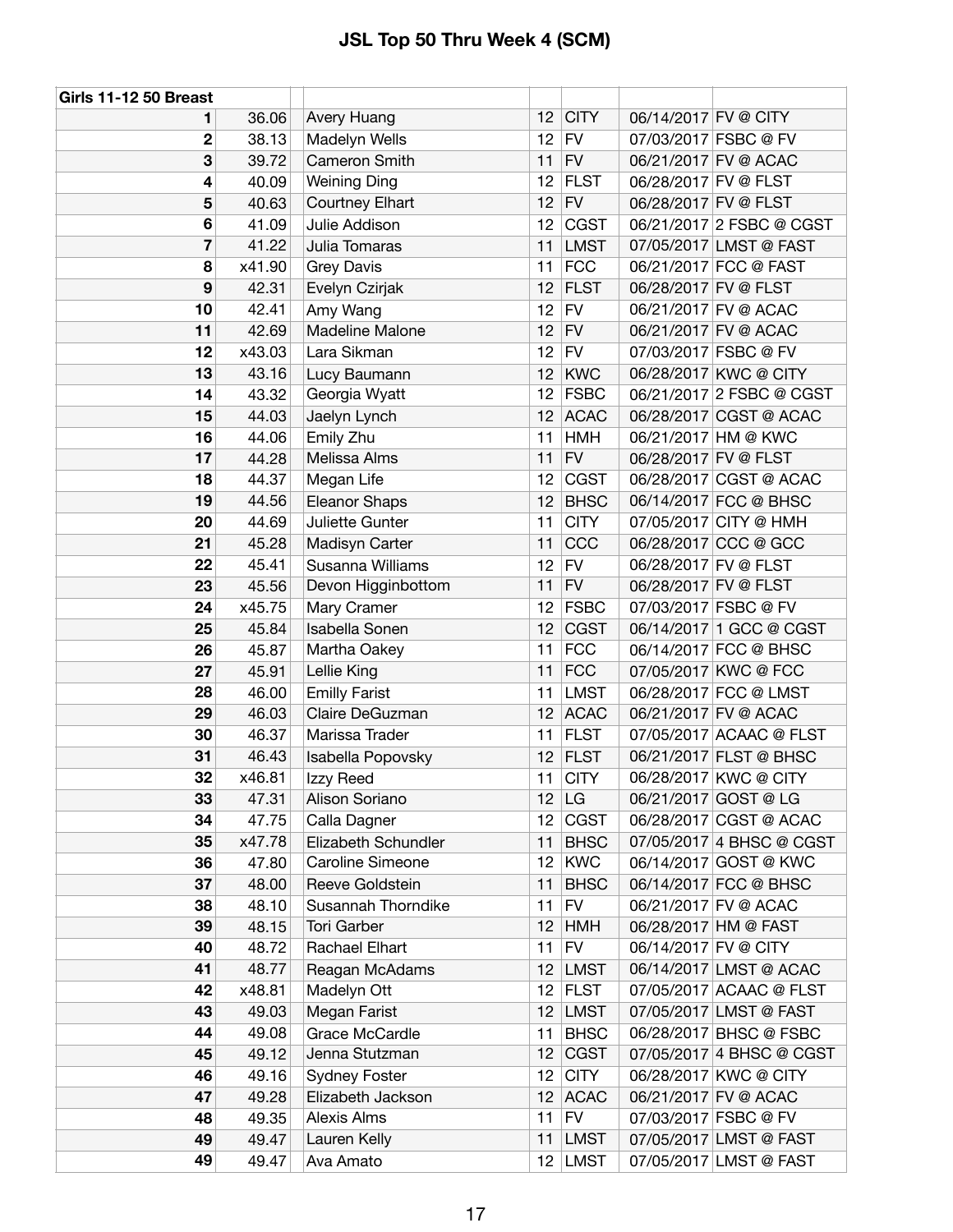| Girls 11-12 50 Fly |        |                           |                 |             |                      |                          |
|--------------------|--------|---------------------------|-----------------|-------------|----------------------|--------------------------|
| 1                  | 30.62  | Avery Huang               | 12              | <b>CITY</b> | 06/14/2017 FV @ CITY |                          |
| 2                  | 30.83  | Madelyn Wells             | 12              | FV          |                      | 06/21/2017 FV @ ACAC     |
| 3                  | 32.44  | Ava Amato                 | 12              | <b>LMST</b> |                      | 07/05/2017 LMST @ FAST   |
| 4                  | 32.75  | Marissa Trader            | 11              | <b>FLST</b> | 06/28/2017 FV @ FLST |                          |
| 5                  | 32.78  | <b>Grey Davis</b>         | 11              | <b>FCC</b>  |                      | 06/14/2017 FCC @ BHSC    |
| 6                  | 33.10  | Julie Addison             | 12              | <b>CGST</b> |                      | 07/05/2017 4 BHSC @ CGST |
| 7                  | 33.16  | Lara Sikman               | 12              | <b>FV</b>   |                      | 07/03/2017 FSBC @ FV     |
| 8                  | 33.22  | <b>Haley Sheffield</b>    | 11              | <b>CGST</b> |                      | 07/05/2017 4 BHSC @ CGST |
| 9                  | 33.50  | Madisyn Carter            | 11              | CCC         |                      | 06/13/2017 CCC @ ELKS    |
| 10                 | 34.52  | Lillian Peskova           | 12              | <b>ACAC</b> |                      | 06/14/2017 LMST @ ACAC   |
| 11                 | 35.08  | Amy Wang                  | 12 <sub>2</sub> | <b>FV</b>   | 06/28/2017 FV @ FLST |                          |
| 12                 | 35.46  | <b>Grace Farist</b>       | 12              | <b>LMST</b> |                      | 06/14/2017 LMST @ ACAC   |
| 13                 | 35.47  | Jo Jo Lucas               | 12              | <b>CITY</b> |                      | 06/21/2017 CITY @ LMST   |
| 14                 | 36.00  | Cayden Fix                | 12              | <b>HMH</b>  |                      | 06/28/2017 HM @ FAST     |
| 15                 | 36.06  | Melissa Alms              | 11              | <b>FV</b>   | 06/14/2017 FV @ CITY |                          |
| 16                 | 36.08  | <b>Weining Ding</b>       | 12              | <b>FLST</b> |                      | 06/14/2017 FLST @ HMH    |
| 17                 | 36.55  | Rachael Elhart            | 11              | <b>FV</b>   |                      | 06/21/2017 FV @ ACAC     |
| 18                 | 36.72  | Josefine VanBeek          | 12              | <b>ELKS</b> |                      | 06/27/2017 LG @ ELKS     |
| 19                 | 36.73  | Mary Cramer               | 12              | <b>FSBC</b> |                      | 06/28/2017 BHSC @ FSBC   |
| 20                 | 37.27  | Elizabeth Jackson         | 12              | <b>ACAC</b> |                      | 06/28/2017 CGST @ ACAC   |
| 21                 | 37.58  | Luciana Kerner-Matos      | 11              | <b>ACAC</b> |                      | 06/28/2017 CGST @ ACAC   |
| 22                 | 37.64  | Alison Soriano            | 12              | LG          |                      | 06/21/2017 GOST @ LG     |
| 23                 | 37.75  | Grace McCardle            | 11              | <b>BHSC</b> |                      | 06/14/2017 FCC @ BHSC    |
| 24                 | 37.85  | Madeline Malone           | 12              | ${\sf FV}$  | 06/14/2017 FV @ CITY |                          |
| 25                 | 38.19  | <b>Tori Garber</b>        | 12              | <b>HMH</b>  |                      | 07/05/2017 CITY @ HMH    |
| 26                 | 38.33  | Jaelyn Lynch              | 12              | <b>ACAC</b> |                      | 06/28/2017 CGST @ ACAC   |
| 27                 | 38.42  | Eloise Weary              | 11              | <b>FSBC</b> |                      | 06/28/2017 BHSC @ FSBC   |
| 28                 | 38.46  | Elizabeth Schundler       | 11              | <b>BHSC</b> |                      | 06/21/2017 FLST @ BHSC   |
| 29                 | 38.47  | Megan Farist              | 12              | <b>LMST</b> |                      | 07/05/2017 LMST @ FAST   |
| 30                 | 38.49  | Courtney Elhart           | 12              | <b>FV</b>   |                      | 06/21/2017 FV @ ACAC     |
| 31                 | 38.69  | <b>Emilly Farist</b>      | 11              | <b>LMST</b> |                      | 06/28/2017 FCC @ LMST    |
| 32                 | 38.76  | Emily Zhu                 | 11              | <b>HMH</b>  |                      | 07/05/2017 CITY @ HMH    |
| 33                 | 38.94  | Megan Life                | 12              | <b>CGST</b> |                      | 06/21/2017 2 FSBC @ CGST |
| 34                 | 38.95  | Lucy Baumann              | 12              | <b>KWC</b>  |                      | 06/21/2017 HM @ KWC      |
| 35                 | 39.06  | Stella Steigler           | 12              | GOST        |                      | 06/28/2017 GOST @ GHG    |
| 36                 | 39.32  | Hannah Shannon            | 11              | <b>CGST</b> |                      | 06/21/2017 2 FSBC @ CGST |
| 37                 | 39.44  | Evelyn Czirjak            | 12              | <b>FLST</b> |                      | 07/05/2017 ACAAC @ FLST  |
| 38                 | 39.45  | Cameron Smith             | 11              | ${\sf FV}$  |                      | 06/21/2017 FV @ ACAC     |
| 39                 | 39.47  | Ava Ward                  | 11              | <b>CITY</b> |                      | 06/28/2017 KWC @ CITY    |
| 40                 | x39.56 | <b>Caroline Ding</b>      | 12              | <b>CITY</b> |                      | 07/05/2017 CITY @ HMH    |
| 41                 | 39.66  | Noa Steven                | 11              | <b>CGST</b> |                      | 06/14/2017 1 GCC @ CGST  |
| 42                 | 39.69  | Eliah Dojack              | 11              | <b>GHG</b>  |                      | 06/28/2017 GOST @ GHG    |
| 43                 | x40.19 | Martha Oakey              | 11              | <b>FCC</b>  |                      | 06/14/2017 FCC @ BHSC    |
| 44                 | 40.22  | Yena Barna                | 11              | <b>FLST</b> |                      | 06/21/2017 FLST @ BHSC   |
| 45                 | 40.66  | Reagan McAdams            | 12              | <b>LMST</b> |                      | 06/28/2017 FCC @ LMST    |
| 46                 | 40.75  | <b>Alexis Alms</b>        | 11              | <b>FV</b>   |                      | 07/03/2017 FSBC @ FV     |
| 47                 | 41.19  | Jaya Vaidhyanathan        | 11              | <b>FSBC</b> |                      | 06/21/2017 2 FSBC @ CGST |
| 48                 | 41.22  | Reilly Bonham             | 12              | <b>FLST</b> |                      | 06/21/2017 FLST @ BHSC   |
| 49                 | 41.28  | Sohie Ryang               | 11              | <b>FSBC</b> |                      | 07/03/2017 FSBC @ FV     |
| 50                 | 41.44  | Gabrielle Harrop-Williams | 11              | <b>FLST</b> |                      | 06/21/2017 FLST @ BHSC   |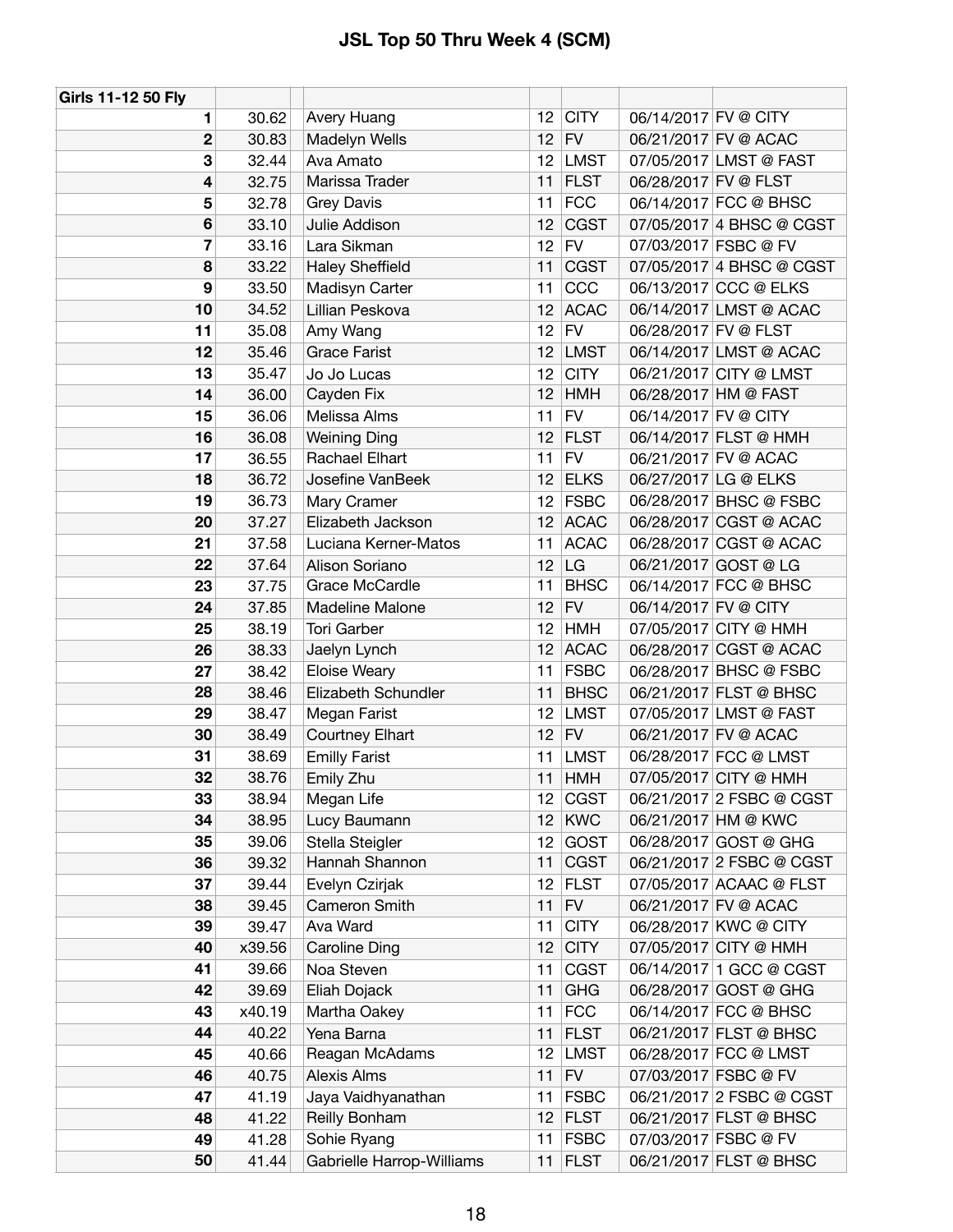| Girls 11-12 100 IM |          |                           |                 |             |                            |
|--------------------|----------|---------------------------|-----------------|-------------|----------------------------|
| 1                  | 1:11.16  | Avery Huang               |                 | $12$ CITY   | 06/21/2017 CITY @ LMST     |
| $\mathbf{2}$       | 1:12.78  | Madelyn Wells             | 12 <sup>2</sup> | FV          | 07/03/2017 FSBC @ FV       |
| 3                  | 1:14.59  | Julie Addison             | 12 <sup>2</sup> | <b>CGST</b> | 06/21/2017 2 FSBC @ CGST   |
| 4                  | 1:17.07  | Lara Sikman               | 12 <sub>2</sub> | FV          | 07/03/2017 FSBC @ FV       |
| 5                  | 1:17.22  | <b>Grey Davis</b>         | 11              | <b>FCC</b>  | 06/21/2017 FCC @ FAST      |
| 6                  | 1:17.60  | <b>Haley Sheffield</b>    | 11              | <b>CGST</b> | 07/05/2017 4 BHSC @ CGST   |
| 7                  | 1:18.62  | <b>Weining Ding</b>       | 12              | <b>FLST</b> | 06/21/2017 FLST @ BHSC     |
| 8                  | 1:19.06  | Marissa Trader            | 11              | <b>FLST</b> | 06/21/2017 FLST @ BHSC     |
| 9                  | 1:20.72  | Cayden Fix                | 12              | <b>HMH</b>  | 06/21/2017 HM @ KWC        |
| 10                 | 1:21.66  | Lillian Peskova           |                 | 12 ACAC     | 07/05/2017 ACAAC @ FLST    |
| 10                 | 1:21.66  | Cameron Smith             | 11              | <b>FV</b>   | 07/03/2017 FSBC @ FV       |
| 12                 | 1:22.84  | Amy Wang                  |                 | $12$ FV     | 07/03/2017 FSBC @ FV       |
| 13                 | 1:24.09  | Evelyn Czirjak            | 12              | <b>FLST</b> | 06/21/2017 FLST @ BHSC     |
| 14                 | x1:24.25 | <b>Grace Farist</b>       |                 | 12 LMST     | 07/05/2017 LMST @ FAST     |
| 15                 | 1:24.25  | Elizabeth Jackson         |                 | $12$ ACAC   | 07/05/2017 ACAAC @ FLST    |
| 16                 | 1:24.79  | Madisyn Carter            | 11              | CCC         | 06/21/2017 GHG @ CCC 06.21 |
| 17                 | 1:25.25  | Mary Cramer               | 12 <sub>2</sub> | <b>FSBC</b> | 06/21/2017 2 FSBC @ CGST   |
| 18                 | 1:25.40  | Melissa Alms              | 11              | <b>FV</b>   | 07/03/2017 FSBC @ FV       |
| 19                 | 1:25.44  | Yena Barna                | 11              | <b>FLST</b> | 06/21/2017 FLST @ BHSC     |
| 20                 | 1:25.53  | Madeline Malone           | 12              | <b>FV</b>   | 07/03/2017 FSBC @ FV       |
| 20                 | 1:25.53  | Megan Life                |                 | $12$ CGST   | 06/21/2017 2 FSBC @ CGST   |
| 22                 | 1:25.87  | Elizabeth Schundler       | 11              | <b>BHSC</b> | 07/05/2017 4 BHSC @ CGST   |
| 23                 | 1:26.27  | Alison Soriano            | 12              | LG          | 06/21/2017 GOST @ LG       |
| 24                 | x1:26.28 | Tori Garber               | 12              | <b>HMH</b>  | 07/05/2017 CITY @ HMH      |
| 25                 | 1:26.63  | Grace McCardle            | 11              | <b>BHSC</b> | 07/05/2017 4 BHSC @ CGST   |
| 26                 | 1:26.82  | Lucy Baumann              |                 | 12 KWC      | 06/21/2017 HM @ KWC        |
| 27                 | 1:26.87  | Megan Farist              | 12              | <b>LMST</b> | 07/05/2017 LMST @ FAST     |
| 28                 | 1:26.96  | Julia Tomaras             | 11              | LMST        | 06/21/2017 CITY @ LMST     |
| 29                 | 1:27.03  | <b>Emilly Farist</b>      | 11              | <b>LMST</b> | 07/05/2017 LMST @ FAST     |
| 29                 | 1:27.03  | Emily Zhu                 | 11              | HMH         | 07/05/2017 CITY @ HMH      |
| 31                 | 1:27.56  | Josefine VanBeek          | 12 <sub>2</sub> | <b>ELKS</b> | 07/06/2017 GHG @ ELKS      |
| 32                 | 1:27.59  | Hannah Shannon            |                 | 11 $ CGST $ | 06/21/2017 2 FSBC @ CGST   |
| 33                 | 1:27.60  | Reagan McAdams            |                 | 12 LMST     | 06/21/2017 CITY @ LMST     |
| 34                 | 1:27.75  | Jaya Vaidhyanathan        | 11              | <b>FSBC</b> | 06/21/2017 2 FSBC @ CGST   |
| 35                 | 1:28.28  | Noa Steven                | 11              | <b>CGST</b> | 07/05/2017 4 BHSC @ CGST   |
| 36                 | 1:28.53  | Caroline Simeone          | 12              | <b>KWC</b>  | 07/05/2017 KWC @ FCC       |
| 37                 | 1:28.77  | Eleanor Shaps             | 12              | <b>BHSC</b> | 07/05/2017 4 BHSC @ CGST   |
| 38                 | 1:31.12  | Caroline Ding             | 12 <sub>2</sub> | <b>CITY</b> | 06/21/2017 CITY @ LMST     |
| 39                 | 1:31.41  | Ava Amato                 |                 | $12$ LMST   | 06/21/2017 CITY @ LMST     |
| 40                 | 1:31.50  | Gabrielle Harrop-Williams | 11              | <b>FLST</b> | 06/21/2017 FLST @ BHSC     |
| 41                 | 1:31.91  | Eliah Dojack              | 11              | <b>GHG</b>  | 06/21/2017 GHG @ CCC 06.21 |
| 42                 | 1:31.97  | Isabella Sonen            | 12 <sup>°</sup> | CGST        | 06/21/2017 2 FSBC @ CGST   |
| 43                 | 1:32.34  | Eloise Weary              | 11              | <b>FSBC</b> | 06/21/2017 2 FSBC @ CGST   |
| 44                 | 1:32.41  | Devon Higginbottom        | 11              | <b>FV</b>   | 07/03/2017 FSBC @ FV       |
| 45                 | 1:33.13  | Stella Steigler           | 12              | <b>GOST</b> | 06/21/2017 GOST @ LG       |
| 46                 | 1:33.44  | Claire DeGuzman           |                 | 12 ACAC     | 07/05/2017 ACAAC @ FLST    |
| 47                 | 1:33.50  | Annabeth Stancil          | 12 <sub>2</sub> | <b>BHSC</b> | 07/05/2017 4 BHSC @ CGST   |
| 48                 | 1:33.58  | Meghan Murray             | 11              | HMH         | 06/21/2017 HM @ KWC        |
| 49                 | 1:33.95  | Josie D'Errico            | 12 <sub>2</sub> | <b>KWC</b>  | 07/05/2017 KWC @ FCC       |
| 50                 | 1:33.97  | Maggie Teweles            |                 | $11$ FV     | 07/03/2017 FSBC @ FV       |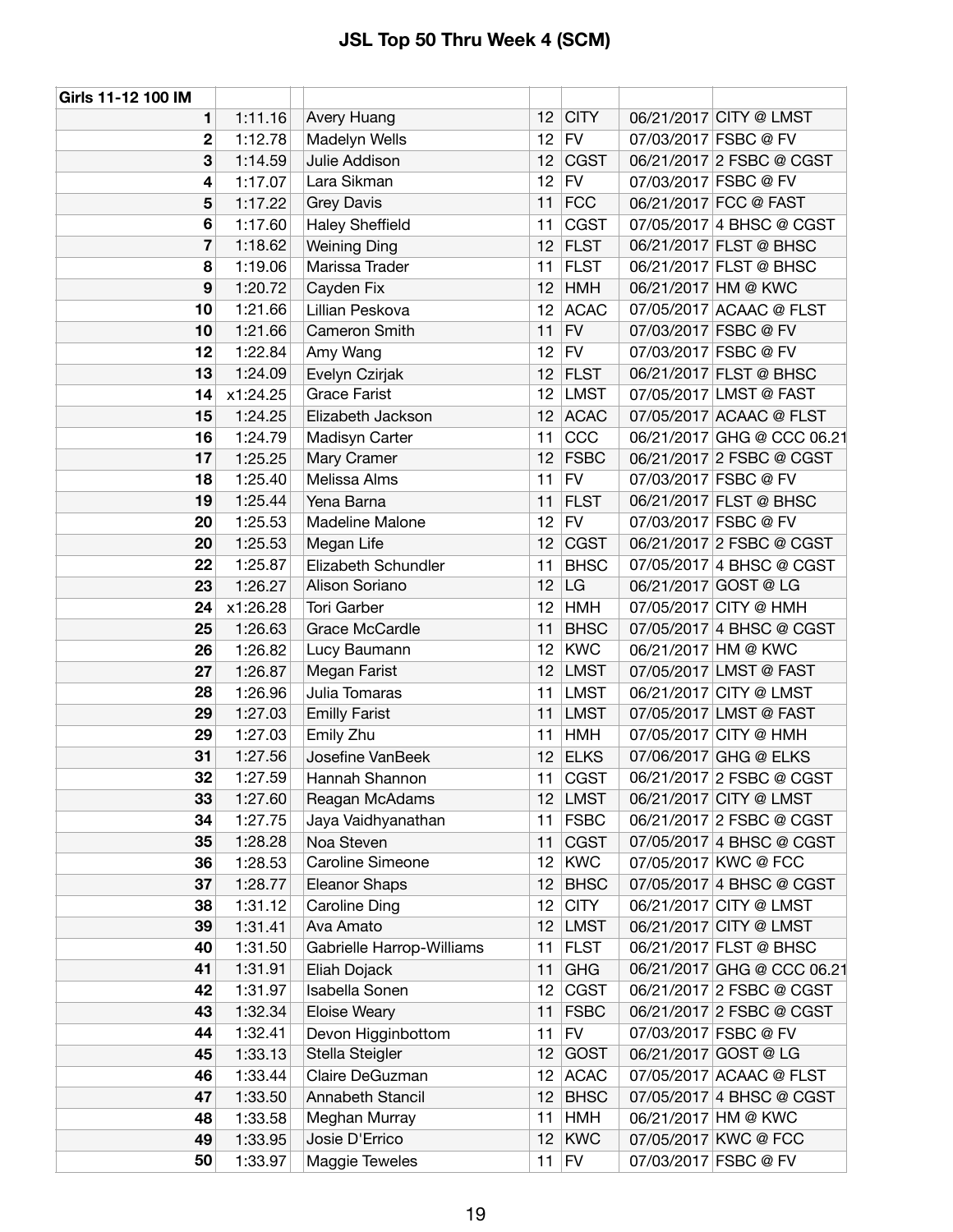| <b>Girls 13-14 50 Free</b> |        |                          |    |             |                      |                          |
|----------------------------|--------|--------------------------|----|-------------|----------------------|--------------------------|
| 1                          | 27.77  | Claire Moody             |    | $14$ FV     |                      | 06/21/2017 FV @ ACAC     |
| $\mathbf 2$                | 27.98  | Athena Vanyo             | 13 | <b>ACAC</b> |                      | 06/28/2017 CGST @ ACAC   |
| 3                          | 28.36  | Sophie Haise             | 14 | <b>ACAC</b> |                      | 06/21/2017 FV @ ACAC     |
| 4                          | 28.40  | Kathryn Burr             | 14 | <b>CGST</b> |                      | 06/21/2017 2 FSBC @ CGST |
| 5                          | 28.78  | Izzy Bradley             | 13 | <b>CITY</b> |                      | 06/28/2017 KWC @ CITY    |
| 6                          | 28.85  | Abigail Fuller           | 13 | <b>ELKS</b> |                      | 07/06/2017 GHG @ ELKS    |
| 7                          | 28.88  | Abby Harlow              | 14 | <b>FV</b>   |                      | 06/28/2017 FV @ FLST     |
| 8                          | 29.64  | Zoe DeGuzman             | 13 | <b>ACAC</b> |                      | 06/21/2017 FV @ ACAC     |
| 9                          | 29.66  | Sophie O'Donnell         | 14 | <b>CGST</b> |                      | 07/05/2017 4 BHSC @ CGST |
| 10                         | 29.89  | Abigail Brown            | 14 | <b>CGST</b> |                      | 06/28/2017 CGST @ ACAC   |
| 11                         | x30.19 | Sophia Yu                | 13 | <b>FLST</b> |                      | 07/05/2017 ACAAC @ FLST  |
| 12                         | 30.20  | Kayleigh Stebbins        | 14 | <b>FSBC</b> |                      | 06/28/2017 BHSC @ FSBC   |
| 13                         | 30.34  | Leigh Young              | 13 | GCC         |                      | 06/14/2017 1 GCC @ CGST  |
| 14                         | 30.58  | Ally Lounsbury           | 13 | <b>FV</b>   |                      | 06/21/2017 FV @ ACAC     |
| 15                         | x30.60 | Maya Chatterson          | 14 | <b>CGST</b> |                      | 06/14/2017 1 GCC @ CGST  |
| 16                         | 30.62  | Megan Rinald             | 14 | <b>HMH</b>  |                      | 07/05/2017 CITY @ HMH    |
| 17                         | x30.65 | Virginia Smith           | 13 | <b>BHSC</b> |                      | 06/21/2017 FLST @ BHSC   |
| 18                         | 30.98  | Cordelia O'Connell       | 14 | <b>BHSC</b> |                      | 06/28/2017 BHSC @ FSBC   |
| 19                         | 31.10  | Arianna Tosi             | 13 | <b>FV</b>   | 06/14/2017 FV @ CITY |                          |
| 20                         | 31.17  | Morgan Breza             | 14 | <b>ACAC</b> |                      | 06/28/2017 CGST @ ACAC   |
| 21                         | 31.23  | Adalee Lynch             | 14 | FV          |                      | 06/21/2017 FV @ ACAC     |
| 22                         | 31.58  | <b>Casey Phillips</b>    | 13 | <b>BHSC</b> |                      | 06/28/2017 BHSC @ FSBC   |
| 23                         | 31.69  | <b>Blair Stilley</b>     | 14 | <b>FLST</b> |                      | 06/21/2017 FLST @ BHSC   |
| 23                         | 31.69  | Ella Reed                | 13 | <b>CITY</b> |                      | 06/28/2017 KWC @ CITY    |
| 25                         | 31.70  | Kate Hynes               | 14 | <b>HMH</b>  |                      | 07/05/2017 CITY @ HMH    |
| 26                         | 31.83  | Kathryn Jordan           | 13 | <b>CGST</b> |                      | 06/28/2017 CGST @ ACAC   |
| 27                         | 31.91  | Audrey Kashatus          | 14 | <b>FV</b>   | 06/14/2017 FV @ CITY |                          |
| 28                         | 31.92  | Sydney Alexander         | 13 | <b>FV</b>   |                      | 06/21/2017 FV @ ACAC     |
| 29                         | 31.95  | Audrey Ragsdale          | 13 | <b>FSBC</b> |                      | 06/28/2017 BHSC @ FSBC   |
| 30                         | 32.00  | Mae Frank                | 13 | <b>BHSC</b> |                      | 07/05/2017 4 BHSC @ CGST |
| 31                         | 32.05  | <b>Adaire Burnsed</b>    | 14 | <b>FSBC</b> |                      | 06/28/2017 BHSC @ FSBC   |
| 31                         | 32.05  | <b>Sydney Dutton</b>     | 14 | <b>CGST</b> |                      | 06/28/2017 CGST @ ACAC   |
| 33                         | 32.07  | Libby Addison            | 13 | <b>CGST</b> |                      | 06/28/2017 CGST @ ACAC   |
| 34                         | 32.10  | Colette Cannell          | 13 | <b>ACAC</b> |                      | 06/21/2017 FV @ ACAC     |
| 35                         | 32.15  | Elke Beaumont            | 13 | <b>CGST</b> |                      | 07/05/2017 4 BHSC @ CGST |
| 36                         | x32.15 | Jennifer Little          | 13 | <b>BHSC</b> |                      | 06/21/2017 FLST @ BHSC   |
| 37                         | 32.16  | Elizabeth Keppel         | 14 | <b>FLST</b> |                      | 06/21/2017 FLST @ BHSC   |
| 38                         | x32.22 | <b>Grace Gillenwater</b> | 13 | <b>FLST</b> |                      | 06/14/2017 FLST @ HMH    |
| 39                         | 32.22  | Ryleigh Katstra          | 14 | <b>FLST</b> |                      | 06/21/2017 FLST @ BHSC   |
| 40                         | 32.23  | Katharine Nemergut       | 13 | <b>CGST</b> |                      | 06/28/2017 CGST @ ACAC   |
| 41                         | 32.25  | Rachel Murray            | 13 | <b>HMH</b>  |                      | 06/14/2017 FLST @ HMH    |
| 42                         | 32.28  | Ashna Nitzsche           | 14 | <b>CGST</b> |                      | 06/14/2017 1 GCC @ CGST  |
| 43                         | 32.29  | Caroline Thompson        | 14 | <b>FSBC</b> |                      | 06/28/2017 BHSC @ FSBC   |
| 44                         | 32.47  | Ella Dofflemyer          | 13 | <b>FV</b>   |                      | 06/28/2017 FV @ FLST     |
| 45                         | 32.48  | Emma Johnston            | 13 | <b>BHSC</b> |                      | 06/28/2017 BHSC @ FSBC   |
| 46                         | 32.53  | Ruby Kidd                | 13 | <b>HMH</b>  |                      | 06/21/2017 HM @ KWC      |
| 47                         | x32.53 | Darrah Sheehan           | 13 | <b>BHSC</b> |                      | 06/14/2017 FCC @ BHSC    |
| 48                         | 32.69  | Alexa John Hudock        | 13 | <b>CITY</b> | 06/14/2017 FV @ CITY |                          |
| 49                         | 32.75  | Kenzie Scheel            | 14 | <b>CITY</b> |                      | 06/21/2017 CITY @ LMST   |
| 50                         | 32.84  | Sheridan Smith           | 14 | LMST        |                      | 06/21/2017 CITY @ LMST   |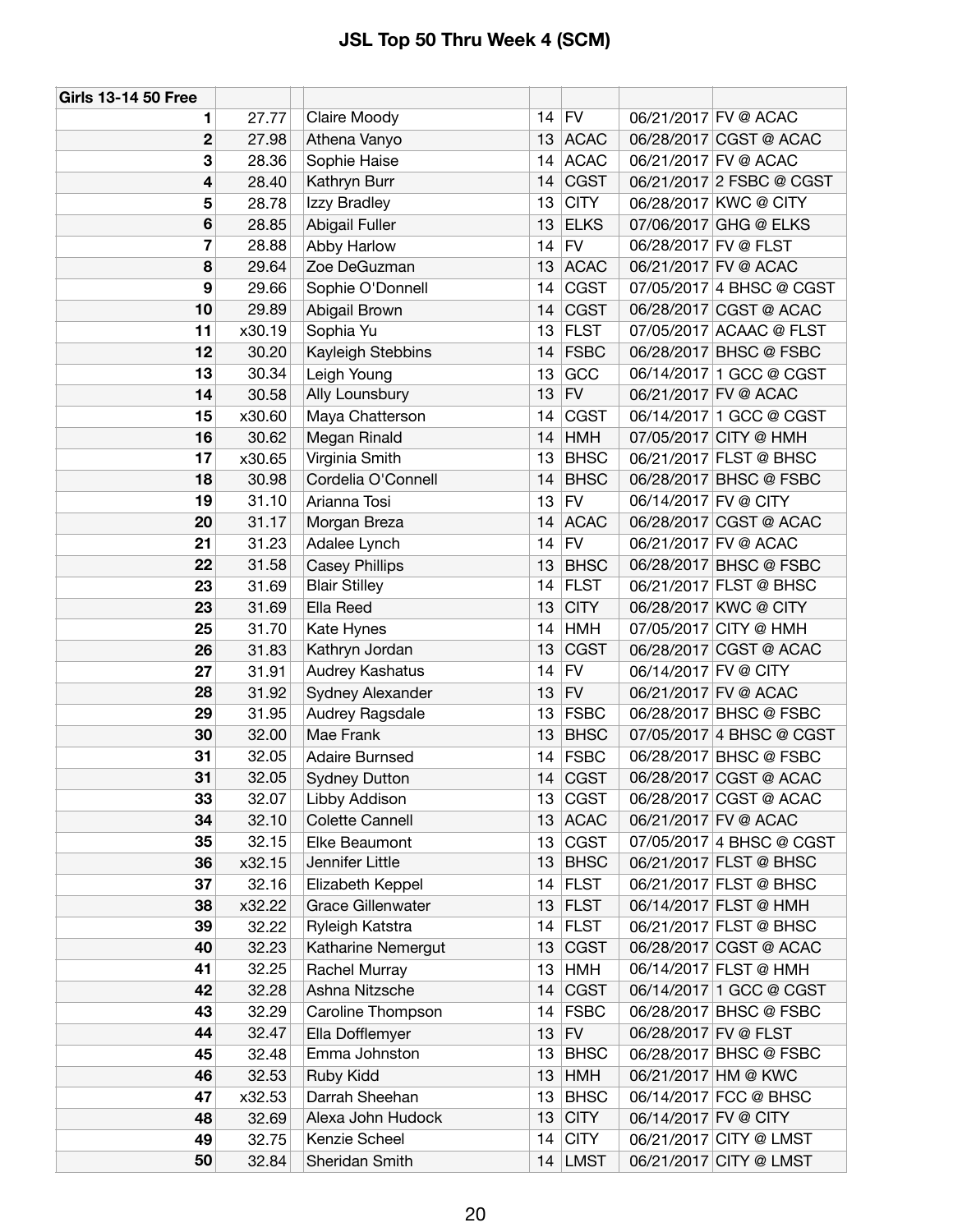| <b>Girls 13-14 100 Free</b> |                    |                            |          |                            |                                                  |
|-----------------------------|--------------------|----------------------------|----------|----------------------------|--------------------------------------------------|
| 1                           | 1:00.59            | Claire Moody               | 14       | FV                         | 06/21/2017 FV @ ACAC                             |
| 2                           | 1:01.43            | Athena Vanyo               | 13       | <b>ACAC</b>                | 06/21/2017 FV @ ACAC                             |
| 3                           | 1:01.97            | Kathryn Burr               | 14       | <b>CGST</b>                | 06/28/2017 CGST @ ACAC                           |
| 4                           | 1:03.31            | Sophie O'Donnell           | 14       | <b>CGST</b>                | 06/28/2017 CGST @ ACAC                           |
| 5                           | 1:03.41            | Izzy Bradley               | 13       | <b>CITY</b>                | 06/28/2017 KWC @ CITY                            |
| 6                           | 1:04.69            | Sophie Haise               | 14       | <b>ACAC</b>                | 06/28/2017 CGST @ ACAC                           |
| 7                           | 1:04.81            | Abigail Fuller             | 13       | <b>ELKS</b>                | 06/13/2017 CCC @ ELKS                            |
| 8                           | 1:05.68            | Zoe DeGuzman               | 13       | <b>ACAC</b>                | 06/28/2017 CGST @ ACAC                           |
| 9                           | 1:05.71            | Abby Harlow                | 14       | <b>FV</b>                  | 06/28/2017 FV @ FLST                             |
| 10                          | x1:07.59           | Abigail Brown              | 14       | <b>CGST</b>                | 06/14/2017 1 GCC @ CGST                          |
| 11                          | 1:08.12            | Arianna Tosi               | 13       | <b>FV</b>                  | 06/21/2017 FV @ ACAC                             |
| 12                          | 1:08.74            | Kayleigh Stebbins          | 14       | <b>FSBC</b>                | 06/28/2017 BHSC @ FSBC                           |
| 13                          | 1:08.85            | Virginia Smith             | 13       | <b>BHSC</b>                | 06/28/2017 BHSC @ FSBC                           |
| 14                          | 1:08.99            | Audrey Kashatus            | 14       | <b>FV</b>                  | 06/21/2017 FV @ ACAC                             |
| 15                          | 1:09.03            | Maya Chatterson            | 14       | <b>CGST</b>                | 06/28/2017 CGST @ ACAC                           |
| 16                          | 1:09.38            | Megan Rinald               | 14       | <b>HMH</b>                 | 06/14/2017 FLST @ HMH                            |
| 17                          | 1:09.81            | Morgan Breza               | 14       | <b>ACAC</b>                | 06/28/2017 CGST @ ACAC                           |
| 18                          | 1:09.84            | Sophia Yu                  | 13       | <b>FLST</b>                | 06/14/2017 FLST @ HMH                            |
| 19                          | 1:09.99            | Ally Lounsbury             | 13       | <b>FV</b>                  | 06/21/2017 FV @ ACAC                             |
| 20                          | 1:10.28            | Leigh Young                | 13       | GCC                        | 06/14/2017 1 GCC @ CGST                          |
| 21                          | 1:11.00            | Ella Reed                  | 13       | <b>CITY</b>                | 06/28/2017 KWC @ CITY                            |
| 22                          | 1:11.09            | Kathryn Jordan             | 13       | <b>CGST</b>                | 06/28/2017 CGST @ ACAC                           |
| 23                          | 1:11.40            | <b>Adaire Burnsed</b>      | 14       | <b>FSBC</b>                | 06/28/2017 BHSC @ FSBC                           |
| 24                          | 1:11.56            | Mae Frank                  | 13       | <b>BHSC</b>                | 06/28/2017 BHSC @ FSBC                           |
| 25                          | 1:11.62            | Audrey Ragsdale            | 13       | <b>FSBC</b>                | 06/28/2017 BHSC @ FSBC                           |
| 26                          | 1:11.68            | Cordelia O'Connell         | 14       | <b>BHSC</b>                | 06/28/2017 BHSC @ FSBC                           |
| 27                          | 1:12.07            | Adalee Lynch               | 14       | <b>FV</b>                  | 06/28/2017 FV @ FLST                             |
| 28                          | 1:12.15            | Ashna Nitzsche             | 14       | <b>CGST</b>                | 06/28/2017 CGST @ ACAC                           |
| 29                          | 1:12.74            | <b>Casey Phillips</b>      | 13       | <b>BHSC</b>                | 06/28/2017 BHSC @ FSBC                           |
| 30                          | 1:12.77            | Sydney Alexander           | 13       | <b>FV</b>                  | 06/21/2017 FV @ ACAC                             |
| 31                          | 1:13.37            | Katharine Nemergut         | 13       | <b>CGST</b>                | 06/28/2017 CGST @ ACAC                           |
| 32                          | 1:13.50            | Kenzie Scheel              | 14       | <b>CITY</b>                | 06/28/2017 KWC @ CITY                            |
| 33                          | 1:13.65            | Eve Umberger               |          | $14$ FV                    | 06/21/2017 FV @ ACAC                             |
| 34                          | 1:13.90            | <b>Emily Sposato</b>       | 13       | <b>CGST</b>                | 06/28/2017 CGST @ ACAC                           |
| 35                          | 1:13.93            | <b>Rosalie Swett</b>       | 14       | FCC                        | 06/28/2017 FCC @ LMST                            |
| 36                          | 1:14.56            | <b>Blair Stilley</b>       | 14       | <b>FLST</b>                | 06/28/2017 FV @ FLST                             |
| 36                          | 1:14.56            | Rachel Murray              | 13       | <b>HMH</b>                 | 06/28/2017 HM @ FAST                             |
| 36                          | 1:14.56            | Kimball Sheehan            | 14       | <b>BHSC</b>                | 06/28/2017 BHSC @ FSBC                           |
| 39                          | 1:14.65            | Libby Addison              | 13       | <b>CGST</b>                | 06/28/2017 CGST @ ACAC                           |
| 40                          | 1:15.11            | Lindsay Morton             | 13       | FV                         | 06/21/2017 FV @ ACAC                             |
| 41                          | 1:15.19            | Kelly Young                | 14       | <b>HMH</b>                 | 06/28/2017 HM @ FAST                             |
| 42                          | 1:15.28            | Ruby Kidd                  | 13       | <b>HMH</b>                 | 06/28/2017 HM @ FAST                             |
| 43<br>44                    | 1:15.63            | Elke Beaumont              | 13       | <b>CGST</b>                | 06/14/2017 1 GCC @ CGST                          |
|                             | 1:15.64            | <b>Claire Rude</b>         | 13       | <b>FSBC</b>                | 06/28/2017 BHSC @ FSBC<br>06/14/2017 LMST @ ACAC |
| 45<br>46                    | 1:15.81            | Caitlin Nguyen             | 14       | <b>ACAC</b><br><b>FSBC</b> | 06/28/2017 BHSC @ FSBC                           |
| 47                          | 1:15.84            | Caroline Thompson          | 14       |                            | 06/14/2017 1 GCC @ CGST                          |
| 48                          | 1:15.88<br>1:15.91 | Vaya Chhabra<br>Joey Hagan | 13<br>13 | GCC<br><b>FAST</b>         | 06/28/2017 HM @ FAST                             |
| 49                          | 1:15.94            | Payton Faeth               | 14       | CCC                        | 06/28/2017 CCC @ GCC                             |
| 49                          | 1:15.94            | Sam Strain                 | 14       | <b>CITY</b>                | 06/28/2017 KWC @ CITY                            |
|                             |                    |                            |          |                            |                                                  |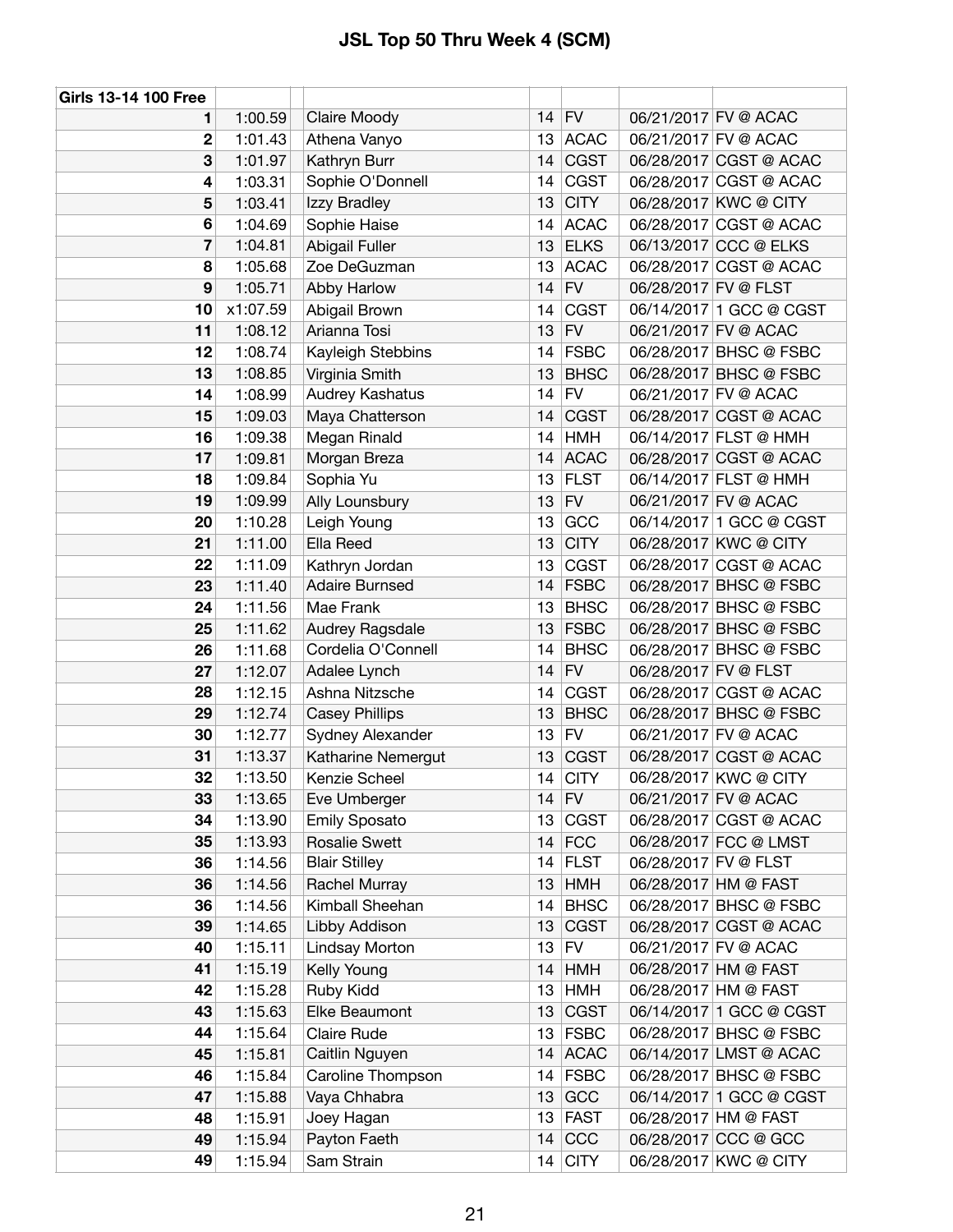| <b>Girls 13-14 50 Back</b> |        |                          |                 |                         |                      |                          |
|----------------------------|--------|--------------------------|-----------------|-------------------------|----------------------|--------------------------|
| 1                          | 30.87  | Izzy Bradley             | 13              | <b>CITY</b>             | 06/14/2017 FV @ CITY |                          |
| $\boldsymbol{2}$           | 32.66  | Claire Moody             | 14              | <b>FV</b>               | 06/14/2017 FV @ CITY |                          |
| 3                          | 33.19  | Athena Vanyo             | 13              | <b>ACAC</b>             |                      | 07/05/2017 ACAAC @ FLST  |
| 4                          | 33.31  | Sophie O'Donnell         | 14              | <b>CGST</b>             |                      | 06/28/2017 CGST @ ACAC   |
| 5                          | 33.93  | Sophie Haise             | 14              | <b>ACAC</b>             |                      | 06/28/2017 CGST @ ACAC   |
| 6                          | 34.07  | Abby Harlow              | 14              | <b>FV</b>               | 06/28/2017 FV @ FLST |                          |
| 7                          | 35.27  | <b>Sydney Dutton</b>     | 14              | <b>CGST</b>             |                      | 06/28/2017 CGST @ ACAC   |
| 8                          | 35.32  | Adalee Lynch             | 14              | <b>FV</b>               |                      | 06/28/2017 FV @ FLST     |
| 9                          | 35.53  | Sophia Yu                | 13              | <b>FLST</b>             |                      | 06/28/2017 FV @ FLST     |
| 10                         | 35.97  | Audrey Kashatus          | 14              | <b>FV</b>               |                      | 07/03/2017 FSBC @ FV     |
| 11                         | 36.16  | Zoe DeGuzman             | 13              | <b>ACAC</b>             |                      | 07/05/2017 ACAAC @ FLST  |
| 12                         | 36.19  | Abigail Brown            | 14              | <b>CGST</b>             |                      | 06/21/2017 2 FSBC @ CGST |
| 13                         | x36.19 | Kelly Young              | 14              | <b>HMH</b>              |                      | 06/14/2017 FLST @ HMH    |
| 14                         | 36.45  | Virginia Smith           | 13              | <b>BHSC</b>             |                      | 06/21/2017 FLST @ BHSC   |
| 15                         | x36.47 | Abigail Fuller           | 13              | <b>ELKS</b>             |                      | 06/27/2017 LG @ ELKS     |
| 16                         | 36.53  | Maya Chatterson          | 14              | <b>CGST</b>             |                      | 07/05/2017 4 BHSC @ CGST |
| 17                         | 36.56  | Colette Cannell          | 13              | <b>ACAC</b>             |                      | 06/21/2017 FV @ ACAC     |
| 18                         | 36.72  | Darrah Sheehan           | 13              | <b>BHSC</b>             |                      | 06/14/2017 FCC @ BHSC    |
| 19                         | x36.85 | <b>Adaire Burnsed</b>    | 14              | <b>FSBC</b>             |                      | 07/03/2017 FSBC @ FV     |
| 20                         | 36.97  | Kayleigh Stebbins        | 14              | <b>FSBC</b>             |                      | 06/28/2017 BHSC @ FSBC   |
| 21                         | 37.18  | <b>Blair Stilley</b>     | 14              | <b>FLST</b>             |                      | 07/05/2017 ACAAC @ FLST  |
| 22                         | 37.19  | Caroline Thompson        | 14              | <b>FSBC</b>             |                      | 06/21/2017 2 FSBC @ CGST |
| 23                         | 37.34  | Audrey Ragsdale          | 13              | <b>FSBC</b>             |                      | 06/21/2017 2 FSBC @ CGST |
| 24                         | x37.44 | Kate Hynes               | 14              | <b>HMH</b>              |                      | 06/14/2017 FLST @ HMH    |
| 25                         | 37.44  | Cordelia O'Connell       | 14              | <b>BHSC</b>             |                      | 06/14/2017 FCC @ BHSC    |
| 26                         | 37.56  | Ashna Nitzsche           | 14              | <b>CGST</b>             |                      | 06/28/2017 CGST @ ACAC   |
| 27                         | 37.68  | <b>Emily Sposato</b>     | 13              | CGST                    |                      | 06/14/2017 1 GCC @ CGST  |
| 28                         | 37.72  | Morgan Breza             | 14              | <b>ACAC</b>             |                      | 06/28/2017 CGST @ ACAC   |
| 29                         | 38.12  | <b>Casey Phillips</b>    | 13              | <b>BHSC</b>             |                      | 07/05/2017 4 BHSC @ CGST |
| 30                         | 38.25  | <b>Claire Rude</b>       | 13              | <b>FSBC</b>             |                      | 06/21/2017 2 FSBC @ CGST |
| 31                         | 38.35  | Rachel Hill              | 13              | <b>GHG</b>              |                      | 06/28/2017 GOST @ GHG    |
| 32                         | x38.53 | Ellie Andreson           | 14              | <b>HMH</b>              |                      | 06/14/2017 FLST @ HMH    |
| 33                         | 38.78  | Sam Strain               | 14              | <b>CITY</b>             |                      | 06/28/2017 KWC @ CITY    |
| 34                         | 38.84  | Elke Beaumont            | 13              | <b>CGST</b>             |                      | 07/05/2017 4 BHSC @ CGST |
| 35                         | 38.91  | Lindsay Morton           | 13              | <b>FV</b>               |                      | 06/28/2017 FV @ FLST     |
| 36                         | 39.03  | Kimball Sheehan          | 14              | <b>BHSC</b>             |                      | 06/21/2017 FLST @ BHSC   |
| 37                         | 39.12  | <b>Grace Gillenwater</b> | 13              | <b>FLST</b>             |                      | 06/28/2017 FV @ FLST     |
| 38                         | 39.13  | Zoe Moreland             | 14              | <b>CITY</b>             |                      | 06/21/2017 CITY @ LMST   |
| 39                         | 39.16  | Arianna Tosi             | 13              | <b>FV</b>               |                      | 07/03/2017 FSBC @ FV     |
| 40                         | 39.31  | Sydney Alexander         | 13              | <b>FV</b>               |                      | 06/28/2017 FV @ FLST     |
| 41                         | 39.56  | Ally Lounsbury           | 13              | <b>FV</b>               |                      | 06/28/2017 FV @ FLST     |
| 41                         | 39.56  | Kenzie Scheel            | 14              | <b>CITY</b>             |                      | 06/28/2017 KWC @ CITY    |
| 43                         | 39.60  | Jenna Velasquez          | 13              | <b>HMH</b>              |                      | 07/05/2017 CITY @ HMH    |
| 44                         | 39.62  | Taylar Hackney           | 13              | <b>CITY</b>             | 06/14/2017 FV @ CITY |                          |
| 45                         | x39.63 | Ella Reed                | 13              | <b>CITY</b>             |                      | 06/28/2017 KWC @ CITY    |
| 46                         | 39.70  | Joey Hagan               | 13              | <b>FAST</b>             |                      | 06/28/2017 HM @ FAST     |
| 47                         | 39.92  | Ella Baumann             | 13              | <b>KWC</b><br><b>FV</b> |                      | 06/14/2017 GOST @ KWC    |
| 48<br>49                   | 39.97  | Ella Dofflemyer          | 13              |                         |                      | 06/21/2017 FV @ ACAC     |
|                            | x40.00 | Rachel Murray            | 13 <sup>°</sup> | <b>HMH</b>              |                      | 06/28/2017 HM @ FAST     |
| 50                         | 40.16  | Elizabeth Keppel         |                 | $14$ FLST               |                      | 06/21/2017 FLST @ BHSC   |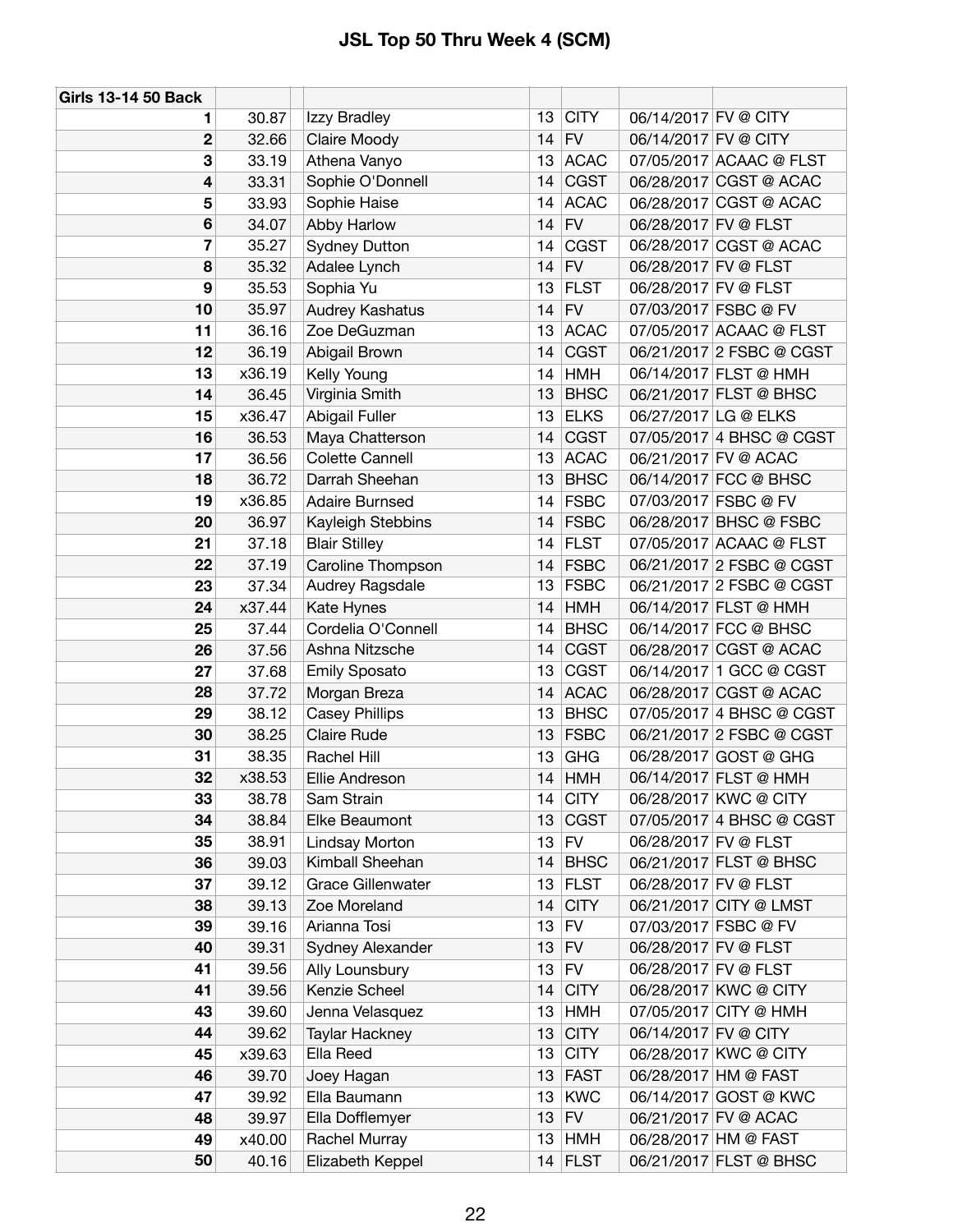| <b>Girls 13-14 50 Breast</b> |        |                          |    |             |                      |                          |
|------------------------------|--------|--------------------------|----|-------------|----------------------|--------------------------|
| 1                            | 35.75  | Claire Moody             | 14 | <b>FV</b>   |                      | 06/21/2017 FV @ ACAC     |
| $\overline{2}$               | 36.25  | Abby Harlow              | 14 | <b>FV</b>   |                      | 06/21/2017 FV @ ACAC     |
| 3                            | 36.75  | Sophie Haise             | 14 | <b>ACAC</b> |                      | 06/21/2017 FV @ ACAC     |
| 4                            | 36.85  | Ella Reed                | 13 | <b>CITY</b> |                      | 06/21/2017 CITY @ LMST   |
| 5                            | 37.40  | Athena Vanyo             | 13 | <b>ACAC</b> |                      | 06/28/2017 CGST @ ACAC   |
| 6                            | 37.47  | Abigail Brown            | 14 | <b>CGST</b> |                      | 06/28/2017 CGST @ ACAC   |
| 7                            | 37.97  | Sophia Yu                | 13 | <b>FLST</b> |                      | 06/28/2017 FV @ FLST     |
| 8                            | 38.66  | Kathryn Burr             | 14 | <b>CGST</b> |                      | 06/14/2017 1 GCC @ CGST  |
| 9                            | 38.69  | Sophie O'Donnell         | 14 | <b>CGST</b> |                      | 06/14/2017 1 GCC @ CGST  |
| 10                           | 38.72  | Abigail Fuller           | 13 | <b>ELKS</b> |                      | 06/27/2017 LG @ ELKS     |
| 10                           | 38.72  | Izzy Bradley             | 13 | <b>CITY</b> |                      | 06/28/2017 KWC @ CITY    |
| 12                           | 38.78  | <b>Adaire Burnsed</b>    | 14 | <b>FSBC</b> |                      | 06/21/2017 2 FSBC @ CGST |
| 13                           | 39.78  | Megan Rinald             | 14 | <b>HMH</b>  |                      | 06/28/2017 HM @ FAST     |
| 14                           | 40.10  | Kimball Sheehan          | 14 | <b>BHSC</b> |                      | 07/05/2017 4 BHSC @ CGST |
| 15                           | x41.19 | Zoe DeGuzman             | 13 | <b>ACAC</b> |                      | 07/05/2017 ACAAC @ FLST  |
| 16                           | 41.58  | Rachel Murray            | 13 | <b>HMH</b>  |                      | 07/05/2017 CITY @ HMH    |
| 17                           | 41.60  | Mae Frank                | 13 | <b>BHSC</b> |                      | 06/21/2017 FLST @ BHSC   |
| 18                           | 41.68  | Arianna Tosi             | 13 | <b>FV</b>   |                      | 06/28/2017 FV @ FLST     |
| 19                           | 41.72  | Macy Drumheller          | 14 | <b>KWC</b>  |                      | 06/28/2017 KWC @ CITY    |
| 20                           | 41.90  | Sydney Alexander         | 13 | <b>FV</b>   |                      | 07/03/2017 FSBC @ FV     |
| 21                           | 41.93  | Eliza Thorndike          | 14 | FV          |                      | 06/21/2017 FV @ ACAC     |
| 22                           | 42.19  | Audrey Ragsdale          | 13 | <b>FSBC</b> |                      | 06/21/2017 2 FSBC @ CGST |
| 23                           | 42.35  | <b>Sydney Dutton</b>     | 14 | <b>CGST</b> |                      | 06/28/2017 CGST @ ACAC   |
| 24                           | 42.38  | Annalee Holstege         | 14 | GCC         |                      | 06/21/2017 ELKS @ GCC    |
| 25                           | 42.56  | Ella Baumann             | 13 | <b>KWC</b>  |                      | 06/14/2017 GOST @ KWC    |
| 26                           | 42.59  | Samantha Lange           | 14 | <b>KWC</b>  |                      | 06/28/2017 KWC @ CITY    |
| 27                           | 42.72  | Maya Chatterson          | 14 | <b>CGST</b> |                      | 06/14/2017 1 GCC @ CGST  |
| 28                           | 42.78  | Vaya Chhabra             | 13 | GCC         |                      | 06/28/2017 CCC @ GCC     |
| 29                           | 43.00  | Madelyn Packer           | 14 | <b>BHSC</b> |                      | 06/21/2017 FLST @ BHSC   |
| 30                           | 43.03  | Emma McMullan            | 13 | <b>FLST</b> |                      | 06/14/2017 FLST @ HMH    |
| 31                           | 43.12  | Ruby Kidd                | 13 | <b>HMH</b>  |                      | 06/28/2017 HM @ FAST     |
| 31                           | 43.12  | Kristen Farabaugh        | 13 | <b>CGST</b> |                      | 06/28/2017 CGST @ ACAC   |
| 33                           | 43.13  | Ally Lounsbury           |    | $13$ FV     |                      | 06/28/2017 FV @ FLST     |
| 34                           | 43.15  | <b>Caroline Williams</b> | 14 | <b>BHSC</b> |                      | 06/21/2017 FLST @ BHSC   |
| 34                           | 43.15  | Jennifer Little          | 13 | <b>BHSC</b> |                      | 07/05/2017 4 BHSC @ CGST |
| 36                           | 43.40  | Jordan Foley             | 13 | <b>HMH</b>  |                      | 06/21/2017 HM @ KWC      |
| 37                           | 43.54  | Lindsay Morton           | 13 | <b>FV</b>   | 06/14/2017 FV @ CITY |                          |
| 38                           | 43.60  | <b>Finley Pettitt</b>    | 13 | <b>FSBC</b> |                      | 06/28/2017 BHSC @ FSBC   |
| 39                           | 43.71  | Kathryn Jordan           | 13 | <b>CGST</b> |                      | 06/28/2017 CGST @ ACAC   |
| 40                           | 43.72  | Morgan Breza             | 14 | <b>ACAC</b> |                      | 07/05/2017 ACAAC @ FLST  |
| 41                           | 43.73  | Kelly Young              | 14 | <b>HMH</b>  |                      | 06/21/2017 HM @ KWC      |
| 42                           | x43.78 | Audrey Kashatus          | 14 | FV          |                      | 07/03/2017 FSBC @ FV     |
| 43                           | 43.78  | Colette Cannell          | 13 | <b>ACAC</b> |                      | 06/14/2017 LMST @ ACAC   |
| 44                           | 43.97  | Ella Dofflemyer          | 13 | <b>FV</b>   |                      | 06/28/2017 FV @ FLST     |
| 45                           | 44.06  | Lillian Simeone          | 14 | <b>KWC</b>  |                      | 06/21/2017 HM @ KWC      |
| 46                           | 44.25  | Payton Faeth             | 14 | CCC         |                      | 06/13/2017 CCC @ ELKS    |
| 47                           | 44.32  | Elizabeth Shifflett      | 14 | <b>FLST</b> |                      | 06/21/2017 FLST @ BHSC   |
| 48                           | 44.47  | Gabrielle Sifri          | 14 | <b>FV</b>   | 06/14/2017 FV @ CITY |                          |
| 49                           | 44.57  | Clare Inlow              | 14 | <b>FSBC</b> |                      | 06/28/2017 BHSC @ FSBC   |
| 50                           | 44.58  | Ramneek Kaur             |    | $13$ HMH    |                      | 06/14/2017 FLST @ HMH    |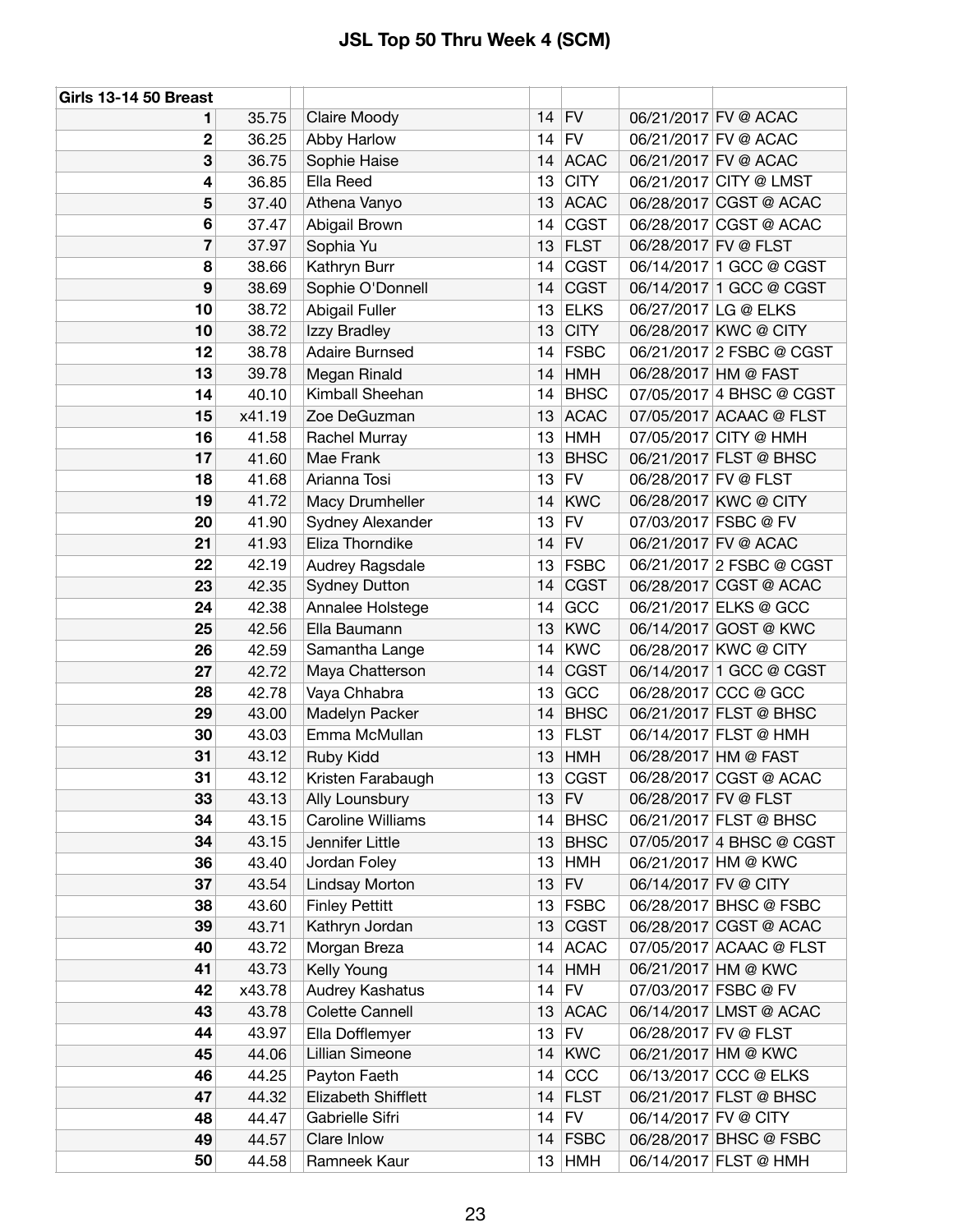| Girls 13-14 50 Fly |        |                          |    |             |                       |                          |
|--------------------|--------|--------------------------|----|-------------|-----------------------|--------------------------|
| 1                  | 29.58  | Athena Vanyo             | 13 | <b>ACAC</b> | 06/21/2017 FV @ ACAC  |                          |
| $\mathbf 2$        | 30.31  | Izzy Bradley             | 13 | <b>CITY</b> | 06/14/2017 FV @ CITY  |                          |
| 3                  | 31.02  | Sophie O'Donnell         | 14 | <b>CGST</b> |                       | 06/28/2017 CGST @ ACAC   |
| 4                  | 31.20  | Abigail Brown            | 14 | <b>CGST</b> |                       | 06/28/2017 CGST @ ACAC   |
| 5                  | 31.59  | Kathryn Burr             | 14 | <b>CGST</b> |                       | 07/05/2017 4 BHSC @ CGST |
| $6\phantom{1}6$    | 31.97  | Abby Harlow              | 14 | <b>FV</b>   | 06/14/2017 FV @ CITY  |                          |
| 7                  | 32.27  | Sophie Haise             | 14 | <b>ACAC</b> |                       | 06/14/2017 LMST @ ACAC   |
| 8                  | 32.28  | Abigail Fuller           | 13 | <b>ELKS</b> | 06/21/2017 ELKS @ GCC |                          |
| 9                  | 32.32  | Claire Moody             | 14 | <b>FV</b>   | 06/28/2017 FV @ FLST  |                          |
| 10                 | 32.37  | Sophia Yu                | 13 | <b>FLST</b> | 06/28/2017 FV @ FLST  |                          |
| 11                 | 32.55  | Maya Chatterson          | 14 | <b>CGST</b> |                       | 06/28/2017 CGST @ ACAC   |
| 12                 | 32.67  | Zoe DeGuzman             | 13 | <b>ACAC</b> | 06/21/2017 FV @ ACAC  |                          |
| 13                 | 33.01  | Ally Lounsbury           | 13 | <b>FV</b>   | 07/03/2017 FSBC @ FV  |                          |
| 14                 | 33.22  | Adaire Burnsed           | 14 | <b>FSBC</b> |                       | 06/21/2017 2 FSBC @ CGST |
| 15                 | 33.92  | Eve Umberger             | 14 | <b>FV</b>   | 06/21/2017 FV @ ACAC  |                          |
| 16                 | 34.02  | <b>Casey Phillips</b>    | 13 | <b>BHSC</b> |                       | 06/28/2017 BHSC @ FSBC   |
| 17                 | 34.12  | Virginia Smith           | 13 | <b>BHSC</b> |                       | 06/28/2017 BHSC @ FSBC   |
| 18                 | 34.18  | Arianna Tosi             | 13 | <b>FV</b>   | 06/14/2017 FV @ CITY  |                          |
| 19                 | 34.21  | Ashna Nitzsche           | 14 | <b>CGST</b> |                       | 06/28/2017 CGST @ ACAC   |
| 20                 | 34.34  | Kayleigh Stebbins        | 14 | <b>FSBC</b> |                       | 06/21/2017 2 FSBC @ CGST |
| 21                 | 34.63  | Adalee Lynch             | 14 | <b>FV</b>   | 07/03/2017 FSBC @ FV  |                          |
| 21                 | 34.63  | Kate Hynes               | 14 | <b>HMH</b>  | 07/05/2017 CITY @ HMH |                          |
| 23                 | 34.83  | Katharine Nemergut       | 13 | <b>CGST</b> |                       | 06/28/2017 CGST @ ACAC   |
| 24                 | 35.19  | Morgan Breza             | 14 | <b>ACAC</b> |                       | 07/05/2017 ACAAC @ FLST  |
| 25                 | 35.41  | <b>Blair Stilley</b>     | 14 | <b>FLST</b> | 06/28/2017 FV @ FLST  |                          |
| 26                 | 35.50  | Cordelia O'Connell       | 14 | <b>BHSC</b> |                       | 06/21/2017 FLST @ BHSC   |
| 27                 | 35.84  | Rachel Murray            | 13 | <b>HMH</b>  | 06/21/2017 HM @ KWC   |                          |
| 28                 | 36.16  | Audrey Ragsdale          | 13 | <b>FSBC</b> | 07/03/2017 FSBC @ FV  |                          |
| 29                 | 36.24  | Libby Addison            | 13 | <b>CGST</b> |                       | 06/28/2017 CGST @ ACAC   |
| 30                 | 36.30  | Caitlin Nguyen           | 14 | <b>ACAC</b> | 06/21/2017 FV @ ACAC  |                          |
| 31                 | 36.43  | Ella Reed                | 13 | <b>CITY</b> | 06/14/2017 FV @ CITY  |                          |
| 32                 | 36.53  | <b>Grace Gillenwater</b> | 13 | <b>FLST</b> | 06/14/2017 FLST @ HMH |                          |
| 33                 | x36.62 | Megan Rinald             | 14 | <b>HMH</b>  | 06/14/2017 FLST @ HMH |                          |
| 34                 | 36.62  | Audrey Kashatus          | 14 | <b>FV</b>   | 07/03/2017 FSBC @ FV  |                          |
| 35                 | 36.78  | Sarah Randolph Warren    | 14 | <b>FCC</b>  |                       | 06/14/2017 FCC @ BHSC    |
| 36                 | 37.04  | <b>Emily Sposato</b>     | 13 | <b>CGST</b> |                       | 07/05/2017 4 BHSC @ CGST |
| 37                 | 37.12  | Sam Strain               | 14 | <b>CITY</b> | 06/28/2017 KWC @ CITY |                          |
| 38                 | 37.25  | <b>Lindsay Morton</b>    | 13 | ${\sf FV}$  | 06/14/2017 FV @ CITY  |                          |
| 39                 | 37.31  | Alexa John Hudock        | 13 | <b>CITY</b> | 06/14/2017 FV @ CITY  |                          |
| 40                 | 37.33  | Sydney Alexander         | 13 | <b>FV</b>   | 06/21/2017 FV @ ACAC  |                          |
| 41                 | 37.43  | <b>Claire Rude</b>       | 13 | <b>FSBC</b> |                       | 06/28/2017 BHSC @ FSBC   |
| 42                 | 37.69  | Catherine Lambert        | 13 | <b>BHSC</b> |                       | 06/21/2017 FLST @ BHSC   |
| 43                 | 37.97  | <b>Rosalie Swett</b>     | 14 | <b>FCC</b>  | 06/21/2017 FCC @ FAST |                          |
| 44                 | 38.03  | Penelope Tingley         | 13 | <b>FSBC</b> |                       | 06/28/2017 BHSC @ FSBC   |
| 45                 | 38.09  | Joey Hagan               | 13 | <b>FAST</b> | 06/21/2017 FCC @ FAST |                          |
| 46                 | 38.12  | Jennifer Little          | 13 | <b>BHSC</b> |                       | 07/05/2017 4 BHSC @ CGST |
| 47                 | 38.15  | Aiden Wood               | 14 | <b>CITY</b> |                       | 06/21/2017 CITY @ LMST   |
| 48                 | 38.24  | Abby Shell               | 13 | <b>FSBC</b> |                       | 06/21/2017 2 FSBC @ CGST |
| 49                 | 38.26  | Sheridan Smith           | 14 | <b>LMST</b> |                       | 06/28/2017 FCC @ LMST    |
| 50                 | 38.37  | Lenora Brouwer           | 14 | <b>CITY</b> |                       | 06/21/2017 CITY @ LMST   |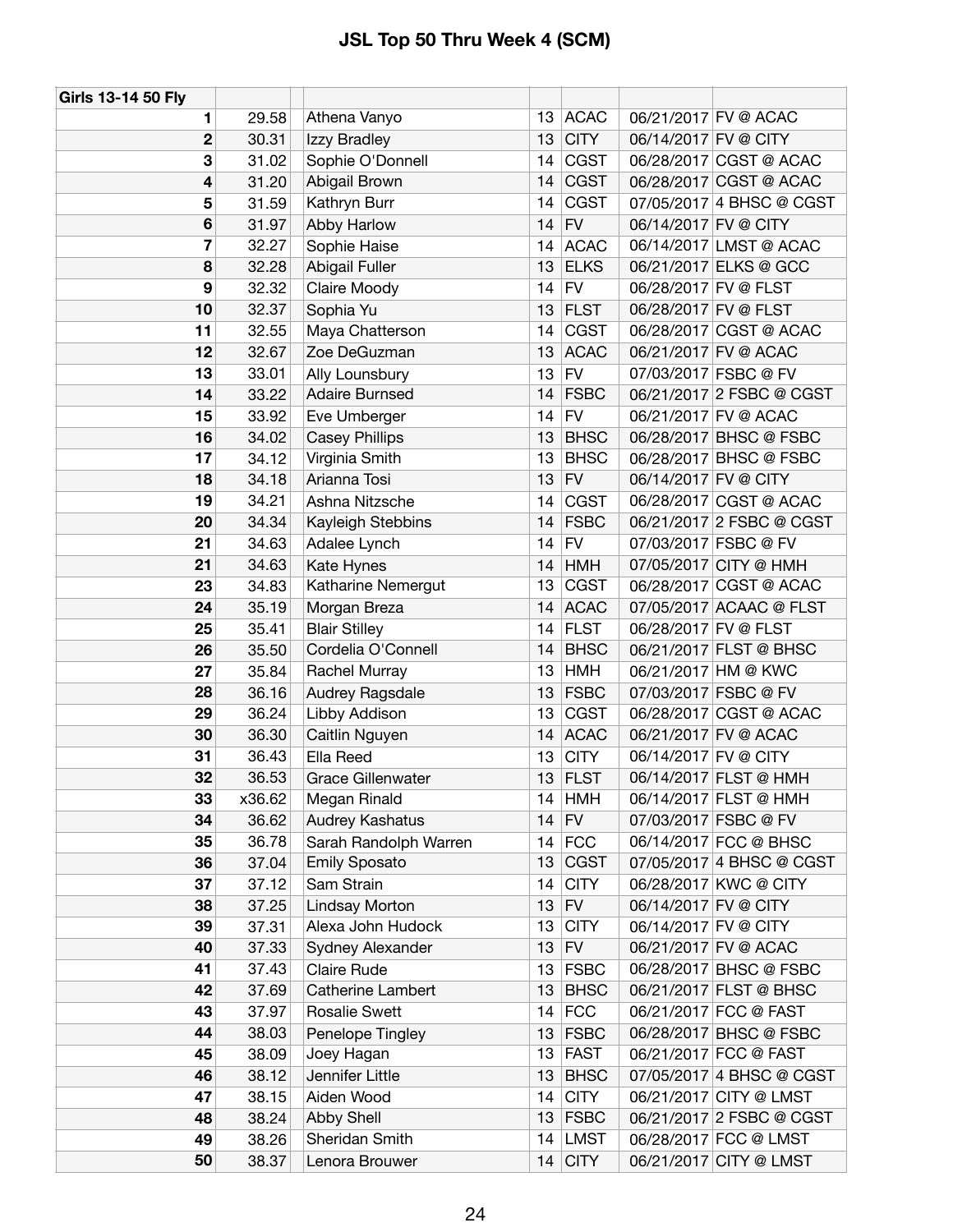| Girls 13-14 100 IM |          |                          |                  |             |                     |                            |
|--------------------|----------|--------------------------|------------------|-------------|---------------------|----------------------------|
| 1                  | 1:10.44  | Athena Vanyo             |                  | 13 ACAC     |                     | 07/05/2017 ACAAC @ FLST    |
| 2                  | 1:10.81  | Izzy Bradley             | 13               | <b>CITY</b> |                     | 06/21/2017 CITY @ LMST     |
| 3                  | 1:11.25  | Claire Moody             | 14               | <b>FV</b>   |                     | 07/03/2017 FSBC @ FV       |
| 4                  | 1:12.44  | Sophie O'Donnell         |                  | 14 CGST     |                     | 06/21/2017 2 FSBC @ CGST   |
| 4                  | 1:12.44  | Kathryn Burr             | 14               | <b>CGST</b> |                     | 07/05/2017 4 BHSC @ CGST   |
| 6                  | 1:12.66  | Abby Harlow              | 14               | <b>FV</b>   |                     | 07/03/2017 FSBC @ FV       |
| 7                  | x1:12.75 | Abigail Fuller           | 13               | <b>ELKS</b> |                     | 07/06/2017 GHG @ ELKS      |
| 8                  | 1:13.72  | Abigail Brown            |                  | $14$ CGST   |                     | 07/05/2017 4 BHSC @ CGST   |
| 9                  | 1:13.90  | Sophie Haise             | 14               | <b>ACAC</b> |                     | 07/05/2017 ACAAC @ FLST    |
| 10                 | 1:17.15  | Sophia Yu                |                  | $13$ FLST   |                     | 07/05/2017 ACAAC @ FLST    |
| 11                 | 1:17.56  | <b>Adaire Burnsed</b>    |                  | $14$ FSBC   |                     | 06/21/2017 2 FSBC @ CGST   |
| 12                 | x1:17.91 | Morgan Breza             | 14               | <b>ACAC</b> |                     | 07/05/2017 ACAAC @ FLST    |
| 13                 | 1:18.12  | Maya Chatterson          | 14               | <b>CGST</b> |                     | 06/21/2017 2 FSBC @ CGST   |
| 14                 | 1:18.50  | Virginia Smith           | 13 <sup>13</sup> | <b>BHSC</b> |                     | 06/21/2017 FLST @ BHSC     |
| 15                 | 1:18.56  | Ella Reed                | 13               | <b>CITY</b> |                     | 06/21/2017 CITY @ LMST     |
| 16                 | 1:18.89  | Megan Rinald             | 14               | <b>HMH</b>  |                     | 06/21/2017 HM @ KWC        |
| 17                 | 1:19.22  | Audrey Ragsdale          | 13               | <b>FSBC</b> |                     | 07/03/2017 FSBC @ FV       |
| 18                 | 1:19.56  | Ally Lounsbury           | 13 <sup>13</sup> | FV          |                     | 07/03/2017 FSBC @ FV       |
| 19                 | 1:19.88  | Audrey Kashatus          | 14               | <b>FV</b>   |                     | 07/03/2017 FSBC @ FV       |
| 20                 | 1:19.97  | Arianna Tosi             |                  | $13$ FV     |                     | 07/03/2017 FSBC @ FV       |
| 21                 | 1:20.37  | <b>Sydney Dutton</b>     | 14               | <b>CGST</b> |                     | 07/05/2017 4 BHSC @ CGST   |
| 22                 | 1:20.79  | Kayleigh Stebbins        |                  | 14 FSBC     |                     | 07/03/2017 FSBC @ FV       |
| 23                 | 1:21.13  | <b>Casey Phillips</b>    | 13               | <b>BHSC</b> |                     | 07/05/2017 4 BHSC @ CGST   |
| 24                 | 1:21.21  | Leigh Young              | 13               | GCC         | 07/05/2017 LG @ GCC |                            |
| 25                 | 1:21.24  | Kelly Young              | 14               | <b>HMH</b>  |                     | 06/21/2017 HM @ KWC        |
| 26                 | 1:21.54  | Kimball Sheehan          | 14               | <b>BHSC</b> |                     | 07/05/2017 4 BHSC @ CGST   |
| 27                 | 1:21.70  | Rachel Murray            | 13               | <b>HMH</b>  |                     | 07/05/2017 CITY @ HMH      |
| 28                 | 1:22.03  | Adalee Lynch             | 14               | <b>FV</b>   |                     | 07/03/2017 FSBC @ FV       |
| 29                 | 1:22.06  | Mae Frank                | 13               | <b>BHSC</b> |                     | 07/05/2017 4 BHSC @ CGST   |
| 30                 | 1:22.09  | <b>Emily Sposato</b>     |                  | 13 CGST     |                     | 07/05/2017 4 BHSC @ CGST   |
| 31                 | 1:22.12  | Libby Addison            | 13               | <b>CGST</b> |                     | 07/05/2017 4 BHSC @ CGST   |
| 32                 | x1:23.28 | <b>Blair Stilley</b>     |                  | 14 FLST     |                     | 07/05/2017 ACAAC @ FLST    |
| 33                 | 1:24.39  | Ruby Kidd                | 13               | <b>HMH</b>  |                     | 06/21/2017 HM @ KWC        |
| 33                 | 1:24.39  | Lillian Simeone          | 14               | <b>KWC</b>  |                     | 06/21/2017 HM @ KWC        |
| 35                 | 1:24.56  | Rachel Hill              | 13               | <b>GHG</b>  |                     | 07/06/2017 GHG @ ELKS      |
| 36                 | 1:24.64  | Kate Hynes               | 14               | <b>HMH</b>  |                     | 06/21/2017 HM @ KWC        |
| 37                 | 1:24.88  | Penelope Tingley         | 13               | <b>FSBC</b> |                     | 06/21/2017 2 FSBC @ CGST   |
| 38                 | 1:25.03  | Eve Umberger             | 14               | <b>FV</b>   |                     | 07/03/2017 FSBC @ FV       |
| 39                 | 1:25.06  | Kathryn Jordan           | 13               | <b>CGST</b> |                     | 06/21/2017 2 FSBC @ CGST   |
| 40                 | 1:25.75  | Jenna Velasquez          | 13               | <b>HMH</b>  |                     | 07/05/2017 CITY @ HMH      |
| 41                 | 1:25.84  | Joey Hagan               | 13               | <b>FAST</b> |                     | 06/21/2017 FCC @ FAST      |
| 42                 | 1:26.43  | Elke Beaumont            | 13               | <b>CGST</b> |                     | 07/05/2017 4 BHSC @ CGST   |
| 43                 | 1:26.91  | Grace Gillenwater        | 13               | <b>FLST</b> |                     | 06/21/2017 FLST @ BHSC     |
| 44                 | 1:27.09  | Ryleigh Katstra          | 14               | <b>FLST</b> |                     | 07/05/2017 ACAAC @ FLST    |
| 45                 | 1:27.25  | Abby Engler              | 14               | <b>KWC</b>  |                     | 06/21/2017 HM @ KWC        |
| 46                 | 1:27.44  | Payton Faeth             | 14               | CCC         |                     | 06/21/2017 GHG @ CCC 06.21 |
| 47                 | 1:27.47  | <b>Catherine Lambert</b> | 13               | <b>BHSC</b> |                     | 07/05/2017 4 BHSC @ CGST   |
| 48                 | 1:27.60  | Grace Ford               | 14               | <b>CGST</b> |                     | 06/21/2017 2 FSBC @ CGST   |
| 49                 | 1:27.69  | Meghan Dech              | 13               | LMST        |                     | 07/05/2017 LMST @ FAST     |
| 50                 | 1:27.72  | Nina Bowen               |                  | $14$ FCC    |                     | 06/21/2017 FCC @ FAST      |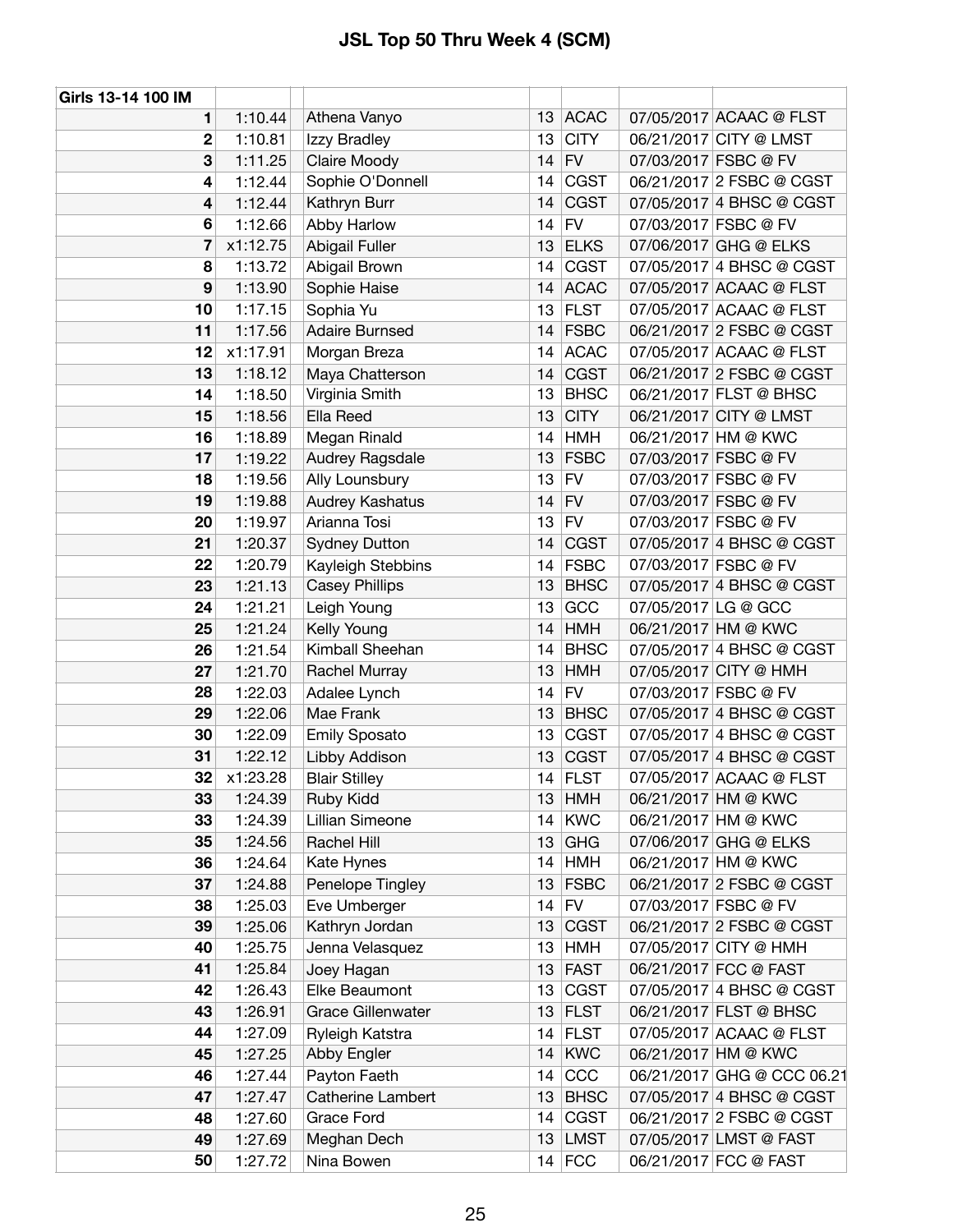| <b>Girls 15-18 50 Free</b> |        |                       |    |             |                      |                          |
|----------------------------|--------|-----------------------|----|-------------|----------------------|--------------------------|
| 1                          | 28.30  | Hannah Brown          | 16 | <b>CGST</b> |                      | 06/28/2017 CGST @ ACAC   |
| 2                          | 28.41  | Morgan James          | 18 | <b>BHSC</b> |                      | 06/21/2017 FLST @ BHSC   |
| 3                          | 29.07  | Megan Jones           | 18 | <b>FLST</b> |                      | 06/21/2017 FLST @ BHSC   |
| 4                          | 29.25  | Maren Weathersby      | 16 | <b>FLST</b> |                      | 07/05/2017 ACAAC @ FLST  |
| 5                          | x29.44 | Stephanie Nardone     | 18 | <b>LMST</b> |                      | 06/21/2017 CITY @ LMST   |
| 6                          | 29.63  | Gabriella Tosi        | 16 | <b>FV</b>   | 06/28/2017 FV @ FLST |                          |
| 7                          | x29.94 | Ashley Huang          | 17 | <b>CITY</b> |                      | 06/21/2017 CITY @ LMST   |
| 8                          | 30.00  | Claudia James         | 15 | <b>BHSC</b> |                      | 06/21/2017 FLST @ BHSC   |
| 9                          | 30.18  | Mackenzie Lawson      | 17 | <b>FSBC</b> |                      | 06/14/2017 FSBC @ LG     |
| 10                         | 30.30  | Brianna Coffindaffer  | 18 | <b>FV</b>   |                      | 06/21/2017 FV @ ACAC     |
| 11                         | x30.31 | Anna Baker            | 16 | <b>HMH</b>  |                      | 06/14/2017 FLST @ HMH    |
| 12                         | 30.32  | Averi Witt            | 17 | <b>CGST</b> |                      | 06/28/2017 CGST @ ACAC   |
| 13                         | 30.36  | Caylyn McNaul         | 17 | <b>FV</b>   |                      | 06/21/2017 FV @ ACAC     |
| 13                         | 30.36  | Adah MacDonald        | 16 | <b>FSBC</b> |                      | 06/28/2017 BHSC @ FSBC   |
| 15                         | 30.48  | Kimberly Leckrone     | 16 | <b>ACAC</b> |                      | 06/21/2017 FV @ ACAC     |
| 16                         | 30.50  | Kayleigh Jumper       | 16 | <b>CITY</b> | 06/14/2017 FV @ CITY |                          |
| 17                         | 30.55  | <b>Grace Farmar</b>   | 17 | <b>FV</b>   |                      | 07/03/2017 FSBC @ FV     |
| 18                         | 30.59  | Emilie MacDonald      | 17 | <b>FSBC</b> |                      | 06/14/2017 FSBC @ LG     |
| 19                         | 30.60  | Rachel Wang           | 16 | <b>FV</b>   | 06/28/2017 FV @ FLST |                          |
| 20                         | 30.66  | Elizabeth Kelly       | 17 | <b>HMH</b>  |                      | 06/21/2017 HM @ KWC      |
| 21                         | 30.69  | Zoe Moore             | 17 | <b>LMST</b> |                      | 06/21/2017 CITY @ LMST   |
| 22                         | 30.72  | Lydia Reynard         | 18 | <b>FCC</b>  |                      | 06/14/2017 FCC @ BHSC    |
| 23                         | 30.81  | Colleen Farabaugh     | 16 | CGST        |                      | 06/28/2017 CGST @ ACAC   |
| 24                         | x30.94 | Clare O'Connell       | 15 | <b>BHSC</b> |                      | 06/21/2017 FLST @ BHSC   |
| 25                         | 30.98  | Ava Burnsed           | 17 | <b>FSBC</b> |                      | 06/28/2017 BHSC @ FSBC   |
| 26                         | 31.07  | Kendall Walin         | 18 | GCC         |                      | 06/28/2017 CCC @ GCC     |
| 27                         | 31.12  | <b>Bailee Murray</b>  | 18 | <b>HMH</b>  |                      | 07/05/2017 CITY @ HMH    |
| 27                         | 31.12  | Morgan Maupin         | 17 | <b>LMST</b> |                      | 07/05/2017 LMST @ FAST   |
| 29                         | 31.18  | Zoe Weatherford       | 17 | <b>FSBC</b> |                      | 06/21/2017 2 FSBC @ CGST |
| 30                         | x31.22 | Anna Wirasaputra      | 17 | <b>HMH</b>  |                      | 06/14/2017 FLST @ HMH    |
| 31                         | 31.34  | Anjali Nitzsche       | 17 | <b>CGST</b> |                      | 06/21/2017 2 FSBC @ CGST |
| 32                         | 31.35  | Emma Patterson        | 17 | <b>FLST</b> |                      | 06/21/2017 FLST @ BHSC   |
| 33                         | 31.64  | Hannah Bowles         |    | $16$ FV     |                      | 06/21/2017 FV @ ACAC     |
| 34                         | 31.78  | Hannah Woodson        | 16 | GHG         |                      | 06/14/2017 FAST @ GHG    |
| 35                         | 31.89  | Elizabeth Cramer      | 15 | <b>FSBC</b> |                      | 06/28/2017 BHSC @ FSBC   |
| 35                         | 31.89  | Katherine Yow         | 16 | FLST        |                      | 06/14/2017 FLST @ HMH    |
| 37                         | 31.91  | Maya Goldstein        | 16 | <b>BHSC</b> |                      | 06/14/2017 FCC @ BHSC    |
| 38                         | 31.92  | Rosalee Kelly         | 15 | <b>ACAC</b> |                      | 06/14/2017 LMST @ ACAC   |
| 39                         | x32.00 | Emma DiFazio          | 15 | <b>FAST</b> |                      | 06/14/2017 FAST @ GHG    |
| 40                         | 32.03  | Katherine Gillenwater | 17 | <b>FLST</b> | 06/28/2017 FV @ FLST |                          |
| 40                         | 32.03  | Anna Murray           | 16 | <b>HMH</b>  |                      | 07/05/2017 CITY @ HMH    |
| 42                         | 32.04  | Lauren MacDonald      | 15 | <b>FV</b>   | 06/28/2017 FV @ FLST |                          |
| 43                         | x32.10 | Sabrina Shisbey       | 16 | <b>HMH</b>  |                      | 06/14/2017 FLST @ HMH    |
| 44                         | 32.13  | Meghan Walin          | 16 | GCC         | 07/05/2017 LG @ GCC  |                          |
| 45                         | 32.22  | Nell Fountain         | 18 | <b>BHSC</b> |                      | 06/21/2017 FLST @ BHSC   |
| 46                         | 32.25  | Erin O'hara           | 18 | <b>FV</b>   | 06/28/2017 FV @ FLST |                          |
| 47                         | 32.26  | Paris Johnson         | 15 | <b>KWC</b>  |                      | 06/14/2017 GOST @ KWC    |
| 48                         | 32.34  | Maya Hesselroth       | 15 | <b>CITY</b> |                      | 06/21/2017 CITY @ LMST   |
| 49                         | 32.35  | Katherne Herndon      | 16 | <b>BHSC</b> |                      | 06/14/2017 FCC @ BHSC    |
| 50                         | 32.43  | Geneva Duval          | 17 | <b>FLST</b> |                      | 06/21/2017 FLST @ BHSC   |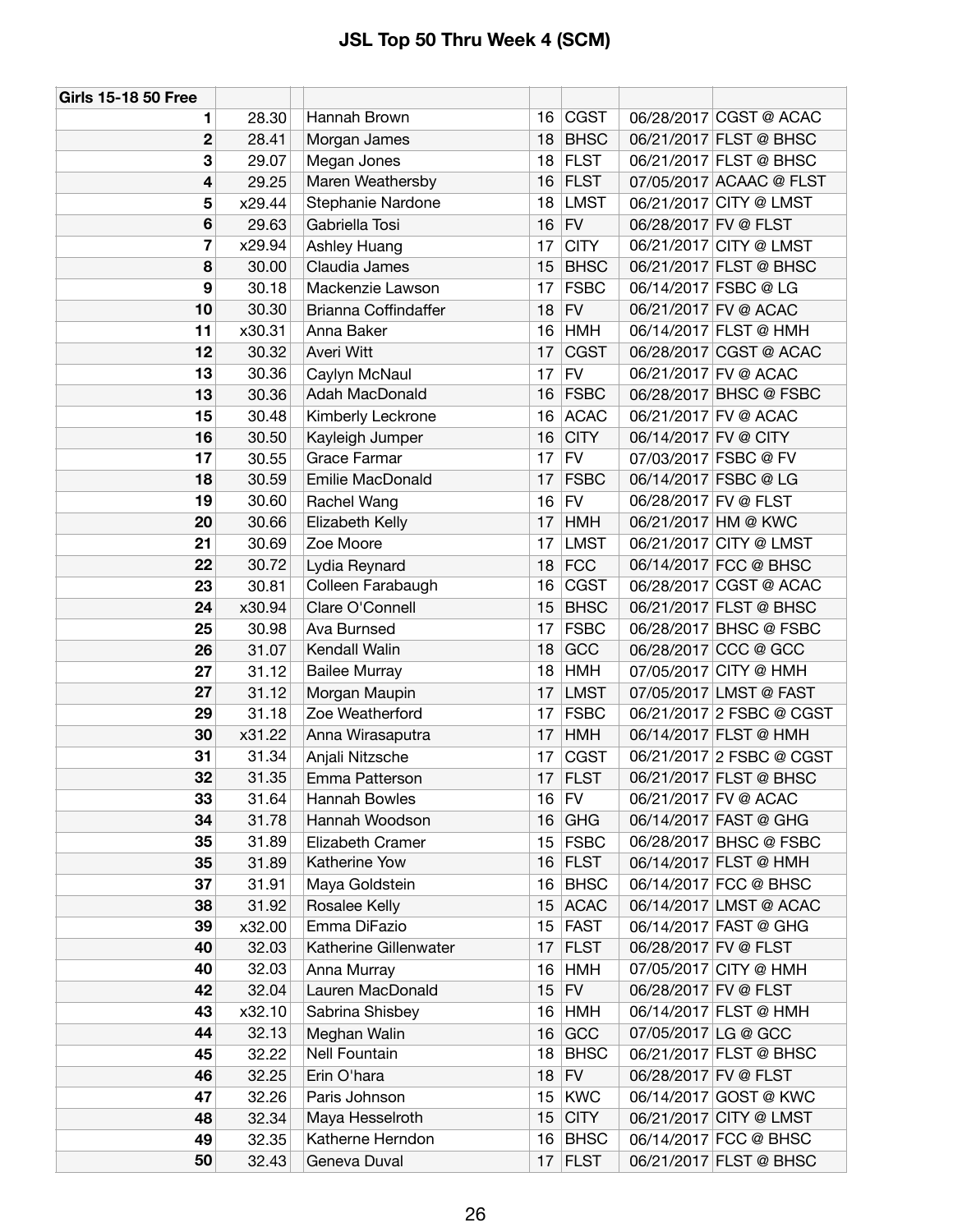| <b>Girls 15-18 100 Free</b> |          |                             |    |             |                      |                         |
|-----------------------------|----------|-----------------------------|----|-------------|----------------------|-------------------------|
| 1                           | 1:03.99  | Morgan James                | 18 | <b>BHSC</b> |                      | 06/28/2017 BHSC @ FSBC  |
| 2                           | 1:04.41  | Megan Jones                 | 18 | <b>FLST</b> | 06/28/2017 FV @ FLST |                         |
| 3                           | 1:05.28  | Stephanie Nardone           | 18 | <b>LMST</b> |                      | 06/28/2017 FCC @ LMST   |
| 4                           | 1:05.53  | Gabriella Tosi              | 16 | FV          | 06/28/2017 FV @ FLST |                         |
| 5                           | 1:05.65  | Ashley Huang                | 17 | <b>CITY</b> |                      | 06/28/2017 KWC @ CITY   |
| 6                           | 1:05.81  | Hannah Brown                | 16 | <b>CGST</b> |                      | 06/28/2017 CGST @ ACAC  |
| 7                           | 1:06.31  | Rachel Wang                 | 16 | <b>FV</b>   |                      | 06/21/2017 FV @ ACAC    |
| 8                           | 1:07.09  | Caylyn McNaul               | 17 | <b>FV</b>   |                      | 06/21/2017 FV @ ACAC    |
| 9                           | 1:07.47  | Paris Johnson               | 15 | <b>KWC</b>  |                      | 06/28/2017 KWC @ CITY   |
| 10                          | 1:07.84  | Colleen Farabaugh           | 16 | <b>CGST</b> |                      | 06/28/2017 CGST @ ACAC  |
| 11                          | 1:07.87  | Averi Witt                  | 17 | <b>CGST</b> |                      | 06/28/2017 CGST @ ACAC  |
| 12                          | 1:08.43  | Anna Baker                  | 16 | <b>HMH</b>  |                      | 06/14/2017 FLST @ HMH   |
| 13                          | 1:09.52  | <b>Ava Burnsed</b>          | 17 | <b>FSBC</b> |                      | 06/28/2017 BHSC @ FSBC  |
| 14                          | 1:09.69  | Morgan Maupin               | 17 | <b>LMST</b> |                      | 06/28/2017 FCC @ LMST   |
| 15                          | 1:09.77  | Emilie MacDonald            | 17 | <b>FSBC</b> |                      | 06/28/2017 BHSC @ FSBC  |
| 16                          | 1:09.84  | Adah MacDonald              | 16 | <b>FSBC</b> |                      | 06/28/2017 BHSC @ FSBC  |
| 17                          | 1:10.16  | Elizabeth Kelly             | 17 | HMH         |                      | 06/28/2017 HM @ FAST    |
| 18                          | 1:10.46  | Zoe Moore                   | 17 | <b>LMST</b> |                      | 06/28/2017 FCC @ LMST   |
| 19                          | 1:10.50  | <b>Bailee Murray</b>        | 18 | <b>HMH</b>  |                      | 06/28/2017 HM @ FAST    |
| 20                          | x1:10.70 | <b>Brianna Coffindaffer</b> | 18 | <b>FV</b>   |                      | 06/28/2017 FV @ FLST    |
| 21                          | 1:10.72  | Claudia James               | 15 | <b>BHSC</b> |                      | 06/14/2017 FCC @ BHSC   |
| 22                          | 1:10.90  | Sierra Strickler            | 18 | <b>FV</b>   |                      | 06/21/2017 FV @ ACAC    |
| 23                          | 1:11.25  | Emma DiFazio                | 15 | <b>FAST</b> |                      | 06/28/2017 HM @ FAST    |
| 24                          | 1:11.43  | Anjali Nitzsche             | 17 | <b>CGST</b> |                      | 06/28/2017 CGST @ ACAC  |
| 25                          | 1:11.75  | Katherne Herndon            | 16 | <b>BHSC</b> |                      | 06/14/2017 FCC @ BHSC   |
| 26                          | 1:12.12  | Maya Hesselroth             | 15 | <b>CITY</b> |                      | 06/28/2017 KWC @ CITY   |
| 26                          | 1:12.12  | Rylee Simpson               | 15 | CCC         |                      | 06/13/2017 CCC @ ELKS   |
| 28                          | 1:12.45  | Lydia Reynard               | 18 | <b>FCC</b>  |                      | 06/28/2017 FCC @ LMST   |
| 29                          | 1:12.87  | Kendall Walin               | 18 | GCC         |                      | 06/28/2017 CCC @ GCC    |
| 30                          | x1:13.28 | Erin O'hara                 | 18 | <b>FV</b>   | 06/28/2017 FV @ FLST |                         |
| 31                          | x1:13.56 | Kayleigh Jumper             | 16 | <b>CITY</b> |                      | 06/28/2017 KWC @ CITY   |
| 32                          | 1:13.65  | Rosalee Kelly               | 15 | <b>ACAC</b> |                      | 06/21/2017 FV @ ACAC    |
| 32                          | 1:13.65  | <b>Madison Casner</b>       | 17 | CCC         |                      | 06/28/2017 CCC @ GCC    |
| 34                          | 1:13.71  | <b>Nell Fountain</b>        | 18 | <b>BHSC</b> |                      | 06/28/2017 BHSC @ FSBC  |
| 35                          | 1:13.94  | Elizabeth Dameron           | 17 | <b>FV</b>   |                      | 06/28/2017 FV @ FLST    |
| 36                          | 1:14.32  | Katherine Gillenwater       | 17 | <b>FLST</b> |                      | 06/28/2017 FV @ FLST    |
| 37                          | 1:14.63  | Julia Perrone               | 17 | <b>CGST</b> |                      | 06/14/2017 1 GCC @ CGST |
| 38                          | 1:15.28  | Anna Wirasaputra            | 17 | <b>HMH</b>  |                      | 06/28/2017 HM @ FAST    |
| 39                          | 1:15.74  | Hannah Young                | 17 | <b>HMH</b>  |                      | 06/14/2017 FLST @ HMH   |
| 40                          | x1:15.78 | Kayla Hearl                 | 17 | <b>FV</b>   |                      | 06/28/2017 FV @ FLST    |
| 41                          | 1:15.87  | Jordan Linville             | 18 | <b>FSBC</b> |                      | 06/28/2017 BHSC @ FSBC  |
| 42                          | 1:15.91  | Sabrina Shisbey             | 16 | HMH         |                      | 06/14/2017 FLST @ HMH   |
| 43                          | 1:15.94  | Emma Patterson              | 17 | <b>FLST</b> |                      | 06/28/2017 FV @ FLST    |
| 44                          | x1:15.95 | Maya Goldstein              | 16 | <b>BHSC</b> |                      | 06/14/2017 FCC @ BHSC   |
| 45                          | 1:16.25  | Aubrey Campbell             | 17 | <b>CGST</b> |                      | 06/28/2017 CGST @ ACAC  |
| 46                          | 1:16.28  | Hannah Bowles               | 16 | <b>FV</b>   |                      | 06/28/2017 FV @ FLST    |
| 47                          | 1:16.56  | Hannah Pajewski             | 18 | <b>ACAC</b> |                      | 06/21/2017 FV @ ACAC    |
| 48                          | 1:16.65  | <b>Catherine Adams</b>      | 18 | <b>CGST</b> |                      | 06/28/2017 CGST @ ACAC  |
| 49                          | 1:16.97  | Hannah Woodson              | 16 | <b>GHG</b>  |                      | 06/28/2017 GOST @ GHG   |
| 50                          | 1:17.00  | Emma Keppel                 |    | $15$ FLST   | 06/28/2017 FV @ FLST |                         |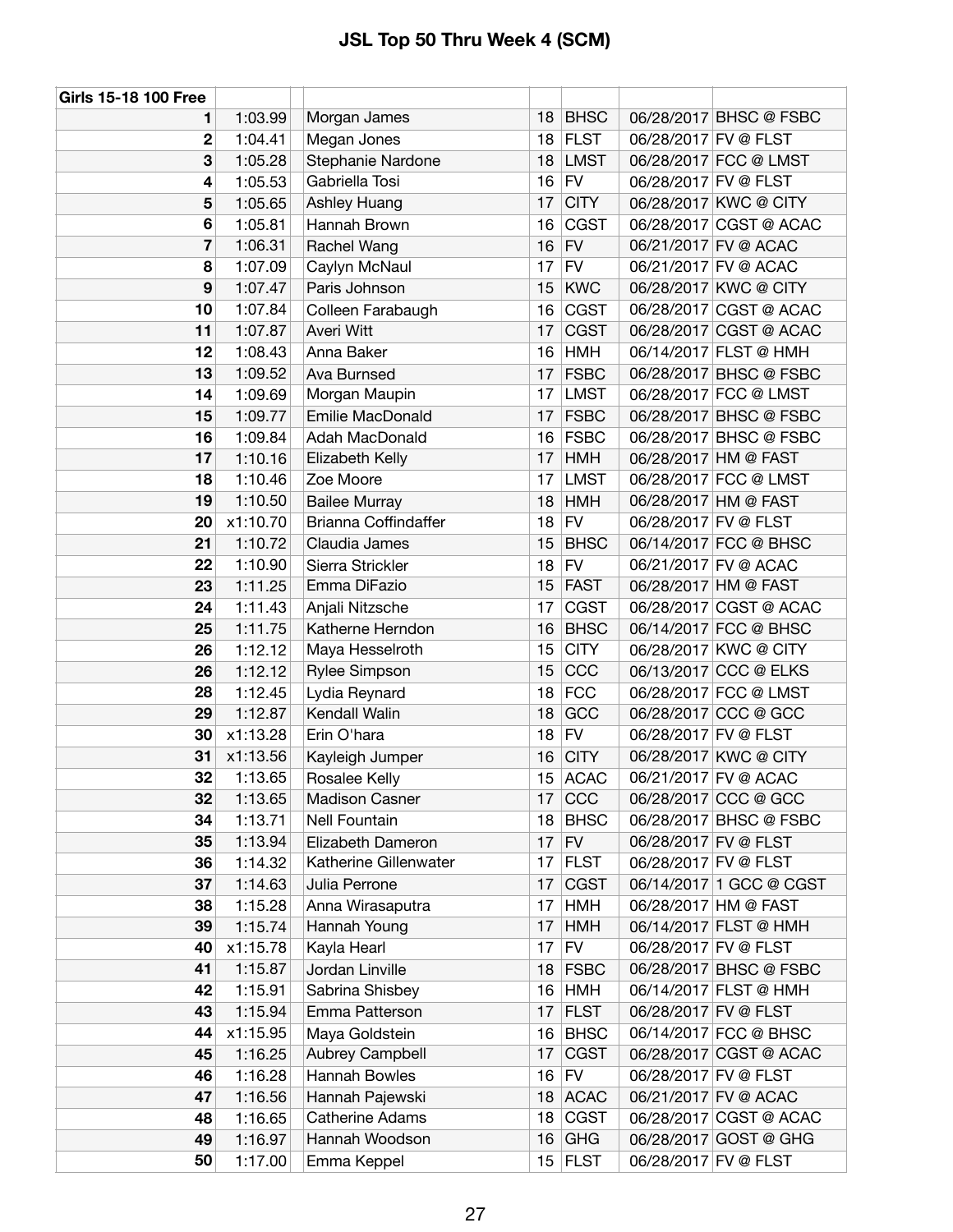| <b>Girls 15-18 50 Back</b> |        |                       |                 |             |                      |                            |
|----------------------------|--------|-----------------------|-----------------|-------------|----------------------|----------------------------|
| 1                          | 32.60  | Maren Weathersby      |                 | 16 FLST     |                      | 06/21/2017 FLST @ BHSC     |
| $\mathbf 2$                | 32.75  | Morgan James          | 18              | <b>BHSC</b> |                      | 06/21/2017 FLST @ BHSC     |
| $\mathbf 2$                | 32.75  | Ashley Huang          | 17              | <b>CITY</b> | 06/14/2017 FV @ CITY |                            |
| 4                          | 33.34  | Hannah Brown          | 16              | <b>CGST</b> |                      | 07/05/2017 4 BHSC @ CGST   |
| 5                          | 33.52  | Stephanie Nardone     | 18              | <b>LMST</b> |                      | 06/21/2017 CITY @ LMST     |
| 6                          | 33.75  | Kayleigh Jumper       | 16              | <b>CITY</b> |                      | 07/05/2017 CITY @ HMH      |
| $\overline{7}$             | 34.03  | Elizabeth Kelly       | 17              | <b>HMH</b>  |                      | 07/05/2017 CITY @ HMH      |
| 8                          | 34.15  | Gabriella Tosi        | 16              | <b>FV</b>   | 06/14/2017 FV @ CITY |                            |
| 9                          | 34.72  | Rachel Wang           | 16              | <b>FV</b>   | 06/28/2017 FV @ FLST |                            |
| 10                         | 35.01  | Anna Wirasaputra      | 17              | <b>HMH</b>  |                      | 06/21/2017 HM @ KWC        |
| 11                         | 35.10  | Zoe Weatherford       | 17              | <b>FSBC</b> |                      | 06/21/2017 2 FSBC @ CGST   |
| 12                         | x35.35 | Megan Jones           | 18              | <b>FLST</b> |                      | 06/21/2017 FLST @ BHSC     |
| 13                         | 35.47  | Maya Goldstein        | 16              | <b>BHSC</b> |                      | 06/21/2017 FLST @ BHSC     |
| 14                         | 35.82  | Clare O'Connell       | 15              | <b>BHSC</b> |                      | 06/14/2017 FCC @ BHSC      |
| 15                         | 36.06  | Brianna Coffindaffer  | 18              | <b>FV</b>   | 06/14/2017 FV @ CITY |                            |
| 16                         | 36.19  | Emilie MacDonald      | 17              | <b>FSBC</b> |                      | 07/03/2017 FSBC @ FV       |
| 17                         | 36.42  | Paris Johnson         | 15              | <b>KWC</b>  |                      | 06/21/2017 HM @ KWC        |
| 18                         | 36.45  | Erin O'hara           | 18              | <b>FV</b>   | 06/28/2017 FV @ FLST |                            |
| 19                         | 36.47  | Emma DiFazio          | 15              | <b>FAST</b> |                      | 06/14/2017 FAST @ GHG      |
| 20                         | 37.10  | <b>Bailee Murray</b>  | 18              | <b>HMH</b>  |                      | 06/28/2017 HM @ FAST       |
| 21                         | x37.12 | Nell Fountain         | 18              | <b>BHSC</b> |                      | 06/14/2017 FCC @ BHSC      |
| 22                         | x37.13 | Katherine Gillenwater | 17              | <b>FLST</b> | 06/28/2017 FV @ FLST |                            |
| 23                         | 37.17  | Grace Farmar          | 17              | <b>FV</b>   |                      | 07/03/2017 FSBC @ FV       |
| 24                         | 37.22  | Meghan Walin          | 16              | GCC         |                      | 06/28/2017 CCC @ GCC       |
| 25                         | 37.50  | Adah MacDonald        | 16              | <b>FSBC</b> |                      | 06/21/2017 2 FSBC @ CGST   |
| 25                         | 37.50  | Rylee Simpson         | 15              | CCC         |                      | 06/13/2017 CCC @ ELKS      |
| 27                         | 37.59  | Anjali Nitzsche       | 17              | <b>CGST</b> |                      | 06/14/2017 1 GCC @ CGST    |
| 28                         | 37.60  | Honey McDonald        | 16              | <b>HMH</b>  |                      | 06/28/2017 HM @ FAST       |
| 29                         | 37.65  | Hannah Carter         | 16              | <b>CGST</b> |                      | 06/28/2017 CGST @ ACAC     |
| 30                         | 37.69  | <b>Haley Smith</b>    | 16              | <b>FAST</b> |                      | 07/05/2017 LMST @ FAST     |
| 31                         | 37.72  | Hannah Bowles         | 16              | <b>FV</b>   |                      | 07/03/2017 FSBC @ FV       |
| 32                         | 38.03  | Zoe Moore             | 17 I            | <b>LMST</b> |                      | 06/21/2017 CITY @ LMST     |
| 33                         | 38.21  | Aubrey Campbell       | 17              | CGST        |                      | 06/21/2017 2 FSBC @ CGST   |
| 34                         | 38.38  | Maggie McMullan       | 15              | <b>FLST</b> | 06/28/2017 FV @ FLST |                            |
| 35                         | 38.56  | Hannah Woodson        | 16              | <b>GHG</b>  |                      | 06/28/2017 GOST @ GHG      |
| 36                         | x38.60 | Lauren MacDonald      | 15              | <b>FV</b>   | 06/28/2017 FV @ FLST |                            |
| 37                         | 38.66  | Sarah Virginia Scott  | 17              | <b>FCC</b>  |                      | 06/28/2017 FCC @ LMST      |
| 38                         | 38.78  | Geneva Duval          | 17              | <b>FLST</b> | 06/28/2017 FV @ FLST |                            |
| 38                         | 38.78  | Sierra Strickler      | 18              | <b>FV</b>   |                      | 07/03/2017 FSBC @ FV       |
| 40                         | 38.97  | Elizabeth Cramer      | 15 <sup>1</sup> | <b>FSBC</b> |                      | 06/21/2017 2 FSBC @ CGST   |
| 41                         | 39.18  | Claudia James         | 15              | <b>BHSC</b> |                      | 06/21/2017 FLST @ BHSC     |
| 42                         | 39.21  | Katherine Fard        | 15              | <b>FLST</b> |                      | 06/21/2017 FLST @ BHSC     |
| 43                         | x39.25 | Julia Buddington      | 15              | <b>CITY</b> | 06/14/2017 FV @ CITY |                            |
| 44                         | 39.28  | Meg Bowen             | 16              | <b>FCC</b>  |                      | 07/05/2017 KWC @ FCC       |
| 45                         | 39.29  | Rosalee Kelly         | 15              | <b>ACAC</b> |                      | 07/05/2017 ACAAC @ FLST    |
| 46                         | 39.31  | Julia Perrone         | 17              | <b>CGST</b> |                      | 07/05/2017 4 BHSC @ CGST   |
| 47                         | 39.35  | Ashton Harpine        | 17              | CCC         |                      | 07/05/2017 GOST @ CCC 07.0 |
| 48                         | 39.44  | Madison Casner        | 17              | CCC         |                      | 06/21/2017 GHG @ CCC 06.21 |
| 49                         | 39.54  | Kylie van Ek          | 15              | <b>ACAC</b> |                      | 07/05/2017 ACAAC @ FLST    |
| 50                         | 39.76  | Hannah Young          | 17 <sup>1</sup> | <b>HMH</b>  |                      | 07/05/2017 CITY @ HMH      |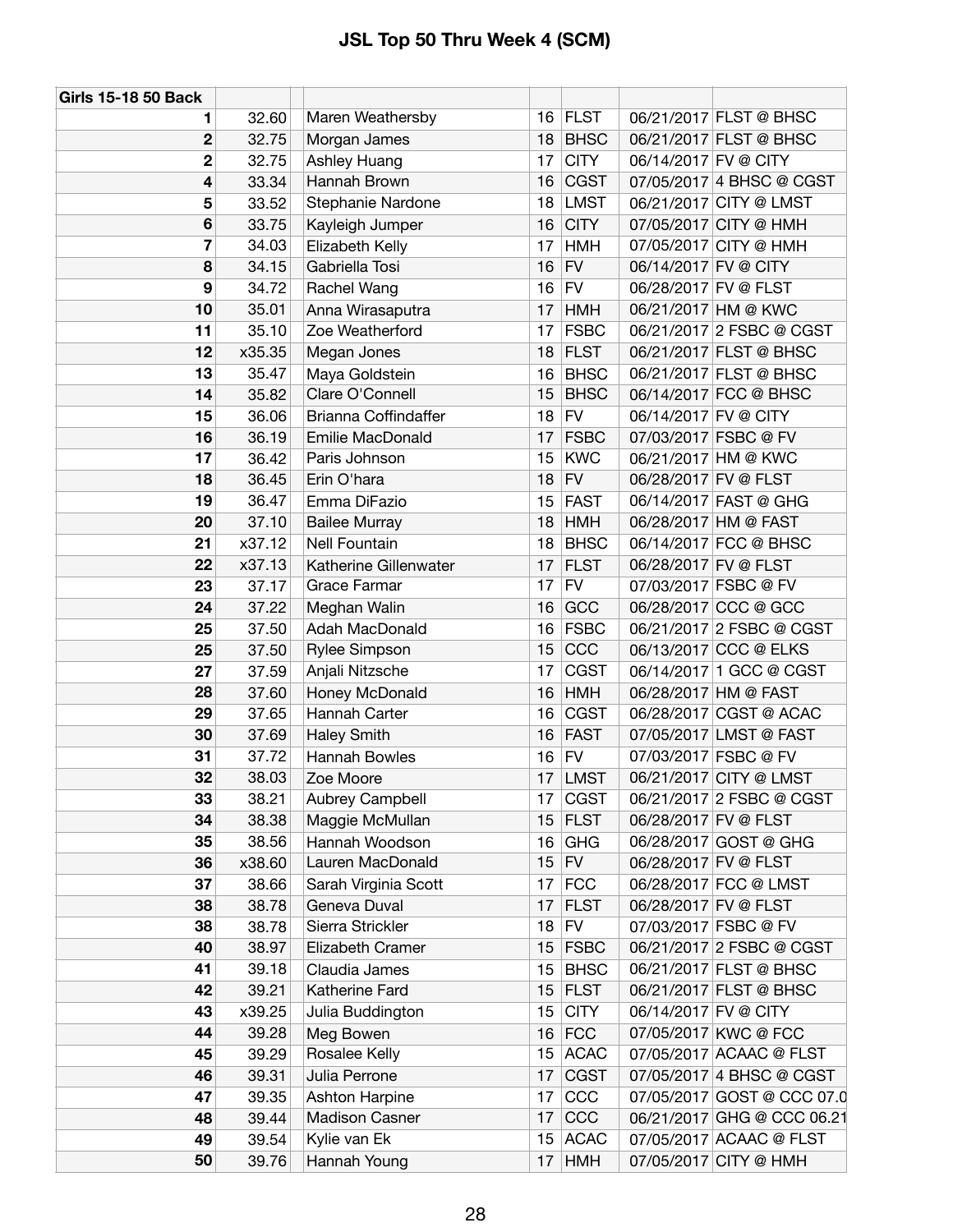| <b>Girls 15-18 50 Breast</b> |        |                        |    |             |                      |                          |
|------------------------------|--------|------------------------|----|-------------|----------------------|--------------------------|
| 1                            | 35.94  | Gabriella Tosi         | 16 | FV          | 06/14/2017 FV @ CITY |                          |
| 2                            | 36.25  | Megan Jones            | 18 | <b>FLST</b> |                      | 06/28/2017 FV @ FLST     |
| 3                            | 37.19  | Mackenzie Lawson       | 17 | <b>FSBC</b> |                      | 07/03/2017 FSBC @ FV     |
| 4                            | 37.75  | Morgan Maupin          | 17 | <b>LMST</b> |                      | 07/05/2017 LMST @ FAST   |
| 5                            | 38.30  | Caylyn McNaul          | 17 | <b>FV</b>   |                      | 06/21/2017 FV @ ACAC     |
| 6                            | 38.38  | Kimberly Leckrone      | 16 | <b>ACAC</b> |                      | 06/28/2017 CGST @ ACAC   |
| 7                            | 38.46  | Maren Weathersby       | 16 | <b>FLST</b> | 06/28/2017 FV @ FLST |                          |
| 8                            | 39.01  | Sarah Virginia Scott   | 17 | <b>FCC</b>  |                      | 06/28/2017 FCC @ LMST    |
| 9                            | 39.06  | Ashley Huang           | 17 | <b>CITY</b> |                      | 06/21/2017 CITY @ LMST   |
| 10                           | 39.10  | Anna Baker             | 16 | <b>HMH</b>  |                      | 06/14/2017 FLST @ HMH    |
| 11                           | x39.14 | Elizabeth Kelly        | 17 | <b>HMH</b>  |                      | 07/05/2017 CITY @ HMH    |
| 12                           | 39.40  | Emma DiFazio           | 15 | <b>FAST</b> |                      | 07/05/2017 LMST @ FAST   |
| 13                           | 39.75  | <b>Catherine Adams</b> | 18 | <b>CGST</b> |                      | 06/28/2017 CGST @ ACAC   |
| 14                           | 39.87  | Sabrina Shisbey        | 16 | <b>HMH</b>  |                      | 07/05/2017 CITY @ HMH    |
| 15                           | 39.91  | Katherine Gillenwater  | 17 | <b>FLST</b> |                      | 06/21/2017 FLST @ BHSC   |
| 16                           | 39.94  | Lauren MacDonald       | 15 | <b>FV</b>   | 06/28/2017 FV @ FLST |                          |
| 17                           | 40.13  | Olivia Strickland      | 16 | <b>LMST</b> |                      | 06/14/2017 LMST @ ACAC   |
| 18                           | 40.44  | Zoe Moore              | 17 | <b>LMST</b> |                      | 07/05/2017 LMST @ FAST   |
| 19                           | 40.63  | Katherine Yow          | 16 | <b>FLST</b> | 06/28/2017 FV @ FLST |                          |
| 20                           | 40.68  | Sophia Espie           | 15 | <b>FSBC</b> |                      | 06/28/2017 BHSC @ FSBC   |
| 21                           | 40.72  | Colleen Farabaugh      | 16 | <b>CGST</b> |                      | 06/28/2017 CGST @ ACAC   |
| 22                           | 41.09  | Erin Keller            | 16 | <b>FV</b>   |                      | 07/03/2017 FSBC @ FV     |
| 23                           | 41.84  | Laura McAuliffe        | 16 | GHG         |                      | 06/28/2017 GOST @ GHG    |
| 24                           | 41.90  | Paris Johnson          | 15 | <b>KWC</b>  |                      | 06/28/2017 KWC @ CITY    |
| 25                           | 42.00  | Morgan James           | 18 | <b>BHSC</b> |                      | 06/21/2017 FLST @ BHSC   |
| 25                           | 42.00  | Zoe Clay               | 16 | <b>CGST</b> |                      | 06/28/2017 CGST @ ACAC   |
| 27                           | 42.03  | Kendall Walin          | 18 | GCC         |                      | 06/28/2017 CCC @ GCC     |
| 28                           | 42.06  | Hannah Pajewski        | 18 | <b>ACAC</b> |                      | 06/28/2017 CGST @ ACAC   |
| 29                           | 42.09  | Emma Lawson            | 15 | <b>FSBC</b> |                      | 07/03/2017 FSBC @ FV     |
| 30                           | 42.16  | Georgia Crum           | 18 | <b>FSBC</b> |                      | 06/21/2017 2 FSBC @ CGST |
| 31                           | 42.27  | Maya Hesselroth        | 15 | <b>CITY</b> |                      | 06/21/2017 CITY @ LMST   |
| 32                           | 42.34  | <b>Bailey Wood</b>     | 15 | <b>FV</b>   |                      | 06/21/2017 FV @ ACAC     |
| 33                           | x42.35 | Rachel Wang            |    | $16$ FV     |                      | 06/28/2017 FV @ FLST     |
| 34                           | 42.56  | Rosalee Kelly          | 15 | <b>ACAC</b> |                      | 06/14/2017 LMST @ ACAC   |
| 35                           | x42.63 | Hannah Woodson         | 16 | <b>GHG</b>  |                      | 06/28/2017 GOST @ GHG    |
| 36                           | 42.65  | Maya Goldstein         | 16 | <b>BHSC</b> |                      | 07/05/2017 4 BHSC @ CGST |
| 37                           | 42.90  | Clare O'Connell        | 15 | <b>BHSC</b> |                      | 06/21/2017 FLST @ BHSC   |
| 38                           | 42.95  | Hannah Young           | 17 | <b>HMH</b>  |                      | 06/21/2017 HM @ KWC      |
| 39                           | 43.03  | Kathleen Cannell       | 18 | <b>ACAC</b> |                      | 06/21/2017 FV @ ACAC     |
| 40                           | 43.07  | Emma Keppel            | 15 | <b>FLST</b> |                      | 07/05/2017 ACAAC @ FLST  |
| 41                           | 43.34  | Emma Graham            | 17 | <b>BHSC</b> |                      | 06/21/2017 FLST @ BHSC   |
| 42                           | 43.38  | <b>Bailee Murray</b>   | 18 | <b>HMH</b>  |                      | 06/28/2017 HM @ FAST     |
| 43                           | 43.43  | Keelin O'hara          | 16 | FV          |                      | 06/28/2017 FV @ FLST     |
| 44                           | 43.66  | Erin O'hara            | 18 | <b>FV</b>   |                      | 06/21/2017 FV @ ACAC     |
| 45                           | 43.72  | Hannah Carter          | 16 | <b>CGST</b> |                      | 06/28/2017 CGST @ ACAC   |
| 46                           | 44.16  | Charlene Lasocki       | 15 | <b>LMST</b> |                      | 06/28/2017 FCC @ LMST    |
| 47                           | 44.25  | Elizabeth Dameron      | 17 | <b>FV</b>   | 06/14/2017 FV @ CITY |                          |
| 48                           | 44.39  | Shae Lynn Sebetzki     | 15 | <b>LMST</b> |                      | 06/14/2017 LMST @ ACAC   |
| 49                           | 44.51  | <b>Taylor Foley</b>    | 15 | <b>HMH</b>  |                      | 06/14/2017 FLST @ HMH    |
| 50                           | 44.59  | Honey McDonald         |    | $16$ HMH    |                      | 06/21/2017 HM @ KWC      |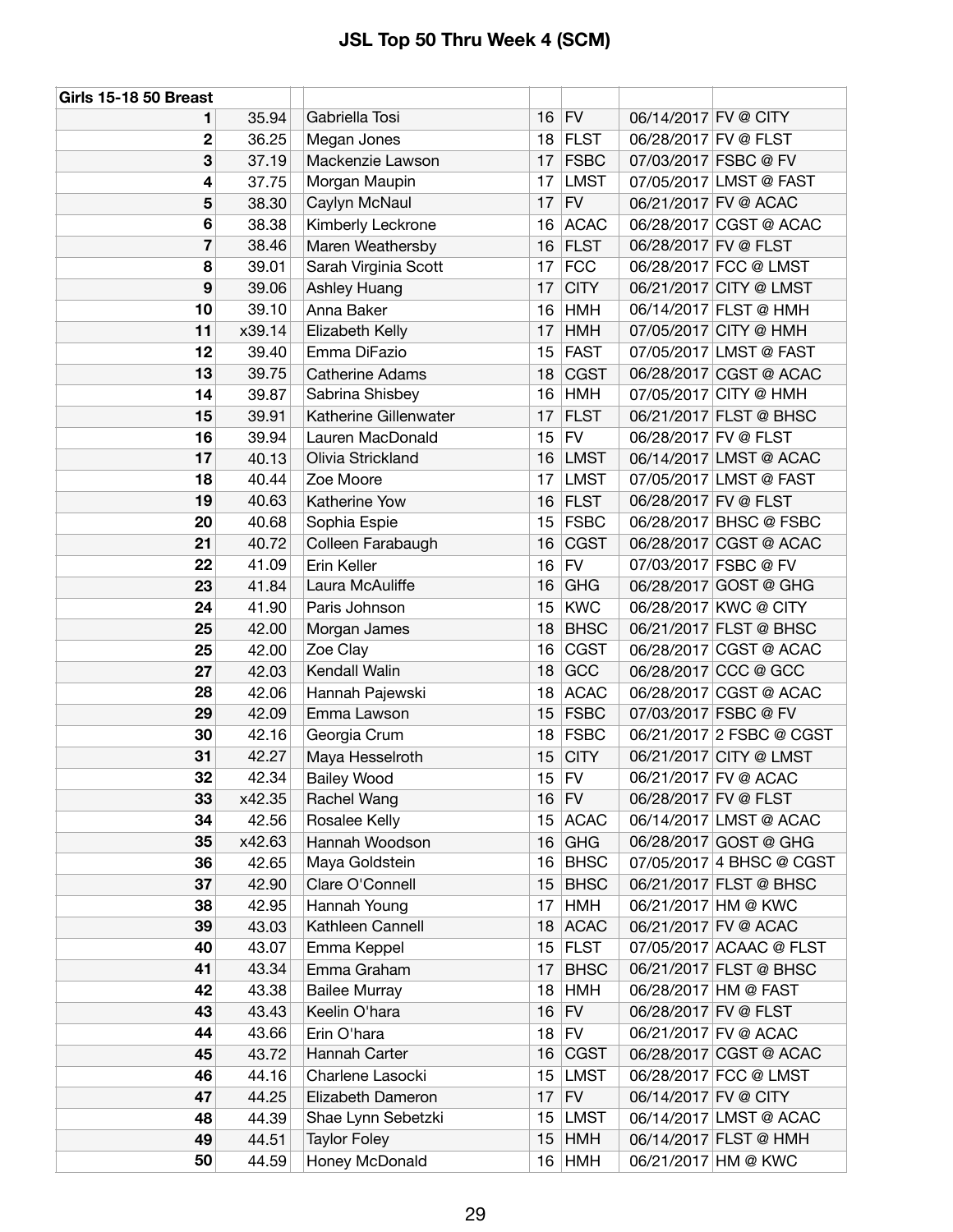| Girls 15-18 50 Fly |        |                             |    |             |                      |                          |
|--------------------|--------|-----------------------------|----|-------------|----------------------|--------------------------|
| 1                  | 30.88  | Ashley Huang                | 17 | <b>CITY</b> | 06/14/2017 FV @ CITY |                          |
| 2                  | 32.06  | Maren Weathersby            | 16 | <b>FLST</b> | 06/28/2017 FV @ FLST |                          |
| 3                  | 32.09  | Hannah Brown                | 16 | <b>CGST</b> |                      | 06/28/2017 CGST @ ACAC   |
| 4                  | x32.16 | Gabriella Tosi              | 16 | FV          | 06/28/2017 FV @ FLST |                          |
| 5                  | 32.19  | Stephanie Nardone           | 18 | <b>LMST</b> |                      | 06/14/2017 LMST @ ACAC   |
| 6                  | 32.44  | Rachel Wang                 | 16 | <b>FV</b>   |                      | 06/21/2017 FV @ ACAC     |
| 7                  | 32.71  | <b>Brianna Coffindaffer</b> | 18 | <b>FV</b>   |                      | 06/21/2017 FV @ ACAC     |
| 8                  | 32.89  | Caylyn McNaul               | 17 | <b>FV</b>   |                      | 06/21/2017 FV @ ACAC     |
| 9                  | 32.96  | Paris Johnson               | 15 | <b>KWC</b>  |                      | 06/21/2017 HM @ KWC      |
| 10                 | 33.10  | Emilie MacDonald            | 17 | <b>FSBC</b> |                      | 06/21/2017 2 FSBC @ CGST |
| 11                 | 33.34  | Kayleigh Jumper             | 16 | <b>CITY</b> | 06/14/2017 FV @ CITY |                          |
| 12                 | 33.44  | Megan Jones                 | 18 | <b>FLST</b> |                      | 07/05/2017 ACAAC @ FLST  |
| 13                 | 33.50  | Clare O'Connell             | 15 | <b>BHSC</b> |                      | 06/21/2017 FLST @ BHSC   |
| 14                 | 33.55  | Kimberly Leckrone           | 16 | <b>ACAC</b> |                      | 06/21/2017 FV @ ACAC     |
| 15                 | 33.57  | Lydia Reynard               | 18 | <b>FCC</b>  |                      | 06/28/2017 FCC @ LMST    |
| 16                 | 33.75  | Sierra Strickler            | 18 | <b>FV</b>   | 06/14/2017 FV @ CITY |                          |
| 17                 | 34.03  | Anjali Nitzsche             | 17 | <b>CGST</b> |                      | 06/14/2017 1 GCC @ CGST  |
| 18                 | 34.08  | Hannah Bowles               | 16 | FV          |                      | 06/21/2017 FV @ ACAC     |
| 19                 | 34.20  | <b>Bailee Murray</b>        | 18 | <b>HMH</b>  |                      | 06/21/2017 HM @ KWC      |
| 20                 | 34.47  | Colleen Farabaugh           | 16 | <b>CGST</b> |                      | 07/05/2017 4 BHSC @ CGST |
| 20                 | 34.47  | Kendall Walin               | 18 | GCC         |                      | 06/21/2017 ELKS @ GCC    |
| 22                 | 34.49  | Sabrina Shisbey             | 16 | <b>HMH</b>  |                      | 06/21/2017 HM @ KWC      |
| 23                 | 34.61  | Elizabeth Kelly             | 17 | <b>HMH</b>  |                      | 06/21/2017 HM @ KWC      |
| 24                 | 35.00  | Grace Farmar                | 17 | <b>FV</b>   |                      | 07/03/2017 FSBC @ FV     |
| 25                 | 35.04  | Claudia James               | 15 | <b>BHSC</b> |                      | 06/14/2017 FCC @ BHSC    |
| 26                 | 35.12  | <b>Rylee Simpson</b>        | 15 | CCC         |                      | 06/13/2017 CCC @ ELKS    |
| 27                 | 35.28  | Morgan Maupin               | 17 | <b>LMST</b> |                      | 06/21/2017 CITY @ LMST   |
| 28                 | 35.34  | Emma DiFazio                | 15 | <b>FAST</b> |                      | 07/05/2017 LMST @ FAST   |
| 28                 | 35.34  | Rosalee Kelly               | 15 | <b>ACAC</b> |                      | 06/21/2017 FV @ ACAC     |
| 30                 | 35.59  | Hannah Woodson              | 16 | <b>GHG</b>  |                      | 06/28/2017 GOST @ GHG    |
| 31                 | 35.63  | Erin O'hara                 | 18 | <b>FV</b>   |                      | 07/03/2017 FSBC @ FV     |
| 32                 | 35.77  | Jordan Linville             | 18 | <b>FSBC</b> |                      | 06/28/2017 BHSC @ FSBC   |
| 33                 | 35.87  | Zoe Moore                   | 17 | <b>LMST</b> |                      | 06/28/2017 FCC @ LMST    |
| 34                 | 35.91  | Kylie van Ek                | 15 | <b>ACAC</b> |                      | 07/05/2017 ACAAC @ FLST  |
| 35                 | 36.00  | Nell Fountain               | 18 | <b>BHSC</b> |                      | 06/21/2017 FLST @ BHSC   |
| 36                 | 36.11  | Lauren MacDonald            | 15 | FV          | 06/28/2017 FV @ FLST |                          |
| 37                 | 36.13  | Anna Murray                 | 16 | <b>HMH</b>  |                      | 07/05/2017 CITY @ HMH    |
| 38                 | 36.15  | Olivia Strickland           | 16 | <b>LMST</b> |                      | 06/28/2017 FCC @ LMST    |
| 39                 | 36.16  | Emma Graham                 | 17 | <b>BHSC</b> |                      | 06/21/2017 FLST @ BHSC   |
| 40                 | 36.19  | Sarah Virginia Scott        | 17 | FCC         |                      | 06/28/2017 FCC @ LMST    |
| 41                 | 36.21  | <b>Teryn Ratcliffe</b>      | 16 | <b>CGST</b> |                      | 06/28/2017 CGST @ ACAC   |
| 42                 | 36.25  | Amanda Mincer               | 17 | GCC         |                      | 06/14/2017 1 GCC @ CGST  |
| 43                 | 36.30  | Elizabeth Cramer            | 15 | <b>FSBC</b> |                      | 06/28/2017 BHSC @ FSBC   |
| 44                 | 36.43  | Sydney Alexander            | 18 | <b>KWC</b>  |                      | 06/28/2017 KWC @ CITY    |
| 45                 | 36.49  | Kenzie Lloyd                | 17 | <b>ACAC</b> |                      | 06/28/2017 CGST @ ACAC   |
| 46                 | x36.53 | Elizabeth Dameron           | 17 | <b>FV</b>   | 06/14/2017 FV @ CITY |                          |
| 47                 | 36.61  | Averi Witt                  | 17 | <b>CGST</b> |                      | 06/28/2017 CGST @ ACAC   |
| 48                 | 36.68  | Ava Burnsed                 | 17 | <b>FSBC</b> |                      | 06/28/2017 BHSC @ FSBC   |
| 49                 | 36.72  | Anna Livermon               | 15 | <b>BHSC</b> |                      | 07/05/2017 4 BHSC @ CGST |
| 50                 | 36.76  | Kayla Hearl                 |    | $17$ FV     | 06/28/2017 FV @ FLST |                          |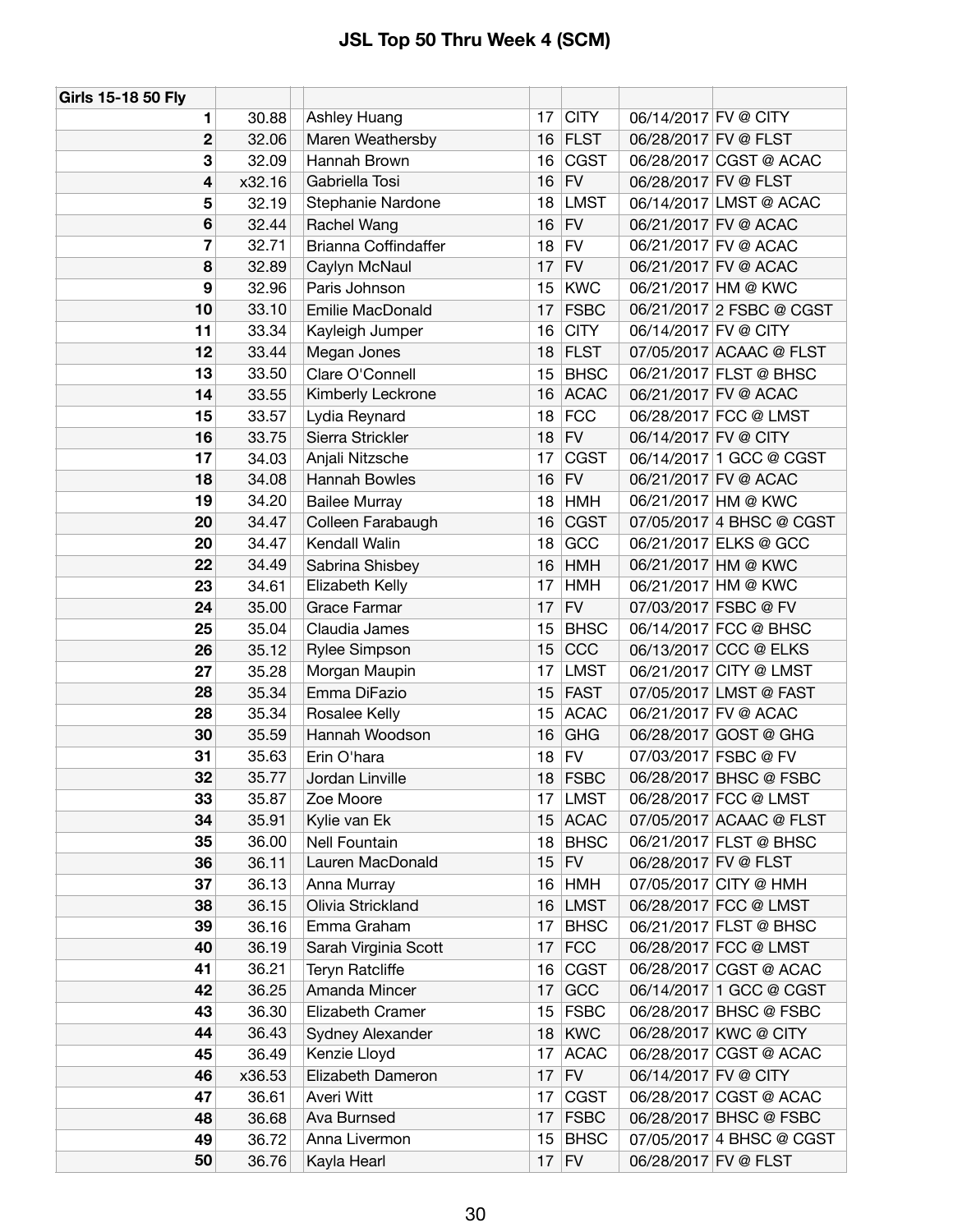| Girls 15-18 100 IM |         |                        |                 |             |                     |                            |
|--------------------|---------|------------------------|-----------------|-------------|---------------------|----------------------------|
| 1                  | 1:10.94 | Gabriella Tosi         |                 | $16$ FV     |                     | 07/03/2017 FSBC @ FV       |
| 2                  | 1:11.84 | Ashley Huang           | 17              | <b>CITY</b> |                     | 06/21/2017 CITY @ LMST     |
| 3                  | 1:12.27 | Stephanie Nardone      |                 | 18 LMST     |                     | 06/21/2017 CITY @ LMST     |
| 4                  | 1:12.28 | Megan Jones            |                 | 18 FLST     |                     | 07/05/2017 ACAAC @ FLST    |
| 5                  | 1:12.35 | Elizabeth Kelly        | 17              | <b>HMH</b>  |                     | 07/05/2017 CITY @ HMH      |
| 6                  | 1:12.57 | Maren Weathersby       | 16              | <b>FLST</b> |                     | 07/05/2017 ACAAC @ FLST    |
| 7                  | 1:14.50 | Mackenzie Lawson       | 17              | <b>FSBC</b> |                     | 07/03/2017 FSBC @ FV       |
| 7                  | 1:14.50 | Paris Johnson          | 15              | KWC         |                     | 06/21/2017 HM @ KWC        |
| 9                  | 1:14.66 | Hannah Brown           | 16              | <b>CGST</b> |                     | 06/21/2017 2 FSBC @ CGST   |
| 10                 | 1:15.12 | Caylyn McNaul          | 17              | <b>FV</b>   |                     | 07/03/2017 FSBC @ FV       |
| 11                 | 1:15.50 | Adah MacDonald         |                 | 16 FSBC     |                     | 06/21/2017 2 FSBC @ CGST   |
| 12                 | 1:16.28 | <b>Bailee Murray</b>   | 18              | <b>HMH</b>  |                     | 06/21/2017 HM @ KWC        |
| 13                 | 1:16.82 | Brianna Coffindaffer   | 18              | <b>FV</b>   |                     | 07/03/2017 FSBC @ FV       |
| 14                 | 1:17.06 | Rachel Wang            |                 | $16$ FV     |                     | 07/03/2017 FSBC @ FV       |
| 15                 | 1:17.19 | Emma DiFazio           |                 | 15 FAST     |                     | 07/05/2017 LMST @ FAST     |
| 15                 | 1:17.19 | Zoe Weatherford        | 17              | <b>FSBC</b> |                     | 06/21/2017 2 FSBC @ CGST   |
| 17                 | 1:17.44 | Sarah Virginia Scott   | 17              | <b>FCC</b>  |                     | 07/05/2017 KWC @ FCC       |
| 18                 | 1:17.90 | Emilie MacDonald       | 17              | <b>FSBC</b> |                     | 06/21/2017 2 FSBC @ CGST   |
| 19                 | 1:18.25 | Clare O'Connell        | 15              | <b>BHSC</b> |                     | 06/21/2017 FLST @ BHSC     |
| 20                 | 1:18.45 | Lydia Reynard          | 18              | <b>FCC</b>  |                     | 06/21/2017 FCC @ FAST      |
| 21                 | 1:18.69 | Morgan Maupin          | 17              | <b>LMST</b> |                     | 06/21/2017 CITY @ LMST     |
| 22                 | 1:18.78 | Zoe Moore              | 17              | <b>LMST</b> |                     | 07/05/2017 LMST @ FAST     |
| 23                 | 1:18.81 | Colleen Farabaugh      | 16              | <b>CGST</b> |                     | 07/05/2017 4 BHSC @ CGST   |
| 24                 | 1:18.87 | Kayleigh Jumper        | 16              | <b>CITY</b> |                     | 06/21/2017 CITY @ LMST     |
| 25                 | 1:19.38 | <b>Catherine Adams</b> | 18              | <b>CGST</b> |                     | 07/05/2017 4 BHSC @ CGST   |
| 26                 | 1:19.76 | Anna Baker             | 16              | <b>HMH</b>  |                     | 07/05/2017 CITY @ HMH      |
| 27                 | 1:20.16 | Katherine Gillenwater  | 17              | <b>FLST</b> |                     | 06/21/2017 FLST @ BHSC     |
| 28                 | 1:20.28 | Maya Goldstein         | 16              | <b>BHSC</b> |                     | 07/05/2017 4 BHSC @ CGST   |
| 29                 | 1:20.37 | Anjali Nitzsche        | 17              | <b>CGST</b> |                     | 06/21/2017 2 FSBC @ CGST   |
| 30                 | 1:21.00 | Erin O'hara            | 18              | FV          |                     | 07/03/2017 FSBC @ FV       |
| 31                 | 1:21.13 | Lauren MacDonald       |                 | $15$ FV     |                     | 07/03/2017 FSBC @ FV       |
| 32                 | 1:21.41 | Ava Burnsed            | 17 <sup>1</sup> | <b>FSBC</b> |                     | 06/21/2017 2 FSBC @ CGST   |
| 33                 | 1:21.66 | Hannah Bowles          |                 | $16$ FV     |                     | 07/03/2017 FSBC @ FV       |
| 34                 | 1:22.24 | Hannah Woodson         | 16              | GHG         |                     | 07/06/2017 GHG @ ELKS      |
| 35                 | 1:22.35 | Maya Hesselroth        | 15              | <b>CITY</b> |                     | 07/05/2017 CITY @ HMH      |
| 36                 | 1:22.47 | Elizabeth Cramer       |                 | $15$ FSBC   |                     | 06/21/2017 2 FSBC @ CGST   |
| 37                 | 1:22.53 | Emma Patterson         | 17              | <b>FLST</b> |                     | 06/21/2017 FLST @ BHSC     |
| 38                 | 1:22.69 | Jordan Linville        | 18              | <b>FSBC</b> |                     | 07/03/2017 FSBC @ FV       |
| 39                 | 1:22.87 | Erin Keller            |                 | $16$ FV     |                     | 07/03/2017 FSBC @ FV       |
| 40                 | 1:22.97 | Emma Lawson            |                 | 15 FSBC     |                     | 07/03/2017 FSBC @ FV       |
| 41                 | 1:23.00 | Kendall Walin          | 18              | GCC         | 07/05/2017 LG @ GCC |                            |
| 41                 | 1:23.00 | Claudia James          | 15              | <b>BHSC</b> |                     | 06/21/2017 FLST @ BHSC     |
| 43                 | 1:23.03 | Sophia Espie           |                 | 15 FSBC     |                     | 07/03/2017 FSBC @ FV       |
| 44                 | 1:23.36 | Sabrina Shisbey        | 16              | <b>HMH</b>  |                     | 06/21/2017 HM @ KWC        |
| 45                 | 1:23.84 | Rylee Simpson          | 15              | CCC         |                     | 06/21/2017 GHG @ CCC 06.21 |
| 46                 | 1:24.25 | Kylie van Ek           | 15 <sub>1</sub> | <b>ACAC</b> |                     | 07/05/2017 ACAAC @ FLST    |
| 47                 | 1:24.69 | Rosalee Kelly          |                 | 15 ACAC     |                     | 07/05/2017 ACAAC @ FLST    |
| 48                 | 1:25.25 | Katherine Yow          |                 | $16$ FLST   |                     | 06/21/2017 FLST @ BHSC     |
| 49                 | 1:25.37 | Maggie McMullan        | 15              | <b>FLST</b> |                     | 06/21/2017 FLST @ BHSC     |
| 50                 | 1:25.44 | Hannah Young           | 17              | HMH         |                     | 06/21/2017 HM @ KWC        |
|                    |         |                        |                 |             |                     |                            |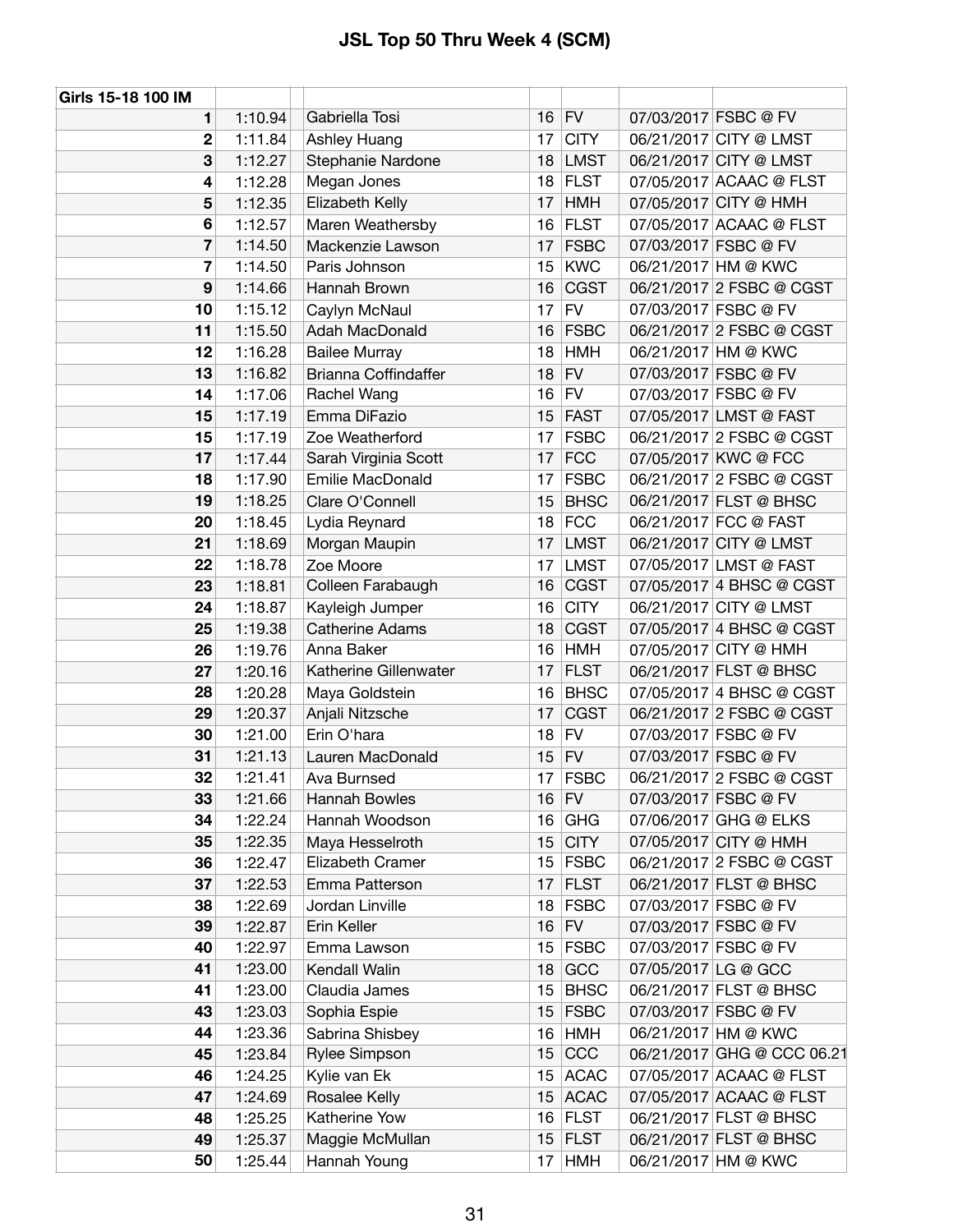| <b>Boys 5-6 25 Free</b> |            |                        |   |             |                      |                            |
|-------------------------|------------|------------------------|---|-------------|----------------------|----------------------------|
| 1                       | 19.82      | <b>Walker Easton</b>   | 6 | <b>ACAC</b> |                      | 06/21/2017 FV @ ACAC       |
| $\mathbf 2$             | 20.91      | David Roberts          | 6 | <b>FV</b>   | 06/28/2017 FV @ FLST |                            |
|                         | 3<br>21.71 | Thomas Bouch           | 6 | <b>KWC</b>  |                      | 06/21/2017 HM @ KWC        |
| 4                       | 22.19      | Henry Moore            | 6 | <b>CITY</b> |                      | 07/05/2017 CITY @ HMH      |
| 5                       | 22.25      | Benjamin Charlton      | 6 | <b>FSBC</b> |                      | 06/28/2017 BHSC @ FSBC     |
| 6                       | 23.18      | Keegan Mejias          | 6 | <b>ACAC</b> |                      | 06/21/2017 FV @ ACAC       |
| $\overline{7}$          | 23.72      | Bowen Hunt             | 6 | <b>CGST</b> |                      | 06/21/2017 2 FSBC @ CGST   |
| 8                       | 25.09      | Benjamin Kinsey        | 6 | <b>CGST</b> |                      | 06/21/2017 2 FSBC @ CGST   |
| 9                       | 25.72      | Jackson Hall           | 6 | <b>FV</b>   | 06/28/2017 FV @ FLST |                            |
| 10                      | 26.59      | Bingham Jamison        | 6 | <b>BHSC</b> |                      | 07/05/2017 4 BHSC @ CGST   |
| 11                      | 27.37      | Mateo Sauer            | 6 | <b>FV</b>   | 06/28/2017 FV @ FLST |                            |
| 12                      | 28.56      | <b>Gabriel Cullaty</b> | 6 | <b>FV</b>   | 06/28/2017 FV @ FLST |                            |
| 13                      | 29.41      | Max Weaver             | 5 | <b>ELKS</b> |                      | 07/06/2017 GHG @ ELKS      |
| 14                      | 29.66      | <b>Brock Jones</b>     | 6 | <b>FV</b>   | 07/03/2017 FSBC @ FV |                            |
| 15                      | 30.32      | John Kerrigan          | 5 | <b>ACAC</b> |                      | 06/21/2017 FV @ ACAC       |
| 16                      | 30.38      | Daniel Dumene          | 6 | <b>HMH</b>  |                      | 06/14/2017 FLST @ HMH      |
| 17                      | 30.47      | Yusuf Ismailov         | 6 | <b>FV</b>   | 06/14/2017 FV @ CITY |                            |
| 18                      | 30.69      | Stephen Park           | 6 | <b>FSBC</b> |                      | 06/28/2017 BHSC @ FSBC     |
| 19                      | 30.87      | Luke Bascom            | 6 | <b>FV</b>   | 07/03/2017 FSBC @ FV |                            |
| 20                      | 30.90      | Ty Bloxsom             | 6 | <b>FV</b>   | 06/14/2017 FV @ CITY |                            |
| 21                      | 31.19      | Parker Envall          | 6 | <b>BHSC</b> |                      | 06/28/2017 BHSC @ FSBC     |
| 22                      | 31.22      | Jack Byrne             | 6 | GCC         |                      | 06/28/2017 CCC @ GCC       |
| 23                      | 31.81      | Cole Johnston          | 6 | <b>FSBC</b> | 07/03/2017 FSBC @ FV |                            |
| 24                      | 31.96      | Alexander Hansen       | 6 | <b>ACAC</b> |                      | 06/21/2017 FV @ ACAC       |
| 25                      | 32.06      | Sawyer Witt            | 6 | <b>CGST</b> |                      | 06/28/2017 CGST @ ACAC     |
| 26                      | 32.37      | <b>Kevin Freitas</b>   | 6 | <b>ACAC</b> |                      | 06/21/2017 FV @ ACAC       |
| 27                      | 32.50      | <b>Colin Uthlaut</b>   | 6 | <b>FV</b>   | 07/03/2017 FSBC @ FV |                            |
| 28                      | 32.56      | Nate Earnhardt         | 6 | <b>FCC</b>  |                      | 07/05/2017 KWC @ FCC       |
| 29                      | 33.34      | Lucas Schulz           | 6 | LG          | 06/27/2017 LG @ ELKS |                            |
| 30                      | 33.37      | Camden Betsworth       | 6 | GCC         | 07/05/2017 LG @ GCC  |                            |
| 31                      | 33.44      | Andy Kilfoil           | 5 | <b>FCC</b>  |                      | 07/05/2017 KWC @ FCC       |
| 32                      | 33.68      | <b>Ben Provencio</b>   | 6 | <b>FSBC</b> |                      | 06/28/2017 BHSC @ FSBC     |
| 33                      | 34.05      | Cade McCall            | 5 | <b>BHSC</b> |                      | 07/05/2017 4 BHSC @ CGST   |
| 34                      | 34.68      | Daxten Gahlmann        | 5 | <b>FLST</b> | 06/28/2017 FV @ FLST |                            |
| 35                      | 34.93      | Drew Pariseau          | 6 | <b>ACAC</b> |                      | 07/05/2017 ACAAC @ FLST    |
| 36                      | 35.37      | Graham Bowen           | 6 | <b>CGST</b> |                      | 06/28/2017 CGST @ ACAC     |
| 37                      | 35.60      | Harold Thompson        | 6 | <b>FSBC</b> |                      | 06/28/2017 BHSC @ FSBC     |
| 38                      | 36.32      | Luke Chulis            | 6 | <b>FCC</b>  |                      | 07/05/2017 KWC @ FCC       |
| 39                      | 36.44      | Dylan Russell          | 6 | <b>CITY</b> |                      | 06/28/2017 KWC @ CITY      |
| 40                      | 36.51      | Levi Rocheste          | 5 | <b>LMST</b> |                      | 06/21/2017 CITY @ LMST     |
| 41                      | 36.82      | Evan Alger             | 6 | <b>CGST</b> |                      | 07/05/2017 4 BHSC @ CGST   |
| 42                      | 37.16      | <b>Findley Steven</b>  | 6 | <b>CGST</b> |                      | 07/05/2017 4 BHSC @ CGST   |
| 43                      | 37.22      | Hunter Hale            | 6 | CCC         |                      | 07/05/2017 GOST @ CCC 07.0 |
| 44                      | 37.32      | Anderson Edwards       | 6 | <b>BHSC</b> |                      | 07/05/2017 4 BHSC @ CGST   |
| 45                      | 37.35      | Nathan Agarwal         | 6 | <b>FLST</b> |                      | 06/21/2017 FLST @ BHSC     |
| 46                      | 37.38      | Tyr Erickson           | 6 | <b>FSBC</b> |                      | 06/28/2017 BHSC @ FSBC     |
| 47                      | 37.50      | John Bowman            | 6 | <b>BHSC</b> |                      | 06/28/2017 BHSC @ FSBC     |
| 48                      | 38.06      | Alexander Koo          | 5 | <b>ACAC</b> |                      | 07/05/2017 ACAAC @ FLST    |
| 49                      | 38.07      | Landon Schoeny         | 6 | <b>CGST</b> |                      | 07/05/2017 4 BHSC @ CGST   |
| 50                      | 38.22      | Josiah Sorensen        | 6 | <b>CGST</b> |                      | 06/14/2017 1 GCC @ CGST    |
|                         |            |                        |   |             |                      |                            |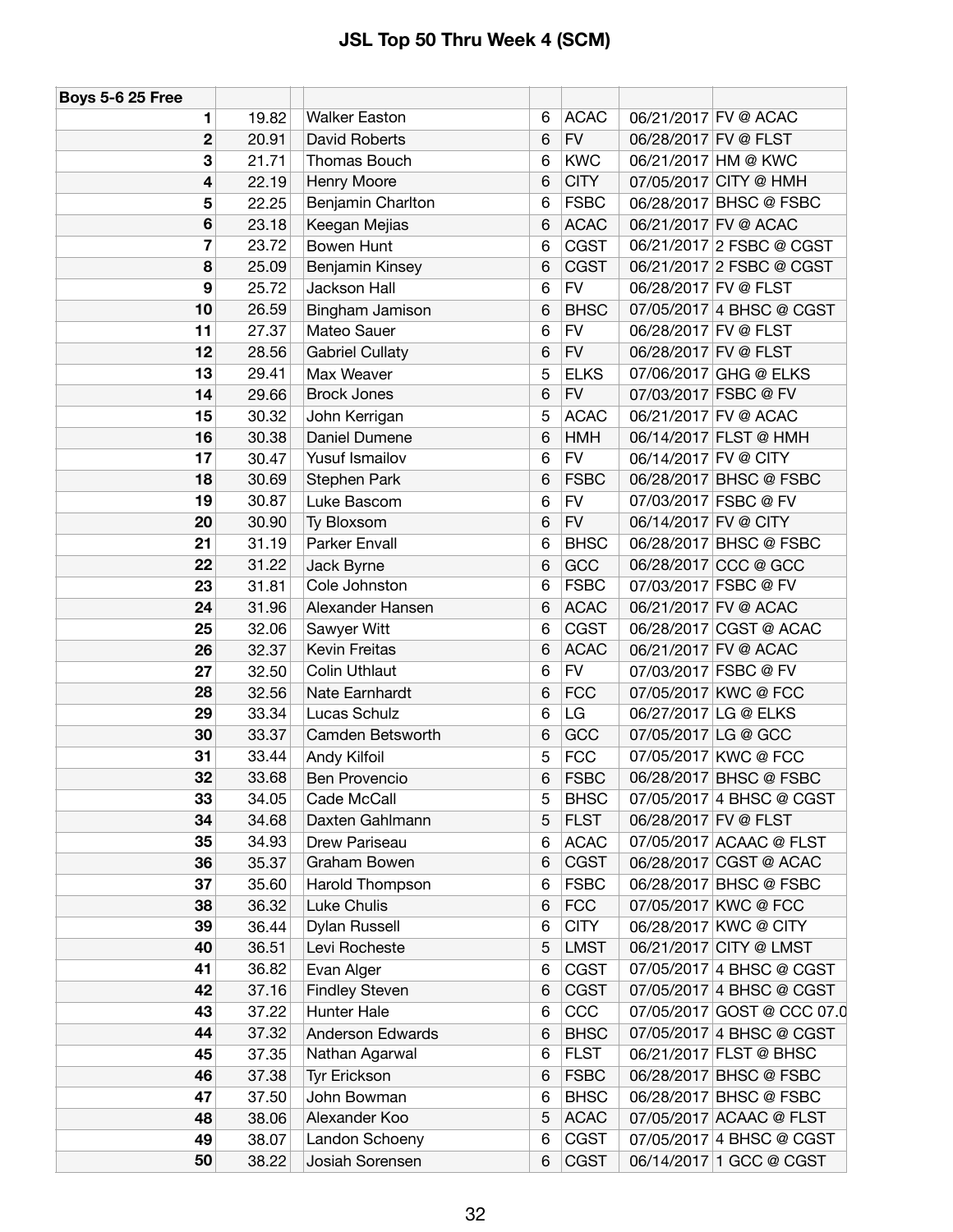| <b>Boys 5-6 25 Back</b> |                |                             |             |                           |                      |                                                  |
|-------------------------|----------------|-----------------------------|-------------|---------------------------|----------------------|--------------------------------------------------|
| 1                       | 25.33          | <b>Walker Easton</b>        | 6           | <b>ACAC</b>               |                      | 06/28/2017 CGST @ ACAC                           |
| 2                       | 26.03          | Bowen Hunt                  | 6           | <b>CGST</b>               |                      | 06/21/2017 2 FSBC @ CGST                         |
| 3                       | 26.09          | Thomas Bouch                | 6           | <b>KWC</b>                |                      | 06/14/2017 GOST @ KWC                            |
| 4                       | 26.62          | David Roberts               | 6           | <b>FV</b>                 |                      | 07/03/2017 FSBC @ FV                             |
| 5                       | 27.47          | Keegan Mejias               | 6           | <b>ACAC</b>               |                      | 06/21/2017 FV @ ACAC                             |
| 6                       | 28.00          | Benjamin Kinsey             | 6           | <b>CGST</b>               |                      | 06/14/2017 1 GCC @ CGST                          |
| 7                       | 29.13          | Bingham Jamison             | 6           | <b>BHSC</b>               |                      | 06/21/2017 FLST @ BHSC                           |
| 8                       | 29.91          | <b>Brock Jones</b>          | 6           | <b>FV</b>                 |                      | 06/21/2017 FV @ ACAC                             |
| 9                       | 30.01          | Daniel Dumene               | 6           | <b>HMH</b>                |                      | 06/14/2017 FLST @ HMH                            |
| 10                      | 30.57          | Benjamin Charlton           | 6           | <b>FSBC</b>               |                      | 07/03/2017 FSBC @ FV                             |
| 11                      | 31.09          | Henry Moore                 | 6           | <b>CITY</b>               |                      | 07/05/2017 CITY @ HMH                            |
| 12                      | 31.56          | <b>Gabriel Cullaty</b>      | 6           | <b>FV</b>                 | 06/28/2017 FV @ FLST |                                                  |
| 13                      | 32.69          | Jackson Hall                | 6           | <b>FV</b>                 |                      | 07/03/2017 FSBC @ FV                             |
| 14                      | 32.72          | John Kerrigan               | 5           | <b>ACAC</b>               |                      | 06/21/2017 FV @ ACAC                             |
| 15                      | 33.82          | Alexander Hansen            | 6           | <b>ACAC</b>               |                      | 06/28/2017 CGST @ ACAC                           |
| 16                      | 34.10          | Daxten Gahlmann             | 5           | <b>FLST</b>               |                      | 06/21/2017 FLST @ BHSC                           |
| 17                      | 34.97          | Yusuf Ismailov              | 6           | <b>FV</b>                 |                      | 07/03/2017 FSBC @ FV                             |
| 18                      | 35.40          | Ty Bloxsom                  | 6           | <b>FV</b>                 |                      | 06/21/2017 FV @ ACAC                             |
| 19                      | 35.88          | Cole Johnston               | 6           | <b>FSBC</b>               |                      | 06/21/2017 2 FSBC @ CGST                         |
| 20                      | 36.16          | <b>Parker Envall</b>        | 6           | <b>BHSC</b>               |                      | 07/05/2017 4 BHSC @ CGST                         |
| 21                      | 36.25          | <b>Findley Steven</b>       | 6           | <b>CGST</b>               |                      | 07/05/2017 4 BHSC @ CGST                         |
| 22                      | 36.38          | Camden Betsworth            | 6           | GCC                       | 07/05/2017 LG @ GCC  |                                                  |
| 23                      | 36.46          | Sawyer Witt                 | 6           | <b>CGST</b>               |                      | 06/28/2017 CGST @ ACAC                           |
| 24                      | 37.13          | Luke Bascom                 | 6           | ${\sf FV}$                |                      | 07/03/2017 FSBC @ FV                             |
| 25                      | 37.25          | Ryan Dumene                 | 5           | <b>HMH</b>                |                      | 06/21/2017 HM @ KWC                              |
| 26                      | 37.37          | Dylan Russell               | 6           | <b>CITY</b>               |                      | 07/05/2017 CITY @ HMH                            |
| 27                      | 37.84          | Ben Provencio               | 6           | <b>FSBC</b>               |                      | 06/28/2017 BHSC @ FSBC                           |
| 28                      | 37.87          | Jack Byrne                  | 6           | GCC                       |                      | 06/28/2017 CCC @ GCC                             |
| 29                      | 38.28          | Alexander Koo               | 5           | <b>ACAC</b>               |                      | 07/05/2017 ACAAC @ FLST                          |
| 30                      | 38.96          | Josiah Sorensen             | 6           | <b>CGST</b>               |                      | 06/21/2017 2 FSBC @ CGST                         |
| 31                      | 39.25          | Nate Earnhardt              | 6           | <b>FCC</b>                |                      | 06/14/2017 FCC @ BHSC                            |
| 32                      | 39.37          | <b>Anderson Edwards</b>     | 6           | <b>BHSC</b>               |                      | 07/05/2017 4 BHSC @ CGST                         |
| 33                      | 39.53          | Drew Pariseau               | 6           | <b>ACAC</b>               |                      | 07/05/2017 ACAAC @ FLST                          |
| 34                      | 39.59          | Kevin Freitas               | 6           | <b>ACAC</b>               |                      | 06/28/2017 CGST @ ACAC                           |
| 35                      | 40.22          | Landon Schoeny              | 6           | <b>CGST</b>               |                      | 07/05/2017 4 BHSC @ CGST                         |
| 36                      | 40.69          | Colin Uthlaut               | 6           | <b>FV</b>                 |                      | 07/03/2017 FSBC @ FV                             |
| 37                      | 40.84          | Reid Florin                 | 5           | <b>FCC</b>                |                      | 06/14/2017 FCC @ BHSC                            |
| 38                      | 42.57          | Luke Chulis                 | 6           | <b>FCC</b>                |                      | 07/05/2017 KWC @ FCC                             |
| 39                      | 42.69          | Nathan Agarwal              | 6           | <b>FLST</b>               |                      | 06/28/2017 FV @ FLST                             |
| 40                      | 42.82          | John Bowman                 | 6           | <b>BHSC</b>               |                      | 07/05/2017 4 BHSC @ CGST                         |
| 41                      | 44.15          | Latham Walker               | 6           | <b>HMH</b>                |                      | 06/28/2017 HM @ FAST                             |
| 42                      | 45.34          | Olly Buckner                | 6           | <b>CITY</b>               |                      | 06/21/2017 CITY @ LMST                           |
| 43                      | 45.35          | Andy Kilfoil                | $\mathbf 5$ | <b>FCC</b>                |                      | 07/05/2017 KWC @ FCC                             |
| 44                      | 45.47          | Holden Taylor               | 6           | <b>FV</b><br><b>FV</b>    |                      | 06/21/2017 FV @ ACAC                             |
| 45                      | 45.94          | Finnegan Henry              | 6           |                           |                      | 06/21/2017 FV @ ACAC                             |
| 46                      | 46.18          | Lucas Schulz                | 6           | LG                        |                      | 06/27/2017 LG @ ELKS                             |
| 47<br>48                | 46.21<br>46.44 | Graham Bowen<br>Case Kincel | 6<br>5      | <b>CGST</b><br><b>FCC</b> |                      | 07/05/2017 4 BHSC @ CGST<br>07/05/2017 KWC @ FCC |
| 49                      | 46.59          | Mateo Achmad-Guzman         | 5           | <b>LMST</b>               |                      | 06/14/2017 LMST @ ACAC                           |
| 50                      | 46.88          | Keagan Thornton             | 5           | <b>LMST</b>               |                      | 07/05/2017 LMST @ FAST                           |
|                         |                |                             |             |                           |                      |                                                  |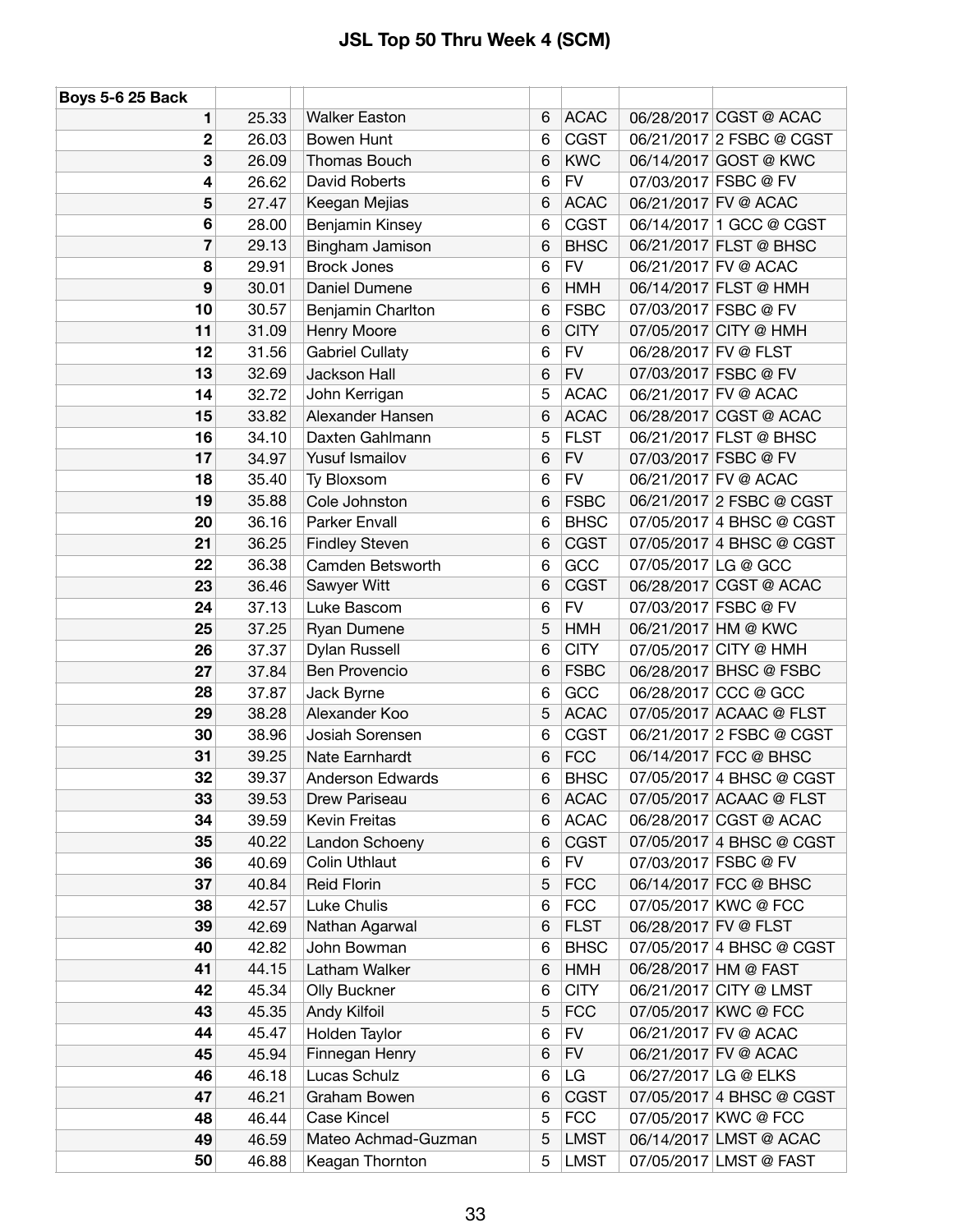| <b>Boys 7-8 25 Free</b> |        |                          |                |             |                      |                            |
|-------------------------|--------|--------------------------|----------------|-------------|----------------------|----------------------------|
| 1                       | 15.12  | Chase Easton             | 8              | <b>ACAC</b> |                      | 06/21/2017 FV @ ACAC       |
| $\mathbf 2$             | 17.03  | <b>Charles Alexander</b> | 8              | <b>CGST</b> |                      | 06/28/2017 CGST @ ACAC     |
| 3                       | 17.22  | <b>Dalton Weiss</b>      | 8              | GCC         |                      | 06/21/2017 ELKS @ GCC      |
| $\overline{\bf 4}$      | 17.44  | Isaiah Thompson          | 8              | <b>ACAC</b> |                      | 06/28/2017 CGST @ ACAC     |
| 5                       | 17.53  | Charles Davidson         | 7              | GCC         |                      | 06/21/2017 ELKS @ GCC      |
| 6                       | 17.87  | <b>Clive Euans</b>       | 8              | <b>CGST</b> |                      | 07/05/2017 4 BHSC @ CGST   |
| 7                       | 17.97  | Colt Bloxsom             | 8              | ${\sf FV}$  |                      | 07/03/2017 FSBC @ FV       |
| 8                       | 18.19  | Beau Bloxsom             | 8              | <b>FCC</b>  |                      | 06/14/2017 FCC @ BHSC      |
| $\boldsymbol{9}$        | 18.31  | William Schnell          | 8              | <b>CGST</b> |                      | 06/28/2017 CGST @ ACAC     |
| 10                      | 18.46  | Allen Klingel            | 8              | <b>FCC</b>  |                      | 06/28/2017 FCC @ LMST      |
| 11                      | 18.56  | Benjamin Tungate         | 8              | <b>CGST</b> |                      | 06/14/2017 1 GCC @ CGST    |
| 12                      | 18.84  | Gage Sturman             | 8              | <b>FCC</b>  |                      | 07/05/2017 KWC @ FCC       |
| 12                      | 18.84  | Ronan Smith              | 8              | CCC         |                      | 06/21/2017 GHG @ CCC 06.21 |
| 12                      | 18.84  | <b>Mukund Marri</b>      | 8              | <b>HMH</b>  |                      | 06/14/2017 FLST @ HMH      |
| 15                      | 18.90  | Tyson Boyd               | 8              | <b>BHSC</b> |                      | 06/28/2017 BHSC @ FSBC     |
| 16                      | 19.00  | <b>Garrett Wispelwey</b> | 8              | <b>CITY</b> |                      | 06/28/2017 KWC @ CITY      |
| 17                      | 19.20  | Brendan Taylor           | 8              | <b>ACAC</b> |                      | 06/21/2017 FV @ ACAC       |
| 18                      | 19.25  | Evan Pariseau            | 8              | <b>ACAC</b> |                      | 06/28/2017 CGST @ ACAC     |
| 19                      | 19.40  | Samuel Roberts           | 8              | <b>FV</b>   |                      | 06/21/2017 FV @ ACAC       |
| 20                      | 19.41  | <b>Oliver Wray</b>       | 8              | <b>FCC</b>  |                      | 06/28/2017 FCC @ LMST      |
| 21                      | 19.53  | Jackson Hansen           | 8              | <b>ACAC</b> |                      | 06/14/2017 LMST @ ACAC     |
| 22                      | 19.72  | Ralph III Hathaway       | $\overline{7}$ | GCC         |                      | 06/21/2017 ELKS @ GCC      |
| 23                      | 19.81  | Will Huffmyer            | 8              | <b>CGST</b> |                      | 06/14/2017 1 GCC @ CGST    |
| 24                      | 19.95  | Jake Syms                | 8              | <b>FLST</b> |                      | 07/05/2017 ACAAC @ FLST    |
| 25                      | 20.12  | Aaron Fairbanks          | 8              | <b>LMST</b> |                      | 06/28/2017 FCC @ LMST      |
| 26                      | 20.16  | Hunter Dofflemyer        | 8              | <b>FV</b>   | 06/28/2017 FV @ FLST |                            |
| 27                      | 20.18  | Maximilian Alhusen       | 7              | <b>CGST</b> |                      | 07/05/2017 4 BHSC @ CGST   |
| 28                      | 20.28  | Jack Kelly               | 8              | <b>FCC</b>  |                      | 07/05/2017 KWC @ FCC       |
| 29                      | 20.56  | Pierce Reuter            | 8              | GCC         |                      | 06/28/2017 CCC @ GCC       |
| 30                      | 20.66  | James Nolde              | $\overline{7}$ | <b>BHSC</b> |                      | 07/05/2017 4 BHSC @ CGST   |
| 31                      | 20.68  | Collin Hall              | 7              | <b>FV</b>   |                      | 06/21/2017 FV @ ACAC       |
| 32                      | 20.69  | Graham Johnston          | $\overline{7}$ | <b>FCC</b>  |                      | 06/14/2017 FCC @ BHSC      |
| 33                      | 20.93  | Jones Kestner            | 8              | <b>FSBC</b> |                      | 06/28/2017 BHSC @ FSBC     |
| 34                      | 20.94  | Henry Smith              | $\overline{7}$ | <b>ACAC</b> |                      | 07/05/2017 ACAAC @ FLST    |
| 35                      | 21.22  | Michael Kromkowski       | 8              | <b>CITY</b> |                      | 07/05/2017 CITY @ HMH      |
| 35                      | 21.22  | <b>Tate Eberl</b>        | 8              | <b>CITY</b> |                      | 07/05/2017 CITY @ HMH      |
| 35                      | 21.22  | William Baldwin          | 7              | <b>BHSC</b> |                      | 06/21/2017 FLST @ BHSC     |
| 38                      | x21.28 | Devan Agarwal            | 8              | <b>FLST</b> |                      | 06/21/2017 FLST @ BHSC     |
| 39                      | 21.28  | Brennan Dalton           | 8              | <b>FLST</b> |                      | 06/21/2017 FLST @ BHSC     |
| 40                      | 21.53  | Henry Adams              | $\overline{7}$ | <b>FSBC</b> |                      | 06/28/2017 BHSC @ FSBC     |
| 40                      | 21.53  | Zeke Yoder               | $\overline{7}$ | <b>CITY</b> |                      | 06/28/2017 KWC @ CITY      |
| 40                      | 21.53  | Champ Lawson             | $\overline{7}$ | <b>ACAC</b> |                      | 06/14/2017 LMST @ ACAC     |
| 43                      | 21.59  | Garrett Britt            | 7              | <b>FV</b>   | 06/28/2017 FV @ FLST |                            |
| 44                      | 21.65  | Owen Haas                | $\overline{7}$ | <b>FLST</b> |                      | 07/05/2017 ACAAC @ FLST    |
| 45                      | 21.72  | Garrett DeBoer           | 8              | <b>FV</b>   |                      | 06/21/2017 FV @ ACAC       |
| 46                      | 21.81  | Reid Strassheim          | 8              | GCC         |                      | 06/21/2017 ELKS @ GCC      |
| 47                      | 21.84  | Nolan Stype              | 8              | <b>CGST</b> |                      | 07/05/2017 4 BHSC @ CGST   |
| 48                      | 21.90  | Christophe Escobar       | 7              | <b>FLST</b> |                      | 07/05/2017 ACAAC @ FLST    |
| 49                      | x21.91 | Alex Elhart              | 8              | <b>FV</b>   | 06/28/2017 FV @ FLST |                            |
| 50                      | 22.11  | Carter Cagnina           | 8              | <b>CITY</b> |                      | 06/28/2017 KWC @ CITY      |
|                         |        |                          |                |             |                      |                            |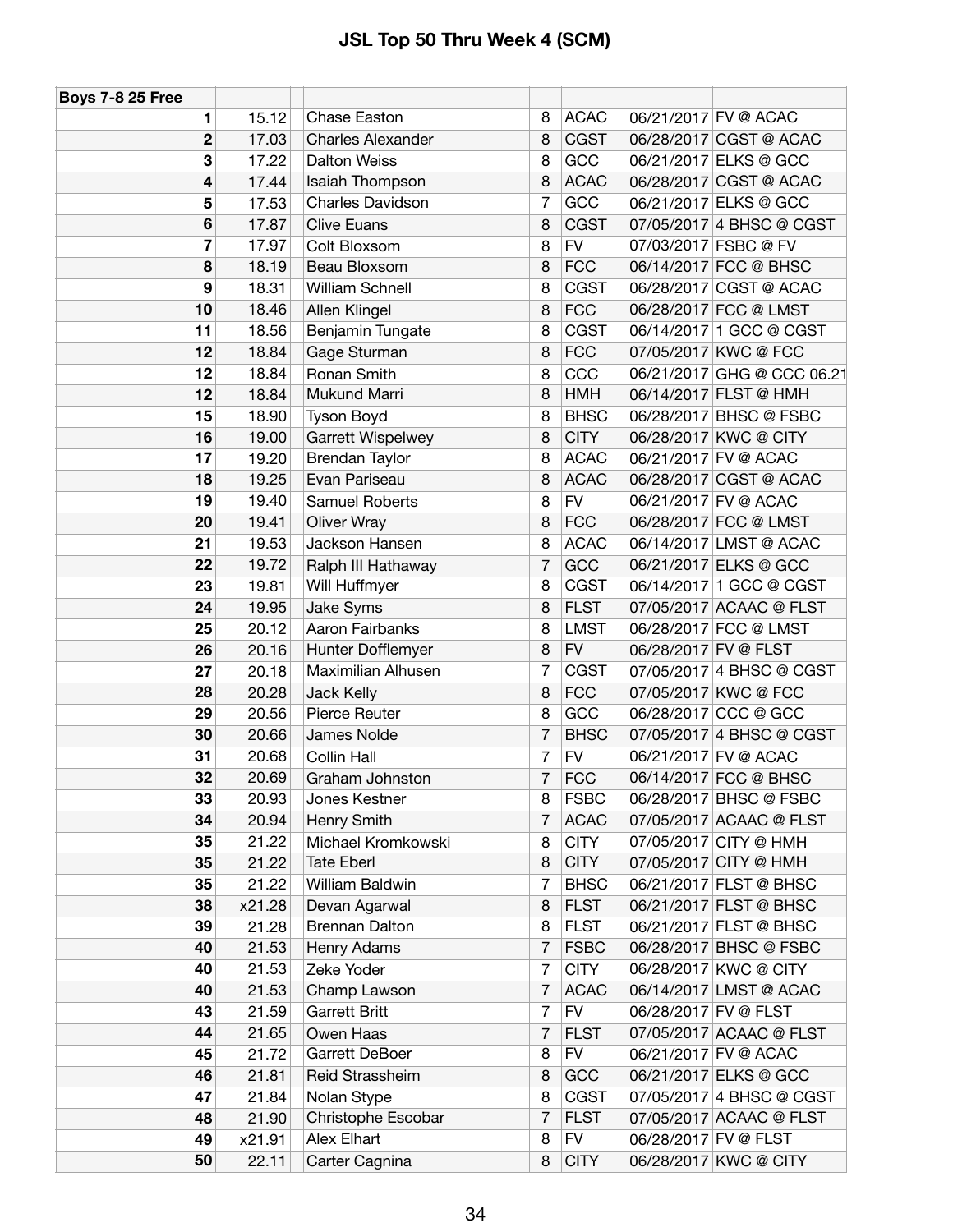| <b>Boys 7-8 50 Free</b> |        |                          |                |             |                      |                         |
|-------------------------|--------|--------------------------|----------------|-------------|----------------------|-------------------------|
| 1                       | 33.95  | <b>Chase Easton</b>      | 8              | <b>ACAC</b> |                      | 06/21/2017 FV @ ACAC    |
| 2                       | 38.48  | Colt Bloxsom             | 8              | <b>FV</b>   |                      | 06/21/2017 FV @ ACAC    |
| 3                       | 39.47  | <b>Charles Davidson</b>  | 7              | GCC         |                      | 06/28/2017 CCC @ GCC    |
| 4                       | 39.87  | Ronan Smith              | 8              | CCC         |                      | 06/28/2017 CCC @ GCC    |
| 5                       | x40.43 | Allen Klingel            | 8              | <b>FCC</b>  |                      | 06/14/2017 FCC @ BHSC   |
| 6                       | 40.59  | Beau Bloxsom             | 8              | <b>FCC</b>  |                      | 06/28/2017 FCC @ LMST   |
| 7                       | 41.68  | <b>Dalton Weiss</b>      | 8              | GCC         |                      | 06/28/2017 CCC @ GCC    |
| 8                       | 41.70  | <b>Charles Alexander</b> | 8              | <b>CGST</b> |                      | 06/28/2017 CGST @ ACAC  |
| 9                       | 42.14  | <b>Brendan Taylor</b>    | 8              | <b>ACAC</b> |                      | 06/21/2017 FV @ ACAC    |
| 10                      | 42.58  | <b>Clive Euans</b>       | 8              | <b>CGST</b> |                      | 06/28/2017 CGST @ ACAC  |
| 11                      | 42.92  | Isaiah Thompson          | 8              | <b>ACAC</b> |                      | 06/14/2017 LMST @ ACAC  |
| 12                      | 43.78  | Gage Sturman             | 8              | <b>FCC</b>  |                      | 06/28/2017 FCC @ LMST   |
| 13                      | 44.97  | Henry Smith              | 7              | <b>ACAC</b> |                      | 06/14/2017 LMST @ ACAC  |
| 14                      | x45.03 | Garrett Wispelwey        | 8              | <b>CITY</b> |                      | 06/28/2017 KWC @ CITY   |
| 15                      | 45.19  | Jake Syms                | 8              | <b>FLST</b> |                      | 06/14/2017 FLST @ HMH   |
| 16                      | x45.35 | Mukund Marri             | 8              | <b>HMH</b>  |                      | 06/14/2017 FLST @ HMH   |
| 17                      | 45.67  | Jackson Hansen           | 8              | <b>ACAC</b> |                      | 06/21/2017 FV @ ACAC    |
| 18                      | 45.89  | Evan Pariseau            | 8              | <b>ACAC</b> |                      | 06/14/2017 LMST @ ACAC  |
| 19                      | 47.50  | <b>Collin Hall</b>       | $\overline{7}$ | <b>FV</b>   | 06/28/2017 FV @ FLST |                         |
| 20                      | x47.60 | Samuel Roberts           | 8              | <b>FV</b>   | 06/14/2017 FV @ CITY |                         |
| 21                      | 47.67  | Tyson Boyd               | 8              | <b>BHSC</b> |                      | 06/28/2017 BHSC @ FSBC  |
| 22                      | 48.00  | Ralph III Hathaway       | 7              | GCC         |                      | 06/28/2017 CCC @ GCC    |
| 23                      | x48.25 | <b>Tate Eberl</b>        | 8              | <b>CITY</b> | 06/14/2017 FV @ CITY |                         |
| 24                      | 48.41  | Devan Agarwal            | 8              | <b>FLST</b> | 06/28/2017 FV @ FLST |                         |
| 25                      | 48.53  | Aaron Fairbanks          | 8              | <b>LMST</b> |                      | 06/28/2017 FCC @ LMST   |
| 26                      | 48.61  | Hunter Dofflemyer        | 8              | <b>FV</b>   |                      | 06/21/2017 FV @ ACAC    |
| 27                      | 48.73  | Nolan Stype              | 8              | <b>CGST</b> |                      | 06/28/2017 CGST @ ACAC  |
| 28                      | 49.25  | Will Huffmyer            | 8              | <b>CGST</b> |                      | 06/14/2017 1 GCC @ CGST |
| 29                      | 49.38  | Andrew Wang              | 7              | <b>FLST</b> | 06/28/2017 FV @ FLST |                         |
| 30                      | 49.50  | Pierce Reuter            | 8              | GCC         |                      | 06/28/2017 CCC @ GCC    |
| 31                      | 50.47  | Henry Adams              | 7              | <b>FSBC</b> |                      | 06/28/2017 BHSC @ FSBC  |
| 32                      | 50.54  | Maximilian Alhusen       | 7              | <b>CGST</b> |                      | 06/28/2017 CGST @ ACAC  |
| 33                      | 50.59  | Garrett DeBoer           | 8              | <b>FV</b>   | 06/28/2017 FV @ FLST |                         |
| 34                      | 51.11  | James Nolde              | $\overline{7}$ | <b>BHSC</b> |                      | 06/28/2017 BHSC @ FSBC  |
| 35                      | 51.61  | Champ Lawson             | 7              | <b>ACAC</b> |                      | 06/14/2017 LMST @ ACAC  |
| 36                      | x51.62 | Tristan Higginbottom     | 8              | <b>FV</b>   | 06/14/2017 FV @ CITY |                         |
| 37                      | 52.09  | Caleb Byrne              | 8              | GCC         |                      | 06/28/2017 CCC @ GCC    |
| 38                      | 52.14  | Jones Kestner            | 8              | <b>FSBC</b> |                      | 06/28/2017 BHSC @ FSBC  |
| 39                      | 52.32  | <b>Garrett Britt</b>     | $\overline{7}$ | <b>FV</b>   |                      | 06/21/2017 FV @ ACAC    |
| 40                      | 52.35  | Evan Reed                | 8              | <b>ACAC</b> |                      | 06/21/2017 FV @ ACAC    |
| 41                      | 52.47  | Christophe Escobar       | $\overline{7}$ | <b>FLST</b> |                      | 06/14/2017 FLST @ HMH   |
| 42                      | 52.64  | Wyatt Witt               | 8              | <b>CGST</b> |                      | 06/28/2017 CGST @ ACAC  |
| 43                      | 52.69  | Zeke Yoder               | 7              | <b>CITY</b> |                      | 06/28/2017 KWC @ CITY   |
| 44                      | x52.84 | Mikey Poncy              | 8              | <b>CITY</b> | 06/14/2017 FV @ CITY |                         |
| 45                      | x52.92 | <b>Taylor Goff</b>       | 8              | <b>GHG</b>  |                      | 06/28/2017 GOST @ GHG   |
| 46                      | 53.72  | James Johnson            | 8              | <b>FAST</b> |                      | 06/14/2017 FAST @ GHG   |
| 47                      | 53.85  | Michael Kromkowski       | 8              | <b>CITY</b> |                      | 06/28/2017 KWC @ CITY   |
| 48                      | 54.00  | Nicholas Welsch          | 8              | <b>FCC</b>  |                      | 06/28/2017 FCC @ LMST   |
| 49                      | 54.02  | Jacob Hubbard            | $\overline{7}$ | <b>ACAC</b> |                      | 06/28/2017 CGST @ ACAC  |
| 50                      | 54.50  | <b>August Gastinger</b>  | 8              | <b>CITY</b> |                      | 06/28/2017 KWC @ CITY   |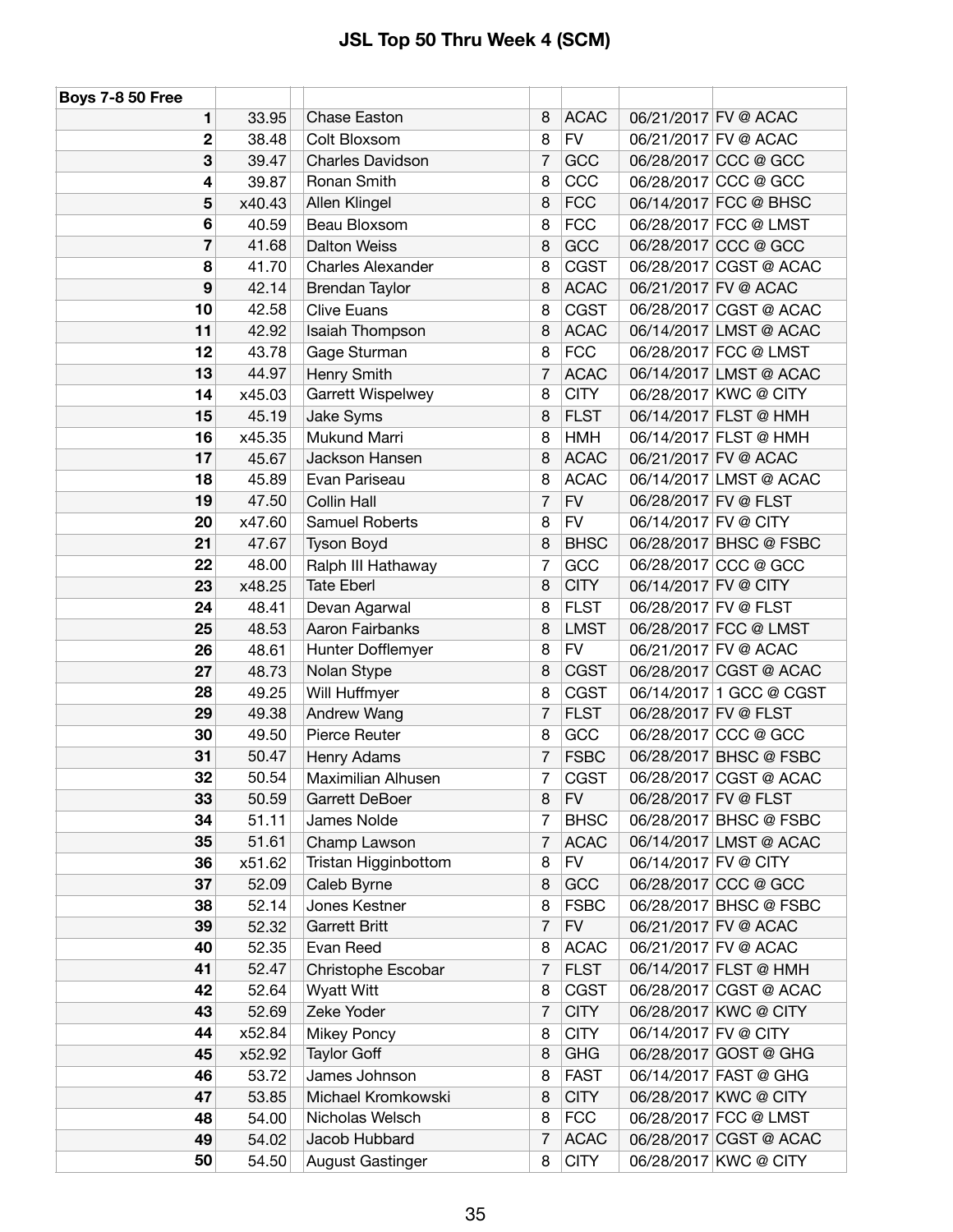| <b>Boys 7-8 25 Back</b> |        |                          |                |             |                      |                          |
|-------------------------|--------|--------------------------|----------------|-------------|----------------------|--------------------------|
| 1                       | 20.16  | Colt Bloxsom             | 8              | <b>FV</b>   |                      | 07/03/2017 FSBC @ FV     |
| 2                       | 20.31  | Chase Easton             | 8              | <b>ACAC</b> |                      | 06/14/2017 LMST @ ACAC   |
| 3                       | 20.47  | Isaiah Thompson          | 8              | <b>ACAC</b> |                      | 06/28/2017 CGST @ ACAC   |
| 4                       | 20.72  | Beau Bloxsom             | 8              | <b>FCC</b>  |                      | 06/28/2017 FCC @ LMST    |
| 5                       | 21.98  | Ronan Smith              | 8              | CCC         |                      | 06/28/2017 CCC @ GCC     |
| 6                       | 22.59  | <b>Charles Davidson</b>  | $\overline{7}$ | GCC         |                      | 06/21/2017 ELKS @ GCC    |
| 7                       | 22.63  | Ralph III Hathaway       | $\overline{7}$ | GCC         |                      | 06/28/2017 CCC @ GCC     |
| 8                       | 22.75  | Allen Klingel            | 8              | <b>FCC</b>  |                      | 06/21/2017 FCC @ FAST    |
| 9                       | 23.06  | Benjamin Tungate         | 8              | <b>CGST</b> |                      | 07/05/2017 4 BHSC @ CGST |
| 10                      | 23.12  | Jake Syms                | 8              | <b>FLST</b> | 06/28/2017 FV @ FLST |                          |
| 11                      | 23.19  | William Schnell          | 8              | <b>CGST</b> |                      | 07/05/2017 4 BHSC @ CGST |
| 12                      | 23.41  | Pierce Reuter            | 8              | GCC         |                      | 06/28/2017 CCC @ GCC     |
| 13                      | 23.53  | <b>Brendan Taylor</b>    | 8              | <b>ACAC</b> |                      | 06/28/2017 CGST @ ACAC   |
| 14                      | 24.06  | Jackson Hansen           | 8              | <b>ACAC</b> |                      | 06/14/2017 LMST @ ACAC   |
| 15                      | 24.25  | Samuel Roberts           | 8              | <b>FV</b>   |                      | 06/21/2017 FV @ ACAC     |
| 16                      | 24.57  | Gage Sturman             | 8              | <b>FCC</b>  |                      | 06/28/2017 FCC @ LMST    |
| 17                      | 24.65  | <b>Dalton Weiss</b>      | 8              | GCC         | 07/05/2017 LG @ GCC  |                          |
| 18                      | 24.66  | Jonas Rohde              | 7              | <b>CGST</b> |                      | 06/28/2017 CGST @ ACAC   |
| 19                      | 24.72  | Mukund Marri             | 8              | <b>HMH</b>  |                      | 07/05/2017 CITY @ HMH    |
| 20                      | 25.00  | Maximilian Alhusen       | $\overline{7}$ | <b>CGST</b> |                      | 06/28/2017 CGST @ ACAC   |
| 21                      | 25.19  | <b>Charles Alexander</b> | 8              | <b>CGST</b> |                      | 07/05/2017 4 BHSC @ CGST |
| 22                      | 25.20  | Henry Adams              | $\overline{7}$ | <b>FSBC</b> |                      | 06/21/2017 2 FSBC @ CGST |
| 23                      | 25.28  | Henry Smith              | 7              | <b>ACAC</b> |                      | 06/21/2017 FV @ ACAC     |
| 24                      | 25.34  | Nolan Stype              | 8              | <b>CGST</b> |                      | 06/28/2017 CGST @ ACAC   |
| 25                      | 25.47  | James Johnson            | 8              | <b>FAST</b> |                      | 06/28/2017 HM @ FAST     |
| 25                      | 25.47  | Evan Pariseau            | 8              | <b>ACAC</b> |                      | 06/28/2017 CGST @ ACAC   |
| 27                      | 25.66  | Jacob Hubbard            | 7              | <b>ACAC</b> |                      | 06/14/2017 LMST @ ACAC   |
| 28                      | 25.72  | Evan Reed                | 8              | <b>ACAC</b> |                      | 06/14/2017 LMST @ ACAC   |
| 29                      | 25.83  | Aaron Fairbanks          | 8              | <b>LMST</b> |                      | 07/05/2017 LMST @ FAST   |
| 30                      | 26.15  | William Baldwin          | 7              | <b>BHSC</b> |                      | 07/05/2017 4 BHSC @ CGST |
| 31                      | 26.16  | Will Huffmyer            | 8              | <b>CGST</b> |                      | 06/21/2017 2 FSBC @ CGST |
| 32                      | 26.22  | Owen Haas                | 7              | <b>FLST</b> | 06/28/2017 FV @ FLST |                          |
| 32                      | 26.22  | <b>Tyson Boyd</b>        | 8              | <b>BHSC</b> |                      | 06/21/2017 FLST @ BHSC   |
| 34                      | 26.40  | Casper Koch              | $\overline{7}$ | <b>FSBC</b> |                      | 06/28/2017 BHSC @ FSBC   |
| 35                      | 26.47  | <b>Clive Euans</b>       | 8              | <b>CGST</b> |                      | 06/21/2017 2 FSBC @ CGST |
| 35                      | 26.47  | Alex Elhart              | 8              | <b>FV</b>   |                      | 06/28/2017 FV @ FLST     |
| 37                      | 26.57  | Champ Lawson             | $\overline{7}$ | <b>ACAC</b> |                      | 06/21/2017 FV @ ACAC     |
| 38                      | x26.57 | Andrew Wang              | $\overline{7}$ | <b>FLST</b> |                      | 06/28/2017 FV @ FLST     |
| 39                      | 26.62  | James Nolde              | $\overline{7}$ | <b>BHSC</b> |                      | 07/05/2017 4 BHSC @ CGST |
| 40                      | 26.68  | Garrett DeBoer           | 8              | <b>FV</b>   |                      | 06/21/2017 FV @ ACAC     |
| 41                      | 26.87  | Collin Hall              | $\overline{7}$ | <b>FV</b>   |                      | 06/28/2017 FV @ FLST     |
| 42                      | 26.96  | Devan Agarwal            | 8              | <b>FLST</b> |                      | 06/21/2017 FLST @ BHSC   |
| 43                      | 27.06  | Peyton Skipper           | 7              | <b>BHSC</b> |                      | 06/28/2017 BHSC @ FSBC   |
| 44                      | 27.18  | Judah Kenner             | 8              | <b>CITY</b> | 06/14/2017 FV @ CITY |                          |
| 45                      | 27.46  | Reid Strassheim          | 8              | GCC         |                      | 06/21/2017 ELKS @ GCC    |
| 46                      | 27.69  | <b>Taylor Goff</b>       | 8              | <b>GHG</b>  |                      | 06/28/2017 GOST @ GHG    |
| 47                      | 27.72  | Jon David McClellan      | 8              | LG          |                      | 06/21/2017 GOST @ LG     |
| 48                      | 27.75  | <b>Gavin Couling</b>     | 8              | <b>FCC</b>  |                      | 06/14/2017 FCC @ BHSC    |
| 49                      | 28.09  | <b>Beckett Ritter</b>    | 7              | <b>BHSC</b> |                      | 06/28/2017 BHSC @ FSBC   |
| 49                      | 28.09  | <b>Tate Eberl</b>        | 8              | <b>CITY</b> | 06/14/2017 FV @ CITY |                          |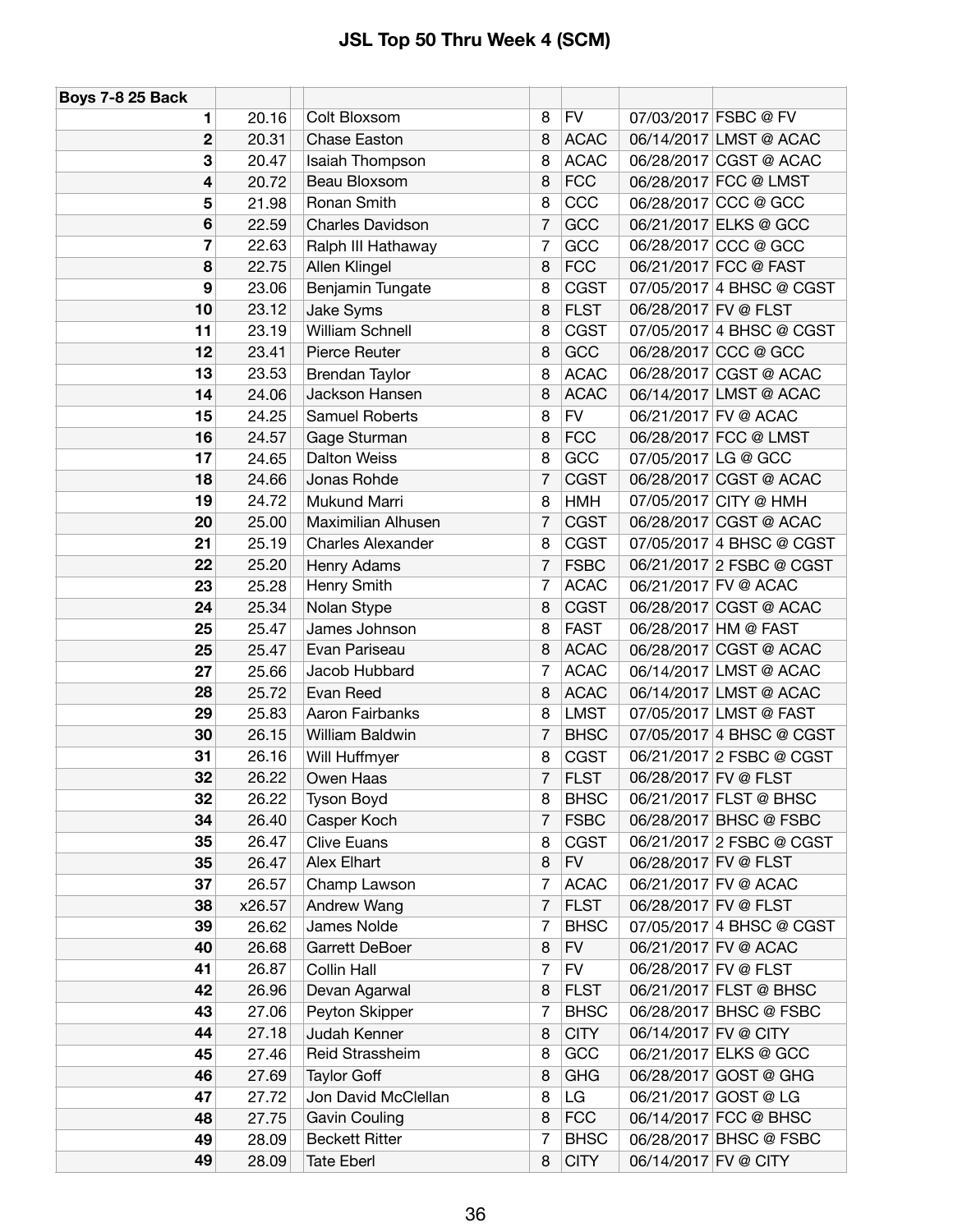| Boys 7-8 25 Breast |       |                          |                |             |                      |                            |
|--------------------|-------|--------------------------|----------------|-------------|----------------------|----------------------------|
| 1                  | 23.38 | <b>Charles Davidson</b>  | 7              | GCC         |                      | 06/21/2017 ELKS @ GCC      |
| 2                  | 24.19 | Brendan Taylor           | 8              | <b>ACAC</b> |                      | 06/21/2017 FV @ ACAC       |
| 3                  | 24.75 | Benjamin Tungate         | 8              | <b>CGST</b> |                      | 06/28/2017 CGST @ ACAC     |
| 4                  | 25.22 | Colt Bloxsom             | 8              | <b>FV</b>   |                      | 07/03/2017 FSBC @ FV       |
| 5                  | 25.36 | Isaiah Thompson          | 8              | <b>ACAC</b> |                      | 06/28/2017 CGST @ ACAC     |
| 6                  | 25.42 | Andrew Wang              | $\overline{7}$ | <b>FLST</b> |                      | 07/05/2017 ACAAC @ FLST    |
| 7                  | 26.03 | <b>Timothy Schmitz</b>   | 8              | <b>FCC</b>  |                      | 06/14/2017 FCC @ BHSC      |
| 7                  | 26.03 | Garrett Wispelwey        | 8              | <b>CITY</b> |                      | 07/05/2017 CITY @ HMH      |
| 9                  | 26.07 | <b>Charles Alexander</b> | 8              | <b>CGST</b> |                      | 06/14/2017 1 GCC @ CGST    |
| 10                 | 26.16 | <b>Dalton Weiss</b>      | 8              | GCC         |                      | 06/14/2017 1 GCC @ CGST    |
| 11                 | 26.53 | James Johnson            | 8              | <b>FAST</b> |                      | 07/05/2017 LMST @ FAST     |
| 12                 | 26.72 | Allen Klingel            | 8              | <b>FCC</b>  |                      | 06/28/2017 FCC @ LMST      |
| 13                 | 26.81 | Jake Syms                | 8              | <b>FLST</b> | 06/28/2017 FV @ FLST |                            |
| 14                 | 27.17 | <b>Beckett Ritter</b>    | 7              | <b>BHSC</b> |                      | 07/05/2017 4 BHSC @ CGST   |
| 15                 | 27.25 | <b>Mikey Poncy</b>       | 8              | <b>CITY</b> |                      | 06/21/2017 CITY @ LMST     |
| 16                 | 27.40 | Jones Kestner            | 8              | <b>FSBC</b> |                      | 07/03/2017 FSBC @ FV       |
| 17                 | 27.50 | <b>Clive Euans</b>       | 8              | <b>CGST</b> |                      | 07/05/2017 4 BHSC @ CGST   |
| 18                 | 28.10 | Caleb Byrne              | 8              | GCC         | 07/05/2017 LG @ GCC  |                            |
| 19                 | 28.27 | Gage Sturman             | 8              | <b>FCC</b>  |                      | 07/05/2017 KWC @ FCC       |
| 20                 | 28.31 | Hunter Dofflemyer        | 8              | <b>FV</b>   | 06/28/2017 FV @ FLST |                            |
| 21                 | 28.33 | <b>Tate Eberl</b>        | 8              | <b>CITY</b> |                      | 07/05/2017 CITY @ HMH      |
| 22                 | 28.80 | Michael Kromkowski       | 8              | <b>CITY</b> |                      | 07/05/2017 CITY @ HMH      |
| 23                 | 29.16 | Henry Smith              | 7              | <b>ACAC</b> |                      | 07/05/2017 ACAAC @ FLST    |
| 24                 | 29.34 | Camden Hull              | 8              | <b>HMH</b>  |                      | 06/14/2017 FLST @ HMH      |
| 25                 | 29.43 | Alex Elhart              | 8              | <b>FV</b>   | 06/28/2017 FV @ FLST |                            |
| 26                 | 29.53 | Mukund Marri             | 8              | <b>HMH</b>  |                      | 06/21/2017 HM @ KWC        |
| 27                 | 29.60 | Garrett DeBoer           | 8              | <b>FV</b>   |                      | 06/21/2017 FV @ ACAC       |
| 28                 | 29.66 | <b>William Scanlon</b>   | 8              | <b>ACAC</b> |                      | 06/21/2017 FV @ ACAC       |
| 29                 | 29.72 | Parker Shifflett         | 8              | <b>GOST</b> |                      | 07/05/2017 GOST @ CCC 07.0 |
| 30                 | 29.73 | Mick Wade                | 8              | <b>FSBC</b> |                      | 06/21/2017 2 FSBC @ CGST   |
| 31                 | 29.94 | Samuel Roberts           | 8              | <b>FV</b>   |                      | 07/03/2017 FSBC @ FV       |
| 32                 | 30.52 | Carter Cagnina           | 8              | <b>CITY</b> |                      | 07/05/2017 CITY @ HMH      |
| 33                 | 30.79 | Collin Hall              | 7              | <b>FV</b>   |                      | 07/03/2017 FSBC @ FV       |
| 34                 | 31.03 | Aj Wilkins               | 8              | <b>CITY</b> |                      | 06/28/2017 KWC @ CITY      |
| 35                 | 31.25 | Seth Raffinan            | 8              | <b>BHSC</b> |                      | 06/21/2017 FLST @ BHSC     |
| 36                 | 31.31 | Ronan Smith              | 8              | CCC         |                      | 06/21/2017 GHG @ CCC 06.21 |
| 37                 | 31.47 | Colin McCall             | 8              | <b>BHSC</b> |                      | 06/28/2017 BHSC @ FSBC     |
| 38                 | 32.06 | Devan Agarwal            | 8              | <b>FLST</b> | 06/28/2017 FV @ FLST |                            |
| 39                 | 32.25 | <b>Mitchell Davis</b>    | 8              | <b>GHG</b>  |                      | 07/06/2017 GHG @ ELKS      |
| 40                 | 32.63 | Gurmat Saini             | 8              | <b>CGST</b> |                      | 06/28/2017 CGST @ ACAC     |
| 41                 | 32.97 | <b>Garrett Britt</b>     | 7              | <b>FV</b>   | 06/28/2017 FV @ FLST |                            |
| 42                 | 33.37 | <b>Harrison Edwards</b>  | 8              | <b>BHSC</b> |                      | 07/05/2017 4 BHSC @ CGST   |
| 43                 | 33.47 | <b>Gray Thacker</b>      | 8              | <b>CGST</b> |                      | 07/05/2017 4 BHSC @ CGST   |
| 44                 | 33.53 | Christian Chirichetti    | 8              | <b>BHSC</b> |                      | 07/05/2017 4 BHSC @ CGST   |
| 45                 | 33.78 | Tyler Kerrigan           | 7              | <b>ACAC</b> |                      | 07/05/2017 ACAAC @ FLST    |
| 46                 | 33.93 | Henry Bowman             | 7              | <b>CGST</b> |                      | 06/28/2017 CGST @ ACAC     |
| 46                 | 33.93 | Jon David McClellan      | 8              | LG          | 07/05/2017 LG @ GCC  |                            |
| 48                 | 33.97 | Reid Strassheim          | 8              | GCC         | 07/05/2017 LG @ GCC  |                            |
| 49                 | 34.53 | Kegan Morris             | 7              | <b>FSBC</b> |                      | 07/03/2017 FSBC @ FV       |
| 50                 | 34.69 | Christophe Escobar       | 7              | <b>FLST</b> | 06/28/2017 FV @ FLST |                            |
|                    |       |                          |                |             |                      |                            |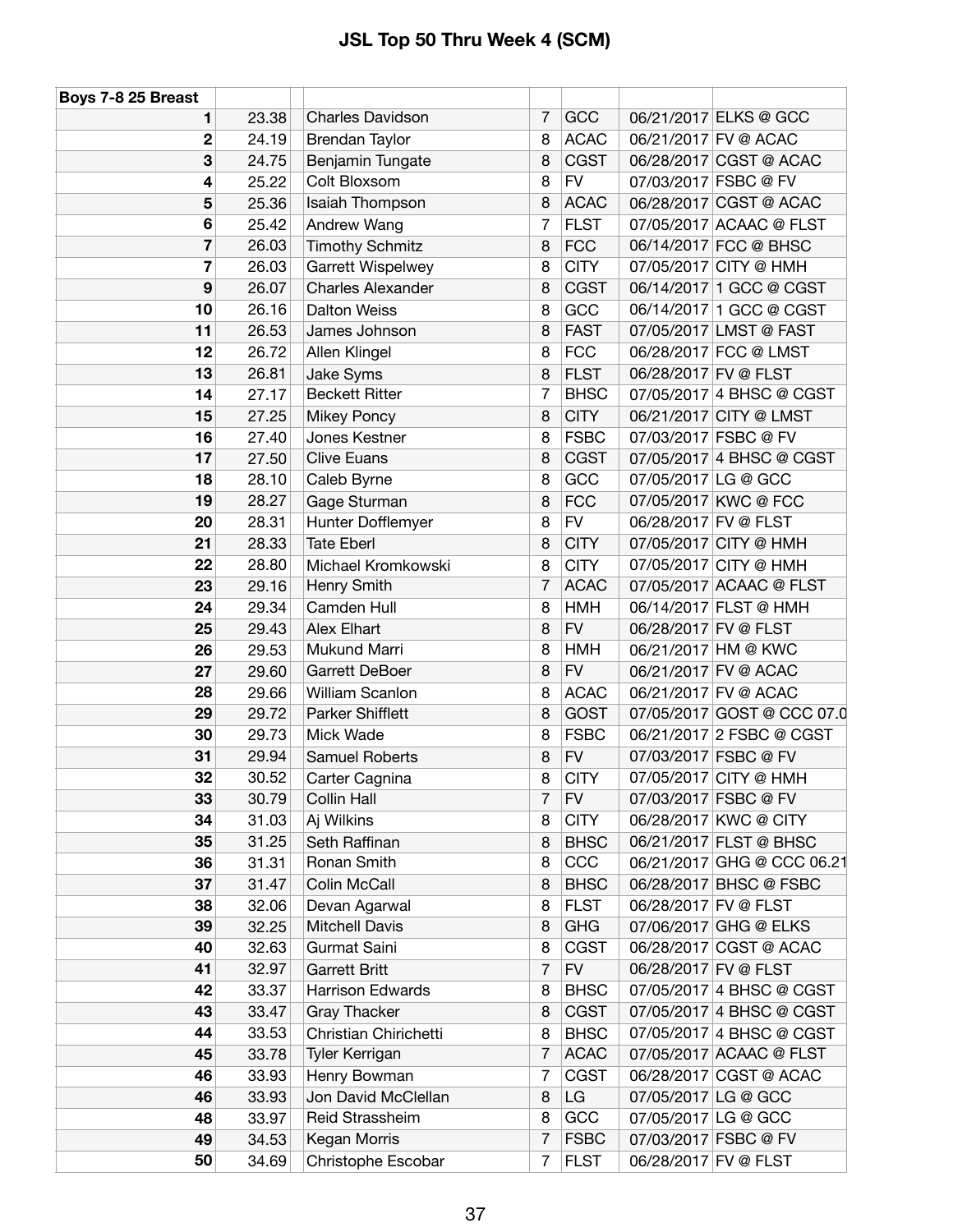| <b>Boys 7-8 25 Fly</b>  |        |                          |                |             |                          |
|-------------------------|--------|--------------------------|----------------|-------------|--------------------------|
| 1                       | 17.38  | Chase Easton             | 8              | <b>ACAC</b> | 06/14/2017 LMST @ ACAC   |
| $\overline{2}$          | 18.28  | Allen Klingel            | 8              | <b>FCC</b>  | 06/28/2017 FCC @ LMST    |
| 3                       | x18.34 | Colt Bloxsom             | 8              | <b>FV</b>   | 07/03/2017 FSBC @ FV     |
| $\overline{\mathbf{4}}$ | 19.59  | <b>Charles Alexander</b> | 8              | CGST        | 06/14/2017 1 GCC @ CGST  |
| 5                       | 20.37  | Beau Bloxsom             | 8              | <b>FCC</b>  | 07/05/2017 KWC @ FCC     |
| $6\phantom{1}6$         | 20.65  | <b>Charles Davidson</b>  | 7              | GCC         | 06/14/2017 1 GCC @ CGST  |
| 7                       | 21.32  | Benjamin Tungate         | 8              | CGST        | 06/14/2017 1 GCC @ CGST  |
| 8                       | 21.53  | Isaiah Thompson          | 8              | <b>ACAC</b> | 07/05/2017 ACAAC @ FLST  |
| 9                       | 21.71  | Ronan Smith              | 8              | CCC         | 06/13/2017 CCC @ ELKS    |
| 10                      | 22.00  | <b>Clive Euans</b>       | 8              | <b>CGST</b> | 07/05/2017 4 BHSC @ CGST |
| 10                      | 22.00  | <b>Dalton Weiss</b>      | 8              | GCC         | 06/21/2017 ELKS @ GCC    |
| 12                      | 22.03  | Jake Syms                | 8              | <b>FLST</b> | 06/14/2017 FLST @ HMH    |
| 13                      | 24.12  | <b>William Schnell</b>   | 8              | <b>CGST</b> | 06/21/2017 2 FSBC @ CGST |
| 14                      | 24.13  | Mukund Marri             | 8              | <b>HMH</b>  | 06/21/2017 HM @ KWC      |
| 15                      | 24.19  | Evan Pariseau            | 8              | <b>ACAC</b> | 06/28/2017 CGST @ ACAC   |
| 16                      | 24.25  | <b>Taylor Goff</b>       | 8              | <b>GHG</b>  | 06/28/2017 GOST @ GHG    |
| 17                      | 24.32  | Henry Smith              | 7              | <b>ACAC</b> | 06/14/2017 LMST @ ACAC   |
| 18                      | 24.66  | <b>Brendan Taylor</b>    | 8              | <b>ACAC</b> | 06/14/2017 LMST @ ACAC   |
| 19                      | 25.15  | <b>Samuel Roberts</b>    | 8              | <b>FV</b>   | 06/21/2017 FV @ ACAC     |
| 20                      | 25.51  | Collin Hall              | 7              | <b>FV</b>   | 07/03/2017 FSBC @ FV     |
| 21                      | 25.53  | James Johnson            | 8              | <b>FAST</b> | 06/28/2017 HM @ FAST     |
| 22                      | 26.18  | Aaron Fairbanks          | 8              | <b>LMST</b> | 06/28/2017 FCC @ LMST    |
| 23                      | 26.34  | Garrett DeBoer           | 8              | <b>FV</b>   | 07/03/2017 FSBC @ FV     |
| 24                      | 26.37  | Andrew Wang              | 7              | <b>FLST</b> | 06/28/2017 FV @ FLST     |
| 25                      | 26.58  | Michael Kromkowski       | 8              | <b>CITY</b> | 07/05/2017 CITY @ HMH    |
| 26                      | 26.88  | Gage Sturman             | 8              | <b>FCC</b>  | 07/05/2017 KWC @ FCC     |
| 27                      | 27.68  | Henry Adams              | 7              | <b>FSBC</b> | 06/28/2017 BHSC @ FSBC   |
| 28                      | 27.75  | Will Huffmyer            | 8              | <b>CGST</b> | 06/21/2017 2 FSBC @ CGST |
| 29                      | 27.78  | <b>Garrett Britt</b>     | 7              | <b>FV</b>   | 06/28/2017 FV @ FLST     |
| 30                      | 27.87  | Alex Elhart              | 8              | <b>FV</b>   | 06/14/2017 FV @ CITY     |
| 31                      | 28.29  | James Nolde              | 7              | <b>BHSC</b> | 07/05/2017 4 BHSC @ CGST |
| 32                      | 28.34  | Hunter Dofflemyer        | 8              | <b>FV</b>   | 07/03/2017 FSBC @ FV     |
| 32                      | 28.34  | Peyton Skipper           | 7              | <b>BHSC</b> | 06/21/2017 FLST @ BHSC   |
| 34                      | 28.47  | <b>Tyson Boyd</b>        | 8              | <b>BHSC</b> | 06/28/2017 BHSC @ FSBC   |
| 35                      | 28.71  | Casper Koch              | $\overline{7}$ | <b>FSBC</b> | 06/21/2017 2 FSBC @ CGST |
| 36                      | 29.06  | Garrett Wispelwey        | 8              | <b>CITY</b> | 07/05/2017 CITY @ HMH    |
| 37                      | 29.10  | Maximilian Alhusen       | 7              | <b>CGST</b> | 06/21/2017 2 FSBC @ CGST |
| 38                      | 29.37  | Bo O'Connor              | 7              | <b>FCC</b>  | 06/28/2017 FCC @ LMST    |
| 39                      | 29.53  | Devan Agarwal            | 8              | <b>FLST</b> | 06/28/2017 FV @ FLST     |
| 40                      | 29.78  | Simon Gewirtz            | 8              | <b>CITY</b> | 06/28/2017 KWC @ CITY    |
| 41                      | 30.43  | Camden Hull              | 8              | <b>HMH</b>  | 06/21/2017 HM @ KWC      |
| 42                      | 30.44  | Gurmat Saini             | 8              | <b>CGST</b> | 07/05/2017 4 BHSC @ CGST |
| 43                      | 30.69  | Nolan Stype              | 8              | <b>CGST</b> | 07/05/2017 4 BHSC @ CGST |
| 44                      | 30.94  | Maquire Johnson          | 8              | <b>BHSC</b> | 07/05/2017 4 BHSC @ CGST |
| 45                      | 30.97  | <b>Mitchell Davis</b>    | 8              | <b>GHG</b>  | 06/28/2017 GOST @ GHG    |
| 46                      | 31.06  | <b>Wyatt Witt</b>        | 8              | <b>CGST</b> | 07/05/2017 4 BHSC @ CGST |
| 47                      | 31.40  | Graham Johnston          | 7              | <b>FCC</b>  | 06/21/2017 FCC @ FAST    |
| 48                      | 31.47  | Reid Strassheim          | 8              | GCC         | 06/28/2017 CCC @ GCC     |
| 49                      | 31.62  | William Baldwin          | $\overline{7}$ | <b>BHSC</b> | 07/05/2017 4 BHSC @ CGST |
| 50                      | 31.63  | <b>Hart Pate</b>         | $\overline{7}$ | <b>FSBC</b> | 06/21/2017 2 FSBC @ CGST |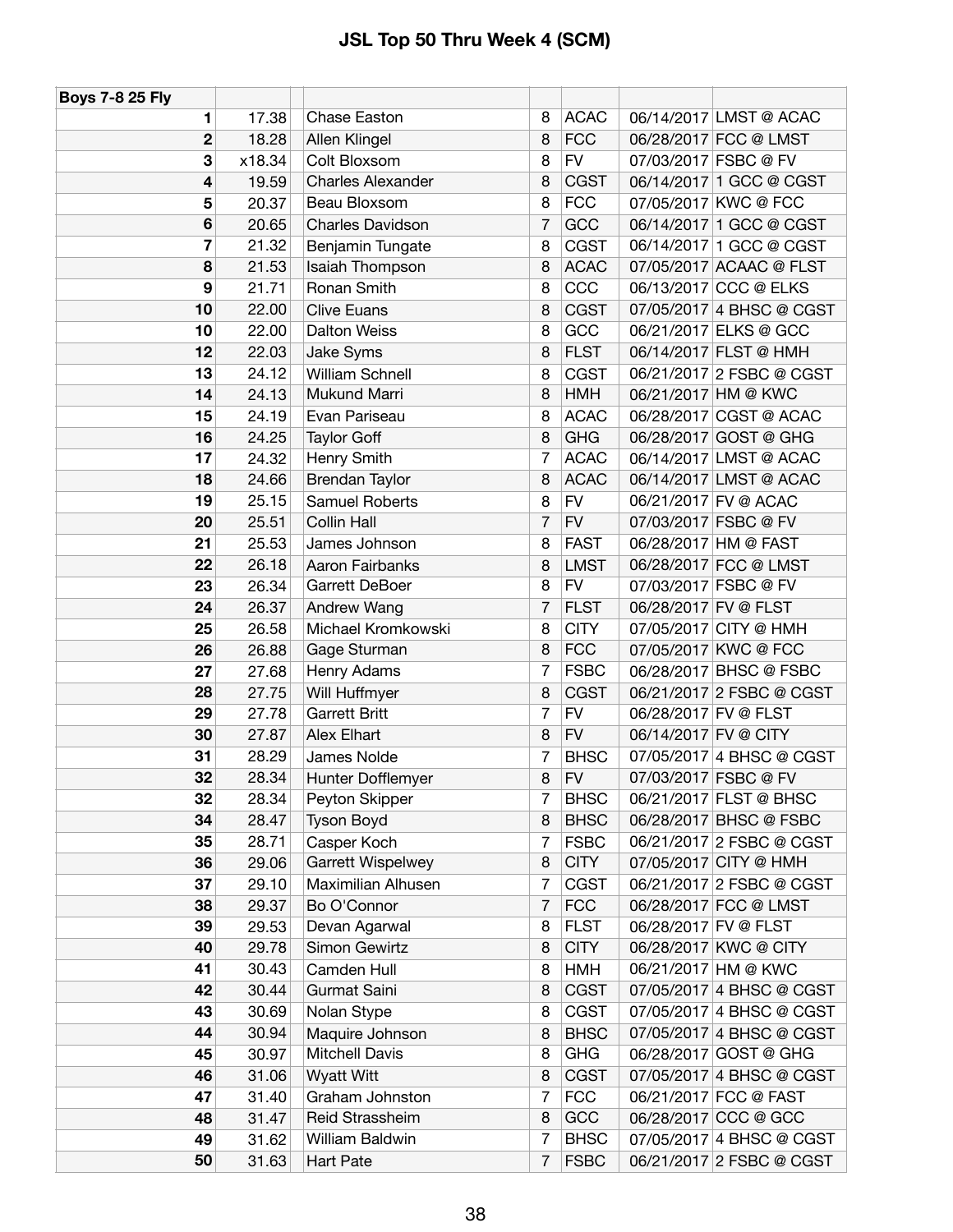| <b>Boys 9-10 50 Free</b> |        |                         |                 |             |                      |                          |
|--------------------------|--------|-------------------------|-----------------|-------------|----------------------|--------------------------|
| 1                        | 28.98  | Thomas Heilman          | 10              | <b>CGST</b> |                      | 06/28/2017 CGST @ ACAC   |
| 2                        | 31.57  | Lance Elmore            | 10              | <b>ACAC</b> |                      | 06/28/2017 CGST @ ACAC   |
| 3                        | 31.83  | Jeremiah Nicholson      | 10              | <b>ACAC</b> |                      | 06/21/2017 FV @ ACAC     |
| 4                        | 32.91  | <b>William Browne</b>   | 10              | <b>FCC</b>  |                      | 07/05/2017 KWC @ FCC     |
| 5                        | 33.40  | <b>Tanner Kidd</b>      | 10              | <b>HMH</b>  |                      | 06/14/2017 FLST @ HMH    |
| 6                        | 34.03  | <b>Travis Hitt</b>      | 10              | <b>BHSC</b> |                      | 07/05/2017 4 BHSC @ CGST |
| 7                        | x34.06 | Cooper Weiss            | 10              | GCC         |                      | 06/21/2017 ELKS @ GCC    |
| 8                        | 34.09  | Joshua Hodges           | 10              | <b>FAST</b> |                      | 06/28/2017 HM @ FAST     |
| 9                        | 34.40  | Ben Wesson              | 10              | <b>FV</b>   |                      | 06/28/2017 FV @ FLST     |
| 10                       | 34.59  | <b>Colby Grimes</b>     | 10              | <b>CGST</b> |                      | 07/05/2017 4 BHSC @ CGST |
| 11                       | 35.23  | Aiden Zhu               | 10              | <b>ACAC</b> |                      | 06/28/2017 CGST @ ACAC   |
| 12                       | x35.28 | Ryan Fix                | 9               | <b>HMH</b>  |                      | 06/14/2017 FLST @ HMH    |
| 13                       | 35.60  | <b>Bradley Sawyer</b>   | 9               | <b>ACAC</b> |                      | 06/21/2017 FV @ ACAC     |
| 14                       | 35.83  | Alexander Ashby         | 9               | <b>ACAC</b> |                      | 06/21/2017 FV @ ACAC     |
| 15                       | 36.83  | Andy Pham               | 10              | <b>ACAC</b> |                      | 06/21/2017 FV @ ACAC     |
| 16                       | 37.15  | Asa Moody               | 10              | ${\sf FV}$  |                      | 07/03/2017 FSBC @ FV     |
| 17                       | x37.18 | Aiden Ding              | 9               | <b>FLST</b> |                      | 06/14/2017 FLST @ HMH    |
| 18                       | 37.26  | Matthew Mayo            | 10              | <b>FLST</b> |                      | 06/14/2017 FLST @ HMH    |
| 19                       | 37.31  | Samuel Bledsoe          | 10              | <b>BHSC</b> |                      | 06/21/2017 FLST @ BHSC   |
| 20                       | 37.47  | Sam Mahoney             | 10              | CCC         |                      | 06/28/2017 CCC @ GCC     |
| 21                       | 37.73  | Graham Dugas            | 10              | <b>ACAC</b> |                      | 06/28/2017 CGST @ ACAC   |
| 22                       | 37.84  | <b>Walter Pilkey</b>    | 9               | <b>KWC</b>  |                      | 06/28/2017 KWC @ CITY    |
| 23                       | 38.06  | <b>Whit Parrish</b>     | 10              | <b>FCC</b>  |                      | 06/14/2017 FCC @ BHSC    |
| 23                       | 38.06  | Kyle Rajapakse          | 9               | ${\sf FV}$  | 06/14/2017 FV @ CITY |                          |
| 25                       | x38.32 | Jake Lucas              | 10              | <b>CITY</b> |                      | 06/21/2017 CITY @ LMST   |
| 26                       | 38.33  | Dylan Halbert           | 10              | <b>FSBC</b> |                      | 06/28/2017 BHSC @ FSBC   |
| 27                       | 38.70  | Reagan Davis            | 10              | <b>CGST</b> |                      | 06/28/2017 CGST @ ACAC   |
| 28                       | 38.75  | <b>Quinn Thomas</b>     | 10              | <b>FSBC</b> |                      | 06/28/2017 BHSC @ FSBC   |
| 29                       | 38.94  | S. Alexander Root       | 10              | <b>FLST</b> |                      | 06/21/2017 FLST @ BHSC   |
| 30                       | 39.29  | Henry Messinger         | 10              | <b>KWC</b>  |                      | 06/14/2017 GOST @ KWC    |
| 31                       | 39.73  | Joshua Morales          | 10              | <b>FSBC</b> |                      | 06/28/2017 BHSC @ FSBC   |
| 32                       | 39.75  | <b>Brayden King</b>     | 9               | <b>FLST</b> | 06/28/2017 FV @ FLST |                          |
| 33                       | 39.81  | Jacqucs Hathaway        |                 | 10 BHSC     |                      | 06/14/2017 FCC @ BHSC    |
| 34                       | 39.92  | Daniel Yoensky          | 10              | <b>ACAC</b> |                      | 06/28/2017 CGST @ ACAC   |
| 35                       | 40.11  | Landon Neal             | 10 <sub>1</sub> | <b>FV</b>   |                      | 06/21/2017 FV @ ACAC     |
| 36                       | 40.23  | Brendan Stype           | 10              | <b>CGST</b> |                      | 06/28/2017 CGST @ ACAC   |
| 37                       | 40.50  | <b>Cole McGinty</b>     | 10              | <b>BHSC</b> |                      | 06/21/2017 FLST @ BHSC   |
| 38                       | 40.53  | Grady Rajagopalan       | 10              | <b>BHSC</b> |                      | 07/05/2017 4 BHSC @ CGST |
| 39                       | x40.56 | Linus Malone            | 9               | <b>FV</b>   | 06/28/2017 FV @ FLST |                          |
| 40                       | 40.67  | Daniel Cramer           | 9               | <b>FSBC</b> |                      | 06/28/2017 BHSC @ FSBC   |
| 41                       | 40.73  | Taylen Soriano          | 10              | LG          |                      | 06/21/2017 GOST @ LG     |
| 42                       | 40.85  | Wade Sturman            | 9               | <b>FCC</b>  |                      | 06/14/2017 FCC @ BHSC    |
| 43                       | 40.86  | Finnegan Driscoll       | 10              | <b>CGST</b> |                      | 06/28/2017 CGST @ ACAC   |
| 43                       | 40.86  | <b>Collier Easton</b>   | 10              | <b>ACAC</b> |                      | 06/14/2017 LMST @ ACAC   |
| 45                       | 40.97  | Cyrus Cook              | 9               | <b>CITY</b> |                      | 07/05/2017 CITY @ HMH    |
| 46                       | 41.07  | David Richmond          | 10              | <b>BHSC</b> |                      | 06/28/2017 BHSC @ FSBC   |
| 47                       | 41.11  | <b>William Charlton</b> | 9               | <b>FSBC</b> |                      | 06/28/2017 BHSC @ FSBC   |
| 48                       | 41.14  | Lukas Alton             | 9               | <b>CGST</b> |                      | 06/28/2017 CGST @ ACAC   |
| 49                       | 41.45  | Ryan Steeper            | 10              | <b>ACAC</b> |                      | 06/21/2017 FV @ ACAC     |
| 50                       | 41.50  | <b>Andrew Davis</b>     |                 | $10$ GCC    |                      | 06/28/2017 CCC @ GCC     |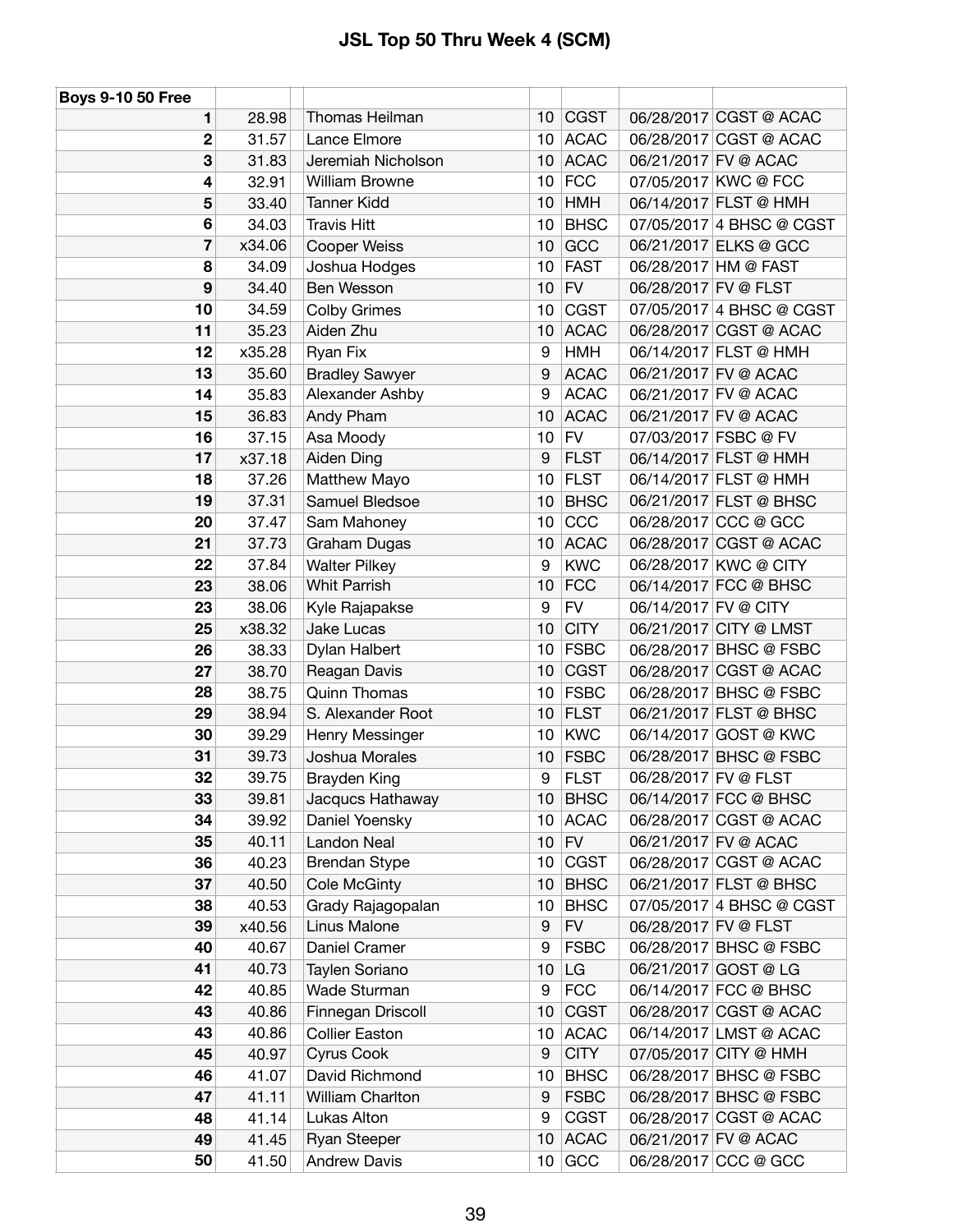| <b>Boys 9-10 100 Free</b> |                    |                                 |                 |                            |                      |                                                   |
|---------------------------|--------------------|---------------------------------|-----------------|----------------------------|----------------------|---------------------------------------------------|
| 1                         | 1:07.90            | Thomas Heilman                  | 10              | <b>CGST</b>                |                      | 06/14/2017 1 GCC @ CGST                           |
| 2                         | x1:13.66           | <b>Travis Hitt</b>              | 10              | <b>BHSC</b>                |                      | 06/14/2017 FCC @ BHSC                             |
| 3                         | 1:13.68            | Lance Elmore                    | 10 <sup>°</sup> | <b>ACAC</b>                |                      | 06/28/2017 CGST @ ACAC                            |
| 4                         | 1:14.12            | <b>Colby Grimes</b>             | 10              | <b>CGST</b>                |                      | 06/28/2017 CGST @ ACAC                            |
| 5                         | x1:14.47           | <b>William Browne</b>           | 10              | <b>FCC</b>                 |                      | 06/14/2017 FCC @ BHSC                             |
| 6                         | 1:15.00            | <b>Tanner Kidd</b>              | 10              | <b>HMH</b>                 |                      | 06/28/2017 HM @ FAST                              |
| 7                         | 1:15.56            | Aiden Zhu                       | 10              | <b>ACAC</b>                |                      | 06/21/2017 FV @ ACAC                              |
| 8                         | 1:18.34            | Joshua Hodges                   | 10              | <b>FAST</b>                |                      | 06/28/2017 HM @ FAST                              |
| 9                         | x1:18.85           | Samuel Bledsoe                  | 10              | <b>BHSC</b>                |                      | 06/14/2017 FCC @ BHSC                             |
| 10                        | 1:19.21            | Alexander Ashby                 | 9               | <b>ACAC</b>                |                      | 06/21/2017 FV @ ACAC                              |
| 11                        | 1:20.00            | Jeremiah Nicholson              | 10              | <b>ACAC</b>                |                      | 06/28/2017 CGST @ ACAC                            |
| 12                        | 1:20.12            | <b>Bradley Sawyer</b>           | 9               | <b>ACAC</b>                |                      | 06/28/2017 CGST @ ACAC                            |
| 13                        | 1:22.31            | Cooper Weiss                    | 10              | GCC                        |                      | 06/28/2017 CCC @ GCC                              |
| 14                        | x1:22.94           | Ben Wesson                      | 10              | <b>FV</b>                  | 06/14/2017 FV @ CITY |                                                   |
| 15                        | 1:25.84            | Ryan Fix                        | 9               | <b>HMH</b>                 |                      | 06/14/2017 FLST @ HMH                             |
| 16                        | 1:26.85            | Aiden Ding                      | 9               | <b>FLST</b>                |                      | 06/28/2017 FV @ FLST                              |
| 17                        | 1:27.44            | <b>Brayden King</b>             | 9               | <b>FLST</b>                |                      | 06/28/2017 FV @ FLST                              |
| 18                        | 1:27.78            | Kyle Rajapakse                  | 9               | <b>FV</b>                  | 06/28/2017 FV @ FLST |                                                   |
| 19                        | 1:29.02            | Dylan Halbert                   | 10              | <b>FSBC</b>                |                      | 06/28/2017 BHSC @ FSBC                            |
| 20                        | 1:29.43            | <b>Walter Pilkey</b>            | 9               | <b>KWC</b>                 |                      | 06/28/2017 KWC @ CITY                             |
| 21                        | 1:29.84            | Sam Mahoney                     | 10              | CCC                        |                      | 06/13/2017 CCC @ ELKS                             |
| 22                        | 1:30.22            | Andy Pham                       | 10              | <b>ACAC</b>                |                      | 06/28/2017 CGST @ ACAC                            |
| 23                        | 1:31.68            | Hargun Ghotra                   | 10              | <b>FV</b>                  | 06/28/2017 FV @ FLST |                                                   |
| 24                        | 1:31.77            | Daniel Cramer                   | 9               | <b>FSBC</b>                |                      | 06/28/2017 BHSC @ FSBC                            |
| 25                        | 1:32.25            | Jaxon Brooks                    | 10              | <b>LMST</b>                |                      | 06/14/2017 LMST @ ACAC                            |
| 26                        | 1:32.65            | David Richmond                  | 10              | <b>BHSC</b>                |                      | 06/28/2017 BHSC @ FSBC                            |
| 27                        | 1:34.50            | <b>Andrew Davis</b>             | 10              | GCC                        |                      | 06/14/2017 1 GCC @ CGST                           |
| 28                        | x1:34.79           | Asa Moody                       | 10              | <b>FV</b>                  | 06/14/2017 FV @ CITY |                                                   |
| 29                        | x1:35.09           | Jacqucs Hathaway                | 10              | <b>BHSC</b>                |                      | 06/14/2017 FCC @ BHSC                             |
| 30                        | 1:35.31            | Matthew Mayo                    | 10              | <b>FLST</b>                |                      | 06/28/2017 FV @ FLST                              |
| 31                        | 1:35.40            | Landon Neal                     | 10              | <b>FV</b>                  |                      | 06/21/2017 FV @ ACAC                              |
| 32                        | 1:35.47            | Wade Sturman                    | 9               | <b>FCC</b>                 |                      | 06/28/2017 FCC @ LMST                             |
| 33                        | x1:35.63           | Cyrus Cook                      | 9               | <b>CITY</b>                | 06/14/2017 FV @ CITY |                                                   |
| 34                        | 1:36.27            | <b>Graham Dugas</b>             | 10              | <b>ACAC</b>                |                      | 06/14/2017 LMST @ ACAC                            |
| 35                        | 1:36.62            | Ryan Steeper                    | 10              | <b>ACAC</b>                |                      | 06/21/2017 FV @ ACAC                              |
| 36                        | 1:36.74            | Jacoby Lynch                    | 9               | <b>ACAC</b>                |                      | 06/21/2017 FV @ ACAC                              |
| 37                        | 1:37.62            | Gabriele Devito                 | 10              | <b>CGST</b>                |                      | 06/28/2017 CGST @ ACAC                            |
| 37                        | 1:37.62            | Grady Rajagopalan               | 10              | <b>BHSC</b>                |                      | 06/14/2017 FCC @ BHSC                             |
| 39                        | 1:38.08            | Andrew Killian                  | 9               | <b>FV</b>                  |                      | 06/21/2017 FV @ ACAC                              |
| 40                        | 1:38.17            | Luke Baumann                    | 9               | <b>KWC</b>                 |                      | 06/14/2017 GOST @ KWC                             |
| 41                        | 1:38.67            | Daniel Yoensky                  | 10              | <b>ACAC</b>                |                      | 06/28/2017 CGST @ ACAC                            |
| 42                        | 1:38.76            | Nathaniel Corradino             | 10              | <b>KWC</b>                 |                      | 06/14/2017 GOST @ KWC                             |
| 43                        | 1:39.05            | <b>Collier Easton</b>           | 10              | <b>ACAC</b>                |                      | 06/28/2017 CGST @ ACAC                            |
| 44                        | x1:39.12           | Linus Malone                    | 9               | <b>FV</b>                  | 06/14/2017 FV @ CITY |                                                   |
| 45                        | 1:39.18            | Charlie Gillespie               | 9               | <b>FCC</b>                 |                      | 06/28/2017 FCC @ LMST                             |
| 46                        | x1:39.59           | Neal Nethula                    | 9               | <b>BHSC</b>                |                      | 06/14/2017 FCC @ BHSC                             |
| 47                        | 1:40.05            | William Charlton<br>Lukas Alton | 9               | <b>FSBC</b><br><b>CGST</b> |                      | 06/28/2017 BHSC @ FSBC<br>06/14/2017 1 GCC @ CGST |
| 48<br>49                  | 1:40.09<br>1:41.50 | <b>Edward Stemland</b>          | 9<br>9          | GCC                        |                      | 06/28/2017 CCC @ GCC                              |
| 50                        |                    |                                 |                 |                            |                      | 06/28/2017 BHSC @ FSBC                            |
|                           | 1:41.56            | <b>Cole McGinty</b>             | 10              | <b>BHSC</b>                |                      |                                                   |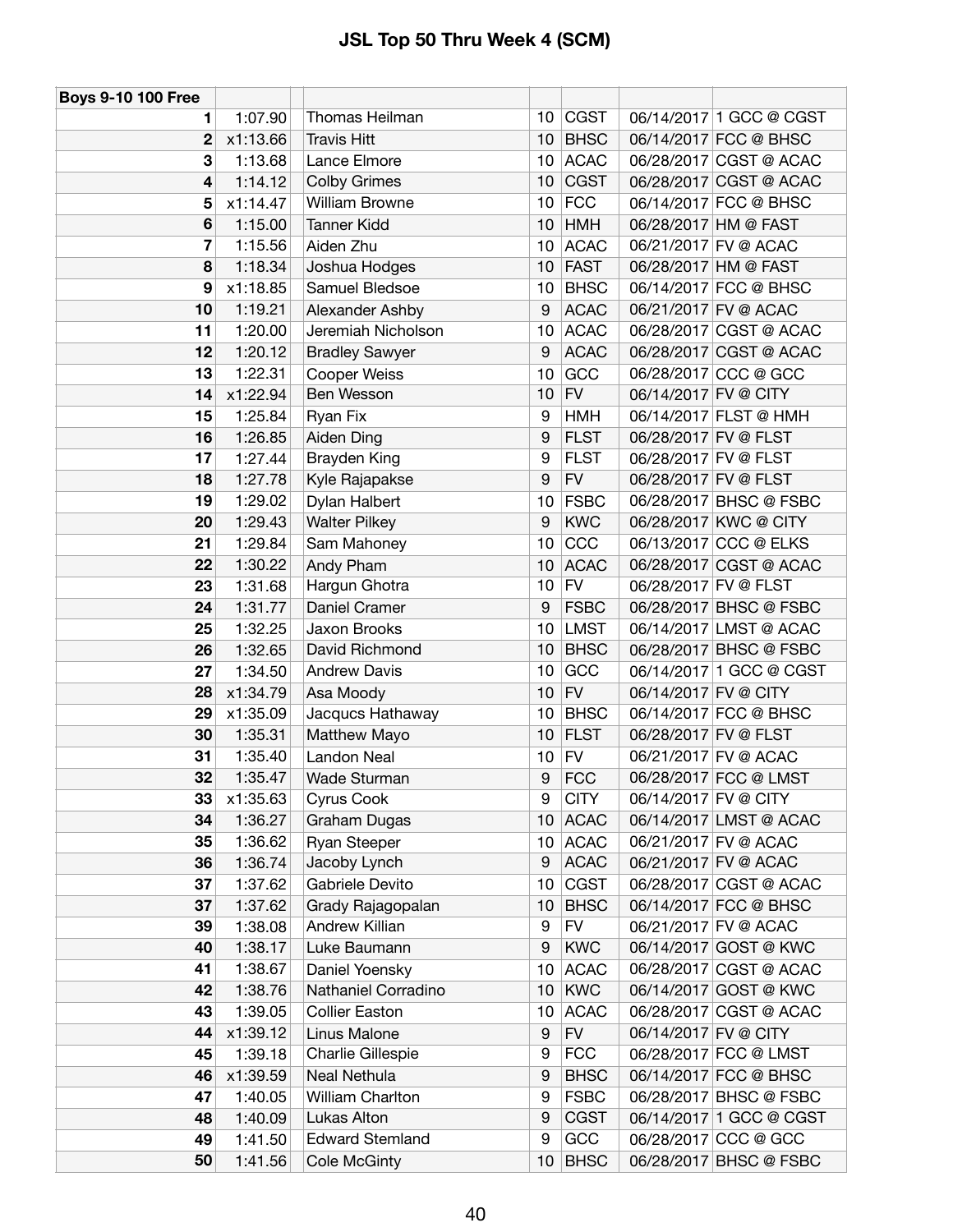| <b>Boys 9-10 50 Back</b> |        |                       |    |             |                      |                         |
|--------------------------|--------|-----------------------|----|-------------|----------------------|-------------------------|
| 1                        | x36.75 | Thomas Heilman        | 10 | <b>CGST</b> |                      | 06/14/2017 1 GCC @ CGST |
| 2                        | 37.86  | <b>William Browne</b> | 10 | <b>FCC</b>  |                      | 06/21/2017 FCC @ FAST   |
| 3                        | 38.78  | <b>Colby Grimes</b>   | 10 | <b>CGST</b> |                      | 06/14/2017 1 GCC @ CGST |
| 3                        | 38.78  | Cooper Weiss          | 10 | GCC         |                      | 06/14/2017 1 GCC @ CGST |
| 5                        | 38.85  | <b>Tanner Kidd</b>    | 10 | <b>HMH</b>  |                      | 06/21/2017 HM @ KWC     |
| 6                        | 39.61  | Aiden Zhu             | 10 | <b>ACAC</b> |                      | 06/28/2017 CGST @ ACAC  |
| 7                        | 40.09  | Ben Wesson            | 10 | <b>FV</b>   | 06/28/2017 FV @ FLST |                         |
| 8                        | 41.96  | Samuel Bledsoe        | 10 | <b>BHSC</b> |                      | 06/14/2017 FCC @ BHSC   |
| 9                        | 42.18  | Jeremiah Nicholson    | 10 | <b>ACAC</b> |                      | 06/21/2017 FV @ ACAC    |
| 10                       | 43.25  | Lance Elmore          | 10 | <b>ACAC</b> |                      | 07/05/2017 ACAAC @ FLST |
| 11                       | 44.13  | Sam Mahoney           | 10 | CCC         |                      | 06/28/2017 CCC @ GCC    |
| 12                       | 44.96  | <b>Bradley Sawyer</b> | 9  | <b>ACAC</b> |                      | 07/05/2017 ACAAC @ FLST |
| 13                       | x45.25 | <b>Aiden Ding</b>     | 9  | <b>FLST</b> |                      | 07/05/2017 ACAAC @ FLST |
| 14                       | 45.87  | Andy Pham             | 10 | <b>ACAC</b> |                      | 06/28/2017 CGST @ ACAC  |
| 15                       | 46.21  | Alexander Ashby       | 9  | <b>ACAC</b> |                      | 07/05/2017 ACAAC @ FLST |
| 16                       | 46.34  | S. Alexander Root     | 10 | <b>FLST</b> |                      | 06/21/2017 FLST @ BHSC  |
| 17                       | 46.66  | Eli Shue              | 9  | <b>FLST</b> |                      | 06/28/2017 FV @ FLST    |
| 18                       | 46.70  | Ryan Fix              | 9  | <b>HMH</b>  |                      | 06/21/2017 HM @ KWC     |
| 19                       | 46.75  | Jacqucs Hathaway      | 10 | <b>BHSC</b> |                      | 06/21/2017 FLST @ BHSC  |
| 20                       | 47.03  | Joshua Hodges         | 10 | <b>FAST</b> |                      | 07/05/2017 LMST @ FAST  |
| 21                       | x47.03 | <b>Whit Parrish</b>   | 10 | <b>FCC</b>  |                      | 06/14/2017 FCC @ BHSC   |
| 22                       | 47.13  | Asa Moody             | 10 | <b>FV</b>   | 06/28/2017 FV @ FLST |                         |
| 23                       | 47.24  | Graham Dugas          | 10 | <b>ACAC</b> |                      | 06/28/2017 CGST @ ACAC  |
| 24                       | 47.69  | Matthew Mayo          | 10 | <b>FLST</b> |                      | 06/14/2017 FLST @ HMH   |
| 25                       | 48.15  | Joshua Morales        | 10 | <b>FSBC</b> |                      | 07/03/2017 FSBC @ FV    |
| 26                       | 48.41  | Grady Rajagopalan     | 10 | <b>BHSC</b> |                      | 06/21/2017 FLST @ BHSC  |
| 27                       | 48.50  | Ryan Steeper          | 10 | <b>ACAC</b> |                      | 07/05/2017 ACAAC @ FLST |
| 28                       | 48.83  | Jake Lucas            | 10 | <b>CITY</b> |                      | 06/21/2017 CITY @ LMST  |
| 29                       | 48.84  | Cole McGinty          | 10 | <b>BHSC</b> |                      | 06/21/2017 FLST @ BHSC  |
| 30                       | 48.85  | Hargun Ghotra         | 10 | <b>FV</b>   | 06/14/2017 FV @ CITY |                         |
| 31                       | 49.15  | <b>Collier Easton</b> | 10 | <b>ACAC</b> |                      | 06/14/2017 LMST @ ACAC  |
| 32                       | 49.28  | <b>Walter Pilkey</b>  | 9  | <b>KWC</b>  |                      | 07/05/2017 KWC @ FCC    |
| 33                       | 49.31  | Vincent Popovsky      | 10 | FLST        |                      | 07/05/2017 ACAAC @ FLST |
| 34                       | 49.47  | Kyle Rajapakse        | 9  | <b>FV</b>   |                      | 07/03/2017 FSBC @ FV    |
| 35                       | 49.68  | Daniel Yoensky        | 10 | <b>ACAC</b> |                      | 06/21/2017 FV @ ACAC    |
| 36                       | 49.81  | Henry Messinger       | 10 | <b>KWC</b>  |                      | 06/21/2017 HM @ KWC     |
| 37                       | 50.09  | Luke Baumann          | 9  | <b>KWC</b>  |                      | 06/14/2017 GOST @ KWC   |
| 38                       | 50.40  | William Charlton      | 9  | <b>FSBC</b> |                      | 06/28/2017 BHSC @ FSBC  |
| 39                       | 50.69  | Jaxon Brooks          | 10 | <b>LMST</b> |                      | 07/05/2017 LMST @ FAST  |
| 40                       | 50.93  | Reagan Davis          | 10 | <b>CGST</b> |                      | 06/28/2017 CGST @ ACAC  |
| 41                       | 51.09  | Linus Malone          | 9  | ${\sf FV}$  |                      | 06/21/2017 FV @ ACAC    |
| 42                       | 51.58  | Gabriele Devito       | 10 | <b>CGST</b> |                      | 06/28/2017 CGST @ ACAC  |
| 42                       | 51.58  | Nathaniel Corradino   | 10 | <b>KWC</b>  |                      | 06/14/2017 GOST @ KWC   |
| 44                       | 51.72  | Daniel Cramer         | 9  | <b>FSBC</b> |                      | 06/28/2017 BHSC @ FSBC  |
| 45                       | 52.00  | <b>Tristan Smith</b>  | 9  | <b>FLST</b> |                      | 06/21/2017 FLST @ BHSC  |
| 46                       | 52.34  | Joshua Jones          | 9  | <b>ACAC</b> |                      | 06/28/2017 CGST @ ACAC  |
| 47                       | 52.37  | Andrew Killian        | 9  | ${\sf FV}$  |                      | 07/03/2017 FSBC @ FV    |
| 47                       | 52.37  | <b>Quinn Thomas</b>   | 10 | <b>FSBC</b> |                      | 06/28/2017 BHSC @ FSBC  |
| 49                       | 52.50  | William Wolfe         | 10 | FCC         |                      | 07/05/2017 KWC @ FCC    |
| 50                       | 52.66  | Adam Coppi            |    | $10$ HMH    |                      | 07/05/2017 CITY @ HMH   |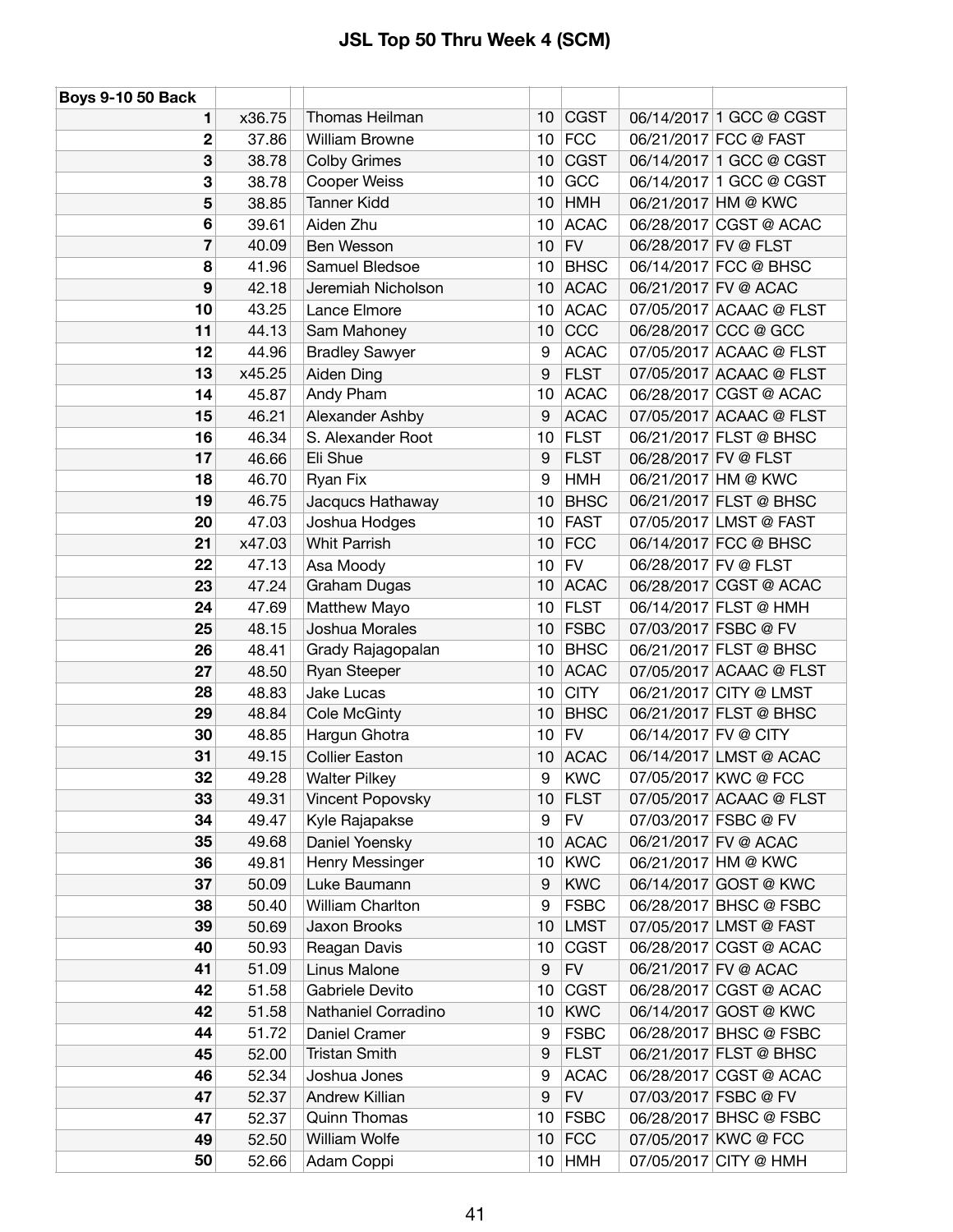| Boys 9-10 50 Breast |        |                         |                  |             |                      |                         |
|---------------------|--------|-------------------------|------------------|-------------|----------------------|-------------------------|
| 1                   | 41.09  | Thomas Heilman          | 10               | CGST        |                      | 06/28/2017 CGST @ ACAC  |
| 2                   | 41.94  | Jeremiah Nicholson      | 10               | <b>ACAC</b> |                      | 06/21/2017 FV @ ACAC    |
| 3                   | 42.25  | <b>Travis Hitt</b>      | 10               | <b>BHSC</b> |                      | 06/14/2017 FCC @ BHSC   |
| 4                   | 42.37  | <b>William Browne</b>   | 10               | <b>FCC</b>  |                      | 06/21/2017 FCC @ FAST   |
| 5                   | 46.16  | Alexander Ashby         | 9                | <b>ACAC</b> |                      | 06/28/2017 CGST @ ACAC  |
| 6                   | x46.28 | <b>Tanner Kidd</b>      | 10               | <b>HMH</b>  |                      | 07/05/2017 CITY @ HMH   |
| 7                   | 46.81  | Kyle Rajapakse          | 9                | <b>FV</b>   | 06/28/2017 FV @ FLST |                         |
| 8                   | 47.16  | Aiden Zhu               | 10               | <b>ACAC</b> |                      | 07/05/2017 ACAAC @ FLST |
| 9                   | 47.22  | Joshua Hodges           | 10               | <b>FAST</b> |                      | 07/05/2017 LMST @ FAST  |
| 10                  | 47.91  | <b>Colby Grimes</b>     | 10               | <b>CGST</b> |                      | 06/28/2017 CGST @ ACAC  |
| 11                  | 48.13  | Jacqucs Hathaway        | 10               | <b>BHSC</b> |                      | 06/14/2017 FCC @ BHSC   |
| 12                  | 48.45  | Aiden Ding              | 9                | <b>FLST</b> |                      | 06/14/2017 FLST @ HMH   |
| 13                  | 48.53  | Asa Moody               | 10               | <b>FV</b>   |                      | 06/21/2017 FV @ ACAC    |
| 14                  | 49.06  | Nolan Liang             | 10               | <b>CGST</b> |                      | 06/28/2017 CGST @ ACAC  |
| 15                  | 50.13  | Andy Pham               | 10               | <b>ACAC</b> |                      | 06/21/2017 FV @ ACAC    |
| 16                  | x50.16 | Ben Wesson              | 10               | <b>FV</b>   | 06/28/2017 FV @ FLST |                         |
| 17                  | 51.12  | <b>Bradley Sawyer</b>   | 9                | <b>ACAC</b> |                      | 06/14/2017 LMST @ ACAC  |
| 18                  | 51.85  | Graham Dugas            | 10               | <b>ACAC</b> |                      | 07/05/2017 ACAAC @ FLST |
| 19                  | 52.04  | Dylan Halbert           | 10               | <b>FSBC</b> |                      | 06/28/2017 BHSC @ FSBC  |
| 20                  | 52.10  | Linus Malone            | 9                | <b>FV</b>   |                      | 06/21/2017 FV @ ACAC    |
| 21                  | 52.57  | Samuel Bledsoe          | 10               | <b>BHSC</b> |                      | 06/28/2017 BHSC @ FSBC  |
| 22                  | 52.72  | <b>Brayden King</b>     | 9                | <b>FLST</b> |                      | 07/05/2017 ACAAC @ FLST |
| 23                  | 52.75  | Wade Sturman            | 9                | <b>FCC</b>  |                      | 06/28/2017 FCC @ LMST   |
| 24                  | 52.99  | Jacoby Lynch            | 9                | <b>ACAC</b> |                      | 06/14/2017 LMST @ ACAC  |
| 25                  | 53.00  | Andrew Killian          | 9                | <b>FV</b>   |                      | 06/21/2017 FV @ ACAC    |
| 26                  | 53.04  | Henry Messinger         | 10               | <b>KWC</b>  |                      | 06/14/2017 GOST @ KWC   |
| 27                  | 53.06  | Cyrus Cook              | 9                | <b>CITY</b> |                      | 07/05/2017 CITY @ HMH   |
| 28                  | 53.13  | Archie Joyce            | 10               | <b>FLST</b> |                      | 06/14/2017 FLST @ HMH   |
| 29                  | x53.34 | Eli Shue                | 9                | <b>FLST</b> |                      | 06/14/2017 FLST @ HMH   |
| 30                  | 53.72  | Luke Baumann            | 9                | <b>KWC</b>  |                      | 06/28/2017 KWC @ CITY   |
| 30                  | 53.72  | Adam Coppi              | 10               | <b>HMH</b>  |                      | 07/05/2017 CITY @ HMH   |
| 32                  | 53.78  | Hargun Ghotra           | 10 <sub>1</sub>  | <b>FV</b>   | 06/28/2017 FV @ FLST |                         |
| 33                  | 54.03  | Nathaniel Corradino     | 10               | KWC         |                      | 06/21/2017 HM @ KWC     |
| 34                  | 54.66  | <b>Charles Stiffler</b> | 9                | <b>ACAC</b> |                      | 06/21/2017 FV @ ACAC    |
| 35                  | 54.72  | Vincent Popovsky        | 10               | <b>FLST</b> |                      | 06/21/2017 FLST @ BHSC  |
| 36                  | 54.75  | David Richmond          | 10               | <b>BHSC</b> |                      | 06/28/2017 BHSC @ FSBC  |
| 37                  | 54.78  | <b>Quinn Thomas</b>     | 10               | <b>FSBC</b> |                      | 07/03/2017 FSBC @ FV    |
| 38                  | 55.65  | Sam Gillespie           | $\boldsymbol{9}$ | <b>FCC</b>  |                      | 07/05/2017 KWC @ FCC    |
| 39                  | 56.65  | Finnegan Driscoll       | 10               | <b>CGST</b> |                      | 06/14/2017 1 GCC @ CGST |
| 40                  | 56.87  | Landon Hall             | 10               | <b>FV</b>   |                      | 07/03/2017 FSBC @ FV    |
| 41                  | 56.97  | Jonathan Alimard        | 10               | GCC         |                      | 06/14/2017 1 GCC @ CGST |
| 42                  | 57.54  | Jackson Kinsey          | 9                | <b>CGST</b> |                      | 06/14/2017 1 GCC @ CGST |
| 43                  | 57.81  | Ryan Steeper            | 10               | <b>ACAC</b> |                      | 07/05/2017 ACAAC @ FLST |
| 44                  | 57.94  | Gabriele Devito         | 10               | <b>CGST</b> |                      | 06/28/2017 CGST @ ACAC  |
| 45                  | 58.16  | Charlie Gillespie       | 9                | <b>FCC</b>  |                      | 06/28/2017 FCC @ LMST   |
| 46                  | 58.22  | <b>Teddy Buckner</b>    | 10               | <b>CITY</b> |                      | 07/05/2017 CITY @ HMH   |
| 47                  | 58.34  | Luke Robertson          | 9                | <b>CITY</b> |                      | 06/28/2017 KWC @ CITY   |
| 48                  | 58.57  | John Cullaty            | 9                | <b>FV</b>   | 06/14/2017 FV @ CITY |                         |
| 49                  | 58.59  | <b>Taylor Starr</b>     | 9                | <b>ACAC</b> |                      | 06/21/2017 FV @ ACAC    |
| 50                  | 58.63  | Ryan Fix                | 9                | <b>HMH</b>  |                      | 07/05/2017 CITY @ HMH   |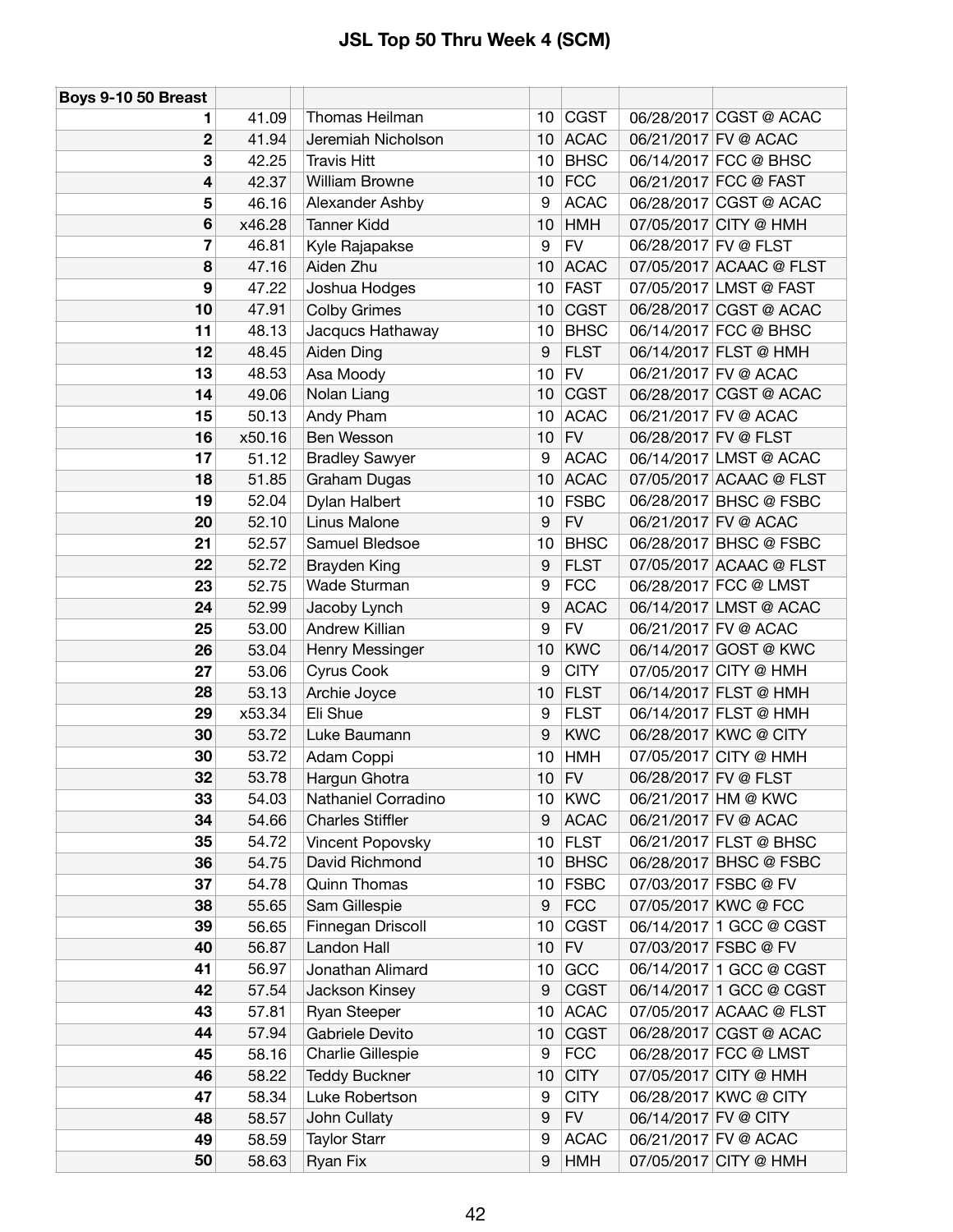| Boys 9-10 50 Fly        |        |                        |                 |             |                      |                          |
|-------------------------|--------|------------------------|-----------------|-------------|----------------------|--------------------------|
| 1                       | 33.40  | Thomas Heilman         | 10              | <b>CGST</b> |                      | 06/28/2017 CGST @ ACAC   |
| 2                       | 37.52  | Lance Elmore           | 10 <sup>°</sup> | <b>ACAC</b> |                      | 06/21/2017 FV @ ACAC     |
| $\mathbf 2$             | 37.52  | Aiden Zhu              | 10              | <b>ACAC</b> |                      | 06/28/2017 CGST @ ACAC   |
| 4                       | 37.96  | Jeremiah Nicholson     | 10              | <b>ACAC</b> |                      | 06/14/2017 LMST @ ACAC   |
| 5                       | x38.66 | <b>William Browne</b>  | 10              | <b>FCC</b>  |                      | 06/21/2017 FCC @ FAST    |
| 6                       | 39.57  | <b>Tanner Kidd</b>     | 10              | <b>HMH</b>  |                      | 06/14/2017 FLST @ HMH    |
| $\overline{\mathbf{z}}$ | 40.00  | <b>Cooper Weiss</b>    | 10              | GCC         |                      | 06/14/2017 1 GCC @ CGST  |
| 8                       | 41.33  | Andy Pham              | 10              | <b>ACAC</b> |                      | 06/21/2017 FV @ ACAC     |
| 9                       | 41.90  | <b>Bradley Sawyer</b>  | 9               | <b>ACAC</b> |                      | 07/05/2017 ACAAC @ FLST  |
| 10                      | 42.41  | Samuel Bledsoe         | 10              | <b>BHSC</b> |                      | 07/05/2017 4 BHSC @ CGST |
| 11                      | 42.57  | <b>Travis Hitt</b>     | 10              | <b>BHSC</b> |                      | 06/14/2017 FCC @ BHSC    |
| 12                      | 42.60  | <b>Colby Grimes</b>    | 10              | <b>CGST</b> |                      | 06/14/2017 1 GCC @ CGST  |
| 13                      | 43.43  | <b>Graham Dugas</b>    | 10              | <b>ACAC</b> |                      | 06/28/2017 CGST @ ACAC   |
| 14                      | 44.47  | Joshua Hodges          | 10              | <b>FAST</b> |                      | 06/21/2017 FCC @ FAST    |
| 15                      | x45.41 | Kyle Rajapakse         | 9               | <b>FV</b>   |                      | 06/28/2017 FV @ FLST     |
| 16                      | 45.84  | Hargun Ghotra          | 10              | <b>FV</b>   | 06/28/2017 FV @ FLST |                          |
| 17                      | 46.10  | Ben Wesson             | 10              | <b>FV</b>   | 06/14/2017 FV @ CITY |                          |
| 18                      | 46.11  | Alexander Ashby        | 9               | <b>ACAC</b> |                      | 06/14/2017 LMST @ ACAC   |
| 19                      | 46.50  | Daniel Cramer          | 9               | <b>FSBC</b> |                      | 07/03/2017 FSBC @ FV     |
| 20                      | 47.44  | Jake Lucas             | 10              | <b>CITY</b> |                      | 06/21/2017 CITY @ LMST   |
| 21                      | 47.97  | Linus Malone           | 9               | <b>FV</b>   |                      | 07/03/2017 FSBC @ FV     |
| 22                      | 48.09  | Eli Shue               | 9               | <b>FLST</b> |                      | 06/21/2017 FLST @ BHSC   |
| 23                      | 48.28  | Andrew Killian         | 9               | <b>FV</b>   | 06/14/2017 FV @ CITY |                          |
| 24                      | 48.75  | Matthew Mayo           | 10              | <b>FLST</b> |                      | 07/05/2017 ACAAC @ FLST  |
| 25                      | 48.94  | Taylen Soriano         | 10              | LG          |                      | 06/27/2017 LG @ ELKS     |
| 26                      | x49.63 | Dylan Halbert          | 10              | <b>FSBC</b> |                      | 07/03/2017 FSBC @ FV     |
| 27                      | 49.81  | Ryan Fix               | 9               | <b>HMH</b>  |                      | 06/14/2017 FLST @ HMH    |
| 28                      | x49.90 | Finnegan Driscoll      | 10              | CGST        |                      | 06/14/2017 1 GCC @ CGST  |
| 29                      | 49.95  | <b>Walter Pilkey</b>   | 9               | <b>KWC</b>  |                      | 06/21/2017 HM @ KWC      |
| 30                      | 50.58  | Asa Moody              | 10              | <b>FV</b>   |                      | 06/21/2017 FV @ ACAC     |
| 31                      | 51.03  | Joshua Morales         | 10              | <b>FSBC</b> |                      | 07/03/2017 FSBC @ FV     |
| 32                      | 51.05  | Nolan Liang            | 10 <sup>°</sup> | <b>CGST</b> |                      | 06/28/2017 CGST @ ACAC   |
| 33                      | 51.72  | Reagan Davis           | 10              | <b>CGST</b> |                      | 06/21/2017 2 FSBC @ CGST |
| 34                      | 52.04  | <b>Tyler Moriarty</b>  | 10              | <b>ACAC</b> |                      | 07/05/2017 ACAAC @ FLST  |
| 35                      | 52.19  | Henry Messinger        | 10              | <b>KWC</b>  |                      | 06/28/2017 KWC @ CITY    |
| 36                      | 52.39  | <b>Quinn Thomas</b>    | 10              | <b>FSBC</b> |                      | 06/28/2017 BHSC @ FSBC   |
| 37                      | 52.81  | Sam Mahoney            | 10              | CCC         |                      | 06/28/2017 CCC @ GCC     |
| 38                      | 53.47  | <b>Edward Stemland</b> | 9               | GCC         |                      | 06/28/2017 CCC @ GCC     |
| 39                      | 54.07  | Jacob Thurston-Wells   | 10              | <b>FAST</b> |                      | 06/28/2017 HM @ FAST     |
| 40                      | 54.15  | <b>Collier Easton</b>  | 10              | <b>ACAC</b> |                      | 06/28/2017 CGST @ ACAC   |
| 41                      | 54.41  | John Cullaty           | 9               | <b>FV</b>   |                      | 06/28/2017 FV @ FLST     |
| 42                      | 54.47  | Samuel Guiffre         | 10              | <b>FLST</b> |                      | 06/21/2017 FLST @ BHSC   |
| 43                      | 54.64  | <b>Ryan Steeper</b>    | 10              | <b>ACAC</b> |                      | 06/21/2017 FV @ ACAC     |
| 44                      | x55.06 | Aiden Ding             | 9               | <b>FLST</b> |                      | 06/28/2017 FV @ FLST     |
| 45                      | 55.09  | Caleb Wiese            | 10              | <b>CITY</b> |                      | 06/21/2017 CITY @ LMST   |
| 46                      | x55.34 | Landon Hall            | 10              | <b>FV</b>   |                      | 07/03/2017 FSBC @ FV     |
| 47                      | 55.65  | Charlie Gillespie      | 9               | <b>FCC</b>  |                      | 06/28/2017 FCC @ LMST    |
| 48                      | 55.66  | <b>Brayden King</b>    | 9               | <b>FLST</b> |                      | 06/21/2017 FLST @ BHSC   |
| 49                      | 55.87  | Gage Davis             | 10              | <b>CGST</b> |                      | 07/05/2017 4 BHSC @ CGST |
| 50                      | 56.28  | Whit Parrish           |                 | $10$ FCC    |                      | 06/14/2017 FCC @ BHSC    |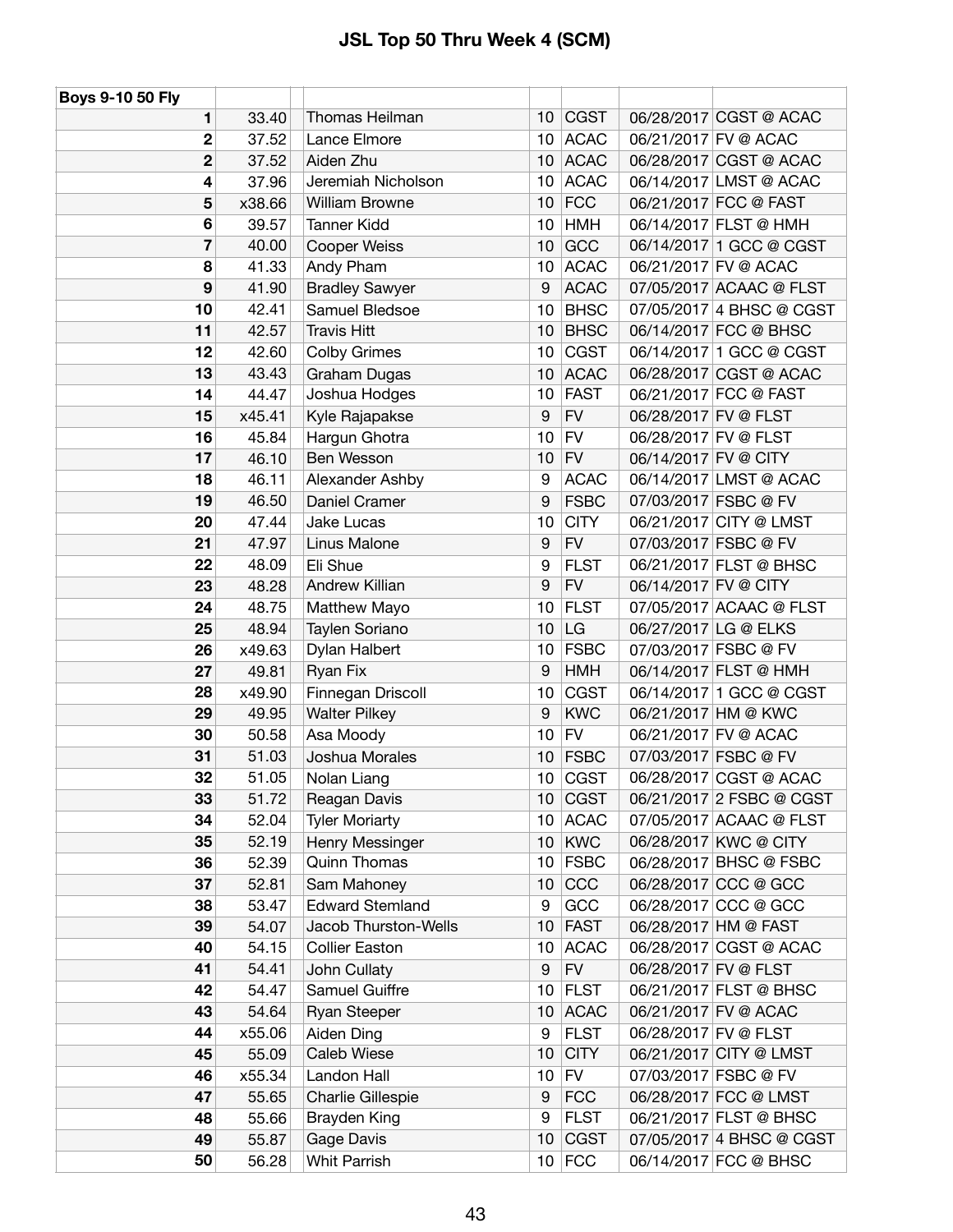| Boys 9-10 100 IM |          |                        |                 |             |                      |                            |
|------------------|----------|------------------------|-----------------|-------------|----------------------|----------------------------|
| 1                | 1:17.66  | Thomas Heilman         | 10              | <b>CGST</b> |                      | 06/21/2017 2 FSBC @ CGST   |
| 2                | 1:21.47  | <b>William Browne</b>  | 10              | <b>FCC</b>  |                      | 06/21/2017 FCC @ FAST      |
| 3                | 1:24.25  | <b>Tanner Kidd</b>     | 10              | <b>HMH</b>  |                      | 07/05/2017 CITY @ HMH      |
| 4                | 1:24.69  | <b>Travis Hitt</b>     | 10              | <b>BHSC</b> |                      | 07/05/2017 4 BHSC @ CGST   |
| 5                | 1:28.66  | <b>Colby Grimes</b>    | 10              | <b>CGST</b> |                      | 07/05/2017 4 BHSC @ CGST   |
| 6                | 1:28.75  | Lance Elmore           | 10              | <b>ACAC</b> |                      | 07/05/2017 ACAAC @ FLST    |
| 7                | 1:29.18  | Samuel Bledsoe         | 10              | <b>BHSC</b> |                      | 07/05/2017 4 BHSC @ CGST   |
| 8                | x1:30.40 | Aiden Zhu              | 10              | <b>ACAC</b> |                      | 07/05/2017 ACAAC @ FLST    |
| 9                | 1:32.66  | Joshua Hodges          | 10              | <b>FAST</b> |                      | 06/21/2017 FCC @ FAST      |
| 10               | 1:32.97  | Ben Wesson             | 10              | <b>FV</b>   | 07/03/2017 FSBC @ FV |                            |
| 11               | 1:35.00  | Cooper Weiss           | 10              | GCC         |                      | 06/21/2017 ELKS @ GCC      |
| 12               | 1:35.37  | Aiden Ding             | 9               | <b>FLST</b> |                      | 07/05/2017 ACAAC @ FLST    |
| 13               | 1:37.32  | Kyle Rajapakse         | 9               | <b>FV</b>   | 07/03/2017 FSBC @ FV |                            |
| 14               | 1:37.40  | <b>Bradley Sawyer</b>  | 9               | <b>ACAC</b> |                      | 07/05/2017 ACAAC @ FLST    |
| 15               | 1:37.75  | Asa Moody              | 10              | <b>FV</b>   | 07/03/2017 FSBC @ FV |                            |
| 16               | 1:38.06  | Graham Dugas           | 10              | <b>ACAC</b> |                      | 07/05/2017 ACAAC @ FLST    |
| 17               | 1:38.88  | Linus Malone           | 9               | <b>FV</b>   | 07/03/2017 FSBC @ FV |                            |
| 18               | 1:39.34  | <b>Brayden King</b>    | 9               | <b>FLST</b> |                      | 07/05/2017 ACAAC @ FLST    |
| 19               | 1:40.03  | Jacqucs Hathaway       | 10              | <b>BHSC</b> |                      | 06/21/2017 FLST @ BHSC     |
| 20               | 1:42.33  | Jake Lucas             | 10              | <b>CITY</b> |                      | 06/21/2017 CITY @ LMST     |
| 21               | 1:43.46  | Andrew Killian         | 9               | <b>FV</b>   | 07/03/2017 FSBC @ FV |                            |
| 22               | 1:43.53  | Dylan Halbert          | 10              | <b>FSBC</b> | 07/03/2017 FSBC @ FV |                            |
| 23               | 1:43.57  | <b>Walter Pilkey</b>   | 9               | <b>KWC</b>  |                      | 07/05/2017 KWC @ FCC       |
| 24               | 1:43.69  | Hargun Ghotra          | 10              | <b>FV</b>   | 07/03/2017 FSBC @ FV |                            |
| 25               | 1:43.75  | Henry Messinger        | 10              | <b>KWC</b>  | 06/21/2017 HM @ KWC  |                            |
| 26               | 1:45.12  | Eli Shue               | 9               | <b>FLST</b> |                      | 07/05/2017 ACAAC @ FLST    |
| 27               | 1:45.21  | Ryan Fix               | 9               | <b>HMH</b>  |                      | 07/05/2017 CITY @ HMH      |
| 28               | 1:45.47  | Finnegan Driscoll      | 10              | <b>CGST</b> |                      | 06/21/2017 2 FSBC @ CGST   |
| 29               | 1:45.50  | Daniel Cramer          | 9               | <b>FSBC</b> | 07/03/2017 FSBC @ FV |                            |
| 30               | 1:45.76  | Nathaniel Corradino    | 10              | <b>KWC</b>  | 06/21/2017 HM @ KWC  |                            |
| 31               | 1:46.62  | Matthew Mayo           | 10              | <b>FLST</b> |                      | 07/05/2017 ACAAC @ FLST    |
| 32               | 1:46.87  | Grady Rajagopalan      | 10 <sup>°</sup> | <b>BHSC</b> |                      | 07/05/2017 4 BHSC @ CGST   |
| 33               | 1:47.53  | <b>Quinn Thomas</b>    |                 | 10 FSBC     | 07/03/2017 FSBC @ FV |                            |
| 34               | 1:47.59  | Nolan Liang            | 10              | <b>CGST</b> |                      | 06/21/2017 2 FSBC @ CGST   |
| 35               | 1:47.97  | Wade Sturman           | 9               | <b>FCC</b>  |                      | 07/05/2017 KWC @ FCC       |
| 36               | 1:50.62  | Taylen Soriano         | 10              | <b>LG</b>   | 06/21/2017 GOST @ LG |                            |
| 37               | 1:51.00  | <b>Collier Easton</b>  | 10              | <b>ACAC</b> |                      | 07/05/2017 ACAAC @ FLST    |
| 38               | 1:51.03  | Joshua Morales         | 10              | <b>FSBC</b> |                      | 06/21/2017 2 FSBC @ CGST   |
| 39               | 1:51.16  | Cyrus Cook             | 9               | <b>CITY</b> |                      | 07/05/2017 CITY @ HMH      |
| 40               | 1:51.25  | Landon Hall            | 10              | <b>FV</b>   | 07/03/2017 FSBC @ FV |                            |
| 41               | 1:51.34  | Lukas Alton            | 9               | <b>CGST</b> |                      | 06/21/2017 2 FSBC @ CGST   |
| 42               | 1:51.59  | <b>Edward Stemland</b> | 9               | GCC         | 07/05/2017 LG @ GCC  |                            |
| 43               | 1:52.09  | S. Alexander Root      | 10              | <b>FLST</b> |                      | 07/05/2017 ACAAC @ FLST    |
| 44               | 1:52.53  | Akhil Marri            | 10              | <b>HMH</b>  | 06/21/2017 HM @ KWC  |                            |
| 45               | 1:52.69  | William Charlton       | 9               | <b>FSBC</b> | 07/03/2017 FSBC @ FV |                            |
| 46               | 1:52.75  | Caleb Wiese            | 10              | <b>CITY</b> |                      | 06/21/2017 CITY @ LMST     |
| 47               | 1:53.38  | Sam Mahoney            | 10              | CCC         |                      | 07/05/2017 GOST @ CCC 07.0 |
| 48               | 1:53.47  | Joshua Bleakley        | 10 <sup>1</sup> | <b>FSBC</b> | 07/03/2017 FSBC @ FV |                            |
| 49               | 1:54.60  | David Richmond         | 10 <sub>1</sub> | <b>BHSC</b> |                      | 07/05/2017 4 BHSC @ CGST   |
| 50               | 1:54.82  | Gage Davis             |                 | $10$ CGST   |                      | 07/05/2017 4 BHSC @ CGST   |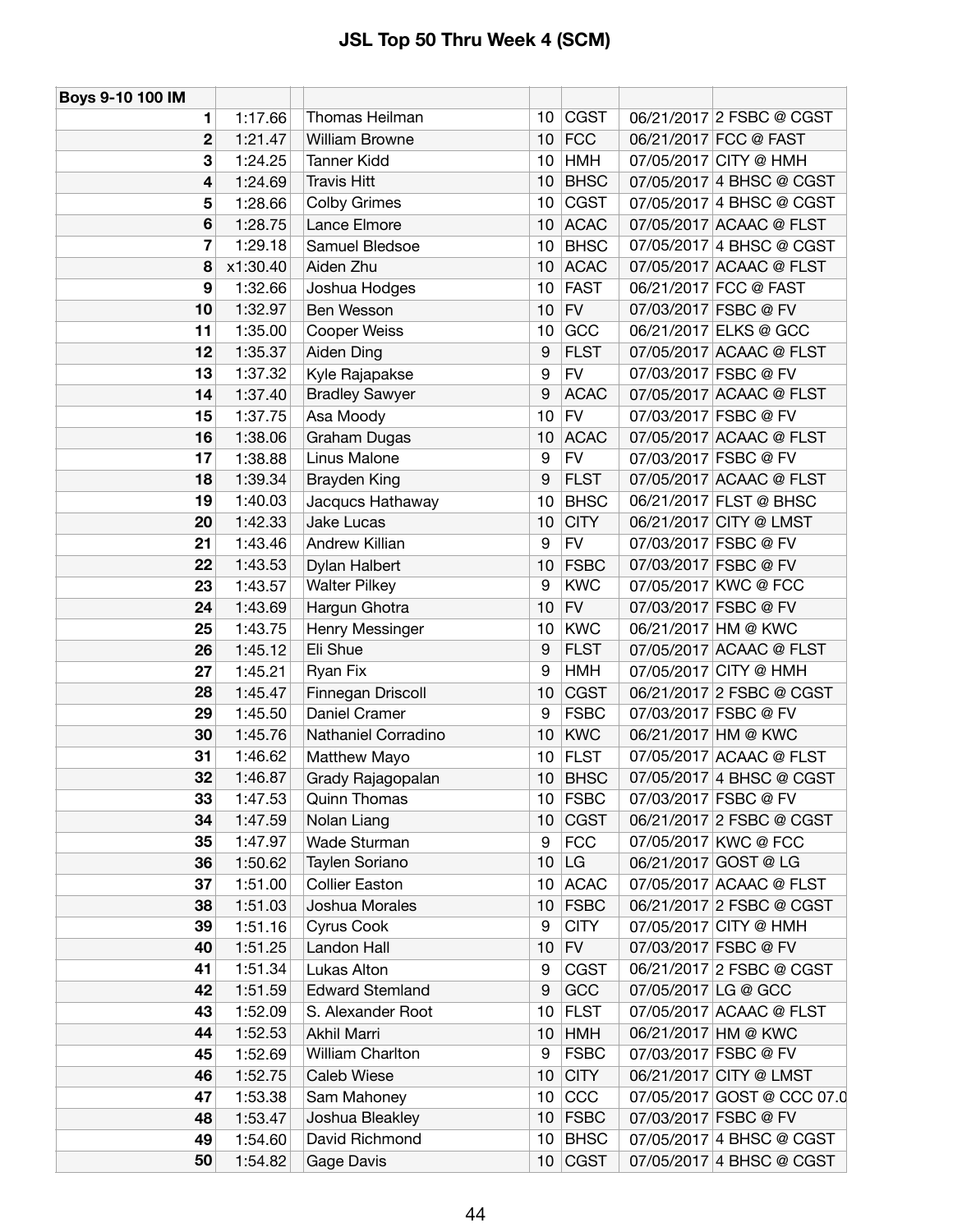| <b>Boys 11-12 50 Free</b> |                |                                 |                       |                            |                                                    |
|---------------------------|----------------|---------------------------------|-----------------------|----------------------------|----------------------------------------------------|
| 1                         | 29.33          | lan Ratcliffe                   | 12 <sup>°</sup>       | <b>CGST</b>                | 06/28/2017 CGST @ ACAC                             |
| $\mathbf{2}$              | 29.50          | Maxwell Moore                   | 11                    | <b>FCC</b>                 | 06/28/2017 FCC @ LMST                              |
| 3                         | 29.69          | Jack Dofflemyer                 | 11                    | <b>FV</b>                  | 06/21/2017 FV @ ACAC                               |
| 4                         | 30.03          | Carter Wesson                   | 12                    | <b>FV</b>                  | 06/28/2017 FV @ FLST                               |
| 5                         | 30.53          | Anthony Garono                  | 12                    | <b>CGST</b>                | 06/21/2017 2 FSBC @ CGST                           |
| 6                         | 30.56          | <b>Teddy Cross</b>              | 12                    | <b>HMH</b>                 | 06/14/2017 FLST @ HMH                              |
| 7                         | 30.70          | Jonathan Alexander              | 11                    | <b>CGST</b>                | 06/28/2017 CGST @ ACAC                             |
| 8                         | 30.73          | Henry Addison                   | 12                    | <b>CGST</b>                | 06/28/2017 CGST @ ACAC                             |
| 9                         | 31.17          | <b>Adrian Patterson</b>         |                       | $12$ ACAC                  | 06/21/2017 FV @ ACAC                               |
| 10                        | x31.57         | Jack Smith                      | 12                    | <b>ACAC</b>                | 07/05/2017 ACAAC @ FLST                            |
| 11                        | 31.62          | Ryan Katstra                    | 12                    | <b>FLST</b>                | 07/05/2017 ACAAC @ FLST                            |
| 12                        | 32.45          | Jesse Bambrick                  | 12                    | <b>ACAC</b>                | 06/28/2017 CGST @ ACAC                             |
| 13                        | 32.60          | Soren Corbett                   | 11                    | <b>CGST</b>                | 06/28/2017 CGST @ ACAC                             |
| 14                        | 32.63          | Jack Burr                       | 11                    | <b>CGST</b>                | 07/05/2017 4 BHSC @ CGST                           |
| 15                        | 33.08          | Logan Hamil                     | 11                    | <b>FSBC</b>                | 06/28/2017 BHSC @ FSBC                             |
| 16                        | 33.30          | Jack Lewis                      | 11                    | <b>FSBC</b>                | 06/28/2017 BHSC @ FSBC                             |
| 17                        | 33.34          | Jonah Davis                     | 12                    | <b>CGST</b>                | 07/05/2017 4 BHSC @ CGST                           |
| 17                        | 33.34          | David King                      | 11                    | <b>FLST</b>                | 06/21/2017 FLST @ BHSC                             |
| 19                        | 33.62          | Jackson Kinsella                | 12                    | <b>FAST</b>                | 07/05/2017 LMST @ FAST                             |
| 20                        | 33.91          | Carter Shaffer                  | 12                    | <b>CGST</b>                | 06/14/2017 1 GCC @ CGST                            |
| 21                        | 33.99          | Jackson Hunt                    | 12                    | <b>CGST</b>                | 06/28/2017 CGST @ ACAC                             |
| 22                        | 34.04          | Cooper Roy                      | 12                    | <b>FSBC</b>                | 06/28/2017 BHSC @ FSBC                             |
| 23                        | x34.05         | Charles Schundler               | 12                    | <b>BHSC</b>                | 06/21/2017 FLST @ BHSC                             |
| 24                        | 34.13          | William Keenan                  | 12 <sup>12</sup>      | <b>FSBC</b>                | 06/14/2017 FSBC @ LG                               |
| 25                        | 34.25          | <b>Braeden Weiss</b>            | 12                    | GCC                        | 07/05/2017 LG @ GCC                                |
| 26                        | 34.28          | <b>Gavin Harris</b>             | 12                    | <b>BHSC</b>                | 06/28/2017 BHSC @ FSBC                             |
| 26                        | 34.28          | <b>Andrew Kulak</b>             | 11                    | <b>ACAC</b>                | 07/05/2017 ACAAC @ FLST                            |
| 28                        | 34.34          | <b>Richard Bell</b>             | 12                    | <b>FV</b>                  | 06/14/2017 FV @ CITY                               |
| 29                        | 34.44          | Benjamin Bouch                  | 12                    | <b>KWC</b>                 | 06/28/2017 KWC @ CITY                              |
| 30                        | 34.56          | Kevin Myers                     | 12 <sub>2</sub>       | <b>FV</b>                  | 06/14/2017 FV @ CITY                               |
| 31                        | 34.62          | Harrison Kinsey                 | 11                    | <b>CGST</b>                | 06/28/2017 CGST @ ACAC                             |
| 32                        | x34.69         | Lincoln Ashcom                  | 12                    | <b>CGST</b>                | 06/14/2017 1 GCC @ CGST                            |
| 33                        | 34.85          | Alex Provencio                  |                       | 12 $ FSBC$                 | 06/28/2017 BHSC @ FSBC                             |
| 34                        | 35.01          | Graham Devito                   |                       | $12$ CGST                  | 06/28/2017 CGST @ ACAC                             |
| 35                        | 35.14          | Nate Chatterson                 | 11                    | <b>CGST</b>                | 06/28/2017 CGST @ ACAC                             |
| 36<br>37                  | 35.15<br>35.37 | Joshua Nemergut<br>Elias Vaughn | 12 <sub>1</sub><br>11 | <b>CGST</b><br><b>BHSC</b> | 06/21/2017 2 FSBC @ CGST<br>06/21/2017 FLST @ BHSC |
| 38                        | 35.41          | Nathan Kelly                    | 12                    | <b>FCC</b>                 | 07/05/2017 KWC @ FCC                               |
| 39                        | 35.54          | <b>William Wise</b>             | 11                    | <b>FCC</b>                 | 06/21/2017 FCC @ FAST                              |
| 40                        | x35.57         | Quinn Ragsdale                  | 11                    | <b>FSBC</b>                | 07/03/2017 FSBC @ FV                               |
| 41                        | x35.60         | Eli Cook                        | 12                    | <b>CITY</b>                | 06/28/2017 KWC @ CITY                              |
| 42                        | 35.68          | Franklin He                     | 12                    | <b>CGST</b>                | 07/05/2017 4 BHSC @ CGST                           |
| 43                        | 35.83          | <b>Wilson Forloines</b>         | 11                    | <b>HMH</b>                 | 07/05/2017 CITY @ HMH                              |
| 44                        | 35.88          | Stephen Burton                  | 12                    | <b>CITY</b>                | 06/21/2017 CITY @ LMST                             |
| 45                        | 35.91          | Luke Velasquez                  | 12                    | <b>HMH</b>                 | 06/14/2017 FLST @ HMH                              |
| 45                        | 35.91          | Cole Gustafson                  | 11                    | <b>FAST</b>                | 07/05/2017 LMST @ FAST                             |
| 45                        | 35.91          | Alden Scott                     | 11                    | <b>FSBC</b>                | 06/21/2017 2 FSBC @ CGST                           |
| 48                        | 35.97          | Simon Wray                      | 11                    | <b>FCC</b>                 | 06/28/2017 FCC @ LMST                              |
| 49                        | 36.01          | Gregoire Gasparini              | 12                    | <b>ACAC</b>                | 06/21/2017 FV @ ACAC                               |
| 50                        | 36.03          | Lucas Quatrara                  | 11                    | <b>BHSC</b>                | 06/14/2017 FCC @ BHSC                              |
| 50                        | 36.03          | Samuel Simmons                  | 12                    | <b>CGST</b>                | 06/21/2017 2 FSBC @ CGST                           |
| 52                        | x36.03         | Sawyer Strickler                |                       | $11$ FV                    | 06/28/2017 FV @ FLST                               |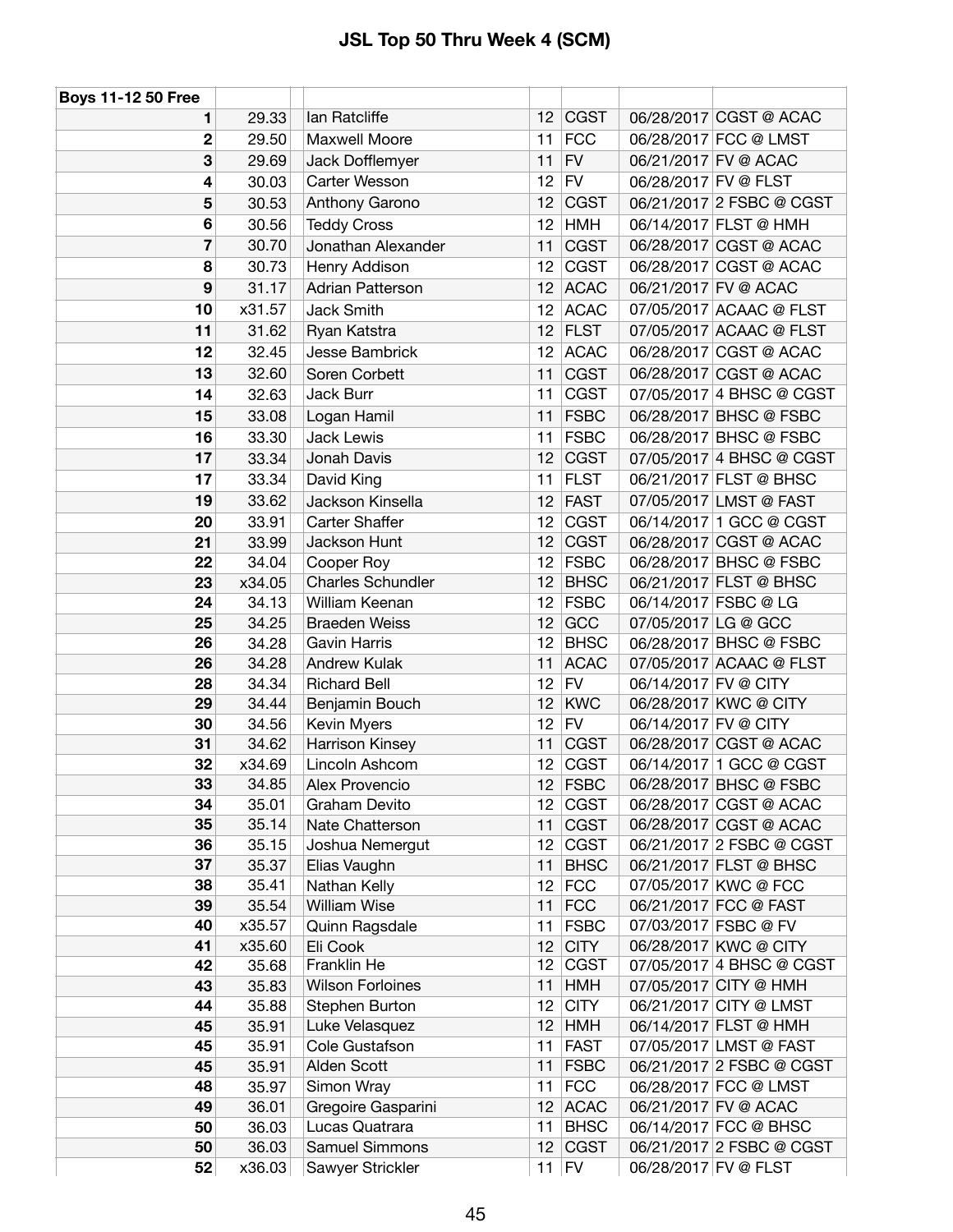| <b>Boys 11-12 100 Free</b> |          |                          |                 |             |                      |                         |
|----------------------------|----------|--------------------------|-----------------|-------------|----------------------|-------------------------|
| 1                          | 43.00    | Micah Yost               |                 | $12$ HMH    |                      | 06/28/2017 HM @ FAST    |
| $\mathbf 2$                | 1:05.42  | Maxwell Moore            | 11              | FCC         |                      | 06/28/2017 FCC @ LMST   |
| 3                          | 1:06.34  | Anthony Garono           | 12              | <b>CGST</b> |                      | 06/28/2017 CGST @ ACAC  |
| 4                          | 1:06.40  | Jack Smith               | 12              | <b>ACAC</b> |                      | 06/28/2017 CGST @ ACAC  |
| 5                          | 1:08.12  | lan Ratcliffe            | 12              | <b>CGST</b> |                      | 06/28/2017 CGST @ ACAC  |
| 6                          | 1:09.06  | Jack Dofflemyer          | 11              | <b>FV</b>   | 06/28/2017 FV @ FLST |                         |
| 7                          | 1:10.08  | Jonathan Alexander       | 11              | <b>CGST</b> |                      | 06/28/2017 CGST @ ACAC  |
| 8                          | 1:10.22  | Ryan Katstra             | 12              | <b>FLST</b> | 06/28/2017 FV @ FLST |                         |
| 9                          | x1:10.72 | Jack Burr                | 11              | <b>CGST</b> |                      | 06/14/2017 1 GCC @ CGST |
| 10                         | 1:10.87  | Jonah Davis              | 12              | <b>CGST</b> |                      | 06/28/2017 CGST @ ACAC  |
| 11                         | x1:11.09 | <b>Charles Schundler</b> | 12              | <b>BHSC</b> |                      | 06/14/2017 FCC @ BHSC   |
| 12                         | x1:13.10 | <b>Teddy Cross</b>       | 12              | <b>HMH</b>  |                      | 06/14/2017 FLST @ HMH   |
| 13                         | 1:14.62  | Jesse Bambrick           | 12              | <b>ACAC</b> |                      | 06/28/2017 CGST @ ACAC  |
| 14                         | 1:15.82  | Graham Devito            | 12              | <b>CGST</b> |                      | 06/14/2017 1 GCC @ CGST |
| 15                         | 1:15.90  | <b>Adrian Patterson</b>  | 12              | <b>ACAC</b> |                      | 06/14/2017 LMST @ ACAC  |
| 16                         | 1:16.00  | David King               | 11              | <b>FLST</b> | 06/28/2017 FV @ FLST |                         |
| 17                         | 1:16.18  | Jack Lewis               | 11              | <b>FSBC</b> |                      | 06/28/2017 BHSC @ FSBC  |
| 18                         | 1:16.29  | Logan Hamil              | 11              | <b>FSBC</b> |                      | 06/28/2017 BHSC @ FSBC  |
| 19                         | 1:17.46  | Quinn Ragsdale           | 11              | <b>FSBC</b> |                      | 06/28/2017 BHSC @ FSBC  |
| 20                         | 1:17.75  | Soren Corbett            | 11              | <b>CGST</b> |                      | 06/14/2017 1 GCC @ CGST |
| 21                         | 1:17.78  | <b>Braeden Weiss</b>     | 12              | GCC         |                      | 06/14/2017 1 GCC @ CGST |
| 22                         | 1:18.30  | Franklin He              | 12              | <b>CGST</b> |                      | 06/28/2017 CGST @ ACAC  |
| 23                         | 1:18.69  | Simon Wray               | 11              | FCC         |                      | 06/28/2017 FCC @ LMST   |
| 24                         | 1:19.40  | Lincoln Ashcom           | 12              | <b>CGST</b> |                      | 06/14/2017 1 GCC @ CGST |
| 25                         | 1:19.59  | William Wise             | 11              | <b>FCC</b>  |                      | 06/28/2017 FCC @ LMST   |
| 26                         | 1:19.87  | Nathan Kelly             | 12 <sub>2</sub> | FCC         |                      | 06/28/2017 FCC @ LMST   |
| 27                         | 1:20.21  | <b>Gavin Harris</b>      | 12              | <b>BHSC</b> |                      | 06/28/2017 BHSC @ FSBC  |
| 28                         | 1:20.28  | <b>Gabriel Alms</b>      | 11              | <b>FV</b>   |                      | 06/21/2017 FV @ ACAC    |
| 29                         | 1:20.33  | Jackson Hunt             | 12              | <b>CGST</b> |                      | 06/28/2017 CGST @ ACAC  |
| 30                         | 1:20.45  | Nate Chatterson          | 11              | <b>CGST</b> |                      | 06/28/2017 CGST @ ACAC  |
| 31                         | 1:20.87  | <b>Richard Bell</b>      | 12 <sup>°</sup> | FV          |                      | 06/21/2017 FV @ ACAC    |
| 32                         | 1:21.25  | Samuel Simmons           |                 | $12$ CGST   |                      | 06/14/2017 1 GCC @ CGST |
| 33                         | 1:21.68  | Andrew Kulak             | 11              | <b>ACAC</b> |                      | 06/21/2017 FV @ ACAC    |
| 34                         | 1:21.90  | Nicholas Haslam          | 11              | <b>CGST</b> |                      | 06/14/2017 1 GCC @ CGST |
| 35                         | 1:23.18  | Alex Provencio           |                 | $12$ FSBC   |                      | 06/28/2017 BHSC @ FSBC  |
| 36                         | x1:23.22 | Lucas Quatrara           | 11              | <b>BHSC</b> |                      | 06/14/2017 FCC @ BHSC   |
| 37                         | x1:23.25 | Elias Vaughn             | 11              | <b>BHSC</b> |                      | 06/14/2017 FCC @ BHSC   |
| 38                         | 1:23.79  | Kevin Myers              | 12              | FV          |                      | 06/21/2017 FV @ ACAC    |
| 39                         | 1:25.62  | Sawyer Strickler         | 11              | <b>FV</b>   |                      | 06/21/2017 FV @ ACAC    |
| 40                         | 1:25.90  | Daniel Johnson           | 12              | <b>KWC</b>  |                      | 06/28/2017 KWC @ CITY   |
| 41                         | 1:26.22  | Jack Thompson            | 11              | <b>FAST</b> |                      | 06/28/2017 HM @ FAST    |
| 42                         | 1:26.44  | Jordan Chorbaji          | 11              | <b>ACAC</b> |                      | 06/21/2017 FV @ ACAC    |
| 43                         | 1:26.81  | Mason Bunyea             | 11              | GHG         |                      | 06/28/2017 GOST @ GHG   |
| 44                         | 1:27.18  | <b>William Fontenot</b>  | 12              | <b>BHSC</b> |                      | 06/28/2017 BHSC @ FSBC  |
| 45                         | 1:27.19  | Cole Gustafson           | 11              | <b>FAST</b> |                      | 06/28/2017 HM @ FAST    |
| 46                         | 1:27.75  | Daniel Nelson            | 12              | <b>HMH</b>  |                      | 06/28/2017 HM @ FAST    |
| 47                         | 1:27.87  | William Graham           | 12              | <b>BHSC</b> |                      | 06/28/2017 BHSC @ FSBC  |
| 48                         | 1:28.37  | Jack Moriarty            | 11              | <b>ACAC</b> |                      | 06/14/2017 LMST @ ACAC  |
| 49                         | 1:28.40  | <b>Tyler Helmick</b>     | 12              | CCC         |                      | 06/28/2017 CCC @ GCC    |
| 50                         | 1:28.53  | Luke Velasquez           |                 | $12$ HMH    |                      | 06/28/2017 HM @ FAST    |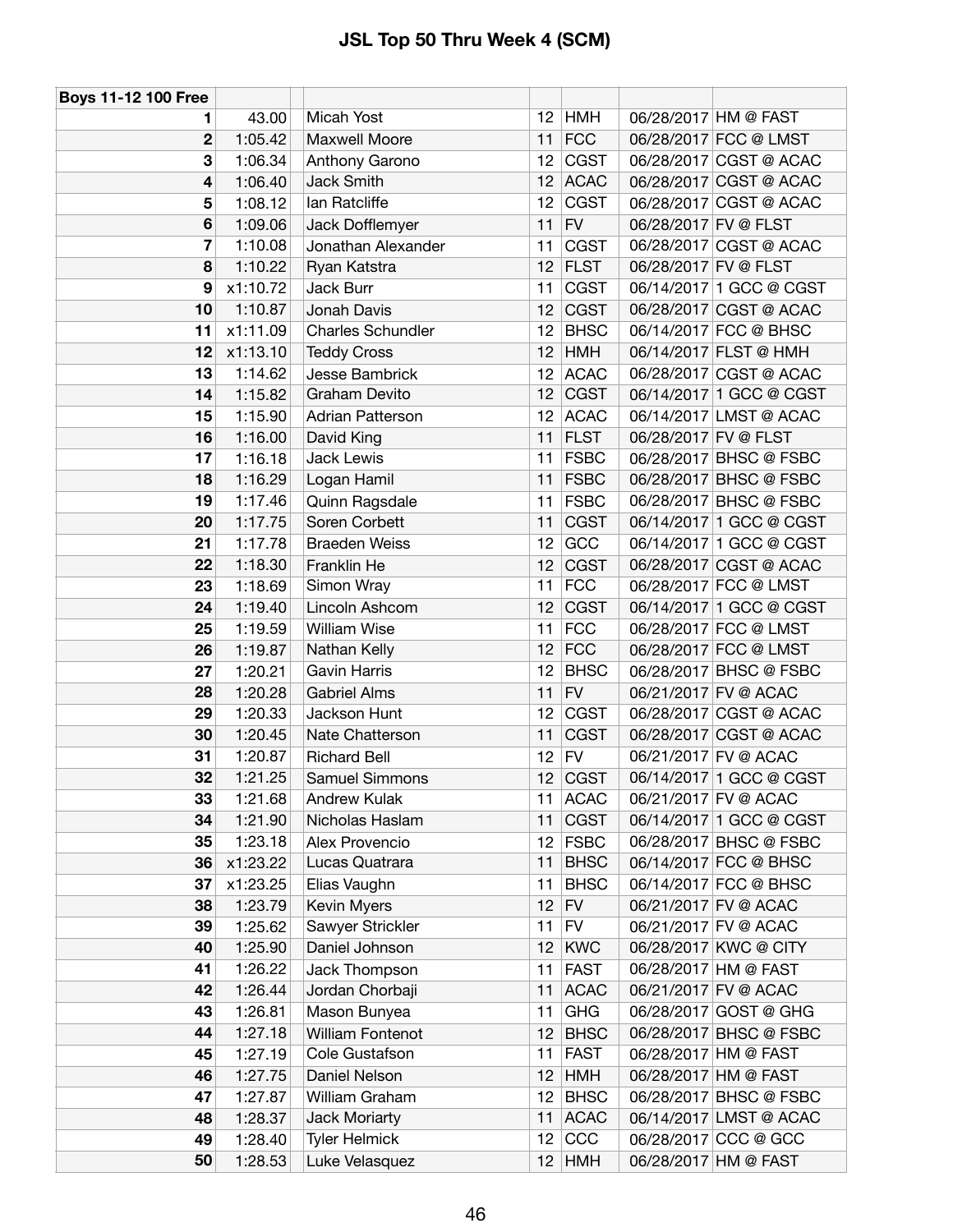| <b>Boys 11-12 50 Back</b> |        |                          |                 |             |                      |                          |
|---------------------------|--------|--------------------------|-----------------|-------------|----------------------|--------------------------|
| 1                         | x35.53 | Maxwell Moore            | 11              | FCC         |                      | 06/28/2017 FCC @ LMST    |
| 2                         | 35.90  | Henry Addison            | 12              | <b>CGST</b> |                      | 06/28/2017 CGST @ ACAC   |
| 3                         | 36.25  | Anthony Garono           | 12              | <b>CGST</b> |                      | 06/14/2017 1 GCC @ CGST  |
| 4                         | 36.56  | Carter Wesson            | 12 <sup>°</sup> | FV          | 06/14/2017 FV @ CITY |                          |
| 5                         | 36.97  | lan Ratcliffe            | 12              | <b>CGST</b> |                      | 06/14/2017 1 GCC @ CGST  |
| 6                         | 37.43  | Jack Smith               | 12              | <b>ACAC</b> |                      | 06/14/2017 LMST @ ACAC   |
| 7                         | 37.53  | <b>Teddy Cross</b>       | 12              | <b>HMH</b>  |                      | 06/21/2017 HM @ KWC      |
| 7                         | 37.53  | <b>Charles Schundler</b> | 12 <sup>°</sup> | <b>BHSC</b> |                      | 06/28/2017 BHSC @ FSBC   |
| 9                         | 37.59  | Nate Chatterson          | 11              | <b>CGST</b> |                      | 06/14/2017 1 GCC @ CGST  |
| 10                        | 38.09  | Quinn Ragsdale           | 11              | <b>FSBC</b> |                      | 06/28/2017 BHSC @ FSBC   |
| 11                        | 38.13  | Jonathan Alexander       | 11              | <b>CGST</b> |                      | 06/21/2017 2 FSBC @ CGST |
| 12                        | 38.47  | Jonah Davis              | 12              | <b>CGST</b> |                      | 06/21/2017 2 FSBC @ CGST |
| 13                        | 38.93  | Jesse Bambrick           | 12              | <b>ACAC</b> |                      | 06/28/2017 CGST @ ACAC   |
| 14                        | 39.09  | Jackson Kinsella         | 12              | <b>FAST</b> |                      | 06/28/2017 HM @ FAST     |
| 15                        | 39.32  | Jack Dofflemyer          | 11              | FV          |                      | 07/03/2017 FSBC @ FV     |
| 16                        | 39.40  | Jack Burr                | 11              | <b>CGST</b> |                      | 06/14/2017 1 GCC @ CGST  |
| 17                        | 39.56  | Ryan Katstra             | 12              | <b>FLST</b> | 06/28/2017 FV @ FLST |                          |
| 18                        | 39.60  | Logan Hamil              | 11              | <b>FSBC</b> |                      | 06/21/2017 2 FSBC @ CGST |
| 19                        | 39.72  | Benjamin Bouch           | 12              | <b>KWC</b>  |                      | 06/14/2017 GOST @ KWC    |
| 20                        | x39.94 | David King               | 11              | <b>FLST</b> |                      | 06/14/2017 FLST @ HMH    |
| 21                        | 40.38  | <b>William Wise</b>      | 11              | FCC         |                      | 06/28/2017 FCC @ LMST    |
| 22                        | 40.63  | Franklin He              | 12              | <b>CGST</b> |                      | 06/14/2017 1 GCC @ CGST  |
| 23                        | 40.69  | Graham Devito            | 12              | <b>CGST</b> |                      | 06/21/2017 2 FSBC @ CGST |
| 24                        | 41.18  | <b>Theodore Adams</b>    | 12 <sup>°</sup> | <b>FSBC</b> |                      | 06/28/2017 BHSC @ FSBC   |
| 25                        | 42.30  | <b>Gavin Harris</b>      | 12              | <b>BHSC</b> |                      | 06/28/2017 BHSC @ FSBC   |
| 26                        | 42.38  | <b>Carter Shaffer</b>    | 12              | <b>CGST</b> |                      | 06/21/2017 2 FSBC @ CGST |
| 27                        | 42.43  | Gregoire Gasparini       | 12              | <b>ACAC</b> |                      | 06/21/2017 FV @ ACAC     |
| 28                        | 42.84  | Simon Wray               | 11              | <b>FCC</b>  |                      | 06/28/2017 FCC @ LMST    |
| 29                        | 43.18  | <b>Adrian Patterson</b>  | 12              | <b>ACAC</b> |                      | 06/21/2017 FV @ ACAC     |
| 30                        | 43.40  | Sawyer Strickler         | 11              | FV          | 06/28/2017 FV @ FLST |                          |
| 31                        | 43.47  | Daniel Johnson           | 12              | <b>KWC</b>  |                      | 06/28/2017 KWC @ CITY    |
| 32                        | 43.50  | Stephen Burton           | 12 <sub>2</sub> | <b>CITY</b> |                      | 06/21/2017 CITY @ LMST   |
| 33                        | 43.53  | <b>Gabriel Alms</b>      | 11              | FV          | 06/28/2017 FV @ FLST |                          |
| 34                        | 43.66  | Elias Vaughn             | 11              | <b>BHSC</b> |                      | 06/21/2017 FLST @ BHSC   |
| 35                        | 43.75  | Lucas Quatrara           | 11              | <b>BHSC</b> |                      | 06/14/2017 FCC @ BHSC    |
| 36                        | 43.97  | Cole Gustafson           | 11              | <b>FAST</b> |                      | 06/28/2017 HM @ FAST     |
| 36                        | 43.97  | Alden Si-Ming Worrall    | 12              | <b>FSBC</b> |                      | 06/21/2017 2 FSBC @ CGST |
| 38                        | 44.09  | Jackson Hunt             | 12              | <b>CGST</b> |                      | 07/05/2017 4 BHSC @ CGST |
| 39                        | 44.37  | Jack Lewis               | 11              | <b>FSBC</b> |                      | 06/28/2017 BHSC @ FSBC   |
| 40                        | 44.65  | Lincoln Ashcom           | 12 <sup>°</sup> | <b>CGST</b> |                      | 06/28/2017 CGST @ ACAC   |
| 41                        | 44.71  | Andrew Kulak             | 11              | <b>ACAC</b> |                      | 06/28/2017 CGST @ ACAC   |
| 42                        | 44.75  | Benjamin Schnell         | 11              | <b>CGST</b> |                      | 06/21/2017 2 FSBC @ CGST |
| 43                        | 44.84  | William Keenan           | 12              | <b>FSBC</b> |                      | 07/03/2017 FSBC @ FV     |
| 44                        | 45.15  | Wyatt Brubaker           | 11              | <b>ACAC</b> |                      | 06/21/2017 FV @ ACAC     |
| 45                        | 45.25  | Nathan Kelly             | 12              | <b>FCC</b>  |                      | 06/14/2017 FCC @ BHSC    |
| 46                        | 45.39  | Matteo Katz-Melo         | 12              | <b>CITY</b> |                      | 07/05/2017 CITY @ HMH    |
| 47                        | x45.40 | Jack Thompson            | 11              | <b>FAST</b> |                      | 06/14/2017 FAST @ GHG    |
| 48                        | 45.46  | <b>Samuel Simmons</b>    | 12              | <b>CGST</b> |                      | 06/28/2017 CGST @ ACAC   |
| 49                        | 45.52  | Wyatt Raymond            | 12              | <b>HMH</b>  |                      | 06/14/2017 FLST @ HMH    |
| 50                        | 45.60  | William Wirasaputra      | 11              | <b>HMH</b>  |                      | 06/28/2017 HM @ FAST     |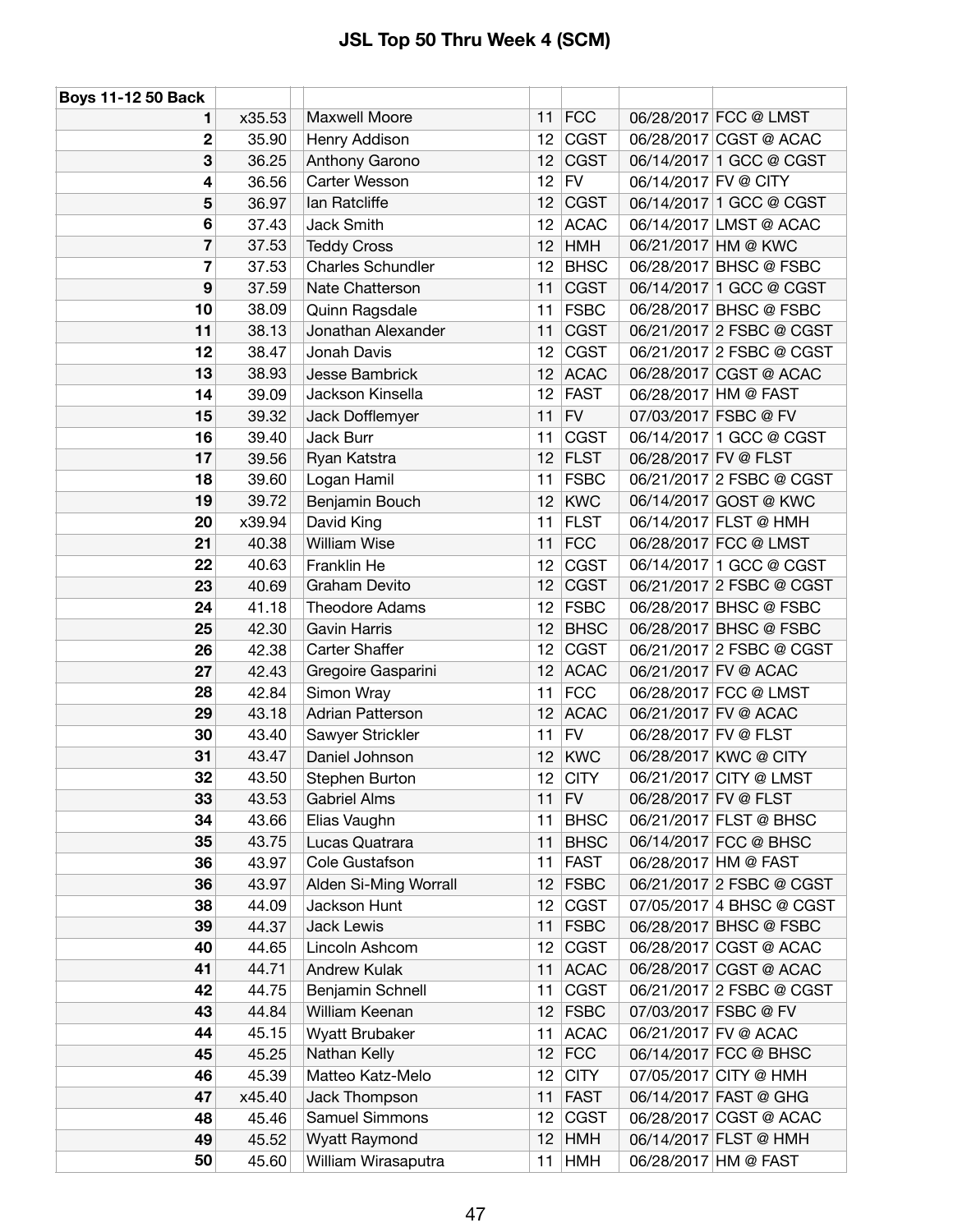| <b>Boys 11-12 50 Breast</b> |        |                          |                 |             |                      |                          |
|-----------------------------|--------|--------------------------|-----------------|-------------|----------------------|--------------------------|
| 1.                          | 36.32  | <b>Jack Smith</b>        | 12 <sup>°</sup> | <b>ACAC</b> |                      | 06/28/2017 CGST @ ACAC   |
| 2                           | 36.59  | Maxwell Moore            | 11              | <b>FCC</b>  |                      | 06/14/2017 FCC @ BHSC    |
| 3                           | 39.25  | Jack Burr                | 11              | <b>CGST</b> |                      | 06/28/2017 CGST @ ACAC   |
| 4                           | 40.28  | Jack Dofflemyer          | 11              | <b>FV</b>   |                      | 07/03/2017 FSBC @ FV     |
| 5                           | 40.35  | <b>Teddy Cross</b>       | 12              | <b>HMH</b>  |                      | 06/14/2017 FLST @ HMH    |
| 6                           | 40.94  | Cooper Roy               | 12              | <b>FSBC</b> |                      | 06/21/2017 2 FSBC @ CGST |
| 7                           | 41.00  | Carter Wesson            | 12              | <b>FV</b>   | 06/28/2017 FV @ FLST |                          |
| 8                           | 41.03  | Jonah Davis              | 12              | <b>CGST</b> |                      | 06/14/2017 1 GCC @ CGST  |
| 9                           | 41.88  | <b>Adrian Patterson</b>  | 12              | <b>ACAC</b> |                      | 06/14/2017 LMST @ ACAC   |
| 10                          | 42.00  | lan Ratcliffe            | 12              | <b>CGST</b> |                      | 06/14/2017 1 GCC @ CGST  |
| 11                          | 42.66  | <b>Charles Schundler</b> | 12              | <b>BHSC</b> |                      | 06/28/2017 BHSC @ FSBC   |
| 12                          | 43.16  | Ryan Katstra             | 12              | <b>FLST</b> |                      | 06/21/2017 FLST @ BHSC   |
| 13                          | 43.94  | Jonathan Alexander       | 11              | <b>CGST</b> |                      | 07/05/2017 4 BHSC @ CGST |
| 14                          | 44.28  | Kevin Myers              | 12              | <b>FV</b>   | 06/14/2017 FV @ CITY |                          |
| 15                          | 44.35  | Henry Addison            | 12              | <b>CGST</b> |                      | 07/05/2017 4 BHSC @ CGST |
| 16                          | 44.36  | Benjamin Bouch           | 12              | <b>KWC</b>  |                      | 06/14/2017 GOST @ KWC    |
| 17                          | 44.65  | <b>Carter Shaffer</b>    | 12              | <b>CGST</b> |                      | 06/28/2017 CGST @ ACAC   |
| 18                          | 44.85  | Elias Vaughn             | 11              | <b>BHSC</b> |                      | 06/14/2017 FCC @ BHSC    |
| 19                          | 45.13  | Graham Devito            | 12              | <b>CGST</b> |                      | 06/28/2017 CGST @ ACAC   |
| 20                          | 45.22  | Franklin He              | 12              | <b>CGST</b> |                      | 06/21/2017 2 FSBC @ CGST |
| 21                          | 46.28  | Quinn Ragsdale           | 11              | <b>FSBC</b> |                      | 06/21/2017 2 FSBC @ CGST |
| 22                          | 46.53  | Jackson Kinsella         | 12              | <b>FAST</b> |                      | 07/05/2017 LMST @ FAST   |
| 23                          | 47.31  | Logan Hamil              | 11              | <b>FSBC</b> |                      | 06/28/2017 BHSC @ FSBC   |
| 24                          | 47.50  | <b>Gabriel Alms</b>      | 11              | <b>FV</b>   | 06/28/2017 FV @ FLST |                          |
| 25                          | 47.90  | <b>William Wise</b>      | 11              | <b>FCC</b>  |                      | 07/05/2017 KWC @ FCC     |
| 26                          | 48.28  | Eli Cook                 | 12              | <b>CITY</b> | 06/14/2017 FV @ CITY |                          |
| 27                          | 48.34  | Soren Corbett            | 11              | <b>CGST</b> |                      | 06/28/2017 CGST @ ACAC   |
| 28                          | 48.37  | <b>Braeden Weiss</b>     | 12              | GCC         |                      | 06/21/2017 ELKS @ GCC    |
| 29                          | 48.82  | Jackson Kunze            | 11              | <b>FLST</b> |                      | 06/21/2017 FLST @ BHSC   |
| 30                          | 49.00  | Sidney Wiseman           | 12              | <b>GHG</b>  |                      | 07/06/2017 GHG @ ELKS    |
| 31                          | 49.05  | <b>Rhodes Hall</b>       | 11              | <b>HMH</b>  |                      | 06/21/2017 HM @ KWC      |
| 32                          | 49.22  | David King               | 11              | <b>FLST</b> |                      | 06/14/2017 FLST @ HMH    |
| 33                          | 49.31  | Maxwell Schaeffer        |                 | 12 FSBC     |                      | 06/21/2017 2 FSBC @ CGST |
| 34                          | 49.41  | <b>Richard Bell</b>      | 12              | FV          | 06/14/2017 FV @ CITY |                          |
| 35                          | 49.43  | <b>William Fontenot</b>  | 12              | <b>BHSC</b> |                      | 06/21/2017 FLST @ BHSC   |
| 36                          | 49.56  | Matthew Ward             | 11              | <b>FCC</b>  |                      | 06/28/2017 FCC @ LMST    |
| 37                          | 49.78  | <b>William Moore</b>     | 11              | LG          |                      | 06/27/2017 LG @ ELKS     |
| 38                          | 50.06  | Jack Thompson            | 11              | <b>FAST</b> |                      | 07/05/2017 LMST @ FAST   |
| 39                          | 50.25  | <b>Turner Monroe</b>     | 11              | <b>ACAC</b> |                      | 06/21/2017 FV @ ACAC     |
| 40                          | 50.26  | Wyatt Raymond            | 12              | HMH         |                      | 06/21/2017 HM @ KWC      |
| 41                          | 50.31  | Eli Schulz               | 12              | LG          |                      | 06/27/2017 LG @ ELKS     |
| 42                          | x50.43 | Nate Chatterson          | 11              | <b>CGST</b> |                      | 06/14/2017 1 GCC @ CGST  |
| 43                          | 50.85  | Jackson Hopkins          | 11              | <b>LMST</b> |                      | 06/28/2017 FCC @ LMST    |
| 44                          | 50.93  | Jordan Chorbaji          | 11              | <b>ACAC</b> |                      | 06/21/2017 FV @ ACAC     |
| 45                          | 51.16  | Harrison Kinsey          | 11              | <b>CGST</b> |                      | 06/28/2017 CGST @ ACAC   |
| 46                          | x51.28 | Nicholas Haslam          | 11              | <b>CGST</b> |                      | 06/14/2017 1 GCC @ CGST  |
| 47                          | 51.44  | Nathan Kelly             | 12              | <b>FCC</b>  |                      | 06/21/2017 FCC @ FAST    |
| 48                          | 51.46  | <b>Wilson Forloines</b>  | 11              | <b>HMH</b>  |                      | 06/21/2017 HM @ KWC      |
| 49                          | 51.53  | Liam Wells               | 11              | <b>LMST</b> |                      | 06/14/2017 LMST @ ACAC   |
| 50                          | 51.59  | <b>Thomas Gresge</b>     | 11              | <b>CGST</b> |                      | 06/14/2017 1 GCC @ CGST  |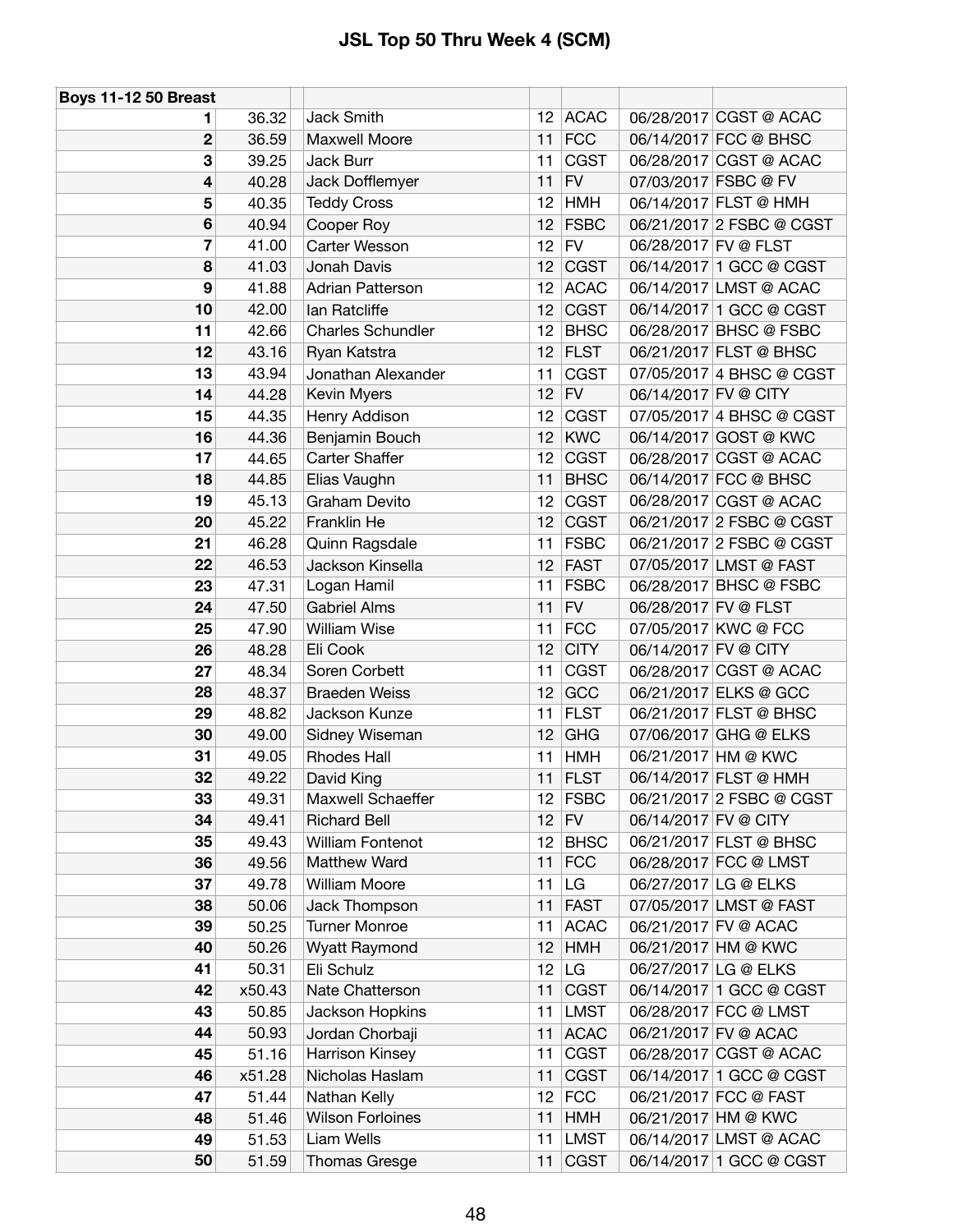| Boys 11-12 50 Fly |        |                          |                 |             |                      |                          |
|-------------------|--------|--------------------------|-----------------|-------------|----------------------|--------------------------|
| 1                 | 32.45  | Jack Smith               |                 | 12 ACAC     |                      | 06/28/2017 CGST @ ACAC   |
| 2                 | 32.71  | Jack Dofflemyer          | 11              | FV          | 06/28/2017 FV @ FLST |                          |
| 3                 | 32.83  | Jonathan Alexander       | 11              | <b>CGST</b> |                      | 06/28/2017 CGST @ ACAC   |
| 4                 | 33.02  | Maxwell Moore            | 11              | FCC         |                      | 06/28/2017 FCC @ LMST    |
| 5                 | 33.35  | <b>Charles Schundler</b> | 12              | <b>BHSC</b> |                      | 07/05/2017 4 BHSC @ CGST |
| 6                 | 35.17  | <b>Teddy Cross</b>       | 12              | <b>HMH</b>  |                      | 06/28/2017 HM @ FAST     |
| 7                 | 35.38  | Carter Wesson            | 12              | FV          |                      | 07/03/2017 FSBC @ FV     |
| 8                 | 35.63  | Ryan Katstra             | 12              | <b>FLST</b> |                      | 06/28/2017 FV @ FLST     |
| 9                 | x36.15 | Anthony Garono           | 12              | <b>CGST</b> |                      | 06/14/2017 1 GCC @ CGST  |
| 10                | 36.94  | Benjamin Bouch           | 12              | <b>KWC</b>  |                      | 06/14/2017 GOST @ KWC    |
| 11                | 37.21  | Andrew Kulak             | 11              | <b>ACAC</b> |                      | 06/14/2017 LMST @ ACAC   |
| 12                | 37.34  | <b>Samuel Simmons</b>    | 12              | <b>CGST</b> |                      | 06/14/2017 1 GCC @ CGST  |
| 13                | 37.43  | lan Ratcliffe            | 12              | <b>CGST</b> |                      | 06/21/2017 2 FSBC @ CGST |
| 14                | 37.97  | Jack Burr                | 11              | <b>CGST</b> |                      | 06/21/2017 2 FSBC @ CGST |
| 15                | 38.12  | <b>Braeden Weiss</b>     | 12              | GCC         |                      | 06/14/2017 1 GCC @ CGST  |
| 16                | 38.42  | Jonah Davis              | 12              | CGST        |                      | 06/28/2017 CGST @ ACAC   |
| 17                | 38.47  | Logan Hamil              | 11              | <b>FSBC</b> |                      | 06/21/2017 2 FSBC @ CGST |
| 18                | 38.80  | Kameron Ward             | 12              | <b>GHG</b>  |                      | 06/14/2017 FAST @ GHG    |
| 19                | 38.92  | Jackson Hunt             | 12              | <b>CGST</b> |                      | 06/28/2017 CGST @ ACAC   |
| 20                | 39.08  | Jesse Bambrick           | 12              | <b>ACAC</b> |                      | 06/14/2017 LMST @ ACAC   |
| 21                | 39.15  | Harrison Kinsey          | 11              | <b>CGST</b> |                      | 06/28/2017 CGST @ ACAC   |
| 22                | 39.59  | David King               | 11              | <b>FLST</b> |                      | 06/21/2017 FLST @ BHSC   |
| 23                | 40.63  | Nate Chatterson          | 11              | <b>CGST</b> |                      | 06/21/2017 2 FSBC @ CGST |
| 24                | 40.90  | Elias Vaughn             | 11              | <b>BHSC</b> |                      | 06/14/2017 FCC @ BHSC    |
| 25                | 40.91  | Jackson Kinsella         | 12              | <b>FAST</b> |                      | 06/28/2017 HM @ FAST     |
| 26                | 40.97  | Joshua Nemergut          | 12              | <b>CGST</b> |                      | 06/21/2017 2 FSBC @ CGST |
| 27                | 41.03  | Daniel Nelson            | 12              | <b>HMH</b>  |                      | 06/28/2017 HM @ FAST     |
| 28                | 41.49  | <b>Dylan Collins</b>     | 11              | <b>FV</b>   |                      | 06/21/2017 FV @ ACAC     |
| 29                | 41.55  | Gregoire Gasparini       | 12              | <b>ACAC</b> |                      | 06/21/2017 FV @ ACAC     |
| 30                | 41.65  | Sawyer Strickler         | 11              | FV          | 06/14/2017 FV @ CITY |                          |
| 31                | x42.07 | Soren Corbett            | 11              | <b>CGST</b> |                      | 07/05/2017 4 BHSC @ CGST |
| 32                | 42.64  | Daniel Johnson           | 12              | <b>KWC</b>  |                      | 06/21/2017 HM @ KWC      |
| 33                | 42.85  | William Keenan           |                 | 12 FSBC     |                      | 06/21/2017 2 FSBC @ CGST |
| 34                | 42.99  | Quinn Ragsdale           | 11              | <b>FSBC</b> |                      | 06/28/2017 BHSC @ FSBC   |
| 35                | 43.28  | Mason Bunyea             | 11              | <b>GHG</b>  |                      | 06/28/2017 GOST @ GHG    |
| 36                | 43.31  | Franklin He              | 12              | <b>CGST</b> |                      | 07/05/2017 4 BHSC @ CGST |
| 37                | 43.38  | Alden Scott              | 11              | <b>FSBC</b> |                      | 06/21/2017 2 FSBC @ CGST |
| 38                | 44.15  | Nicholas Haslam          | 11              | <b>CGST</b> |                      | 06/14/2017 1 GCC @ CGST  |
| 39                | 44.32  | Thomas Gresge            | 11              | <b>CGST</b> |                      | 07/05/2017 4 BHSC @ CGST |
| 40                | x44.38 | <b>Gabriel Alms</b>      | 11              | <b>FV</b>   |                      | 06/28/2017 FV @ FLST     |
| 41                | 44.47  | Luke Velasquez           | 12              | <b>HMH</b>  |                      | 06/28/2017 HM @ FAST     |
| 42                | 44.91  | Mason Bloxsom            | 11              | <b>FV</b>   |                      | 06/28/2017 FV @ FLST     |
| 43                | 45.03  | Anthony Caruso           | 12              | FAST        |                      | 07/05/2017 LMST @ FAST   |
| 44                | 45.18  | Lincoln Ashcom           | 12              | <b>CGST</b> |                      | 06/14/2017 1 GCC @ CGST  |
| 45                | 45.28  | Matthew Behm             | 11              | <b>KWC</b>  |                      | 07/05/2017 KWC @ FCC     |
| 46                | 45.38  | <b>William Wise</b>      | 11              | FCC         |                      | 06/28/2017 FCC @ LMST    |
| 47                | 45.66  | Cooper Moreland          | 11              | <b>CITY</b> |                      | 06/28/2017 KWC @ CITY    |
| 47                | 45.66  | <b>Richard Bell</b>      |                 | $12$ FV     |                      | 07/03/2017 FSBC @ FV     |
| 49                | 45.85  | Jordan Chorbaji          | 11              | <b>ACAC</b> |                      | 07/05/2017 ACAAC @ FLST  |
| 50                | x46.13 | Graham Devito            | 12 <sub>2</sub> | <b>CGST</b> |                      | 06/14/2017 1 GCC @ CGST  |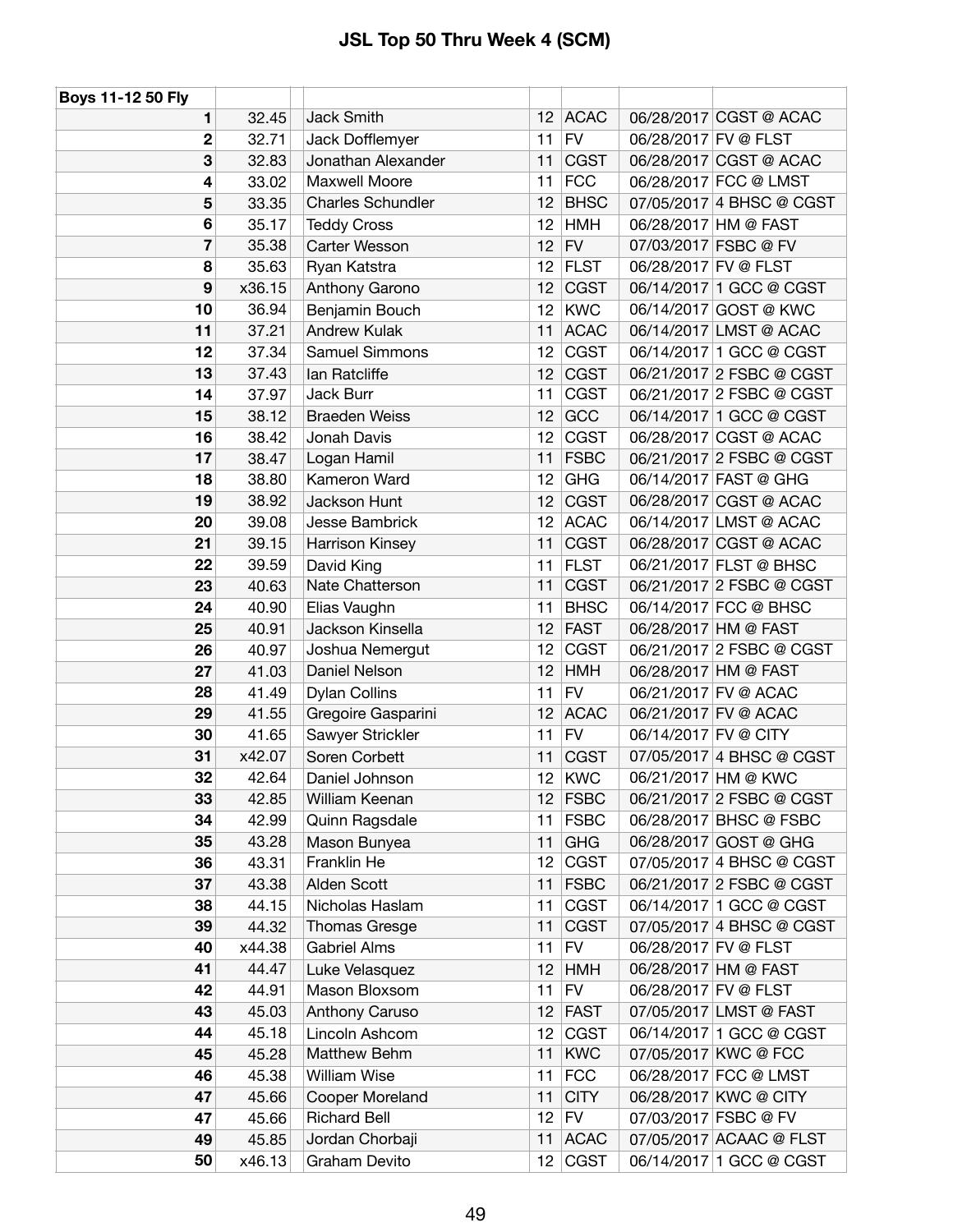| Boys 11-12 100 IM |          |                          |                 |             |                            |
|-------------------|----------|--------------------------|-----------------|-------------|----------------------------|
| 1                 | 1:12.00  | Maxwell Moore            | 11 <sup>1</sup> | <b>FCC</b>  | 07/05/2017 KWC @ FCC       |
| $\mathbf 2$       | 1:15.38  | <b>Jack Smith</b>        |                 | 12 ACAC     | 07/05/2017 ACAAC @ FLST    |
| 3                 | 1:16.75  | lan Ratcliffe            | 12 <sub>2</sub> | <b>CGST</b> | 07/05/2017 4 BHSC @ CGST   |
| 4                 | 1:17.31  | Jack Burr                | 11              | <b>CGST</b> | 07/05/2017 4 BHSC @ CGST   |
| 5                 | 1:17.34  | <b>Charles Schundler</b> | 12 <sub>2</sub> | <b>BHSC</b> | 07/05/2017 4 BHSC @ CGST   |
| 6                 | 1:17.94  | Anthony Garono           | 12              | <b>CGST</b> | 06/21/2017 2 FSBC @ CGST   |
| 7                 | 1:18.88  | <b>Teddy Cross</b>       | 12              | <b>HMH</b>  | 06/21/2017 HM @ KWC        |
| 8                 | 1:18.91  | Carter Wesson            | 12              | <b>FV</b>   | 07/03/2017 FSBC @ FV       |
| 9                 | 1:19.87  | Jonathan Alexander       | 11              | <b>CGST</b> | 07/05/2017 4 BHSC @ CGST   |
| 10                | 1:20.72  | Jack Dofflemyer          | 11              | <b>FV</b>   | 07/03/2017 FSBC @ FV       |
| 11                | 1:20.94  | Jonah Davis              | 12              | <b>CGST</b> | 06/21/2017 2 FSBC @ CGST   |
| 12                | x1:21.44 | <b>Adrian Patterson</b>  | 12              | <b>ACAC</b> | 07/05/2017 ACAAC @ FLST    |
| 13                | 1:22.06  | Ryan Katstra             | 12              | <b>FLST</b> | 06/21/2017 FLST @ BHSC     |
| 14                | 1:24.93  | Logan Hamil              | 11              | <b>FSBC</b> | 06/21/2017 2 FSBC @ CGST   |
| 15                | 1:25.53  | Quinn Ragsdale           | 11              | <b>FSBC</b> | 06/21/2017 2 FSBC @ CGST   |
| 16                | 1:26.53  | David King               | 11              | <b>FLST</b> | 07/05/2017 ACAAC @ FLST    |
| 17                | 1:26.72  | Cooper Roy               | 12              | <b>FSBC</b> | 07/03/2017 FSBC @ FV       |
| 18                | 1:27.03  | Benjamin Bouch           | 12              | <b>KWC</b>  | 07/05/2017 KWC @ FCC       |
| 19                | 1:27.53  | Franklin He              | 12              | <b>CGST</b> | 07/05/2017 4 BHSC @ CGST   |
| 20                | 1:27.59  | Graham Devito            | 12              | <b>CGST</b> | 07/05/2017 4 BHSC @ CGST   |
| 21                | 1:27.75  | <b>Braeden Weiss</b>     | 12 <sub>2</sub> | GCC         | 06/21/2017 ELKS @ GCC      |
| 22                | 1:28.22  | <b>William Wise</b>      | 11              | <b>FCC</b>  | 07/05/2017 KWC @ FCC       |
| 23                | 1:28.53  | Jackson Kinsella         | 12 <sub>2</sub> | <b>FAST</b> | 07/05/2017 LMST @ FAST     |
| 24                | 1:28.57  | Kameron Ward             | 12              | <b>GHG</b>  | 07/06/2017 GHG @ ELKS      |
| 25                | 1:29.21  | Nate Chatterson          | 11              | <b>CGST</b> | 06/21/2017 2 FSBC @ CGST   |
| 26                | 1:29.56  | Andrew Kulak             | 11              | <b>ACAC</b> | 07/05/2017 ACAAC @ FLST    |
| 27                | 1:29.97  | Harrison Kinsey          | 11              | <b>CGST</b> | 06/21/2017 2 FSBC @ CGST   |
| 28                | 1:30.72  | Elias Vaughn             | 11              | <b>BHSC</b> | 07/05/2017 4 BHSC @ CGST   |
| 29                | 1:30.94  | Jackson Hunt             | 12              | <b>CGST</b> | 06/21/2017 2 FSBC @ CGST   |
| 30                | 1:31.03  | Soren Corbett            | 11              | <b>CGST</b> | 07/05/2017 4 BHSC @ CGST   |
| 31                | 1:31.47  | Lucas Quatrara           | 11              | <b>BHSC</b> | 07/05/2017 4 BHSC @ CGST   |
| 32                | 1:31.82  | Nathan Kelly             | 12              | <b>FCC</b>  | 07/05/2017 KWC @ FCC       |
| 33                | 1:31.94  | Samuel Simmons           | 12 <sup>1</sup> | <b>CGST</b> | 06/21/2017 2 FSBC @ CGST   |
| 34                | 1:33.14  | Daniel Johnson           | 12              | <b>KWC</b>  | 06/21/2017 HM @ KWC        |
| 35                | 1:33.50  | Thomas Gresge            | 11              | <b>CGST</b> | 07/05/2017 4 BHSC @ CGST   |
| 36                | 1:34.12  | Gavin Harris             | 12              | <b>BHSC</b> | 07/05/2017 4 BHSC @ CGST   |
| 37                | 1:35.06  | Sawyer Strickler         | 11              | <b>FV</b>   | 07/03/2017 FSBC @ FV       |
| 38                | 1:35.22  | <b>Wilson Forloines</b>  | 11              | <b>HMH</b>  | 07/05/2017 CITY @ HMH      |
| 39                | 1:35.35  | <b>Gabriel Alms</b>      | 11              | <b>FV</b>   | 07/03/2017 FSBC @ FV       |
| 40                | 1:35.78  | Jackson Kunze            | 11              | <b>FLST</b> | 06/21/2017 FLST @ BHSC     |
| 41                | 1:35.85  | William Wirasaputra      | 11              | <b>HMH</b>  | 06/21/2017 HM @ KWC        |
| 42                | 1:36.46  | William Fontenot         | 12              | <b>BHSC</b> | 06/21/2017 FLST @ BHSC     |
| 43                | 1:36.56  | Alden Scott              | 11              | <b>FSBC</b> | 06/21/2017 2 FSBC @ CGST   |
| 44                | 1:36.59  | Cole Gustafson           | 11              | <b>FAST</b> | 07/05/2017 LMST @ FAST     |
| 45                | 1:37.91  | Wyatt Raymond            | 12              | <b>HMH</b>  | 06/21/2017 HM @ KWC        |
| 46                | 1:38.16  | Kevin Myers              | 12              | <b>FV</b>   | 07/03/2017 FSBC @ FV       |
| 47                | 1:38.22  | Jackson Hopkins          | 11              | <b>LMST</b> | 06/21/2017 CITY @ LMST     |
| 48                | 1:38.47  | <b>Tyler Helmick</b>     | 12              | CCC         | 07/05/2017 GOST @ CCC 07.0 |
| 49                | 1:38.50  | Mason Bunyea             | 11              | <b>GHG</b>  | 06/21/2017 GHG @ CCC 06.21 |
| 50                | 1:38.78  | Eli Cook                 |                 | $12$ CITY   | 07/05/2017 CITY @ HMH      |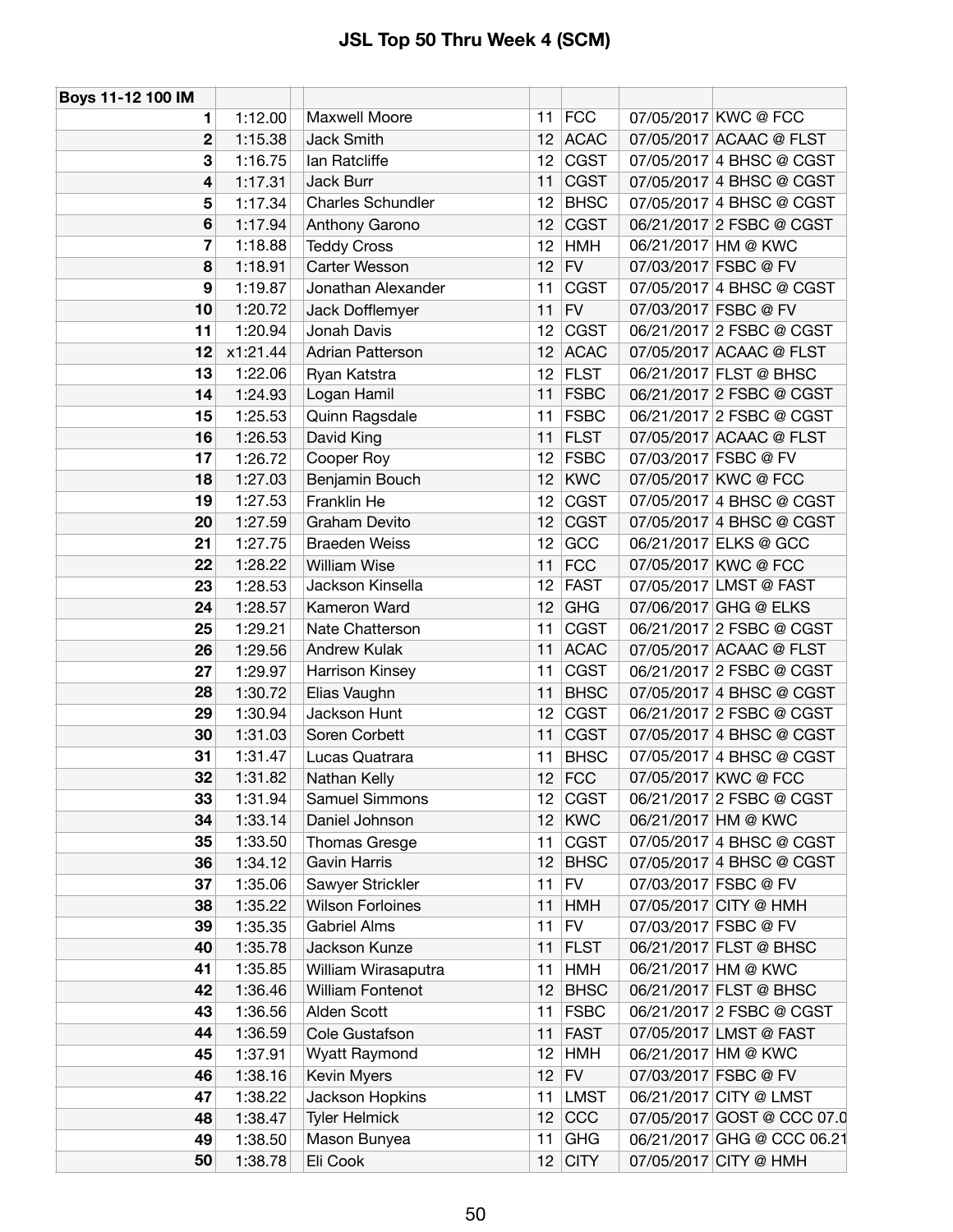| <b>Boys 13-14 50 Free</b> |        |                         |    |             |                      |                            |
|---------------------------|--------|-------------------------|----|-------------|----------------------|----------------------------|
| 1                         | 25.66  | Levani Tutovani         |    | $13$ FSBC   |                      | 07/03/2017 FSBC @ FV       |
| $\mathbf 2$               | 26.25  | Victor Valovalo         |    | $13$ FV     |                      | 07/03/2017 FSBC @ FV       |
| 3                         | 26.56  | <b>Walker Davis</b>     |    | $14$ FCC    |                      | 06/14/2017 FCC @ BHSC      |
| 4                         | 26.95  | Keshawn Bullard         | 14 | <b>FSBC</b> |                      | 06/28/2017 BHSC @ FSBC     |
| 5                         | x27.35 | Samuel Johnson          | 13 | <b>CGST</b> |                      | 06/14/2017 1 GCC @ CGST    |
| 6                         | 27.50  | Hunter Strickland       | 14 | <b>LMST</b> |                      | 06/28/2017 FCC @ LMST      |
| 7                         | 27.64  | Jake Hartogensis        |    | 14 ACAC     |                      | 06/21/2017 FV @ ACAC       |
| 8                         | 27.89  | Ahmad Woodson           |    | 13 ACAC     |                      | 06/28/2017 CGST @ ACAC     |
| $\boldsymbol{9}$          | 28.08  | Aidan Meyer             |    | 13 ACAC     |                      | 06/28/2017 CGST @ ACAC     |
| 10                        | 28.25  | Lucas Smith             |    | $14$ FV     | 06/28/2017 FV @ FLST |                            |
| 11                        | 28.26  | Josh Inouye             |    | $13$ FSBC   |                      | 06/28/2017 BHSC @ FSBC     |
| 12                        | 28.35  | <b>Zachary Ashby</b>    | 14 | <b>ACAC</b> |                      | 07/05/2017 ACAAC @ FLST    |
| 13                        | 28.37  | Max Cope                |    | 14 ACAC     |                      | 06/14/2017 LMST @ ACAC     |
| 14                        | 28.69  | Nathaniel Hargrove      | 13 | <b>BHSC</b> |                      | 06/21/2017 FLST @ BHSC     |
| 15                        | 28.72  | <b>Angel Pilkey</b>     | 14 | <b>KWC</b>  |                      | 06/21/2017 HM @ KWC        |
| 16                        | x28.78 | Nathan Smith            | 14 | <b>LMST</b> |                      | 07/05/2017 LMST @ FAST     |
| 17                        | 28.79  | Noah Johnson            | 13 | <b>CGST</b> |                      | 06/28/2017 CGST @ ACAC     |
| 18                        | 28.85  | Peyton Wray             | 13 | <b>FCC</b>  |                      | 06/21/2017 FCC @ FAST      |
| 19                        | 29.11  | Kevin Cain              | 14 | <b>FV</b>   |                      | 06/21/2017 FV @ ACAC       |
| 20                        | x29.22 | Noah Hochrein           | 14 | <b>FV</b>   | 06/14/2017 FV @ CITY |                            |
| 21                        | 29.30  | <b>Charles Vavrik</b>   |    | 14 BHSC     |                      | 06/28/2017 BHSC @ FSBC     |
| 22                        | 29.33  | Howard Zhu              | 13 | <b>ACAC</b> |                      | 06/21/2017 FV @ ACAC       |
| 23                        | 29.51  | Duncan McDonald         |    | $14$ HMH    |                      | 06/21/2017 HM @ KWC        |
| 24                        | 29.64  | Glenn Coleman           | 13 | <b>ACAC</b> |                      | 06/28/2017 CGST @ ACAC     |
| 25                        | 29.79  | Nicolas Karp            | 13 | <b>CGST</b> |                      | 06/28/2017 CGST @ ACAC     |
| 25                        | 29.79  | Ezekiel Brubaker        | 13 | <b>ACAC</b> |                      | 06/28/2017 CGST @ ACAC     |
| 27                        | 29.89  | Duncan Coppi            | 14 | <b>HMH</b>  |                      | 07/05/2017 CITY @ HMH      |
| 28                        | 29.98  | Augustus Jones          | 13 | <b>ACAC</b> |                      | 06/21/2017 FV @ ACAC       |
| 28                        | 29.98  | Benjamin Genson         |    | $14$ FV     |                      | 06/21/2017 FV @ ACAC       |
| 30                        | 30.29  | Quinton Laughon-Worrell | 13 | <b>CITY</b> |                      | 07/05/2017 CITY @ HMH      |
| 31                        | 30.31  | Kyler Soriano           |    | $14$ LG     |                      | 06/21/2017 GOST @ LG       |
| 32                        | 30.36  | Jesse Thomas            |    | 13 FSBC     |                      | 06/28/2017 BHSC @ FSBC     |
| 33                        | 30.44  | Jackson Ward            |    | $14$ GHG    |                      | 07/06/2017 GHG @ ELKS      |
| 34                        | 30.48  | Owen Strickland         |    | 14 LMST     |                      | 06/14/2017 LMST @ ACAC     |
| 35                        | 30.53  | <b>Chris Kelly</b>      |    | 14 $ CITY $ |                      | 06/21/2017 CITY @ LMST     |
| 36                        | 30.68  | Preston Hutter          | 13 | <b>BHSC</b> |                      | 06/21/2017 FLST @ BHSC     |
| 37                        | 30.72  | Josh Morse              |    | $14$ FLST   | 06/28/2017 FV @ FLST |                            |
| 38                        | 30.81  | Killian O'Reilly        | 13 | CCC         |                      | 06/28/2017 CCC @ GCC       |
| 39                        | 30.90  | Luke Wintersgill        | 14 | <b>GHG</b>  |                      | 06/21/2017 GHG @ CCC 06.21 |
| 40                        | 30.91  | Robert Shisbey          | 14 | <b>HMH</b>  |                      | 06/21/2017 HM @ KWC        |
| 40                        | 30.91  | Jacob Mayo              |    | 13 FLST     | 06/28/2017 FV @ FLST |                            |
| 42                        | 31.02  | Maxwell Kwon            |    | $14$ HMH    |                      | 06/14/2017 FLST @ HMH      |
| 43                        | 31.04  | <b>Richard Toe</b>      |    | 14 FSBC     |                      | 06/28/2017 BHSC @ FSBC     |
| 44                        | 31.27  | Dylan Scheel            | 14 | <b>CITY</b> |                      | 06/21/2017 CITY @ LMST     |
| 45                        | 31.31  | Nathaniel Reiner        |    | 13 ACAC     |                      | 06/21/2017 FV @ ACAC       |
| 46                        | 31.35  | Thomas Acgtblu          |    | $14$ KWC    |                      | 07/05/2017 KWC @ FCC       |
| 47                        | 31.49  | Graven Craig            | 14 | LG          |                      | 06/14/2017 FSBC @ LG       |
| 48                        | 31.50  | Connor Bridge           |    | 14 LMST     |                      | 06/21/2017 CITY @ LMST     |
| 49                        | 31.67  | Andrew Fontenot         | 14 | <b>BHSC</b> |                      | 06/28/2017 BHSC @ FSBC     |
| 49                        | 31.67  | <b>Riley Sherlock</b>   |    | $13$ ACAC   |                      | 06/21/2017 FV @ ACAC       |
|                           |        |                         |    |             |                      |                            |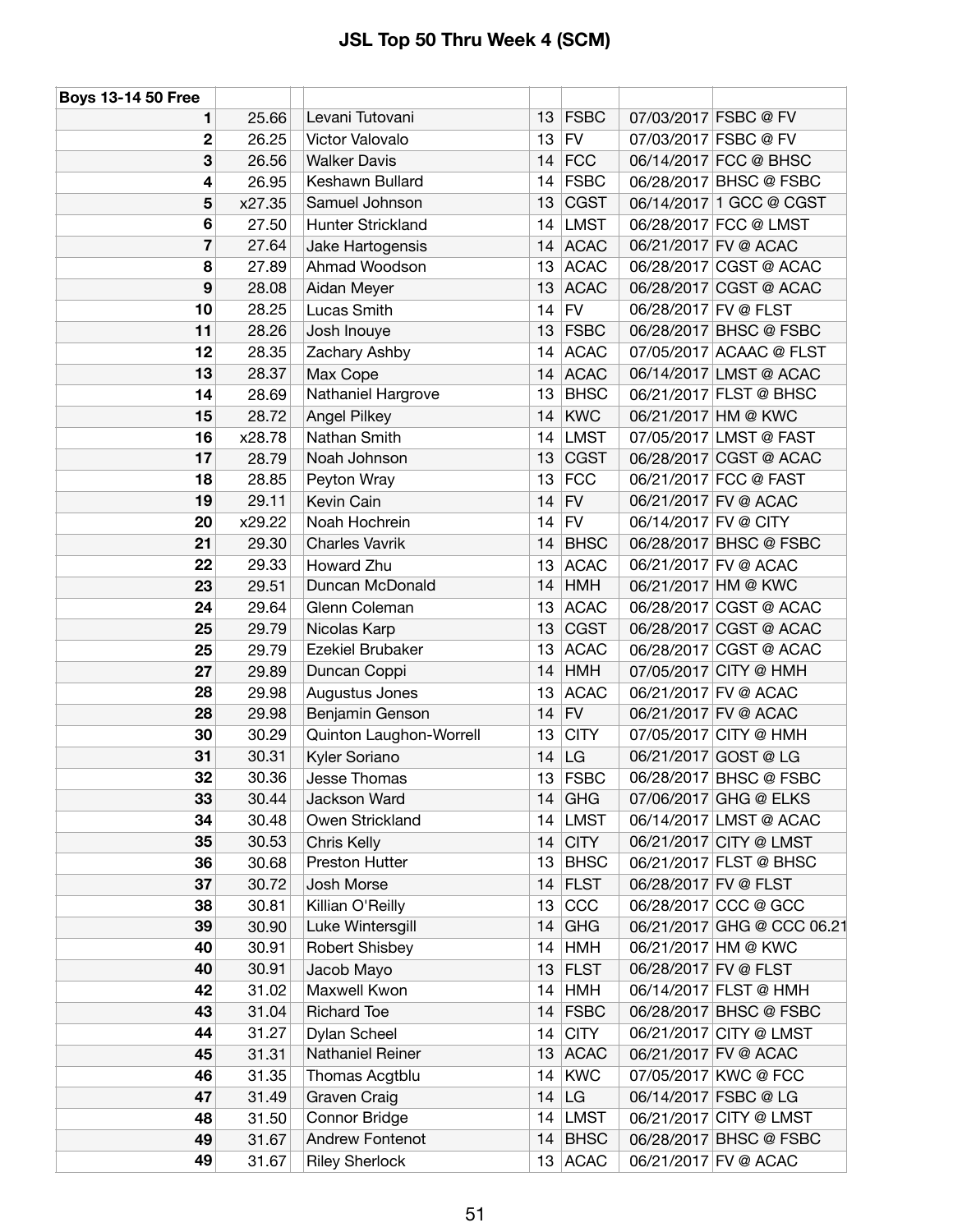| <b>Boys 13-14 100 Free</b> |          |                          |    |             |                      |                         |
|----------------------------|----------|--------------------------|----|-------------|----------------------|-------------------------|
| 1                          | 58.27    | Victor Valovalo          | 13 | <b>FV</b>   |                      | 06/21/2017 FV @ ACAC    |
| $\mathbf 2$                | 59.40    | Hunter Strickland        | 14 | LMST        |                      | 06/14/2017 LMST @ ACAC  |
| 3                          | 59.46    | Levani Tutovani          | 13 | <b>FSBC</b> |                      | 06/28/2017 BHSC @ FSBC  |
| 4                          | 59.58    | Jake Hartogensis         | 14 | <b>ACAC</b> |                      | 06/21/2017 FV @ ACAC    |
| 5                          | 1:00.87  | Zachary Ashby            | 14 | <b>ACAC</b> |                      | 06/21/2017 FV @ ACAC    |
| 6                          | 1:01.27  | Max Cope                 | 14 | <b>ACAC</b> |                      | 06/21/2017 FV @ ACAC    |
| 7                          | 1:03.12  | Noah Johnson             | 13 | <b>CGST</b> |                      | 06/28/2017 CGST @ ACAC  |
| 8                          | 1:03.15  | Aidan Meyer              | 13 | <b>ACAC</b> |                      | 06/14/2017 LMST @ ACAC  |
| 9                          | 1:03.44  | Angel Pilkey             | 14 | <b>KWC</b>  |                      | 06/28/2017 KWC @ CITY   |
| 10                         | 1:03.49  | Nathan Smith             | 14 | <b>LMST</b> |                      | 06/14/2017 LMST @ ACAC  |
| 11                         | 1:03.63  | Lucas Smith              | 14 | <b>FV</b>   | 06/28/2017 FV @ FLST |                         |
| 12                         | 1:04.87  | Noah Hochrein            | 14 | <b>FV</b>   |                      | 06/21/2017 FV @ ACAC    |
| 13                         | 1:05.12  | Ahmad Woodson            | 13 | <b>ACAC</b> |                      | 06/28/2017 CGST @ ACAC  |
| 14                         | 1:05.65  | Glenn Coleman            | 13 | <b>ACAC</b> |                      | 06/28/2017 CGST @ ACAC  |
| 15                         | 1:05.71  | Kevin Cain               | 14 | FV          |                      | 06/21/2017 FV @ ACAC    |
| 16                         | 1:05.72  | Matthew Heilman          | 13 | <b>CGST</b> |                      | 06/14/2017 1 GCC @ CGST |
| 17                         | 1:06.82  | Keshawn Bullard          | 14 | <b>FSBC</b> |                      | 06/28/2017 BHSC @ FSBC  |
| 18                         | 1:07.12  | Howard Zhu               | 13 | <b>ACAC</b> |                      | 06/14/2017 LMST @ ACAC  |
| 19                         | 1:08.94  | Duncan McDonald          | 14 | <b>HMH</b>  |                      | 06/28/2017 HM @ FAST    |
| 20                         | 1:09.02  | Augustus Jones           | 13 | <b>ACAC</b> |                      | 06/14/2017 LMST @ ACAC  |
| 21                         | 1:09.53  | Nathaniel Reiner         | 13 | <b>ACAC</b> |                      | 06/14/2017 LMST @ ACAC  |
| 22                         | 1:09.93  | Chris Kelly              | 14 | <b>CITY</b> |                      | 06/28/2017 KWC @ CITY   |
| 23                         | 1:10.25  | <b>Preston Hutter</b>    | 13 | <b>BHSC</b> |                      | 06/14/2017 FCC @ BHSC   |
| 23                         | 1:10.25  | Duncan Coppi             | 14 | <b>HMH</b>  |                      | 06/28/2017 HM @ FAST    |
| 25                         | 1:10.65  | Benjamin Genson          | 14 | FV          |                      | 06/21/2017 FV @ ACAC    |
| 26                         | 1:11.06  | Maxwell Kwon             | 14 | <b>HMH</b>  |                      | 06/28/2017 HM @ FAST    |
| 27                         | 1:11.41  | Owen Strickland          | 14 | <b>LMST</b> |                      | 06/28/2017 FCC @ LMST   |
| 28                         | 1:11.56  | Graven Craig             | 14 | LG          |                      | 06/27/2017 LG @ ELKS    |
| 29                         | 1:11.93  | Nicolas Karp             | 13 | <b>CGST</b> |                      | 06/28/2017 CGST @ ACAC  |
| 30                         | 1:12.00  | Kyler Soriano            | 14 | LG          |                      | 06/27/2017 LG @ ELKS    |
| 31                         | 1:12.12  | Josh Morse               | 14 | <b>FLST</b> | 06/28/2017 FV @ FLST |                         |
| 32                         | x1:12.25 | Nathaniel Hargrove       | 13 | <b>BHSC</b> |                      | 06/14/2017 FCC @ BHSC   |
| 33                         | 1:12.31  | Jacob Mayo               |    | 13 FLST     |                      | 06/14/2017 FLST @ HMH   |
| 34                         | 1:13.44  | Luke Wintersgill         | 14 | GHG         |                      | 06/28/2017 GOST @ GHG   |
| 35                         | 1:13.55  | <b>Harrison Greenhoe</b> | 13 | <b>FSBC</b> |                      | 06/28/2017 BHSC @ FSBC  |
| 36                         | 1:14.15  | <b>Robert Shisbey</b>    | 14 | <b>HMH</b>  |                      | 06/28/2017 HM @ FAST    |
| 37                         | 1:15.00  | Dylan Scheel             | 14 | <b>CITY</b> |                      | 06/28/2017 KWC @ CITY   |
| 38                         | 1:15.12  | <b>Tilden English</b>    | 13 | FCC         |                      | 06/28/2017 FCC @ LMST   |
| 39                         | 1:15.24  | Seth Genson              | 14 | FV          |                      | 06/21/2017 FV @ ACAC    |
| 40                         | x1:15.25 | Alexander He             | 14 | <b>CGST</b> |                      | 06/14/2017 1 GCC @ CGST |
| 41                         | 1:16.50  | <b>Blake Shifflett</b>   | 14 | GHG         |                      | 06/28/2017 GOST @ GHG   |
| 42                         | 1:16.53  | <b>Christian Tessier</b> | 14 | <b>CITY</b> |                      | 06/28/2017 KWC @ CITY   |
| 43                         | 1:16.66  | <b>Nathaniel Flores</b>  | 13 | <b>HMH</b>  |                      | 06/28/2017 HM @ FAST    |
| 44                         | 1:16.69  | <b>Robert Miller</b>     | 14 | <b>ELKS</b> |                      | 06/27/2017 LG @ ELKS    |
| 45                         | 1:17.18  | Robert Wilson            | 13 | <b>ACAC</b> |                      | 06/21/2017 FV @ ACAC    |
| 46                         | 1:17.49  | Alexander Vaughn         | 14 | <b>BHSC</b> |                      | 06/28/2017 BHSC @ FSBC  |
| 47                         | 1:17.58  | lan Sanders              | 13 | <b>FSBC</b> |                      | 06/28/2017 BHSC @ FSBC  |
| 48                         | x1:17.73 | Andrew Fontenot          | 14 | <b>BHSC</b> |                      | 06/14/2017 FCC @ BHSC   |
| 49                         | 1:18.02  | Noah Amato               | 14 | <b>LMST</b> |                      | 06/28/2017 FCC @ LMST   |
| 50                         | 1:18.28  | Joshua Yoder             |    | $13$ CITY   |                      | 06/28/2017 KWC @ CITY   |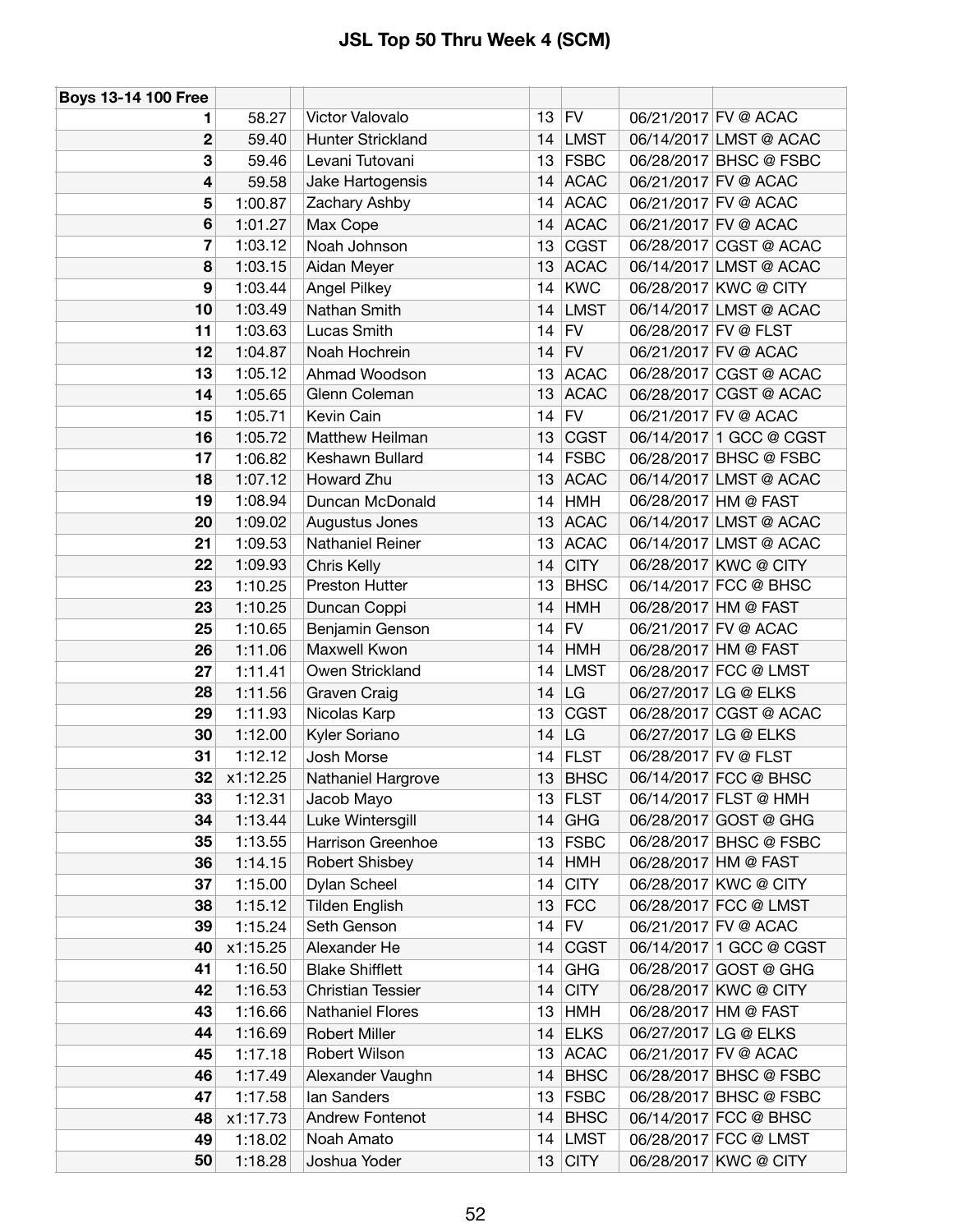| <b>Boys 13-14 50 Back</b> |        |                         |    |               |                      |                            |
|---------------------------|--------|-------------------------|----|---------------|----------------------|----------------------------|
| 1                         | 28.97  | <b>Walker Davis</b>     |    | $14$ FCC      |                      | 06/14/2017 FCC @ BHSC      |
| $\boldsymbol{2}$          | 31.09  | Zachary Ashby           |    | 14 ACAC       |                      | 06/28/2017 CGST @ ACAC     |
| 3                         | 31.75  | Peyton Wray             | 13 | <b>FCC</b>    |                      | 07/05/2017 KWC @ FCC       |
| 4                         | 32.16  | Noah Johnson            | 13 | <b>CGST</b>   |                      | 06/21/2017 2 FSBC @ CGST   |
| 5                         | 32.58  | Lucas Smith             | 14 | <b>FV</b>     |                      | 06/21/2017 FV @ ACAC       |
| 6                         | x32.90 | Hunter Strickland       |    | 14 LMST       |                      | 06/28/2017 FCC @ LMST      |
| $\overline{7}$            | 32.93  | Levani Tutovani         |    | $13$ FSBC     |                      | 06/28/2017 BHSC @ FSBC     |
| 8                         | 33.00  | Noah Hochrein           |    | $14$ FV       | 06/28/2017 FV @ FLST |                            |
| $\boldsymbol{9}$          | 33.16  | Nathan Smith            | 14 | <b>LMST</b>   |                      | 06/28/2017 FCC @ LMST      |
| 10                        | 33.82  | Samuel Johnson          | 13 | <b>CGST</b>   |                      | 06/21/2017 2 FSBC @ CGST   |
| 11                        | 33.84  | <b>Angel Pilkey</b>     |    | $14$ KWC      |                      | 06/28/2017 KWC @ CITY      |
| 12                        | 34.08  | Ahmad Woodson           | 13 | <b>ACAC</b>   |                      | 07/05/2017 ACAAC @ FLST    |
| 13                        | 34.72  | Ryan Taylor             | 14 | <b>GHG</b>    |                      | 06/21/2017 GHG @ CCC 06.21 |
| 14                        | 34.90  | Matthew Heilman         | 13 | <b>CGST</b>   |                      | 06/28/2017 CGST @ ACAC     |
| 15                        | 35.00  | Maxwell Kwon            |    | $14$ HMH      |                      | 06/21/2017 HM @ KWC        |
| 16                        | 35.29  | Kevin Cain              | 14 | <b>FV</b>     |                      | 07/03/2017 FSBC @ FV       |
| 17                        | 35.34  | Jake Hartogensis        |    | 14 ACAC       |                      | 07/05/2017 ACAAC @ FLST    |
| 18                        | 35.56  | Ezekiel Brubaker        |    | 13 ACAC       |                      | 06/28/2017 CGST @ ACAC     |
| 19                        | 35.80  | Nathaniel Hargrove      | 13 | <b>BHSC</b>   |                      | 06/21/2017 FLST @ BHSC     |
| 20                        | 36.00  | Glenn Coleman           | 13 | <b>ACAC</b>   |                      | 06/21/2017 FV @ ACAC       |
| 21                        | 36.34  | Howard Zhu              | 13 | <b>ACAC</b>   |                      | 06/14/2017 LMST @ ACAC     |
| 22                        | 36.44  | Benjamin Genson         |    | $14$ FV       | 06/28/2017 FV @ FLST |                            |
| 23                        | 36.52  | Josh Inouye             |    | $13$ FSBC     |                      | 06/28/2017 BHSC @ FSBC     |
| 24                        | 36.62  | Quinton Laughon-Worrell | 13 | <b>CITY</b>   | 06/14/2017 FV @ CITY |                            |
| 25                        | 36.69  | Augustus Jones          | 13 | <b>ACAC</b>   |                      | 06/21/2017 FV @ ACAC       |
| 26                        | 36.75  | Dylan Scheel            | 14 | <b>CITY</b>   |                      | 06/28/2017 KWC @ CITY      |
| 27                        | 36.78  | Max Cope                |    | 14 ACAC       |                      | 07/05/2017 ACAAC @ FLST    |
| 28                        | 36.81  | Aidan Meyer             | 13 | <b>ACAC</b>   |                      | 06/14/2017 LMST @ ACAC     |
| 29                        | 36.95  | Owen Strickland         |    | 14 LMST       |                      | 06/21/2017 CITY @ LMST     |
| 30                        | x37.25 | Duncan Coppi            | 14 | <b>HMH</b>    |                      | 06/14/2017 FLST @ HMH      |
| 31                        | 37.50  | Levi Bouch              | 14 | <b>KWC</b>    |                      | 06/14/2017 GOST @ KWC      |
| 32                        | 37.53  | Harrison Greenhoe       |    | $13$ FSBC     |                      | 06/21/2017 2 FSBC @ CGST   |
| 33                        | x37.62 | Jacob Mayo              |    | $13$ FLST     |                      | 07/05/2017 ACAAC @ FLST    |
| 34                        | 37.71  | Gibbs Gresge            |    | $14$ CGST     |                      | 06/14/2017 1 GCC @ CGST    |
| 35                        | x38.00 | Duncan McDonald         |    | $14$ HMH      |                      | 06/28/2017 HM @ FAST       |
| 36                        | 38.21  | <b>Nathaniel Reiner</b> |    | 13 ACAC       |                      | 06/21/2017 FV @ ACAC       |
| 37                        | 38.47  | Graven Craig            | 14 | <b>LG</b>     |                      | 06/27/2017 LG @ ELKS       |
| 38                        | x38.72 | Preston Hutter          | 13 | <b>BHSC</b>   |                      | 07/05/2017 4 BHSC @ CGST   |
| 39                        | 38.73  | Jesse Thomas            |    | $13$ FSBC     |                      | 06/28/2017 BHSC @ FSBC     |
| 40                        | 38.96  | Kyler Soriano           |    | $14$ LG       |                      | 06/21/2017 GOST @ LG       |
| 41                        | 38.97  | Killian O'Reilly        | 13 | <sub>CC</sub> |                      | 06/13/2017 CCC @ ELKS      |
| 42                        | 38.99  | <b>Charles Vavrik</b>   | 14 | <b>BHSC</b>   |                      | 06/28/2017 BHSC @ FSBC     |
| 43                        | 39.03  | Nicolas Karp            |    | $13$ CGST     |                      | 06/21/2017 2 FSBC @ CGST   |
| 44                        | 39.42  | Seth Genson             | 14 | <b>FV</b>     |                      | 07/03/2017 FSBC @ FV       |
| 45                        | x39.93 | Noah Amato              |    | 14 LMST       |                      | 06/28/2017 FCC @ LMST      |
| 46                        | 40.20  | Alexander Vaughn        | 14 | <b>BHSC</b>   |                      | 06/21/2017 FLST @ BHSC     |
| 47                        | 40.34  | Alexander He            |    | $14$ CGST     |                      | 06/14/2017 1 GCC @ CGST    |
| 48                        | 40.60  | John Devillier          | 13 | <b>BHSC</b>   |                      | 06/14/2017 FCC @ BHSC      |
| 49                        | 41.38  | Josh Morse              |    | 14 FLST       | 06/28/2017 FV @ FLST |                            |
| 50                        | 41.40  |                         |    | 14 LMST       |                      |                            |
|                           |        | Gabriel Nardone         |    |               |                      | 06/28/2017 FCC @ LMST      |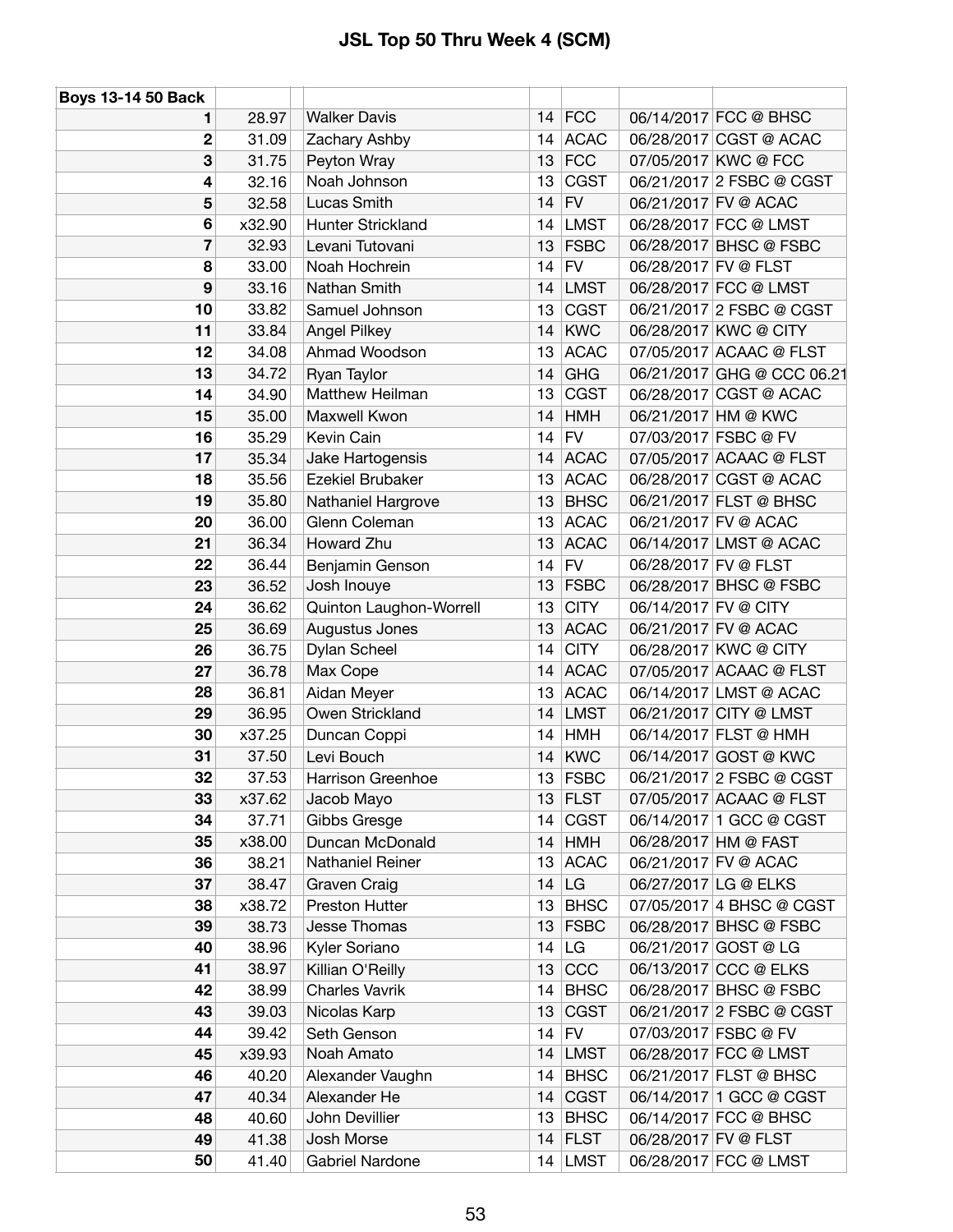| <b>Boys 13-14 50 Breast</b> |        |                       |    |             |                      |                            |
|-----------------------------|--------|-----------------------|----|-------------|----------------------|----------------------------|
| 1.                          | 32.87  | Victor Valovalo       |    | $13$ FV     |                      | 06/21/2017 FV @ ACAC       |
| $\mathbf 2$                 | 34.41  | Lucas Smith           |    | $14$ FV     |                      | 06/21/2017 FV @ ACAC       |
| 3                           | 34.78  | Ryan Taylor           |    | $14$ GHG    |                      | 06/14/2017 FAST @ GHG      |
| 4                           | 35.85  | Zachary Ashby         |    | 14 ACAC     |                      | 06/14/2017 LMST @ ACAC     |
| 5                           | 36.10  | Howard Zhu            | 13 | <b>ACAC</b> |                      | 06/28/2017 CGST @ ACAC     |
| 6                           | 36.37  | Levani Tutovani       |    | $13$ FSBC   |                      | 06/28/2017 BHSC @ FSBC     |
| 7                           | 37.07  | Hunter Strickland     |    | 14 LMST     |                      | 06/28/2017 FCC @ LMST      |
| 8                           | 37.31  | Gibbs Gresge          | 14 | <b>CGST</b> |                      | 07/05/2017 4 BHSC @ CGST   |
| $\boldsymbol{9}$            | 37.37  | Duncan McDonald       | 14 | HMH         |                      | 07/05/2017 CITY @ HMH      |
| 10                          | 37.56  | Ahmad Woodson         | 13 | <b>ACAC</b> |                      | 07/05/2017 ACAAC @ FLST    |
| 11                          | 37.91  | Ezekiel Brubaker      |    | 13 ACAC     |                      | 06/14/2017 LMST @ ACAC     |
| 12                          | 38.14  | Augustus Jones        | 13 | <b>ACAC</b> |                      | 06/14/2017 LMST @ ACAC     |
| 13                          | 38.19  | Noah Hochrein         | 14 | <b>FV</b>   |                      | 06/21/2017 FV @ ACAC       |
| 14                          | 38.57  | Matthew Heilman       |    | $13$ CGST   |                      | 06/28/2017 CGST @ ACAC     |
| 15                          | 38.75  | <b>Preston Hutter</b> | 13 | <b>BHSC</b> |                      | 06/21/2017 FLST @ BHSC     |
| 16                          | 38.84  | Jackson Ward          | 14 | <b>GHG</b>  |                      | 06/21/2017 GHG @ CCC 06.21 |
| 17                          | 39.34  | Aidan Meyer           |    | 13 ACAC     |                      | 06/28/2017 CGST @ ACAC     |
| 18                          | 39.43  | Josh Inouye           |    | $13$ FSBC   |                      | 07/03/2017 FSBC @ FV       |
| 19                          | 39.50  | Alexander He          | 14 | <b>CGST</b> |                      | 06/28/2017 CGST @ ACAC     |
| 20                          | 39.56  | Joshua Yoder          | 13 | <b>CITY</b> |                      | 06/28/2017 KWC @ CITY      |
| 21                          | 39.71  | Kevin Cain            |    | $14$ FV     |                      | 06/21/2017 FV @ ACAC       |
| 22                          | 39.89  | Noah Amato            | 14 | LMST        |                      | 06/28/2017 FCC @ LMST      |
| 23                          | 39.96  | Owen Strickland       | 14 | <b>LMST</b> |                      | 06/14/2017 LMST @ ACAC     |
| 24                          | 40.22  | Jacob Mayo            |    | $13$ FLST   |                      | 07/05/2017 ACAAC @ FLST    |
| 25                          | x40.25 | Nathan Smith          | 14 | <b>LMST</b> |                      | 06/28/2017 FCC @ LMST      |
| 26                          | x40.60 | Duncan Coppi          | 14 | <b>HMH</b>  |                      | 06/28/2017 HM @ FAST       |
| 27                          | 41.28  | Noah Johnson          | 13 | <b>CGST</b> |                      | 06/14/2017 1 GCC @ CGST    |
| 28                          | 41.50  | <b>Graven Craig</b>   |    | $14$ LG     |                      | 06/27/2017 LG @ ELKS       |
| 29                          | 41.57  | lan Sanders           |    | 13 FSBC     |                      | 07/03/2017 FSBC @ FV       |
| 30                          | 41.71  | Robert Shisbey        | 14 | HMH         |                      | 06/21/2017 HM @ KWC        |
| 31                          | 41.81  | Luke Wintersgill      | 14 | GHG         |                      | 06/28/2017 GOST @ GHG      |
| 32                          | 41.84  | <b>Charles Vavrik</b> |    | $14$ BHSC   |                      | 07/05/2017 4 BHSC @ CGST   |
| 33                          | x41.94 | Dylan Scheel          |    | $14$ CITY   |                      | 06/21/2017 CITY @ LMST     |
| 34                          | 42.15  | Alexander Vaughn      | 14 | <b>BHSC</b> |                      | 06/14/2017 FCC @ BHSC      |
| 35                          | 42.25  | <b>Barrett Crusse</b> |    | $14$ FSBC   |                      | 06/28/2017 BHSC @ FSBC     |
| 36                          | 42.35  | <b>Tilden English</b> |    | $13$ FCC    |                      | 06/28/2017 FCC @ LMST      |
| 37                          | 42.44  | Harrison Greenhoe     | 13 | <b>FSBC</b> |                      | 06/21/2017 2 FSBC @ CGST   |
| 38                          | 42.78  | Jeffery Nicol         | 14 | CCC         |                      | 06/28/2017 CCC @ GCC       |
| 39                          | 42.94  | Jake Hartogensis      |    | 14 ACAC     |                      | 06/14/2017 LMST @ ACAC     |
| 40                          | 43.50  | <b>Angel Pilkey</b>   | 14 | <b>KWC</b>  |                      | 06/14/2017 GOST @ KWC      |
| 41                          | 43.85  | Chris Kelly           | 14 | <b>CITY</b> |                      | 06/21/2017 CITY @ LMST     |
| 42                          | 43.97  | Jesse Thomas          | 13 | <b>FSBC</b> |                      | 07/03/2017 FSBC @ FV       |
| 43                          | 44.12  | Aidan Sherlock        |    | 13 ACAC     |                      | 06/21/2017 FV @ ACAC       |
| 44                          | 44.25  | Henry Ham             | 14 | <b>KWC</b>  |                      | 06/28/2017 KWC @ CITY      |
| 45                          | 44.81  | <b>Colten Sawyer</b>  | 13 | <b>FAST</b> |                      | 07/05/2017 LMST @ FAST     |
| 46                          | 45.12  | Seth Genson           |    | $14$ FV     |                      | 07/03/2017 FSBC @ FV       |
| 47                          | x45.25 | Michael Holzwarth     | 13 | <b>CGST</b> |                      | 06/14/2017 1 GCC @ CGST    |
| 48                          | 45.50  | Benjamin Genson       |    | $14$ FV     | 06/14/2017 FV @ CITY |                            |
| 49                          | 45.51  | <b>Tucker Raymond</b> | 14 | <b>HMH</b>  |                      | 06/21/2017 HM @ KWC        |
| 50                          | 45.69  | Lucas Simpson         |    | $13$ FSBC   |                      | 06/28/2017 BHSC @ FSBC     |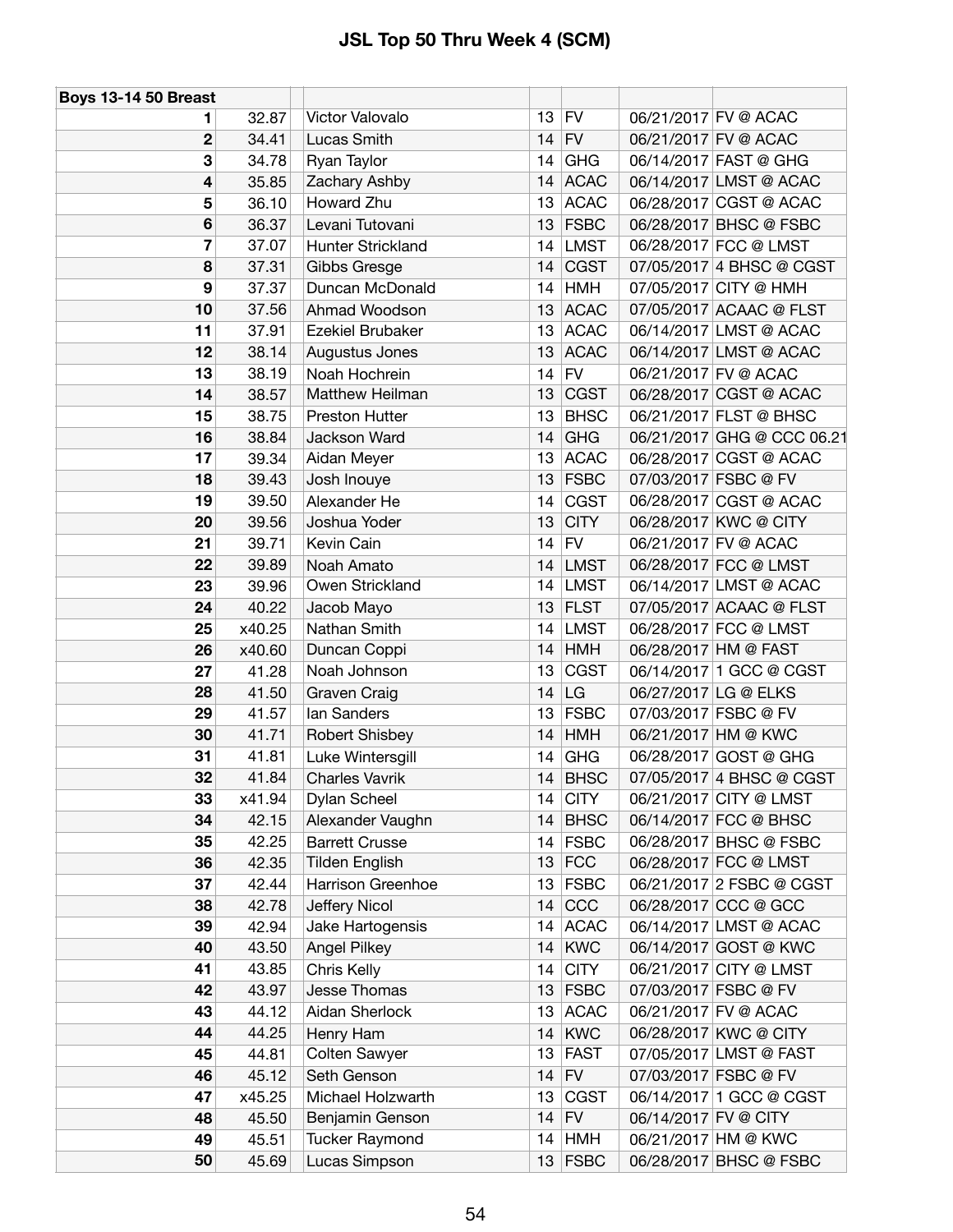| Boys 13-14 50 Fly |        |                          |    |             |                          |
|-------------------|--------|--------------------------|----|-------------|--------------------------|
| 1                 | x28.57 | <b>Walker Davis</b>      |    | $14$ FCC    | 06/14/2017 FCC @ BHSC    |
| $\mathbf{2}$      | 28.75  | Levani Tutovani          | 13 | <b>FSBC</b> | 07/03/2017 FSBC @ FV     |
| 3                 | 29.03  | Victor Valovalo          | 13 | <b>FV</b>   | 07/03/2017 FSBC @ FV     |
| 4                 | 29.17  | Lucas Smith              | 14 | <b>FV</b>   | 06/21/2017 FV @ ACAC     |
| 5                 | 29.87  | <b>Hunter Strickland</b> | 14 | <b>LMST</b> | 06/14/2017 LMST @ ACAC   |
| 6                 | 30.04  | Ryan Taylor              | 14 | <b>GHG</b>  | 06/14/2017 FAST @ GHG    |
| $\overline{7}$    | 30.23  | Jake Hartogensis         | 14 | <b>ACAC</b> | 06/21/2017 FV @ ACAC     |
| 8                 | 30.27  | Keshawn Bullard          | 14 | <b>FSBC</b> | 06/28/2017 BHSC @ FSBC   |
| 9                 | 30.93  | Ahmad Woodson            | 13 | <b>ACAC</b> | 06/28/2017 CGST @ ACAC   |
| 10                | 31.12  | Samuel Johnson           | 13 | <b>CGST</b> | 07/05/2017 4 BHSC @ CGST |
| 11                | 31.17  | Nathan Smith             | 14 | <b>LMST</b> | 06/14/2017 LMST @ ACAC   |
| 12                | 31.43  | Max Cope                 | 14 | <b>ACAC</b> | 06/14/2017 LMST @ ACAC   |
| 13                | 31.59  | Peyton Wray              | 13 | <b>FCC</b>  | 07/05/2017 KWC @ FCC     |
| 14                | 31.65  | Angel Pilkey             | 14 | <b>KWC</b>  | 07/05/2017 KWC @ FCC     |
| 15                | 32.09  | Noah Hochrein            | 14 | <b>FV</b>   | 06/21/2017 FV @ ACAC     |
| 15                | 32.09  | Maxwell Kwon             | 14 | <b>HMH</b>  | 07/05/2017 CITY @ HMH    |
| 17                | 32.52  | Aidan Meyer              | 13 | <b>ACAC</b> | 06/28/2017 CGST @ ACAC   |
| 18                | 32.69  | Duncan Coppi             | 14 | <b>HMH</b>  | 06/14/2017 FLST @ HMH    |
| 19                | x32.73 | Noah Johnson             | 13 | <b>CGST</b> | 06/14/2017 1 GCC @ CGST  |
| 20                | 33.02  | Howard Zhu               | 13 | <b>ACAC</b> | 06/28/2017 CGST @ ACAC   |
| 21                | 33.36  | Zachary Ashby            | 14 | <b>ACAC</b> | 06/14/2017 LMST @ ACAC   |
| 22                | 33.48  | Kyler Soriano            | 14 | LG          | 06/21/2017 GOST @ LG     |
| 23                | 33.55  | Augustus Jones           | 13 | <b>ACAC</b> | 06/21/2017 FV @ ACAC     |
| 24                | 33.82  | Nathaniel Hargrove       | 13 | <b>BHSC</b> | 06/14/2017 FCC @ BHSC    |
| 25                | 33.95  | Graven Craig             | 14 | LG          | 06/21/2017 GOST @ LG     |
| 26                | 33.96  | <b>Charles Vavrik</b>    | 14 | <b>BHSC</b> | 06/28/2017 BHSC @ FSBC   |
| 27                | 34.05  | Ezekiel Brubaker         | 13 | <b>ACAC</b> | 06/14/2017 LMST @ ACAC   |
| 28                | 34.15  | Benjamin Genson          | 14 | <b>FV</b>   | 06/21/2017 FV @ ACAC     |
| 28                | 34.15  | Gibbs Gresge             | 14 | <b>CGST</b> | 07/05/2017 4 BHSC @ CGST |
| 30                | 34.19  | Kevin Cain               | 14 | <b>FV</b>   | 06/28/2017 FV @ FLST     |
| 30                | 34.19  | Quinton Laughon-Worrell  | 13 | <b>CITY</b> | 07/05/2017 CITY @ HMH    |
| 32                | 34.24  | Seth Genson              | 14 | <b>FV</b>   | 06/21/2017 FV @ ACAC     |
| 33                | 34.27  | Matthew Heilman          | 13 | <b>CGST</b> | 06/28/2017 CGST @ ACAC   |
| 34                | 34.61  | <b>Riley Sherlock</b>    |    | 13 ACAC     | 06/21/2017 FV @ ACAC     |
| 35                | x35.03 | <b>Preston Hutter</b>    | 13 | <b>BHSC</b> | 06/14/2017 FCC @ BHSC    |
| 36                | 35.25  | Levi Bouch               | 14 | <b>KWC</b>  | 07/05/2017 KWC @ FCC     |
| 37                | 35.82  | Noah Amato               | 14 | <b>LMST</b> | 07/05/2017 LMST @ FAST   |
| 38                | 36.44  | <b>Christian Tessier</b> | 14 | <b>CITY</b> | 06/28/2017 KWC @ CITY    |
| 39                | 36.53  | Michael Holzwarth        | 13 | <b>CGST</b> | 06/21/2017 2 FSBC @ CGST |
| 40                | 36.72  | Andrew Fontenot          | 14 | <b>BHSC</b> | 06/21/2017 FLST @ BHSC   |
| 41                | x36.81 | Duncan McDonald          | 14 | <b>HMH</b>  | 06/14/2017 FLST @ HMH    |
| 42                | 36.81  | lan Sanders              | 13 | <b>FSBC</b> | 07/03/2017 FSBC @ FV     |
| 43                | 36.82  | Glenn Coleman            |    | 13 ACAC     | 07/05/2017 ACAAC @ FLST  |
| 44                | 37.28  | Jacob Mayo               | 13 | <b>FLST</b> | 06/28/2017 FV @ FLST     |
| 45                | 37.42  | <b>Robert Miller</b>     | 14 | <b>ELKS</b> | 06/13/2017 CCC @ ELKS    |
| 46                | 38.41  | Alexander He             | 14 | <b>CGST</b> | 07/05/2017 4 BHSC @ CGST |
| 47                | 38.54  | <b>Nathaniel Flores</b>  | 13 | <b>HMH</b>  | 06/21/2017 HM @ KWC      |
| 48                | x38.75 | Chris Kelly              | 14 | <b>CITY</b> | 06/21/2017 CITY @ LMST   |
| 49                | x39.22 | Owen Strickland          | 14 | <b>LMST</b> | 06/28/2017 FCC @ LMST    |
| 50                | 39.41  | Alexander Vaughn         | 14 | <b>BHSC</b> | 06/14/2017 FCC @ BHSC    |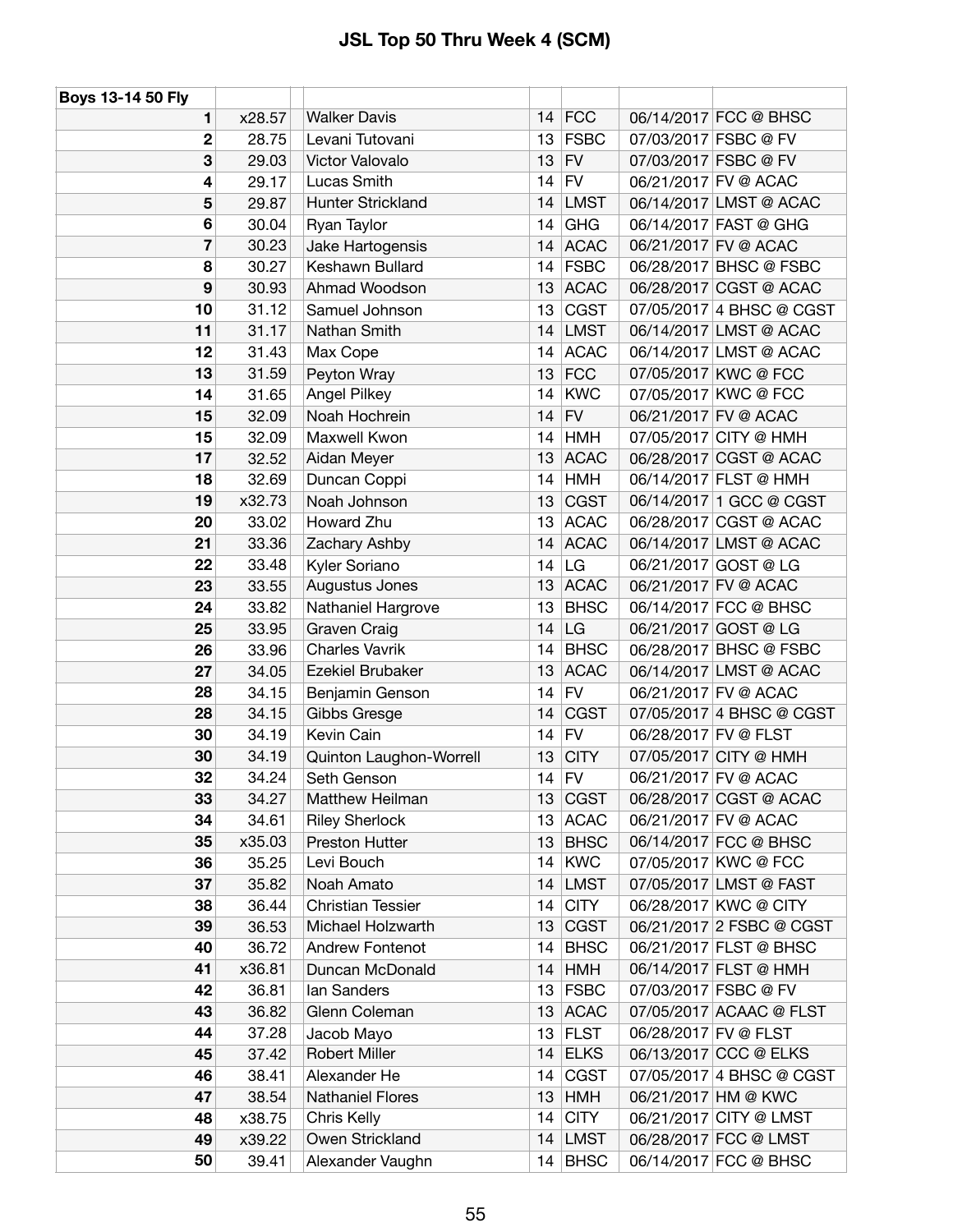| Boys 13-14 100 IM |          |                          |    |             |                            |
|-------------------|----------|--------------------------|----|-------------|----------------------------|
| 1                 | 1:05.10  | Victor Valovalo          |    | $13$ FV     | 07/03/2017 FSBC @ FV       |
| $\mathbf{2}$      | 1:05.25  | Levani Tutovani          | 13 | <b>FSBC</b> | 07/03/2017 FSBC @ FV       |
| 3                 | 1:07.87  | Ryan Taylor              | 14 | <b>GHG</b>  | 07/06/2017 GHG @ ELKS      |
| 4                 | 1:08.00  | Peyton Wray              | 13 | FCC         | 07/05/2017 KWC @ FCC       |
| 5                 | 1:10.10  | Hunter Strickland        | 14 | <b>LMST</b> | 06/21/2017 CITY @ LMST     |
| 6                 | 1:10.22  | Zachary Ashby            | 14 | <b>ACAC</b> | 07/05/2017 ACAAC @ FLST    |
| 7                 | 1:10.35  | Lucas Smith              |    | $14$ FV     | 07/03/2017 FSBC @ FV       |
| 8                 | 1:12.06  | Jake Hartogensis         |    | 14 ACAC     | 07/05/2017 ACAAC @ FLST    |
| 9                 | x1:12.97 | Noah Hochrein            | 14 | FV          | 07/03/2017 FSBC @ FV       |
| 9                 | x1:12.97 | Ahmad Woodson            |    | 13 ACAC     | 07/05/2017 ACAAC @ FLST    |
| 11                | 1:13.03  | Noah Johnson             | 13 | CGST        | 06/21/2017 2 FSBC @ CGST   |
| 12                | 1:13.50  | Keshawn Bullard          | 14 | <b>FSBC</b> | 07/03/2017 FSBC @ FV       |
| 13                | 1:13.75  | Aidan Meyer              |    | 13 ACAC     | 07/05/2017 ACAAC @ FLST    |
| 14                | 1:13.78  | Howard Zhu               |    | 13 ACAC     | 07/05/2017 ACAAC @ FLST    |
| 15                | 1:13.85  | Angel Pilkey             |    | $14$ KWC    | 07/05/2017 KWC @ FCC       |
| 16                | 1:14.56  | Nathan Smith             | 14 | <b>LMST</b> | 07/05/2017 LMST @ FAST     |
| 17                | 1:14.80  | Gibbs Gresge             | 14 | <b>CGST</b> | 06/21/2017 2 FSBC @ CGST   |
| 18                | 1:15.55  | Maxwell Kwon             | 14 | <b>HMH</b>  | 07/05/2017 CITY @ HMH      |
| 19                | 1:15.56  | Duncan McDonald          | 14 | <b>HMH</b>  | 07/05/2017 CITY @ HMH      |
| 20                | 1:15.89  | Duncan Coppi             | 14 | <b>HMH</b>  | 07/05/2017 CITY @ HMH      |
| 21                | 1:16.32  | Kevin Cain               | 14 | FV          | 07/03/2017 FSBC @ FV       |
| 22                | 1:16.51  | Ezekiel Brubaker         |    | 13 ACAC     | 07/05/2017 ACAAC @ FLST    |
| 23                | 1:16.54  | Josh Inouye              |    | $13$ FSBC   | 07/03/2017 FSBC @ FV       |
| 24                | 1:16.68  | Preston Hutter           |    | 13 BHSC     | 07/05/2017 4 BHSC @ CGST   |
| 25                | 1:17.03  | Augustus Jones           | 13 | <b>ACAC</b> | 07/05/2017 ACAAC @ FLST    |
| 26                | 1:17.97  | Jackson Ward             | 14 | <b>GHG</b>  | 06/21/2017 GHG @ CCC 06.21 |
| 27                | x1:18.72 | Quinton Laughon-Worrell  | 13 | <b>CITY</b> | 07/05/2017 CITY @ HMH      |
| 28                | 1:18.78  | <b>Charles Vavrik</b>    | 14 | <b>BHSC</b> | 07/05/2017 4 BHSC @ CGST   |
| 29                | 1:19.64  | Graven Craig             |    | $14$ LG     | 06/21/2017 GOST @ LG       |
| 30                | 1:20.57  | Noah Amato               |    | 14 LMST     | 07/05/2017 LMST @ FAST     |
| 31                | 1:20.78  | Harrison Greenhoe        |    | 13 FSBC     | 06/21/2017 2 FSBC @ CGST   |
| 32                | 1:21.07  | Dylan Scheel             |    | 14 $ CITY$  | 06/21/2017 CITY @ LMST     |
| 33                | 1:21.66  | Alexander He             |    | 14 CGST     | 07/05/2017 4 BHSC @ CGST   |
| 34                | 1:21.84  | Jacob Mayo               |    | $13$ FLST   | 07/05/2017 ACAAC @ FLST    |
| 35                | 1:22.31  | Chris Kelly              | 14 | <b>CITY</b> | 06/21/2017 CITY @ LMST     |
| 36                | 1:22.57  | Benjamin Genson          |    | $14$ FV     | 07/03/2017 FSBC @ FV       |
| 37                | 1:23.66  | Seth Genson              |    | $14$ FV     | 07/03/2017 FSBC @ FV       |
| 38                | 1:23.72  | lan Sanders              |    | $13$ FSBC   | 07/03/2017 FSBC @ FV       |
| 39                | 1:23.80  | Levi Bouch               |    | 14 KWC      | 06/21/2017 HM @ KWC        |
| 40                | 1:24.03  | Alexander Vaughn         |    | 14 BHSC     | 06/21/2017 FLST @ BHSC     |
| 41                | 1:24.78  | Michael Holzwarth        | 13 | <b>CGST</b> | 06/21/2017 2 FSBC @ CGST   |
| 42                | 1:25.62  | <b>Tilden English</b>    |    | $13$ FCC    | 06/21/2017 FCC @ FAST      |
| 43                | 1:25.71  | Robert Shisbey           |    | $14$ HMH    | 06/21/2017 HM @ KWC        |
| 44                | 1:26.41  | Joshua Yoder             | 13 | <b>CITY</b> | 07/05/2017 CITY @ HMH      |
| 45                | 1:27.65  | Josh Morse               | 14 | <b>FLST</b> | 07/05/2017 ACAAC @ FLST    |
| 46                | 1:27.69  | Nathaniel Flores         |    | $13$ HMH    | 06/21/2017 HM @ KWC        |
| 46                | 1:27.69  | Killian O'Reilly         |    | $13$ CCC    | 06/21/2017 GHG @ CCC 06.21 |
| 48                | x1:28.47 | Robert Miller            |    | $14$ ELKS   | 07/06/2017 GHG @ ELKS      |
| 49                | 1:28.59  | <b>Christian Tessier</b> |    | $14$ CITY   | 06/21/2017 CITY @ LMST     |
| 50                | 1:29.69  | Nathaniel Nucci          |    | $13$ ACAC   | 07/05/2017 ACAAC @ FLST    |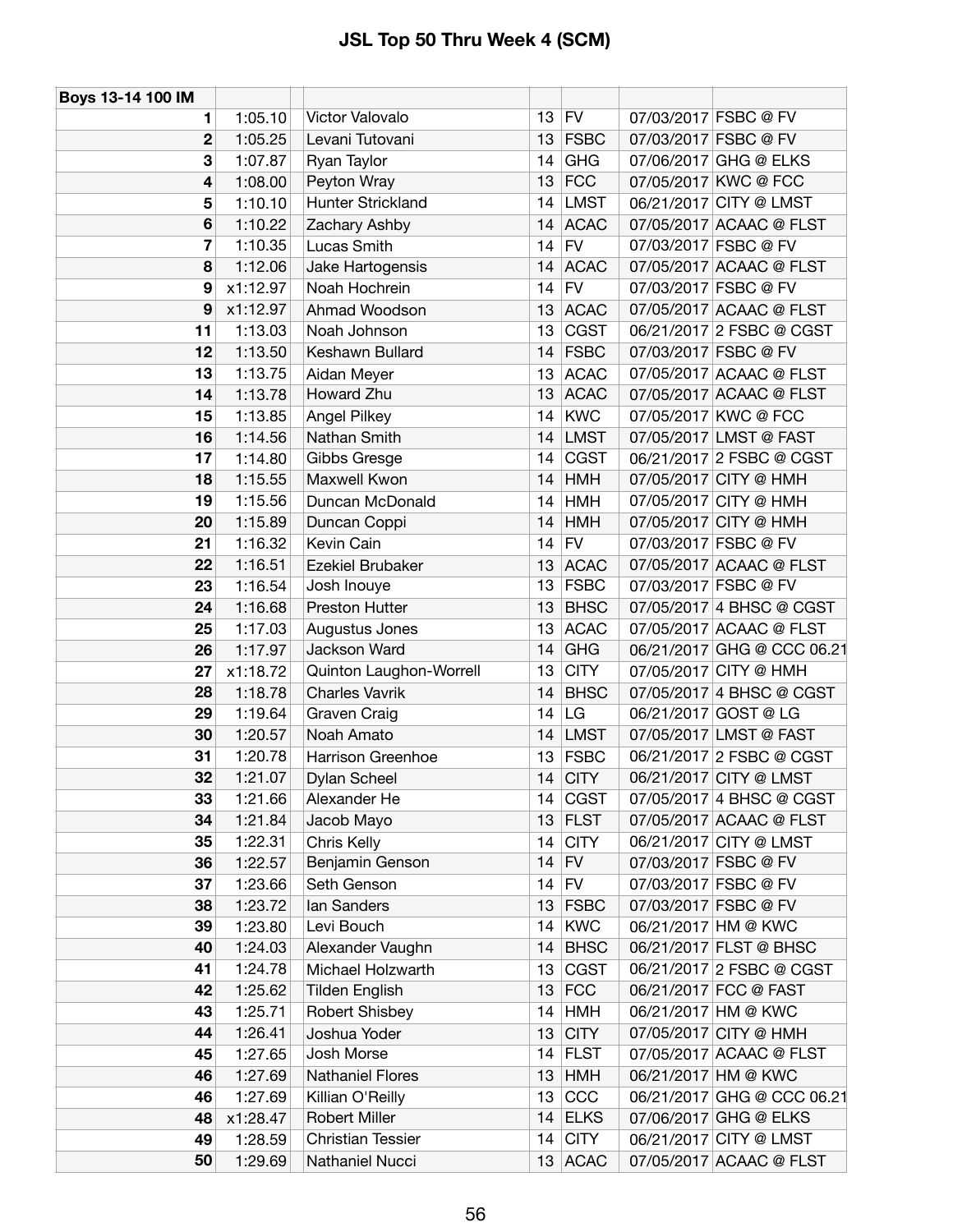| <b>Boys 15-18 50 Free</b> |                |                                       |          |                           |                      |                                                 |
|---------------------------|----------------|---------------------------------------|----------|---------------------------|----------------------|-------------------------------------------------|
| 1                         | 24.87          | Cole McMahon-Gioeli                   |          | $18$ FSBC                 |                      | 06/21/2017 2 FSBC @ CGST                        |
| $\mathbf{2}$              | x25.09         | Augustus Lamb                         | 16       | <b>BHSC</b>               |                      | 06/14/2017 FCC @ BHSC                           |
| 3                         | 25.60          | Alex Donovan                          | 18       | <b>BHSC</b>               |                      | 06/21/2017 FLST @ BHSC                          |
| 4                         | 25.61          | <b>Bracken Eddy</b>                   | 16       | <b>FV</b>                 | 06/21/2017 FV @ ACAC |                                                 |
| 5                         | 25.62          | Michael DiFazio                       | 17       | <b>FAST</b>               |                      | 07/05/2017 LMST @ FAST                          |
| 5                         | 25.62          | Noah Holstege                         | 17       | GCC                       |                      | 06/28/2017 CCC @ GCC                            |
| $\overline{\mathbf{r}}$   | 25.63          | Zachary Greenhoe                      | 18       | <b>FSBC</b>               |                      | 06/21/2017 2 FSBC @ CGST                        |
| 8                         | 25.82          | Thomas Leckrone                       | 18       | <b>ACAC</b>               |                      | 06/28/2017 CGST @ ACAC                          |
| 9                         | 25.98          | Jason Heilman                         | 16       | <b>CGST</b>               |                      | 06/28/2017 CGST @ ACAC                          |
| 10                        | x26.00         | Caleb Smith                           | 17       | ${\sf FV}$                | 06/28/2017 FV @ FLST |                                                 |
| 10                        | x26.00         | Noah Hargrove                         | 15       | <b>BHSC</b>               |                      | 06/14/2017 FCC @ BHSC                           |
| 12                        | 26.07          | Stephane Karp                         | 15       | CGST                      |                      | 06/28/2017 CGST @ ACAC                          |
| 13                        | 26.13          | Joseph Keller                         | 18       | ${\sf FV}$                | 06/21/2017 FV @ ACAC |                                                 |
| 14                        | x26.13         | Parker Devillier                      | 17       | <b>BHSC</b>               |                      | 06/14/2017 FCC @ BHSC                           |
| 15                        | 26.20          | <b>Bobby Salazar</b>                  | 17       | <b>FLST</b>               |                      | 06/21/2017 FLST @ BHSC                          |
| 16                        | 26.33          | Nicholas Ashby                        | 17       | <b>ACAC</b>               |                      | 06/28/2017 CGST @ ACAC                          |
| 17                        | x26.33         | Noah Sheffield                        | 18       | <b>CITY</b>               |                      | 06/21/2017 CITY @ LMST                          |
| 18                        | 26.57          | Luke Gustafson                        | 15       | <b>FAST</b>               |                      | 07/05/2017 LMST @ FAST                          |
| 19                        | 26.60          | Johnny Riordan                        | 17       | <b>BHSC</b>               |                      | 06/28/2017 BHSC @ FSBC                          |
| 20                        | 26.66          | <b>Brady Woodside</b>                 | 16       | <b>FAST</b>               |                      | 07/05/2017 LMST @ FAST                          |
| 21                        | 26.68          | Ahmed Zaatar                          | 17       | <b>HMH</b>                |                      | 07/05/2017 CITY @ HMH                           |
| 22                        | 26.77          | John Hornsby                          | 16       | <b>HMH</b>                | 06/21/2017 HM @ KWC  |                                                 |
| 23                        | x26.93         | Rome Winter                           | 15       | <b>BHSC</b>               |                      | 06/14/2017 FCC @ BHSC                           |
| 24                        | 26.94          | Kevin O'shea                          | 18       | <b>BHSC</b>               |                      | 06/21/2017 FLST @ BHSC                          |
| 24                        | 26.94          | Max Tracey                            | 15       | <b>CGST</b>               |                      | 07/05/2017 4 BHSC @ CGST                        |
| 26                        | 27.03          | Aden Johnson                          | 17       | <b>FAST</b>               |                      | 07/05/2017 LMST @ FAST                          |
| 27                        | 27.06          | Michael Bullard                       | 18       | <b>FSBC</b>               |                      | 06/21/2017 2 FSBC @ CGST                        |
| 28                        | 27.19          | Daniel Jacobson                       | 18       | <b>FLST</b>               |                      | 07/05/2017 ACAAC @ FLST                         |
| 29                        | 27.22          | <b>Arthur Given</b>                   | 16       | <b>BHSC</b>               |                      | 06/21/2017 FLST @ BHSC                          |
| 30                        | 27.25          | <b>Matthew Mandell</b>                | 18       | <b>BHSC</b>               |                      | 07/05/2017 4 BHSC @ CGST                        |
| 31                        | 27.29          | Jack Vaughn                           | 17       | <b>BHSC</b>               |                      | 06/28/2017 BHSC @ FSBC                          |
| 32                        | 27.44          | Owen Linville                         |          | 16 FSBC                   | 06/14/2017 FSBC @ LG |                                                 |
| 33                        | 27.58          | Danny Hodge                           | 16       | <b>CGST</b>               |                      | 06/28/2017 CGST @ ACAC                          |
| 34                        | 27.69          | <b>Benjamin Hiter</b>                 | 17       | LG                        | 07/05/2017 LG @ GCC  |                                                 |
| 35                        | 27.74          | Sebastian Cave                        | 16       | <b>FSBC</b>               |                      | 06/28/2017 BHSC @ FSBC                          |
| 36                        | 27.81          | Parker Sullivan                       | 16       | <b>CITY</b>               |                      | 07/05/2017 CITY @ HMH                           |
| 37                        | 27.84          | Zach Bowen                            | 16       | <b>CGST</b>               |                      | 06/14/2017 1 GCC @ CGST                         |
| 38                        | 27.85          | John Thomas Cramer                    | 16       | <b>FSBC</b>               |                      | 06/28/2017 BHSC @ FSBC                          |
| 38                        | 27.85          | Vijay Chhabra                         | 15       | GCC                       |                      | 06/14/2017 1 GCC @ CGST                         |
| 40                        | 27.86          | Nicholas Sifri                        | 16       | <b>FV</b>                 | 06/14/2017 FV @ CITY |                                                 |
| 41                        | 27.87          | Andrew Rapp<br>Neil Salazar           | 18       | GCC                       | 07/05/2017 LG @ GCC  |                                                 |
| 42                        | 27.89          |                                       | 15       | <b>FLST</b>               |                      | 06/14/2017 FLST @ HMH                           |
| 43<br>44                  | 27.90<br>27.94 | Aidan Shell                           | 15       | <b>FSBC</b><br><b>HMH</b> |                      | 06/28/2017 BHSC @ FSBC<br>07/05/2017 CITY @ HMH |
| 45                        | x28.00         | Ishpreet Singh<br><b>Brennan King</b> | 18<br>18 | <b>FAST</b>               |                      | 06/14/2017 FAST @ GHG                           |
| 46                        | 28.03          | <b>Tristan List</b>                   | 17       | <b>HMH</b>                |                      | 06/14/2017 FLST @ HMH                           |
| 46                        | 28.03          | <b>Charles Butler</b>                 | 15       | <b>FLST</b>               |                      | 07/05/2017 ACAAC @ FLST                         |
| 48                        | 28.17          | Cleve Packer Jr.                      | 16       | <b>BHSC</b>               |                      | 06/28/2017 BHSC @ FSBC                          |
| 49                        | x28.25         | <b>Charlie Cross</b>                  | 15       | <b>HMH</b>                |                      | 06/14/2017 FLST @ HMH                           |
| 50                        | 28.31          | Eric Cypser                           |          | 16 HMH                    |                      | 07/05/2017 CITY @ HMH                           |
|                           |                |                                       |          |                           |                      |                                                 |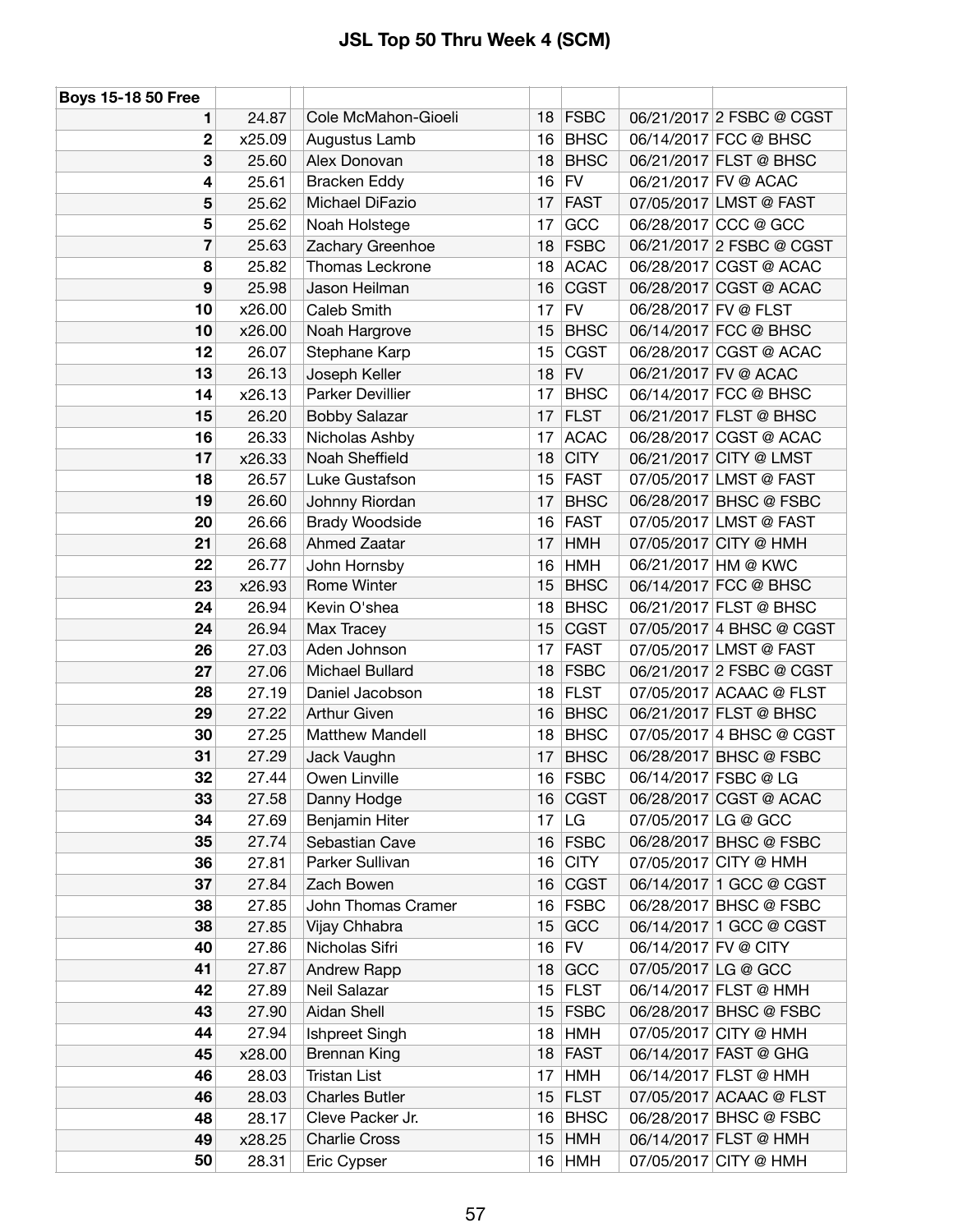| <b>Boys 15-18 100 Free</b> |          |                         |    |             |                      |                         |
|----------------------------|----------|-------------------------|----|-------------|----------------------|-------------------------|
| 1                          | 54.55    | Augustus Lamb           | 16 | <b>BHSC</b> |                      | 06/28/2017 BHSC @ FSBC  |
| $\mathbf 2$                | 55.06    | Noah Hargrove           | 15 | <b>BHSC</b> |                      | 06/14/2017 FCC @ BHSC   |
| 3                          | 55.56    | Caleb Smith             | 17 | <b>FV</b>   |                      | 06/21/2017 FV @ ACAC    |
| 4                          | 56.18    | <b>Bracken Eddy</b>     | 16 | <b>FV</b>   |                      | 06/21/2017 FV @ ACAC    |
| 5                          | 56.27    | Cole McMahon-Gioeli     | 18 | <b>FSBC</b> |                      | 06/28/2017 BHSC @ FSBC  |
| $6\phantom{1}6$            | 56.59    | Nicholas Ashby          | 17 | <b>ACAC</b> |                      | 06/21/2017 FV @ ACAC    |
| $\overline{\mathbf{r}}$    | 58.12    | Stephane Karp           | 15 | <b>CGST</b> |                      | 06/28/2017 CGST @ ACAC  |
| 8                          | 59.46    | Jason Heilman           | 16 | <b>CGST</b> |                      | 06/28/2017 CGST @ ACAC  |
| 9                          | 59.47    | John Hornsby            | 16 | <b>HMH</b>  |                      | 06/14/2017 FLST @ HMH   |
| 10                         | 59.63    | Noah Sheffield          | 18 | <b>CITY</b> |                      | 06/28/2017 KWC @ CITY   |
| 11                         | 59.78    | Thomas Leckrone         | 18 | <b>ACAC</b> |                      | 06/21/2017 FV @ ACAC    |
| 12                         | 59.96    | Joseph Keller           |    | $18$ FV     |                      | 06/28/2017 FV @ FLST    |
| 13                         | 1:00.87  | Jack Vaughn             | 17 | <b>BHSC</b> |                      | 06/28/2017 BHSC @ FSBC  |
| 14                         | 1:00.96  | Zach Bowen              | 16 | <b>CGST</b> |                      | 06/28/2017 CGST @ ACAC  |
| 15                         | 1:01.30  | Johnny Riordan          | 17 | <b>BHSC</b> |                      | 06/28/2017 BHSC @ FSBC  |
| 16                         | 1:01.45  | <b>Parker Devillier</b> | 17 | <b>BHSC</b> |                      | 06/14/2017 FCC @ BHSC   |
| 17                         | 1:01.72  | John Thomas Cramer      | 16 | <b>FSBC</b> |                      | 06/28/2017 BHSC @ FSBC  |
| 18                         | 1:02.09  | <b>Arthur Given</b>     | 16 | <b>BHSC</b> |                      | 06/28/2017 BHSC @ FSBC  |
| 19                         | 1:02.44  | Luke Strickler          | 15 | <b>FV</b>   |                      | 06/28/2017 FV @ FLST    |
| 20                         | 1:02.69  | Michael DiFazio         | 17 | <b>FAST</b> |                      | 06/28/2017 HM @ FAST    |
| 21                         | 1:02.81  | Max Tracey              | 15 | <b>CGST</b> |                      | 06/14/2017 1 GCC @ CGST |
| 21                         | 1:02.81  | Evan Sposato            | 16 | <b>CGST</b> |                      | 06/28/2017 CGST @ ACAC  |
| 23                         | 1:03.60  | Rome Winter             | 15 | <b>BHSC</b> |                      | 06/28/2017 BHSC @ FSBC  |
| 24                         | 1:03.75  | Daniel Jacobson         | 18 | <b>FLST</b> | 06/28/2017 FV @ FLST |                         |
| 25                         | 1:03.90  | Danny Hodge             | 16 | <b>CGST</b> |                      | 06/14/2017 1 GCC @ CGST |
| 26                         | 1:04.18  | Owen Linville           | 16 | <b>FSBC</b> |                      | 06/28/2017 BHSC @ FSBC  |
| 27                         | 1:04.25  | Noah Holstege           | 17 | GCC         |                      | 06/28/2017 CCC @ GCC    |
| 28                         | 1:04.31  | Alex Donovan            | 18 | <b>BHSC</b> |                      | 06/28/2017 BHSC @ FSBC  |
| 29                         | 1:04.32  | Aden Johnson            | 17 | <b>FAST</b> |                      | 06/28/2017 HM @ FAST    |
| 30                         | 1:04.34  | Parker Sullivan         | 16 | <b>CITY</b> |                      | 06/28/2017 KWC @ CITY   |
| 31                         | x1:04.56 | Josiah Walcott          | 16 | <b>CGST</b> |                      | 06/14/2017 1 GCC @ CGST |
| 32                         | 1:04.62  | Alexander Tan           | 16 | <b>ACAC</b> |                      | 06/14/2017 LMST @ ACAC  |
| 33                         | 1:04.72  | Neil Salazar            |    | 15 $ FLST$  |                      | 06/28/2017 FV @ FLST    |
| 33                         | 1:04.72  | <b>Trevor Phelps</b>    | 17 | <b>BHSC</b> |                      | 06/14/2017 FCC @ BHSC   |
| 35                         | 1:05.06  | Vijay Chhabra           | 15 | GCC         |                      | 06/28/2017 CCC @ GCC    |
| 36                         | 1:05.40  | Angelo Garono           | 15 | <b>CGST</b> |                      | 06/28/2017 CGST @ ACAC  |
| 37                         | 1:05.70  | <b>Charlie Cross</b>    | 15 | <b>HMH</b>  |                      | 06/28/2017 HM @ FAST    |
| 38                         | 1:05.80  | Owen Shaffer            | 15 | <b>CGST</b> |                      | 06/28/2017 CGST @ ACAC  |
| 39                         | 1:05.83  | John Rademacher         | 17 | <b>KWC</b>  |                      | 06/14/2017 GOST @ KWC   |
| 39                         | 1:05.83  | Cameron Greene          | 15 | <b>FCC</b>  |                      | 06/28/2017 FCC @ LMST   |
| 41                         | 1:06.06  | Andrew Rapp             | 18 | GCC         |                      | 06/28/2017 CCC @ GCC    |
| 42                         | 1:06.39  | Ishpreet Singh          | 18 | <b>HMH</b>  |                      | 06/14/2017 FLST @ HMH   |
| 43                         | 1:06.69  | Eric Cypser             | 16 | <b>HMH</b>  |                      | 06/14/2017 FLST @ HMH   |
| 44                         | 1:06.75  | <b>Charles Butler</b>   | 15 | <b>FLST</b> |                      | 06/28/2017 FV @ FLST    |
| 45                         | 1:06.90  | Ethan Lloyd             | 17 | <b>ACAC</b> |                      | 06/28/2017 CGST @ ACAC  |
| 46                         | 1:07.24  | <b>William Peritz</b>   | 15 | <b>BHSC</b> |                      | 06/28/2017 BHSC @ FSBC  |
| 47                         | 1:07.68  | Joseph Paulson          | 15 | <b>BHSC</b> |                      | 06/28/2017 BHSC @ FSBC  |
| 48                         | 1:07.91  | <b>Brennan King</b>     |    | 18 FAST     |                      | 06/28/2017 HM @ FAST    |
| 49                         | 1:07.93  | Benjamin Hiter          | 17 | LG          |                      | 06/27/2017 LG @ ELKS    |
| 50                         | 1:07.97  | Sam Bickers             | 15 | GCC         |                      | 06/14/2017 1 GCC @ CGST |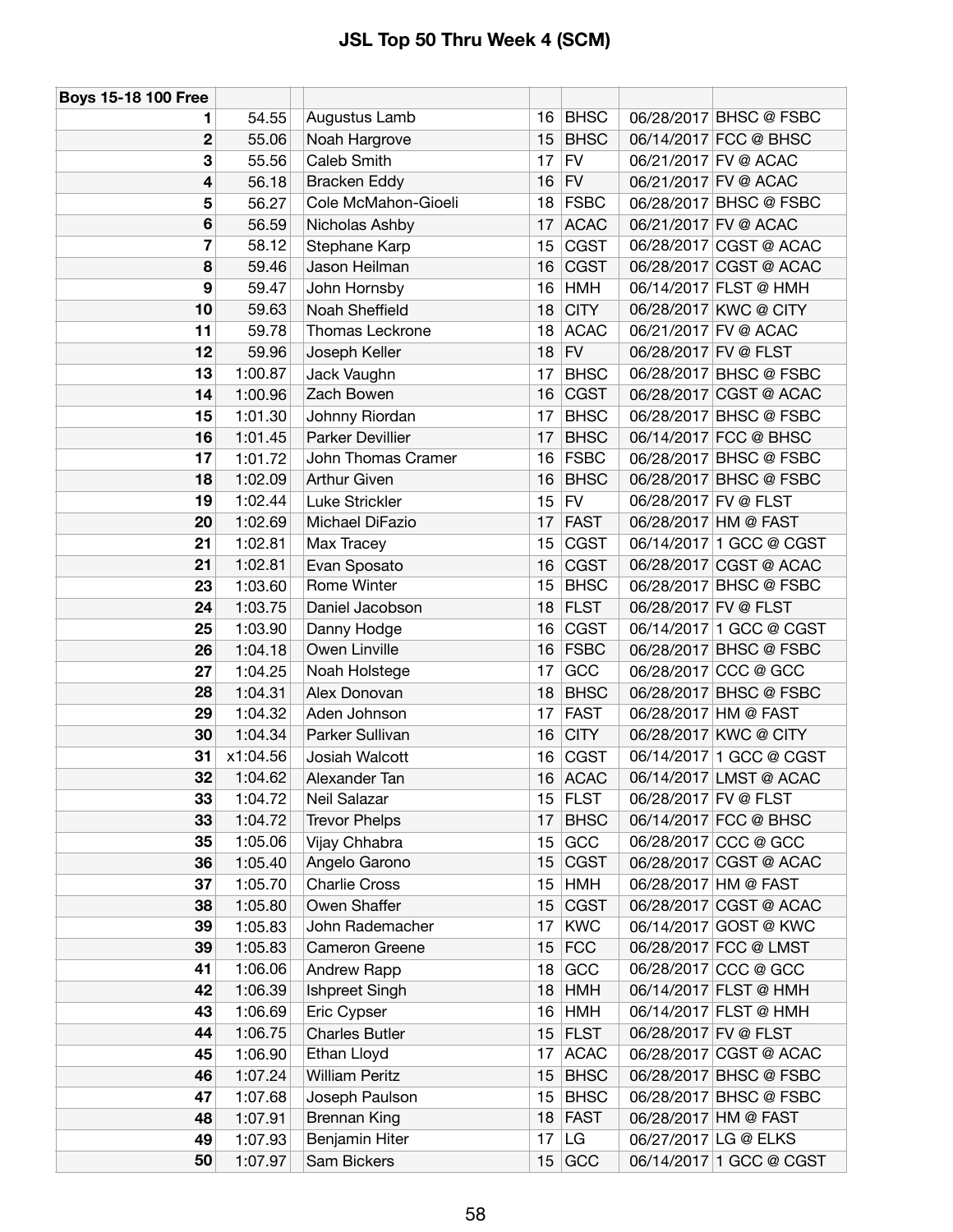| <b>Boys 15-18 50 Back</b> |        |                       |    |             |                      |                          |
|---------------------------|--------|-----------------------|----|-------------|----------------------|--------------------------|
| 1                         | 29.03  | Noah Hargrove         | 15 | <b>BHSC</b> |                      | 06/14/2017 FCC @ BHSC    |
| 2                         | 29.66  | Zachary Greenhoe      | 18 | <b>FSBC</b> |                      | 06/21/2017 2 FSBC @ CGST |
| 3                         | 29.81  | Augustus Lamb         | 16 | <b>BHSC</b> |                      | 06/21/2017 FLST @ BHSC   |
| 4                         | 30.28  | Noah Holstege         | 17 | GCC         |                      | 06/21/2017 ELKS @ GCC    |
| 5                         | 30.34  | <b>Bracken Eddy</b>   | 16 | <b>FV</b>   |                      | 06/28/2017 FV @ FLST     |
| 6                         | 30.66  | Caleb Smith           | 17 | <b>FV</b>   |                      | 06/28/2017 FV @ FLST     |
| 7                         | 31.12  | Rome Winter           | 15 | <b>BHSC</b> |                      | 06/14/2017 FCC @ BHSC    |
| 8                         | 31.15  | John Thomas Cramer    | 16 | <b>FSBC</b> |                      | 06/21/2017 2 FSBC @ CGST |
| 9                         | 31.16  | Max Tracey            | 15 | <b>CGST</b> |                      | 06/21/2017 2 FSBC @ CGST |
| 10                        | 31.34  | Nicholas Ashby        | 17 | <b>ACAC</b> |                      | 06/28/2017 CGST @ ACAC   |
| 11                        | 31.66  | Joseph Keller         | 18 | FV          |                      | 07/03/2017 FSBC @ FV     |
| 12                        | 31.69  | John Hornsby          | 16 | <b>HMH</b>  |                      | 07/05/2017 CITY @ HMH    |
| 13                        | 31.75  | Matthew Mandell       | 18 | <b>BHSC</b> |                      | 06/21/2017 FLST @ BHSC   |
| 14                        | 31.97  | <b>Charles Butler</b> | 15 | <b>FLST</b> |                      | 07/05/2017 ACAAC @ FLST  |
| 15                        | 32.00  | Michael DiFazio       | 17 | <b>FAST</b> |                      | 07/05/2017 LMST @ FAST   |
| 16                        | x32.25 | Noah Sheffield        | 18 | <b>CITY</b> | 06/14/2017 FV @ CITY |                          |
| 17                        | 32.25  | Alex Donovan          | 18 | <b>BHSC</b> |                      | 06/21/2017 FLST @ BHSC   |
| 18                        | 32.31  | Josiah Walcott        | 16 | <b>CGST</b> |                      | 06/21/2017 2 FSBC @ CGST |
| 18                        | 32.31  | Alexander Tan         | 16 | <b>ACAC</b> |                      | 06/21/2017 FV @ ACAC     |
| 20                        | 32.71  | Stephane Karp         | 15 | <b>CGST</b> |                      | 06/21/2017 2 FSBC @ CGST |
| 21                        | x32.72 | Jack Vaughn           | 17 | <b>BHSC</b> |                      | 07/05/2017 4 BHSC @ CGST |
| 22                        | 32.91  | <b>Brennan King</b>   | 18 | <b>FAST</b> |                      | 07/05/2017 LMST @ FAST   |
| 23                        | 33.00  | Thomas Leckrone       | 18 | <b>ACAC</b> |                      | 06/14/2017 LMST @ ACAC   |
| 24                        | 33.15  | <b>Charlie Cross</b>  | 15 | <b>HMH</b>  |                      | 06/28/2017 HM @ FAST     |
| 25                        | 33.69  | Evan Sposato          | 16 | <b>CGST</b> |                      | 06/28/2017 CGST @ ACAC   |
| 26                        | 33.87  | Morgan Milburn        | 17 | <b>LMST</b> |                      | 07/05/2017 LMST @ FAST   |
| 27                        | 33.94  | Aden Johnson          | 17 | <b>FAST</b> |                      | 06/21/2017 FCC @ FAST    |
| 27                        | 33.94  | <b>William Peritz</b> | 15 | <b>BHSC</b> |                      | 06/14/2017 FCC @ BHSC    |
| 29                        | 34.12  | Caleb Straley         | 17 | LG          |                      | 07/05/2017 LG @ GCC      |
| 30                        | 34.25  | Vijay Chhabra         | 15 | GCC         |                      | 06/21/2017 ELKS @ GCC    |
| 31                        | 34.28  | Eric Cypser           | 16 | <b>HMH</b>  |                      | 06/21/2017 HM @ KWC      |
| 32                        | 34.37  | Parker Devillier      | 17 | <b>BHSC</b> |                      | 07/05/2017 4 BHSC @ CGST |
| 33                        | x34.69 | Parker Sullivan       | 16 | <b>CITY</b> | 06/14/2017 FV @ CITY |                          |
| 34                        | 34.72  | Ishpreet Singh        | 18 | <b>HMH</b>  |                      | 06/21/2017 HM @ KWC      |
| 35                        | 34.82  | John Rademacher       | 17 | <b>KWC</b>  |                      | 06/14/2017 GOST @ KWC    |
| 36                        | 34.91  | William Lambert       | 16 | <b>BHSC</b> |                      | 06/14/2017 FCC @ BHSC    |
| 37                        | 35.03  | Andrew Holzwarth      | 15 | <b>CGST</b> |                      | 06/14/2017 1 GCC @ CGST  |
| 37                        | 35.03  | Owen Linville         | 16 | <b>FSBC</b> |                      | 06/21/2017 2 FSBC @ CGST |
| 39                        | x35.12 | Arthur Given          | 16 | <b>BHSC</b> |                      | 06/14/2017 FCC @ BHSC    |
| 40                        | 35.22  | <b>Trevor Phelps</b>  | 17 | <b>BHSC</b> |                      | 07/05/2017 4 BHSC @ CGST |
| 41                        | 35.31  | <b>Bobby Salazar</b>  | 17 | <b>FLST</b> |                      | 07/05/2017 ACAAC @ FLST  |
| 42                        | 35.50  | Michael Sorochin      | 17 | <b>HMH</b>  |                      | 06/28/2017 HM @ FAST     |
| 43                        | x35.60 | Daniel Jacobson       | 18 | <b>FLST</b> |                      | 07/05/2017 ACAAC @ FLST  |
| 44                        | 35.62  | Charlie Lange         | 16 | <b>KWC</b>  |                      | 06/21/2017 HM @ KWC      |
| 45                        | 35.72  | Max Sun               | 16 | <b>FLST</b> |                      | 06/28/2017 FV @ FLST     |
| 46                        | 35.90  | Angelo Garono         | 15 | <b>CGST</b> |                      | 06/21/2017 2 FSBC @ CGST |
| 47                        | 36.01  | Liam Giuliano-Dunn    | 15 | <b>BHSC</b> |                      | 07/05/2017 4 BHSC @ CGST |
| 48                        | 36.19  | Sebastian Cave        | 16 | <b>FSBC</b> |                      | 07/03/2017 FSBC @ FV     |
| 49                        | 36.26  | Cameron Greene        | 15 | <b>FCC</b>  |                      | 06/28/2017 FCC @ LMST    |
| 50                        | 36.31  | William Hornsby       | 15 | <b>HMH</b>  |                      | 07/05/2017 CITY @ HMH    |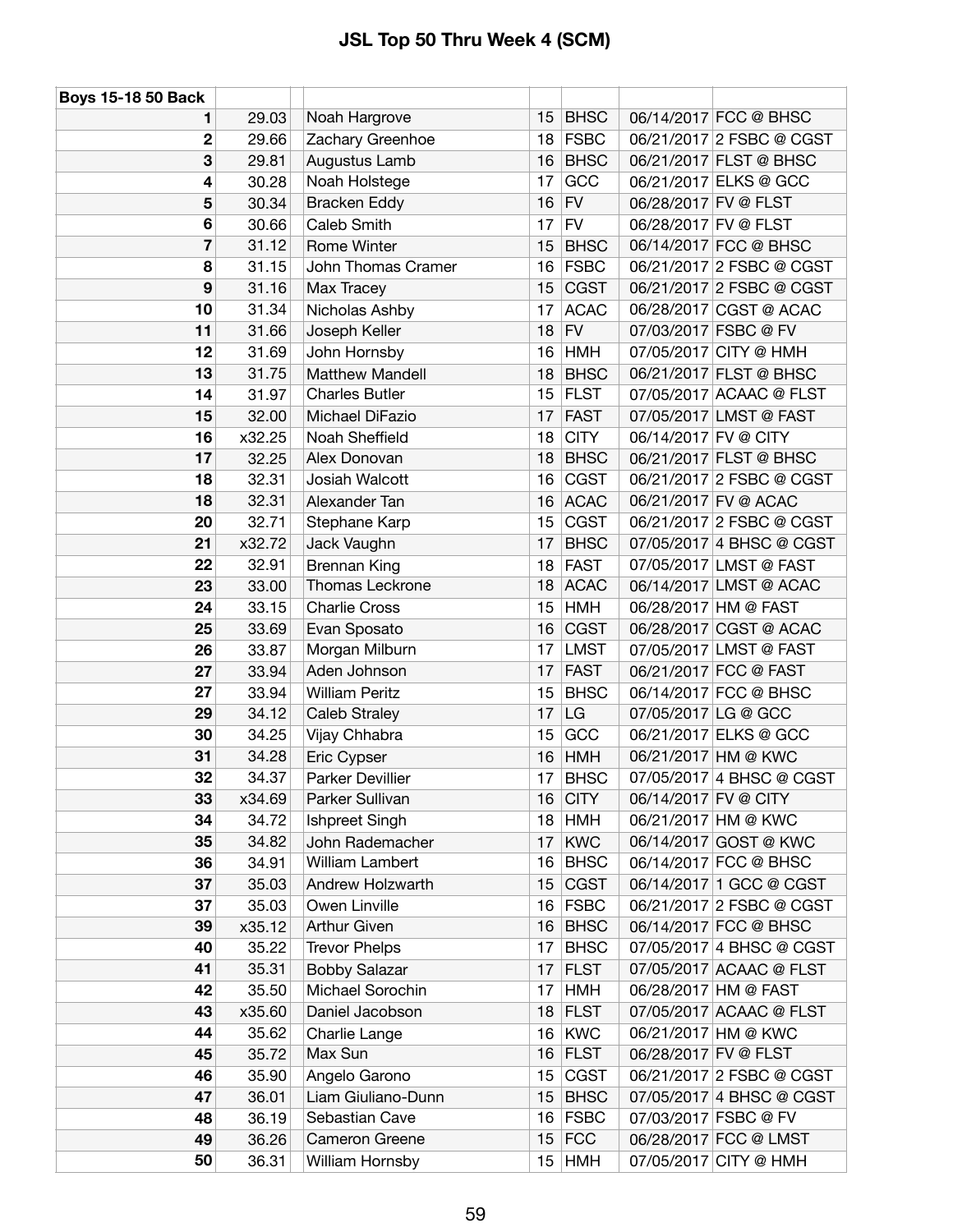| <b>Boys 15-18 50 Breast</b> |        |                        |      |             |                      |                          |
|-----------------------------|--------|------------------------|------|-------------|----------------------|--------------------------|
| 1                           | 32.00  | Augustus Lamb          | 16 I | <b>BHSC</b> |                      | 06/14/2017 FCC @ BHSC    |
| $\boldsymbol{2}$            | 32.09  | <b>Matthew Mandell</b> | 18   | <b>BHSC</b> |                      | 06/21/2017 FLST @ BHSC   |
| 3                           | 32.57  | <b>Bracken Eddy</b>    | 16   | <b>FV</b>   |                      | 06/21/2017 FV @ ACAC     |
| 4                           | 32.88  | Nicholas Ashby         | 17   | <b>ACAC</b> |                      | 06/14/2017 LMST @ ACAC   |
| 5                           | 33.00  | John Thomas Cramer     | 16   | <b>FSBC</b> |                      | 06/21/2017 2 FSBC @ CGST |
| 6                           | 33.03  | Caleb Smith            | 17   | <b>FV</b>   |                      | 06/28/2017 FV @ FLST     |
| 7                           | 33.16  | <b>Brady Woodside</b>  | 16   | <b>FAST</b> |                      | 07/05/2017 LMST @ FAST   |
| 8                           | x33.23 | Zachary Greenhoe       | 18   | <b>FSBC</b> |                      | 07/03/2017 FSBC @ FV     |
| 9                           | 33.44  | Noah Hargrove          | 15   | <b>BHSC</b> |                      | 07/05/2017 4 BHSC @ CGST |
| 10                          | 33.63  | Rome Winter            | 15   | <b>BHSC</b> |                      | 06/21/2017 FLST @ BHSC   |
| 11                          | 33.66  | Thomas Leckrone        | 18   | <b>ACAC</b> |                      | 06/14/2017 LMST @ ACAC   |
| 12                          | 33.72  | Michael Bullard        | 18   | <b>FSBC</b> |                      | 06/21/2017 2 FSBC @ CGST |
| 13                          | 33.75  | Noah Holstege          | 17   | GCC         |                      | 06/28/2017 CCC @ GCC     |
| 14                          | 34.07  | Noah Sheffield         | 18   | <b>CITY</b> |                      | 06/21/2017 CITY @ LMST   |
| 15                          | x34.10 | Vijay Chhabra          | 15   | GCC         |                      | 06/28/2017 CCC @ GCC     |
| 16                          | 34.38  | Ishpreet Singh         | 18   | <b>HMH</b>  |                      | 07/05/2017 CITY @ HMH    |
| 17                          | 34.50  | <b>Charlie Cross</b>   | 15   | <b>HMH</b>  |                      | 06/21/2017 HM @ KWC      |
| 17                          | 34.50  | Jett Shue              | 15   | <b>FLST</b> |                      | 07/05/2017 ACAAC @ FLST  |
| 19                          | 35.54  | Neil Salazar           | 15   | <b>FLST</b> |                      | 06/21/2017 FLST @ BHSC   |
| 20                          | 35.56  | Jack Vaughn            | 17   | <b>BHSC</b> |                      | 06/21/2017 FLST @ BHSC   |
| 21                          | 35.75  | <b>Bobby Salazar</b>   | 17   | <b>FLST</b> |                      | 06/21/2017 FLST @ BHSC   |
| 22                          | 35.78  | Zach Bowen             | 16   | <b>CGST</b> |                      | 06/21/2017 2 FSBC @ CGST |
| 23                          | 35.81  | Joseph Keller          | 18   | <b>FV</b>   | 06/28/2017 FV @ FLST |                          |
| 24                          | 35.82  | Parker Devillier       | 17   | <b>BHSC</b> |                      | 06/28/2017 BHSC @ FSBC   |
| 25                          | 35.97  | Evan Sposato           | 16   | <b>CGST</b> |                      | 06/28/2017 CGST @ ACAC   |
| 26                          | x35.97 | Michael DiFazio        | 17   | <b>FAST</b> |                      | 06/14/2017 FAST @ GHG    |
| 27                          | 36.28  | Ahmed Zaatar           | 17   | <b>HMH</b>  |                      | 07/05/2017 CITY @ HMH    |
| 27                          | 36.28  | Jason Heilman          | 16   | <b>CGST</b> |                      | 06/14/2017 1 GCC @ CGST  |
| 29                          | x36.72 | John Hornsby           | 16   | <b>HMH</b>  |                      | 06/14/2017 FLST @ HMH    |
| 30                          | 37.25  | Zachary Daniel         | 17   | <b>FV</b>   |                      | 06/28/2017 FV @ FLST     |
| 31                          | 37.41  | <b>Caleb Straley</b>   | 17   | LG          | 07/05/2017 LG @ GCC  |                          |
| 32                          | 37.47  | Owen Shaffer           | 15   | <b>CGST</b> |                      | 06/28/2017 CGST @ ACAC   |
| 33                          | x37.54 | Max Tracey             | 15   | <b>CGST</b> |                      | 06/14/2017 1 GCC @ CGST  |
| 34                          | 37.71  | Luke Gustafson         | 15   | <b>FAST</b> |                      | 07/05/2017 LMST @ FAST   |
| 35                          | 37.88  | Sebastian Cave         | 16   | <b>FSBC</b> |                      | 06/28/2017 BHSC @ FSBC   |
| 36                          | 38.06  | Jack Greenspon         | 17   | <b>FV</b>   | 06/28/2017 FV @ FLST |                          |
| 37                          | 38.38  | Alexander Tan          | 16   | <b>ACAC</b> |                      | 06/28/2017 CGST @ ACAC   |
| 38                          | 38.65  | Hunter Hagen           | 16   | <b>FV</b>   |                      | 06/28/2017 FV @ FLST     |
| 39                          | 38.77  | James McDonald         | 17   | <b>HMH</b>  |                      | 06/21/2017 HM @ KWC      |
| 40                          | x38.81 | Slava McCay-Pedrick    | 17   | HMH         |                      | 06/14/2017 FLST @ HMH    |
| 41                          | 38.88  | Andrew Rapp            | 18   | GCC         |                      | 06/28/2017 CCC @ GCC     |
| 42                          | 38.94  | <b>Benton Turner</b>   | 16   | <b>CGST</b> |                      | 06/28/2017 CGST @ ACAC   |
| 43                          | 39.03  | John Rademacher        | 17   | <b>KWC</b>  |                      | 06/14/2017 GOST @ KWC    |
| 44                          | 39.09  | Jacob Culbreath        | 15   | <b>FSBC</b> |                      | 06/21/2017 2 FSBC @ CGST |
| 44                          | 39.09  | Owen Swansiger         | 15   | <b>FLST</b> |                      | 07/05/2017 ACAAC @ FLST  |
| 46                          | x39.10 | Aden Johnson           | 17   | <b>FAST</b> |                      | 06/14/2017 FAST @ GHG    |
| 47                          | 39.37  | Grayson Bush           | 15   | <b>KWC</b>  |                      | 06/21/2017 HM @ KWC      |
| 48                          | 39.60  | Ezra Maille            | 18   | <b>FSBC</b> |                      | 06/28/2017 BHSC @ FSBC   |
| 49                          | 39.62  | Morgan Milburn         | 17   | <b>LMST</b> |                      | 07/05/2017 LMST @ FAST   |
| 50                          | 39.63  | Parker Sullivan        | 16   | <b>CITY</b> |                      | 07/05/2017 CITY @ HMH    |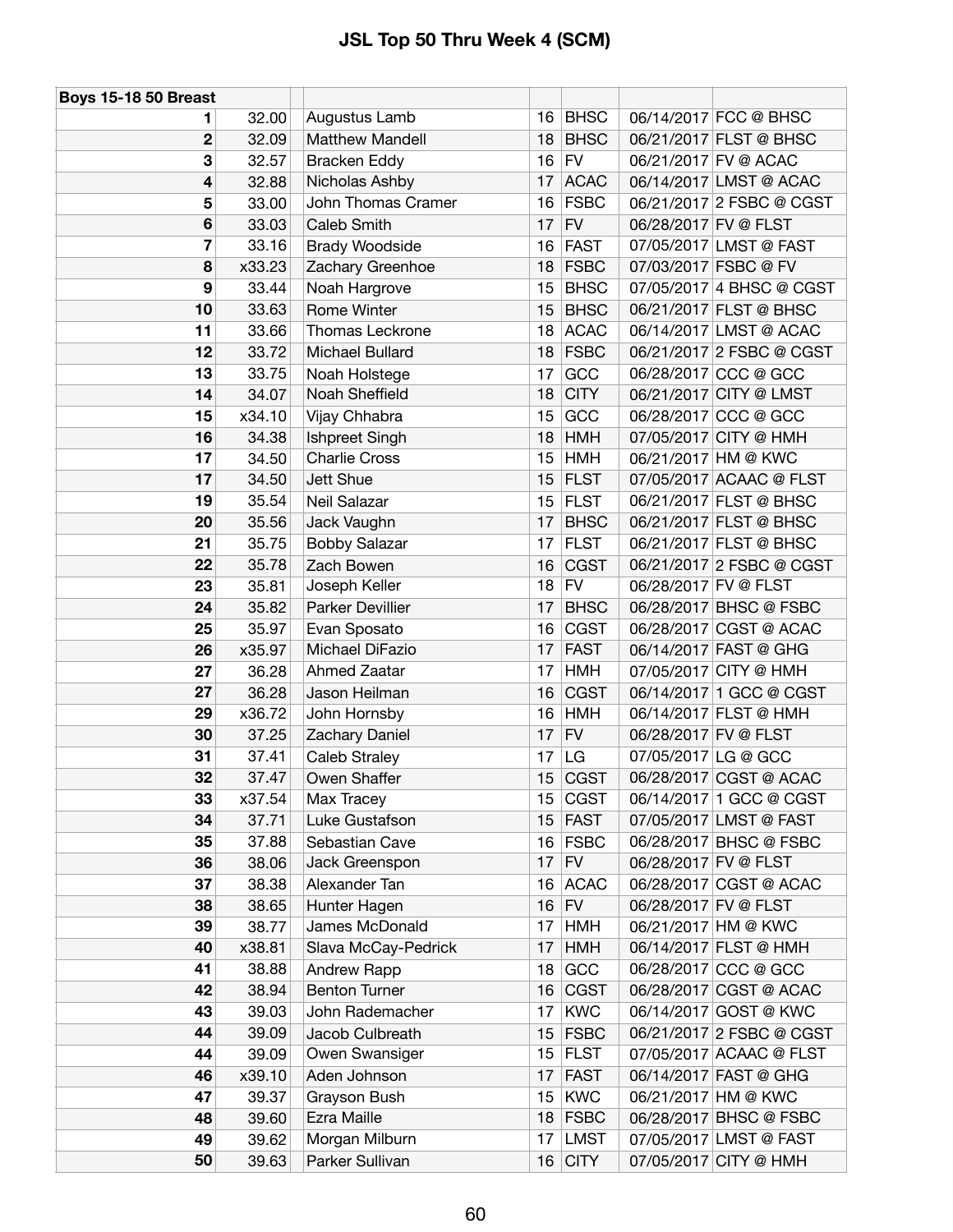| Boys 15-18 50 Fly       |        |                        |    |             |                      |                          |
|-------------------------|--------|------------------------|----|-------------|----------------------|--------------------------|
| 1                       | 26.08  | Thomas Leckrone        | 18 | <b>ACAC</b> |                      | 06/28/2017 CGST @ ACAC   |
| 2                       | 26.99  | Augustus Lamb          | 16 | <b>BHSC</b> |                      | 06/28/2017 BHSC @ FSBC   |
| 3                       | 27.62  | Michael Bullard        | 18 | <b>FSBC</b> |                      | 06/28/2017 BHSC @ FSBC   |
| 4                       | 27.64  | Cole McMahon-Gioeli    | 18 | <b>FSBC</b> |                      | 06/28/2017 BHSC @ FSBC   |
| 5                       | x27.91 | Noah Hargrove          | 15 | <b>BHSC</b> |                      | 06/14/2017 FCC @ BHSC    |
| 6                       | 27.96  | Jason Heilman          | 16 | <b>CGST</b> |                      | 06/28/2017 CGST @ ACAC   |
| $\overline{\mathbf{z}}$ | 28.05  | Joseph Keller          | 18 | ${\sf FV}$  |                      | 06/21/2017 FV @ ACAC     |
| 8                       | 28.65  | Nicholas Ashby         | 17 | <b>ACAC</b> |                      | 06/14/2017 LMST @ ACAC   |
| 9                       | 28.69  | Michael DiFazio        | 17 | <b>FAST</b> |                      | 07/05/2017 LMST @ FAST   |
| 10                      | x28.72 | Zachary Greenhoe       | 18 | <b>FSBC</b> |                      | 07/03/2017 FSBC @ FV     |
| 11                      | 28.77  | Zach Bowen             | 16 | <b>CGST</b> |                      | 06/28/2017 CGST @ ACAC   |
| 12                      | 28.94  | Alex Donovan           | 18 | <b>BHSC</b> |                      | 07/05/2017 4 BHSC @ CGST |
| 13                      | 29.12  | Josiah Walcott         | 16 | <b>CGST</b> |                      | 06/28/2017 CGST @ ACAC   |
| 14                      | 29.13  | Parker Devillier       | 17 | <b>BHSC</b> |                      | 06/21/2017 FLST @ BHSC   |
| 15                      | x29.19 | <b>Bracken Eddy</b>    | 16 | <b>FV</b>   |                      | 07/03/2017 FSBC @ FV     |
| 16                      | 29.25  | Noah Sheffield         | 18 | <b>CITY</b> |                      | 06/21/2017 CITY @ LMST   |
| 16                      | 29.25  | Jack Vaughn            | 17 | <b>BHSC</b> |                      | 06/21/2017 FLST @ BHSC   |
| 18                      | 29.49  | <b>Matthew Mandell</b> | 18 | <b>BHSC</b> |                      | 06/28/2017 BHSC @ FSBC   |
| 19                      | 29.56  | Aden Johnson           | 17 | <b>FAST</b> |                      | 07/05/2017 LMST @ FAST   |
| 19                      | 29.56  | Johnny Riordan         | 17 | <b>BHSC</b> |                      | 07/05/2017 4 BHSC @ CGST |
| 21                      | 29.59  | Kevin O'shea           | 18 | <b>BHSC</b> |                      | 06/21/2017 FLST @ BHSC   |
| 22                      | 29.75  | Noah Holstege          | 17 | GCC         |                      | 06/21/2017 ELKS @ GCC    |
| 22                      | 29.75  | Rome Winter            | 15 | <b>BHSC</b> |                      | 06/21/2017 FLST @ BHSC   |
| 24                      | 29.76  | John Hornsby           | 16 | <b>HMH</b>  |                      | 07/05/2017 CITY @ HMH    |
| 25                      | 29.92  | Caleb Smith            | 17 | <b>FV</b>   |                      | 06/28/2017 FV @ FLST     |
| 26                      | 29.97  | <b>Bobby Salazar</b>   | 17 | <b>FLST</b> |                      | 07/05/2017 ACAAC @ FLST  |
| 27                      | 30.03  | Stephane Karp          | 15 | <b>CGST</b> |                      | 06/21/2017 2 FSBC @ CGST |
| 28                      | 30.04  | Arthur Given           | 16 | <b>BHSC</b> |                      | 06/28/2017 BHSC @ FSBC   |
| 29                      | 30.08  | Danny Hodge            | 16 | <b>CGST</b> |                      | 06/28/2017 CGST @ ACAC   |
| 30                      | 30.22  | Daniel Jacobson        |    | 18 FLST     | 06/28/2017 FV @ FLST |                          |
| 31                      | 30.34  | Morgan Milburn         | 17 | <b>LMST</b> |                      | 06/21/2017 CITY @ LMST   |
| 32                      | 30.84  | Lukas Ward             | 17 | <b>GHG</b>  |                      | 06/14/2017 FAST @ GHG    |
| 33                      | 31.18  | Alexander Tan          |    | 16 ACAC     |                      | 06/14/2017 LMST @ ACAC   |
| 34                      | 31.20  | Sebastian Cave         |    | 16 FSBC     |                      | 07/03/2017 FSBC @ FV     |
| 35                      | 31.24  | Luke Strickler         | 15 | <b>FV</b>   |                      | 06/21/2017 FV @ ACAC     |
| 36                      | 31.25  | Benjamin Hiter         | 17 | <b>LG</b>   |                      | 06/27/2017 LG @ ELKS     |
| 37                      | 31.28  | Graham Keeley          | 17 | <b>FCC</b>  |                      | 06/21/2017 FCC @ FAST    |
| 38                      | 31.45  | <b>William Peritz</b>  | 15 | <b>BHSC</b> |                      | 06/28/2017 BHSC @ FSBC   |
| 39                      | 31.54  | Orion Kwon             | 15 | <b>HMH</b>  |                      | 06/21/2017 HM @ KWC      |
| 40                      | 31.81  | Benjamin Kunkel        | 16 | <b>CGST</b> |                      | 07/05/2017 4 BHSC @ CGST |
| 41                      | 31.84  | Samuel Hagan           |    | 16 FAST     |                      | 06/21/2017 FCC @ FAST    |
| 42                      | 31.86  | Ethan Lloyd            | 17 | <b>ACAC</b> |                      | 06/28/2017 CGST @ ACAC   |
| 43                      | 31.97  | David Coppi            | 16 | <b>HMH</b>  |                      | 07/05/2017 CITY @ HMH    |
| 44                      | 32.06  | Jasper Crum            | 16 | <b>FSBC</b> |                      | 06/21/2017 2 FSBC @ CGST |
| 45                      | 32.14  | Eric Cypser            | 16 | <b>HMH</b>  |                      | 06/14/2017 FLST @ HMH    |
| 46                      | 32.15  | Sam Bickers            | 15 | GCC         |                      | 06/14/2017 1 GCC @ CGST  |
| 47                      | 32.22  | Vijay Chhabra          | 15 | GCC         |                      | 06/28/2017 CCC @ GCC     |
| 48                      | 32.44  | Jett Shue              | 15 | <b>FLST</b> |                      | 06/28/2017 FV @ FLST     |
| 48                      | 32.44  | <b>Charles Butler</b>  | 15 | <b>FLST</b> |                      | 06/28/2017 FV @ FLST     |
| 50                      | 32.66  | <b>Tristan List</b>    | 17 | <b>HMH</b>  |                      | 07/05/2017 CITY @ HMH    |